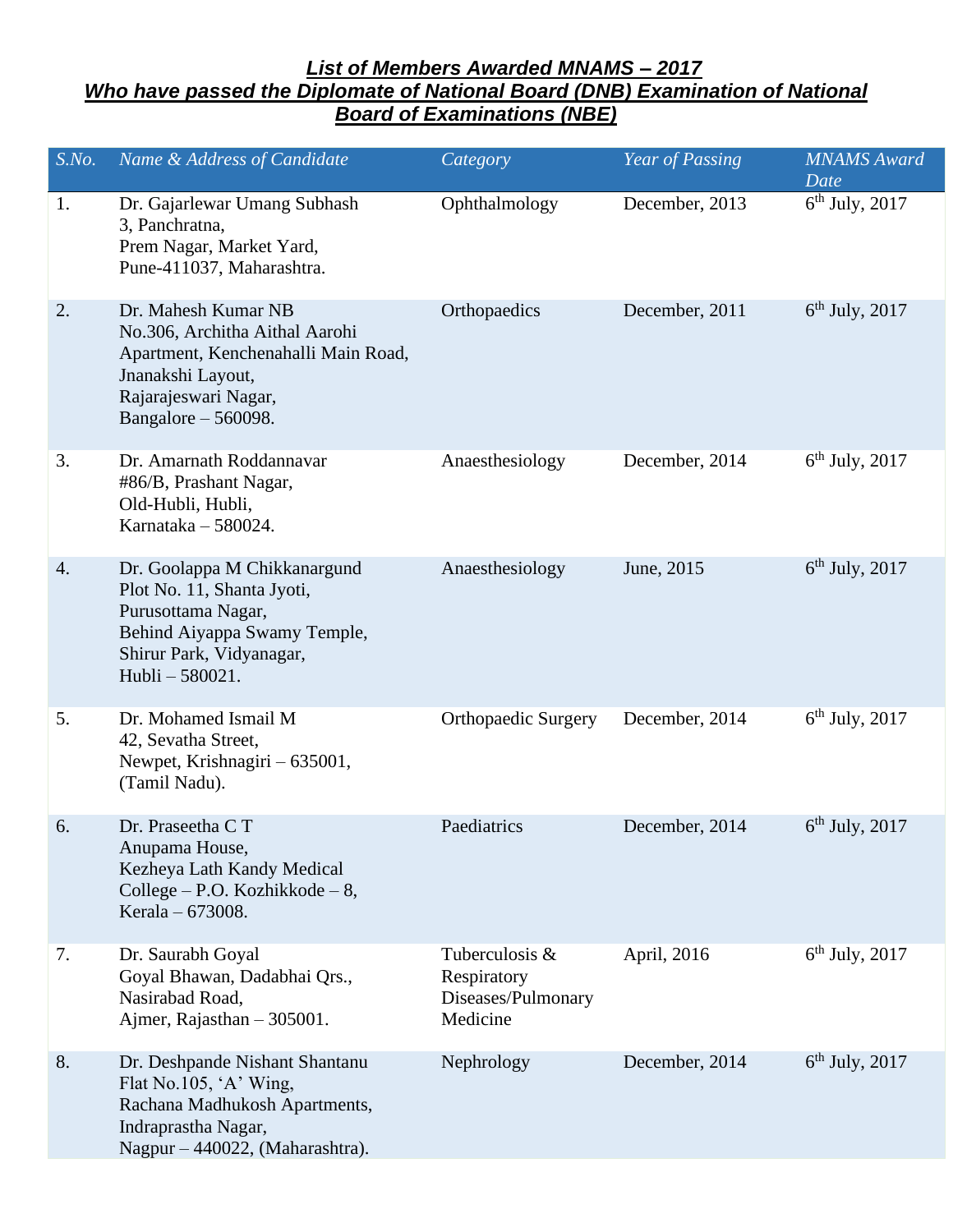| 9.  | Dr. Ramteke Vishal Vasant<br>402, Deveshi Enclave,<br>Opposite Purushottam Super Bazar,<br>Manish Nagar T Point,<br><b>BESA Beltarodi Road,</b><br>Nagpur - 440037, Maharashtra. | Nephrology              | December, 2015 | $6th$ July, 2017 |
|-----|----------------------------------------------------------------------------------------------------------------------------------------------------------------------------------|-------------------------|----------------|------------------|
| 10. | Dr. Himanshu Acharya<br>1625, Near Samadhan Hospital,<br>Opposite Himgiri Apartments,<br>Wright Town, Jabalpur-482001, (M.P.).                                                   | Paediatric Surgery      | December, 2010 | $6th$ July, 2017 |
| 11. | Dr. Dinesh R B<br>No.77/D, $17th Cross$ ,<br>4 <sup>th</sup> Stage, 4 <sup>th</sup> Block,<br>Basaveshwaranagar,<br>Bangalore $-560079$ .                                        | Ophthalmology           | October, 2009  | $6th$ July, 2017 |
| 12. | Dr. Prashant Kumar<br>Q.No. - 204, Pushpanjali Complex,<br>Mandir Marg, Jayprakash Nagar,<br>Booty Road, Bariatu,<br>Ranchi - 834009.                                            | <b>General Surgery</b>  | December, 2013 | $6th$ July, 2017 |
| 13. | Dr. Baburajendra Prasad TR<br>Doctors Quarters,<br>St. Mary's Hospital,<br>Karimannoor - Idukki,<br>Kerala - 685581                                                              | <b>General Medicine</b> | June, 2014     | $6th$ July, 2017 |
| 14. | Dr. Sabu George K<br>Kunnathuparambil House Plot 67<br><b>Hill Gardens</b><br>Anchery, PO Thrissur-6,<br>Kerala.                                                                 | Paediatrics             | December, 2015 | $6th$ July, 2017 |
| 15. | Dr. Gupta Govardhan Dwarika<br>BF-70, Ground Floor,<br>Salt Lake City,<br>Kolkata – 700064. West Bengal.                                                                         | <b>General Medicine</b> | June, 2015     | $6th$ July, 2017 |
| 16. | Dr. Hegde Arun<br>$C/O$ K.M. Hegde,<br>F-2, Sharada Residency,<br>Mata Dakani, 3 <sup>rd</sup> Cross,<br>Ashok Nagar, Post Mangalore,<br>Bangalore - 575006, Karnataka.          | Rheumatology            | December, 2015 | $6th$ July, 2017 |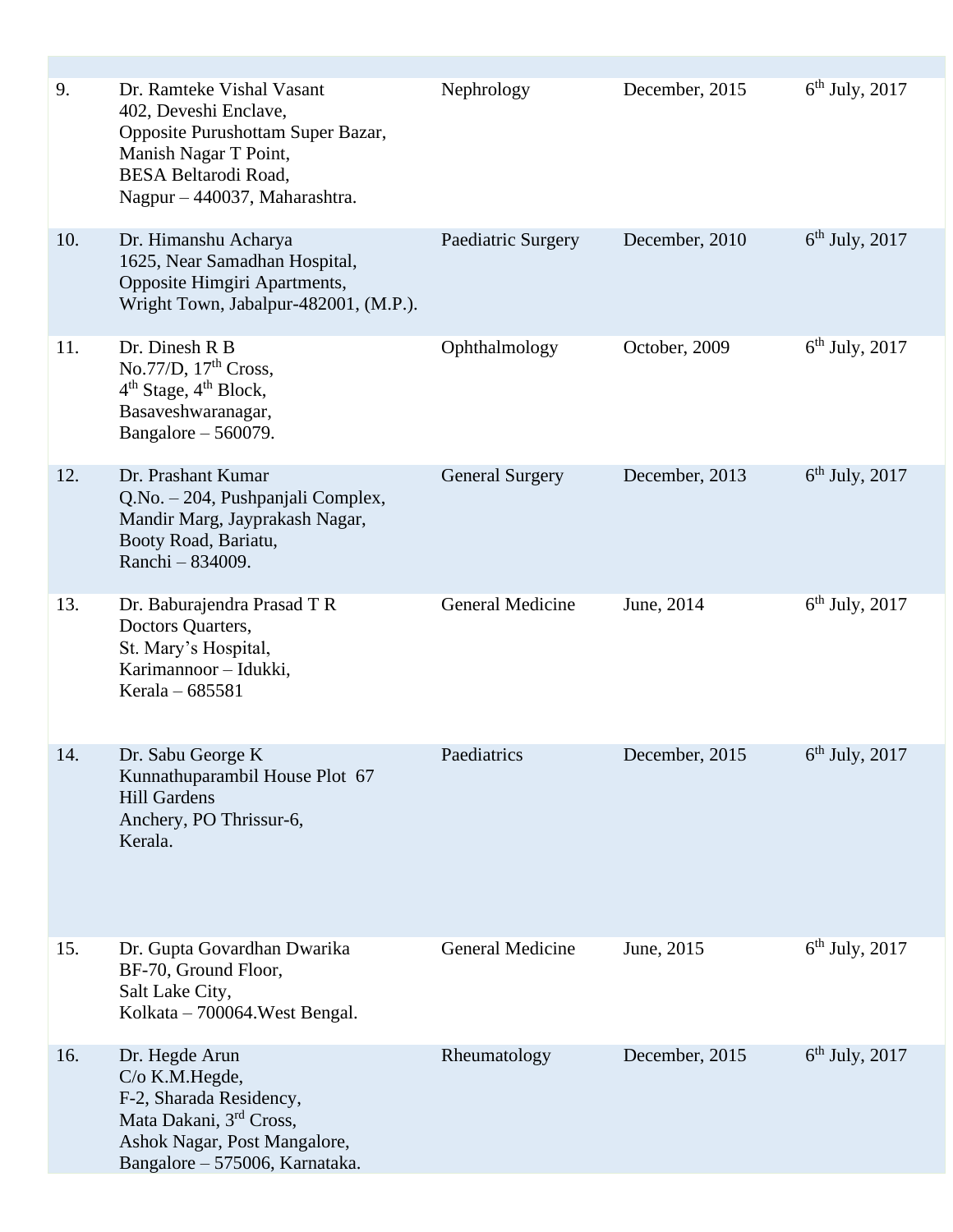| 17. | Dr. Lohana Mehul Arun<br>Birla Gate No.2,<br>C/o Ajay Malokar Residence,<br>Near Fitness First GYM Akola-444001.<br>Maharashtra.                                                                                 | Orthopaedics                  | December, 2015 | $6th$ July, 2017 |
|-----|------------------------------------------------------------------------------------------------------------------------------------------------------------------------------------------------------------------|-------------------------------|----------------|------------------|
| 18. | Dr. Kadrekar Sujit Ramesh<br>302, Zed Garden No.1 Society,<br>Eksar Road, Thakvir Pakhadi,<br>Borivli (West),<br>Mumbai - 400091.                                                                                | Orthopaedics                  | June, 2012     | $6th$ July, 2017 |
| 19. | Dr. Meenakshi Maurya<br>Regent-A, 105,<br>Grand Omaxe, Sector 93 B,<br>Noida U.P. - 201304.                                                                                                                      | Obstetrics and<br>Gynaecology | June, 2011     | $6th$ July, 2017 |
| 20. | Dr. Arnab Barma<br>62 CC/2, Anupama Housing Complex,<br>Phase $-2$ , V.I.P. Road,<br>P.O. Airport,<br>Kolkata – 700052 (W.B.).                                                                                   | Obstetrics &<br>Gynaecology   | June, 2015     | $6th$ July, 2017 |
| 21. | Dr. Abhay Pratap Singh<br>Quarter No.3E,<br>Street 52, Sector $-8$ ,<br>Bhilai, Durg,<br>$C.G. -490009.$                                                                                                         | Orthopaedics                  | December, 2015 | $6th$ July, 2017 |
| 22. | Dr. Deep Dutta<br>A-3, Himkunj Apartment,<br>Sector - 14, Rohini,<br>Delhi - 110085.                                                                                                                             | Endocrinology                 | December, 2013 | $6th$ July, 2017 |
| 23. | Dr. Rupesh Kumar<br><b>Assistant Professor,</b><br>Department of CTVS;<br><b>Advanced Cardiac Centre,</b><br>Postgraduate Institute of Medical<br>Education & Research,<br>Sector $-12$ , Chandigarh $-160012$ . | Cardio Thoracic<br>Surgery    | December, 2014 | $6th$ July, 2017 |
| 24. | Dr. Pooja Bansal<br>F-7 Bali Nagar,<br>New Delhi $-110015$ .                                                                                                                                                     | Ophthalmology                 | December, 2011 | $6th$ July, 2017 |
| 25. | Dr. Shrinath G.<br>Flat No.3B, Wood Briar Apartment,<br>Near Canara Bank,<br>Chalapuram, Kozhikode,<br>Kerala - 673002.                                                                                          | Paediatrics                   | June, 2013     | $6th$ July, 2017 |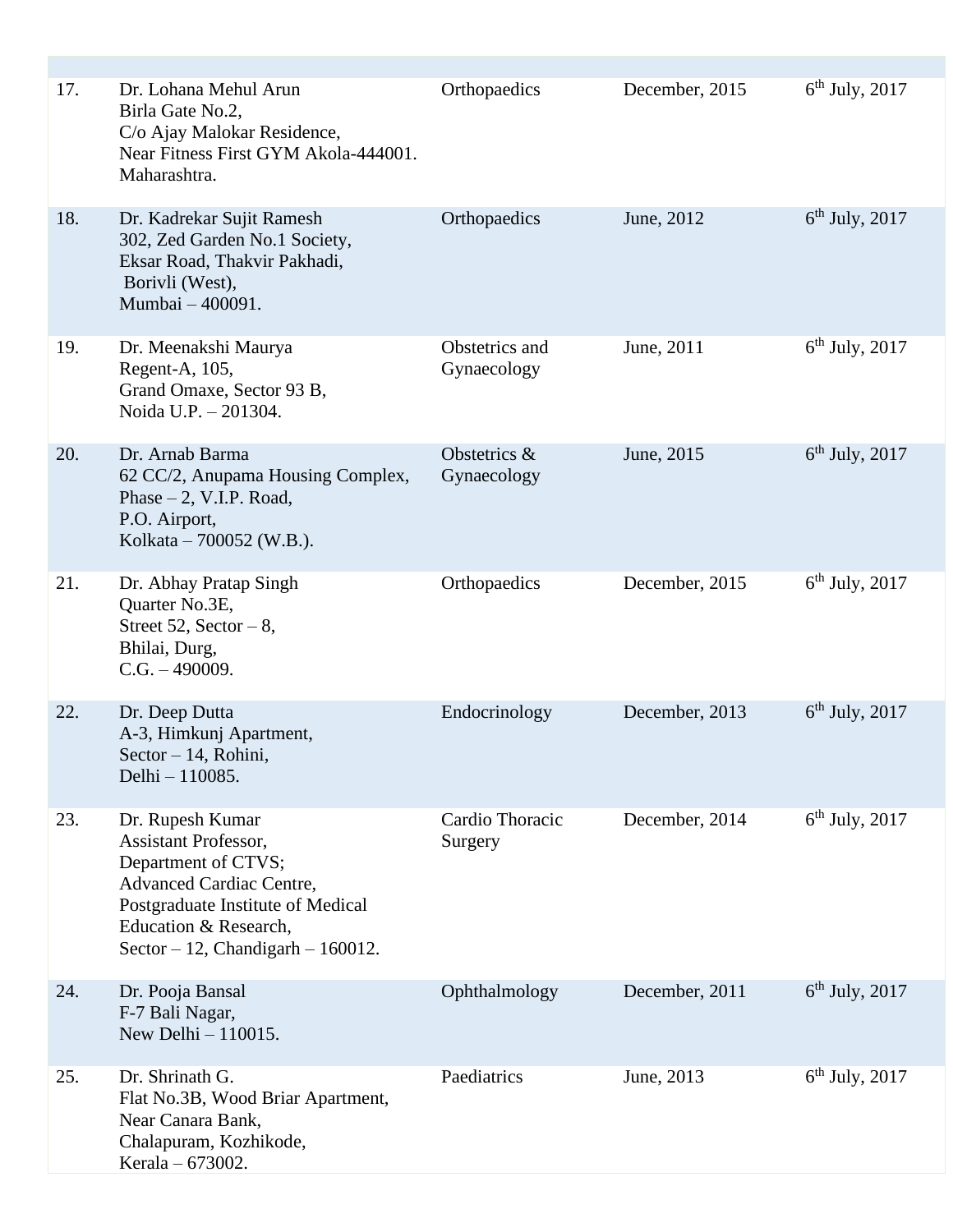| 26. | Dr. Aamir Rashid<br>House No.8, LD Colony,<br>Rawalpora, Goripora, Srinagar,<br>Jammu & Kashmir - 190005.                                                                                   | <b>General Medicine</b> | June, 2013     | $6th$ July, 2017 |
|-----|---------------------------------------------------------------------------------------------------------------------------------------------------------------------------------------------|-------------------------|----------------|------------------|
| 27. | Dr. Mahesh Kumar Poonia<br>S/o Mahendra Singh Poonia<br>Ward No. $-13$ ,<br>Near Shekhawati Public School,<br>Village & Post - Mandrella,<br>$Dist. - Jhunjhunu$<br>$(Rajasthan) - 333025.$ | Radiodiagnosis          | December, 2015 | $6th$ July, 2017 |
| 28. | Dr. Mehta Varun Shantilal<br>Quarter No. $-11$ ,<br>New Type IV Quarters,<br>Central Institute of Psychiatry,<br>Kanke, Ranchi - 834006,<br>Jharkhand.                                      | Psychiatry              | December, 2013 | $6th$ July, 2017 |
| 29. | Dr. M D Sarfraz Alam<br>70/H/3, Ist Floor,<br>Dr. Sudhir Basu Road,<br>PS-Ekbalpore,<br>Kolkata - 700023.                                                                                   | <b>General Surgery</b>  | December, 2013 | $6th$ July, 2017 |
| 30. | Dr. Sherin Daniel<br>No.30, 6th Cross Street,<br>Tagore Nagar,<br>Lawset, Pondicherry - 605008.                                                                                             | Pathology               | December, 2015 | $6th$ July, 2017 |
| 31. | Dr. Chaudhari Hrushikesh Pralhad<br>'Parashar" Behznd M.J College,<br>Near Bharat Petrolium Qrts.,<br>Jalgaon - 425002,<br>Maharashtra.                                                     | Gastroenterology        | December, 2013 | $6th$ July, 2017 |
| 32. | Dr. Thangammal Begum A J<br>No.5, Ahuja Regency Apartment,<br>No.1, Temple Street,<br>Kilpauk, Chennai - 10.                                                                                | Otorhinolaryngology     | December, 2015 | $6th$ July, 2017 |
| 33. | Dr. Nishit Bhatnagar<br>7, Godavari Apartments,<br>Alaknanda,<br>New Delhi - 110019.                                                                                                        | Orthopaedics            | December, 2015 | $6th$ July, 2017 |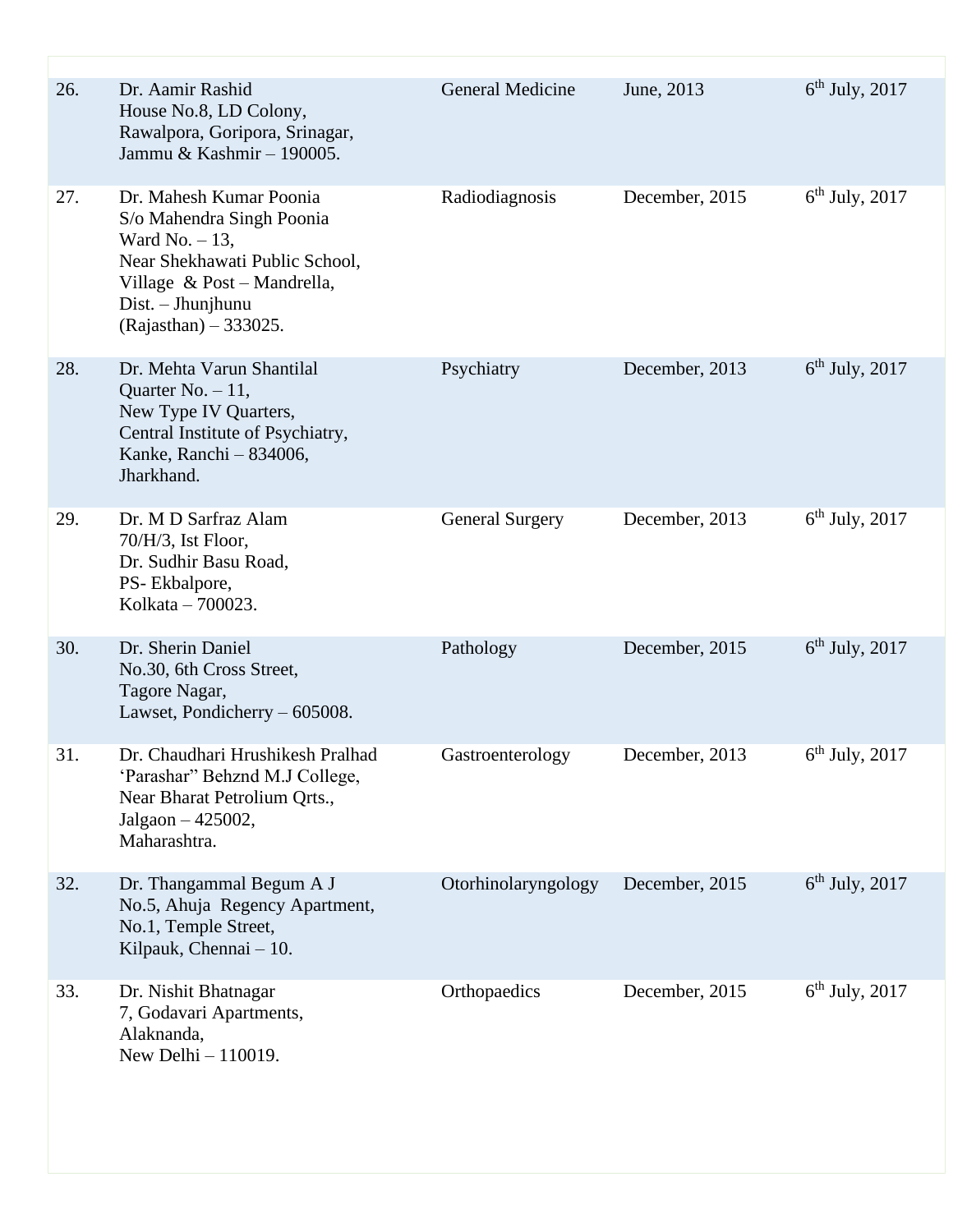| 34. | Dr. Snigdha Kumari<br>C/o Dr. Rupesh Kumar,<br>Assistant Professor,<br>Department of CTVS,<br>Room - 4001, Advanced Cardiac<br>Centre, PGIMER., Sector - 12,<br>Chandigarh $-160012$ . | Obstetrics and<br>Gynaecology | December, 2014 | $6th$ July, 2017 |
|-----|----------------------------------------------------------------------------------------------------------------------------------------------------------------------------------------|-------------------------------|----------------|------------------|
| 35. | Dr. Jerry Jacob<br>Kunnel Jireh,<br>Chennithala P.O.,<br>Mavelikara, Alleppey<br>Kerala - 690105                                                                                       | Otorhinolaryngology           | December, 2015 | $6th$ July, 2017 |
| 36. | Dr. Rajakumari A<br>G, Staff Quarters<br>Thoothukudi Medical College Campus,<br>Kamaraj Nagar,<br>Thoothukedi - 628008                                                                 | Obstetrics and<br>Gynaecology | December, 2012 | $6th$ July, 2017 |
| 37. | Dr. Krishnakumar P M<br>Thaliyakkattil House,<br>Puthenvelikkara P.O.,<br>Ernakulam District.,<br>Kerala – 683594.                                                                     | <b>Family Medicine</b>        | December, 2014 | $6th$ July, 2017 |
| 38. | Dr. Alok Aggarwal<br>206, Surya Niketan<br>Vikas Marg Extention,<br>Delhi - 110092.                                                                                                    | Orthopaedics                  | December, 2015 | $6th$ July, 2017 |
| 39. | Dr. Impana G N<br>#10, 4 <sup>th</sup> Cross, Girija Nilaya,<br>K R Vanam (Krishna Raja Vanam),<br>Near Ashokapuram,<br>Mysore - 570008, Karnataka.                                    | <b>Family Medicine</b>        | April, 2016    | $6th$ July, 2017 |
| 40. | Dr. Geetha Nair<br>34/790 B, 'Aarushi',<br>Beena-Anjumana Road,<br>Edapally, Kochi - 682024,<br>Kerala.                                                                                | ENT/Otorhinolaryng<br>ology   | June, 2015     | $6th$ July, 2017 |
| 41. | Dr. Aravind R<br>A-3, Akshaya Apartments,<br>27, North Mada Street,<br>Srinagar Colony,<br>Saidapet, Chennai - 600015.                                                                 | Obstetrics and<br>Gynaecology | December, 2015 | $6th$ July, 2017 |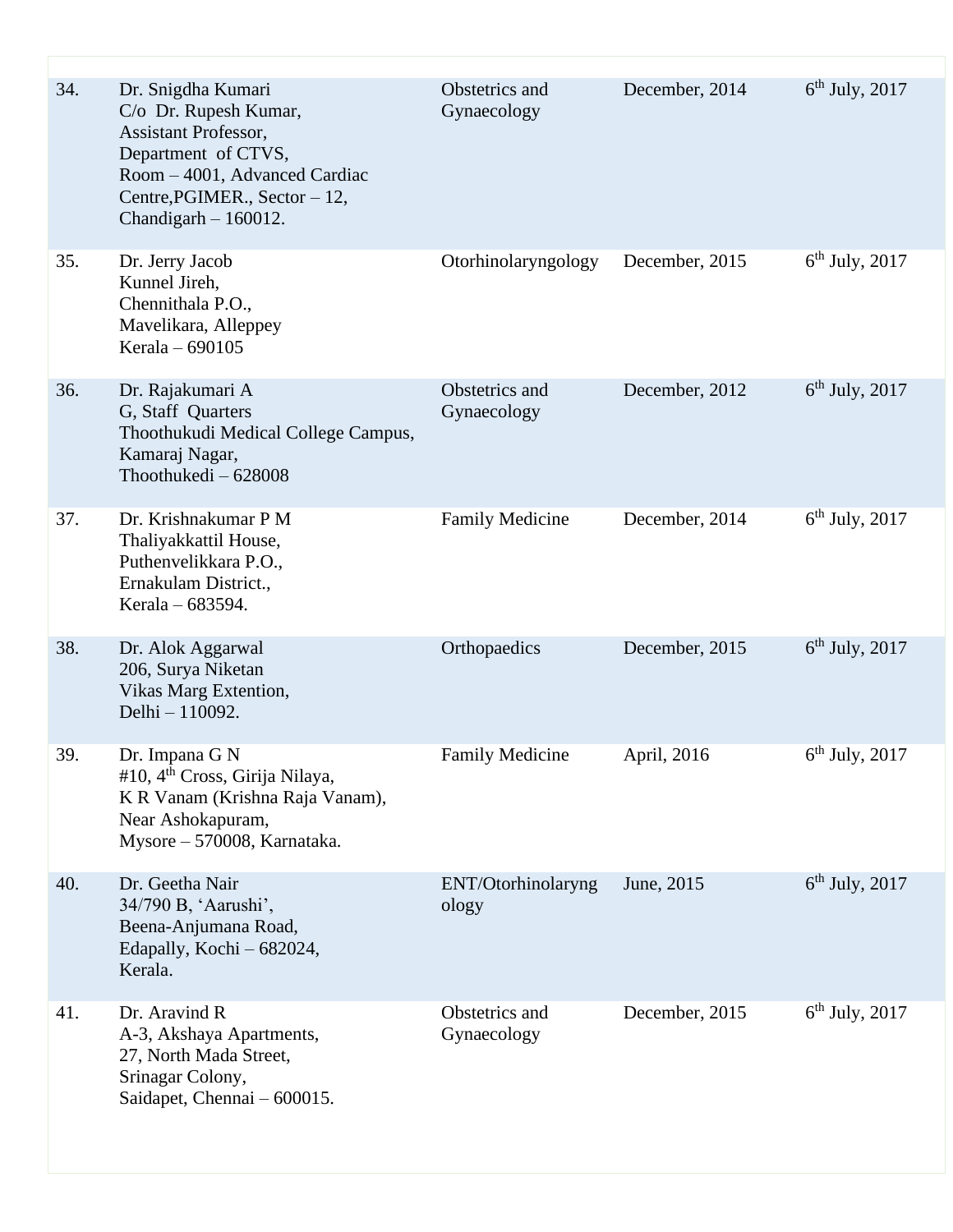| 42. | Dr. Vivek Hada<br>Room 312, Resident's Hostel,<br>AIIMS Residential Complex,<br>Basni 2, Jodhpur - 342005.                                                                               | Microbiology                  | December, 2015 | $6th$ July, 2017 |
|-----|------------------------------------------------------------------------------------------------------------------------------------------------------------------------------------------|-------------------------------|----------------|------------------|
| 43. | Dr. Ravindra Kumar Anadure<br>Department of Medicine & Neurology,<br><b>Command Hospital Air Force</b><br>(CHAF), Agram: Post, Old Air Port<br>Road,<br>Bangalore – 560007, (Karnataka). | Neurology                     | December, 2011 | $6th$ July, 2017 |
| 44. | Dr. Reshmi J. S.<br>'Devikripa' T. C. 6/1641(1),<br>VRA-21, Vettamukku,<br>Thirumala P.O.,<br>Thiruvananthapuram $-695006$ ,                                                             | Pathology                     | December, 2014 | $6th$ July, 2017 |
| 45. | Dr. Parichay Grover<br>E-20, 2nd Floor,<br>New Multan Nagar,<br>Rohtak Road,<br>New Delhi $-110056$ .                                                                                    | <b>General Surgery</b>        | May, 2009      | $6th$ July, 2017 |
| 46. | Dr. Ankita Singh<br>Flat No.150,<br>Kadambari Apartments,<br>Sector - 9, Rohini,<br>New Delhi $-110085$ .                                                                                | Obstetrics and<br>Gynaecology | December, 2011 | $6th$ July, 2017 |
| 47. | Dr. Munde Rajiv Manik<br>C/o Prakash Manjk Munde,<br>Police Colony, Vazirabad,<br>Near Mahtma Gandhi Statue,<br>Nanded, Maharashtra - 431601.                                            | Orthopaedics                  | December, 2015 | $6th$ July, 2017 |
| 48. | Dr. Swarnima Saxena<br>M-2/200, Vinay Khand-2,<br>Gomti Nagar,<br>Lucknow - 226010, U.P.                                                                                                 | Obstetrics and<br>Gynaecology | December, 2015 | $6th$ July, 2017 |
| 49. | Dr. Deepak Menon<br>SRA-12, Sreemoolam Road,<br>Kumarapuram Medical College PO.,<br>Trivandrum,<br>Kerala - 695011.                                                                      | Neurology                     | December, 2015 | $6th$ July, 2017 |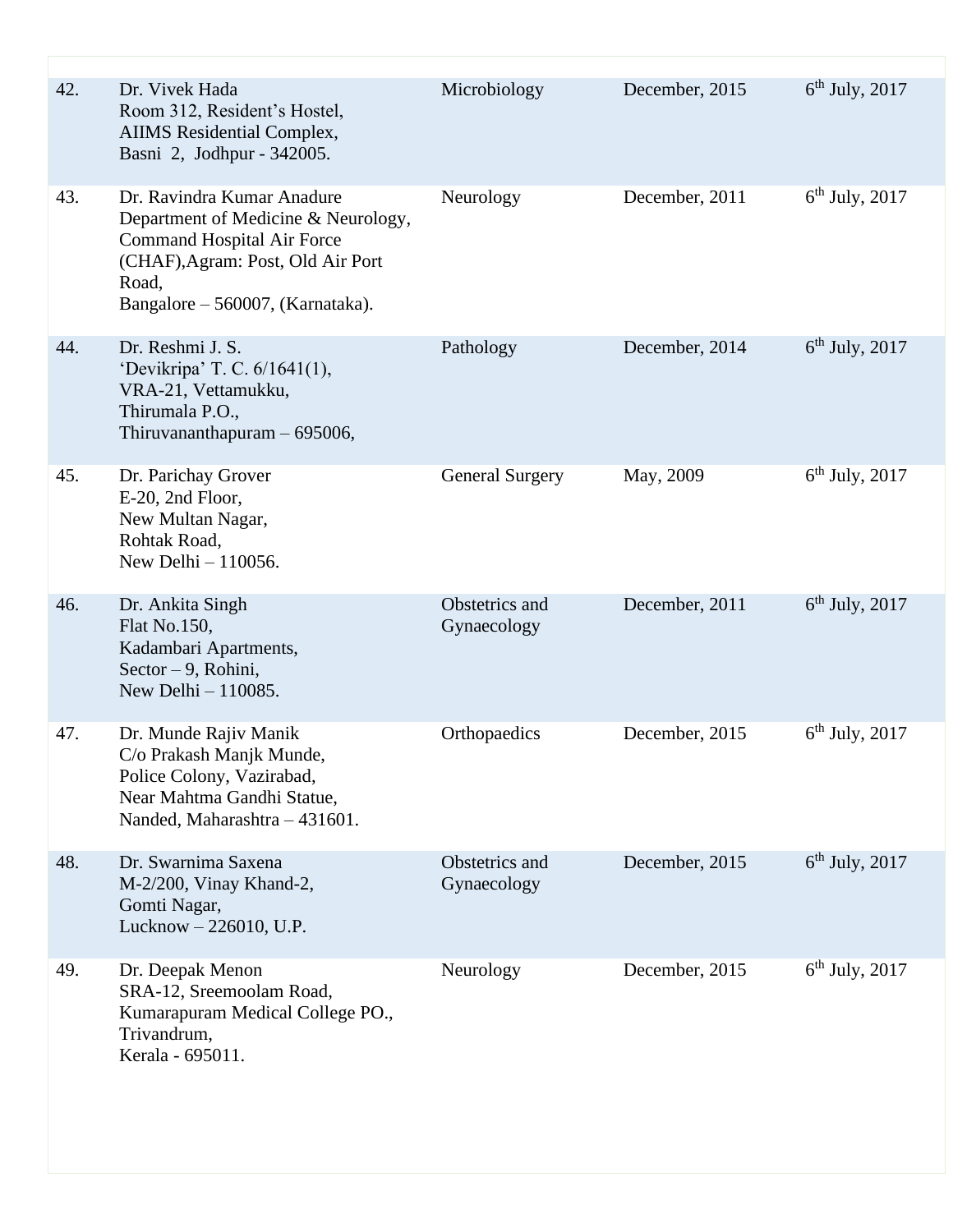| 50. | Dr. Gaurav Ahluwalia<br>Ahluwalia Hospital,<br>Nemichand Street,<br>Ramsagar Para,<br>Near Prabhat Cinema, Gunj - Para,<br>Raipur – 492001, Chhattisgarh.         | ENT/Otorhinolaryng<br>ology   | June, 2015     | $6th$ July, 2017 |
|-----|-------------------------------------------------------------------------------------------------------------------------------------------------------------------|-------------------------------|----------------|------------------|
| 51. | Dr. Ajay Gupta<br>Senior Resident,<br>Department of Pharmacology,<br>AIIMS., Jodhpur $-342005$ ,<br>Rajasthan.                                                    | Pharmacology                  | December, 2015 | $6th$ July, 2017 |
| 52. | Dr. Pradhan Sayali Prakash<br>701/702, Royale - A,<br>Neelkanth Palms, Ghodbunder Road,<br>Near D.A.V. School,<br>Thane - 400610, Maharashtra.                    | Ophthalmology                 | December, 2011 | $6th$ July, 2017 |
| 53. | Dr. Ridhi Kalra<br>C/o Dr. Archana Kalra<br>Principal's Flat,<br>J N Petit Technical High School,<br>28, Bund Garden Road,<br>Pune $-410001$ .                    | Obstetrics and<br>Gynaecology | December, 2014 | $6th$ July, 2017 |
| 54. | Dr. Sahildeep Kalra<br>C/o Dr. Archana Kalra<br>Principal's Flat,<br>J. N. Petit Technical High School,<br>28, Bund Garden Road,<br>Pune – 410001, (Maharashtra). | <b>Orthopaedic Surgery</b>    | June, 2015     | $6th$ July, 2017 |
| 55. | Dr. Harris P<br>Thushara, Changuvetty<br>Kottakkal (P.O.),<br>Malappuram (DT.),<br>Kerala – 676503.                                                               | <b>General Medicine</b>       | June, 2013     | $6th$ July, 2017 |
| 56. | Dr. Mayuresh<br>102/10, Shatrunjay Towers,<br>Dadar East,<br>Mumbai - 400014.                                                                                     | Ophthalmology                 | December, 2015 | $6th$ July, 2017 |
| 57. | Dr. Saurabh Kapoor<br>House No.2119,<br>$Sector - 27 - C$ ,<br>Chandigarh - 160019.                                                                               | Paediatrics                   | April, 2016    | $6th$ July, 2017 |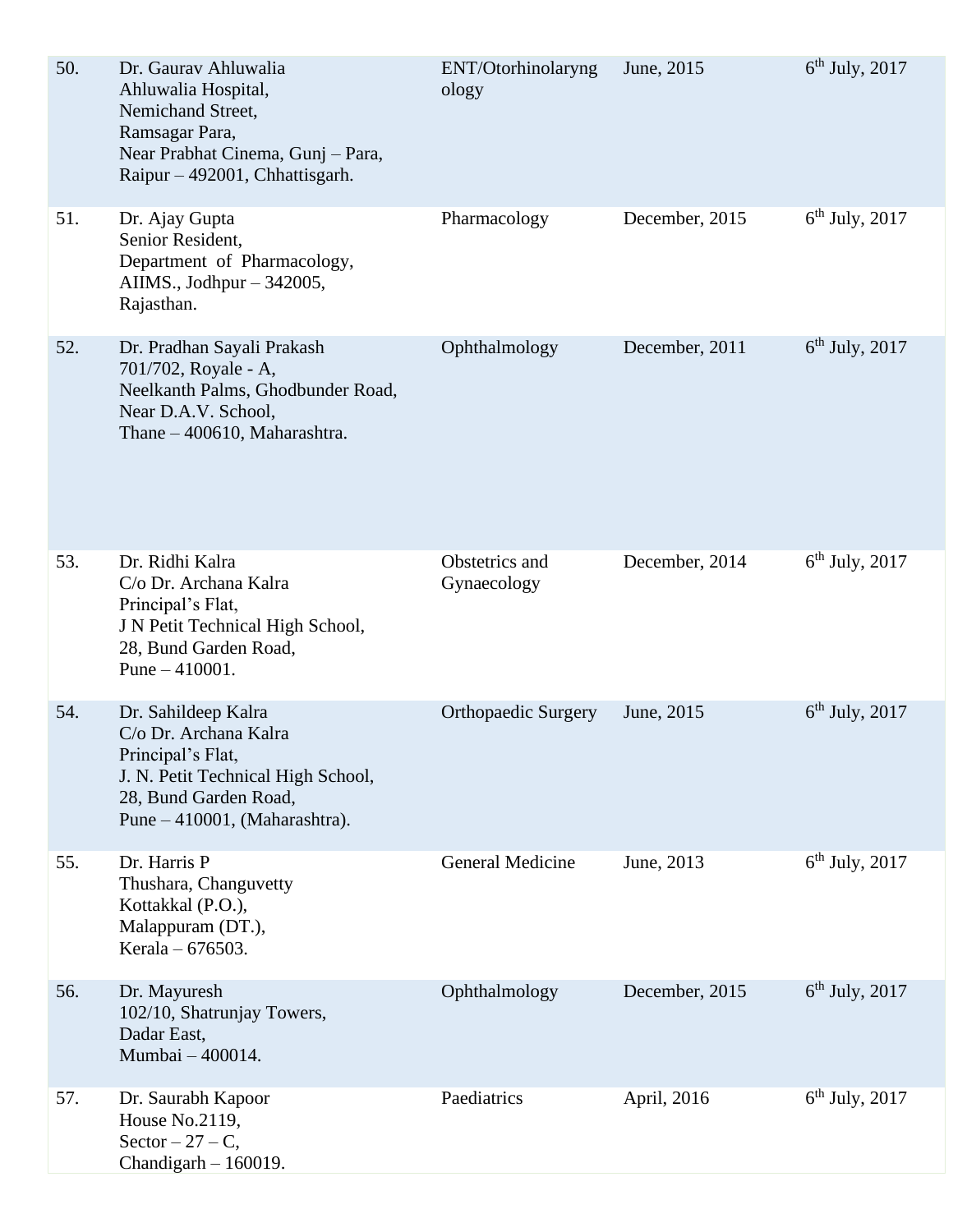| 58. | Dr. Neha Handa<br>House No.2119,<br>Sector $-27 - C$ ,<br>Chandigarh-160019.                                                                                         | Obstetrics and<br>Gynaecology | April, 2016    | $6th$ July, 2017 |
|-----|----------------------------------------------------------------------------------------------------------------------------------------------------------------------|-------------------------------|----------------|------------------|
| 59. | Dr. Saji Varghese Pariyathakathoot<br>C/o P.L. Varghese,<br>Pariyathakathoot House,<br>Puliyanam PO,<br>Angamaly, Ernakulam Dist.,<br>Kerala – 683572.               | Anaesthesiology               | December, 2011 | $6th$ July, 2017 |
| 60. | Dr. Mathew Varghese<br>Chakkittayil Plantharayil House,<br>Vettiyar P.O. - 690557,<br>Mavelikkara, Kerala.                                                           | Paediatrics                   | June, 2015     | $6th$ July, 2017 |
| 61. | Dr. Sontakke Bhavana Vaikunth<br>Apex Hospital,<br>Power House Square,<br>Morshi Road, Arjun Nagar,<br>Amravati - 444602.                                            | Obstetrics and<br>Gynaecology | December, 2009 | $6th$ July, 2017 |
| 62. | Dr. Mohana K<br>Villa No.2, Pocket 2,<br>Vasant Vihar (AWHO),<br>Billimarana Halli, Jala Hobli,<br>Bangalore $-562157$ .                                             | <b>Family Medicine</b>        | December, 2010 | $6th$ July, 2017 |
| 63. | Dr. Shival Srivastav<br>C/o Mr. Sunil Kumar Srivastava,<br>H. No.1139A, Raj Bhawan,<br>Humayunpur North,<br>Gorakhnath Road, Gorakhpur,<br>Uttar Pradesh $-273015$ . | Physiology                    | December, 2015 | $6th$ July, 2017 |
| 64. | Dr. Oza Bhavit Bharatbhai<br>A/7, Zankar Flats,<br>Near Dharnidhar Derasar,<br>Paldi, Ahmedabad,<br>Gujarat - 380007.                                                | Pharmacology                  | December, 2014 | $6th$ July, 2017 |
| 65. | Dr. Sharma Atul<br>Ramesh Bhawan,<br>Opp. JCB School,<br>Sector $-3$ , New Shimla,<br>Shimla - 171009, (H.P.).                                                       | Obstetrics and<br>Gynaecology | December, 2015 | $6th$ July, 2017 |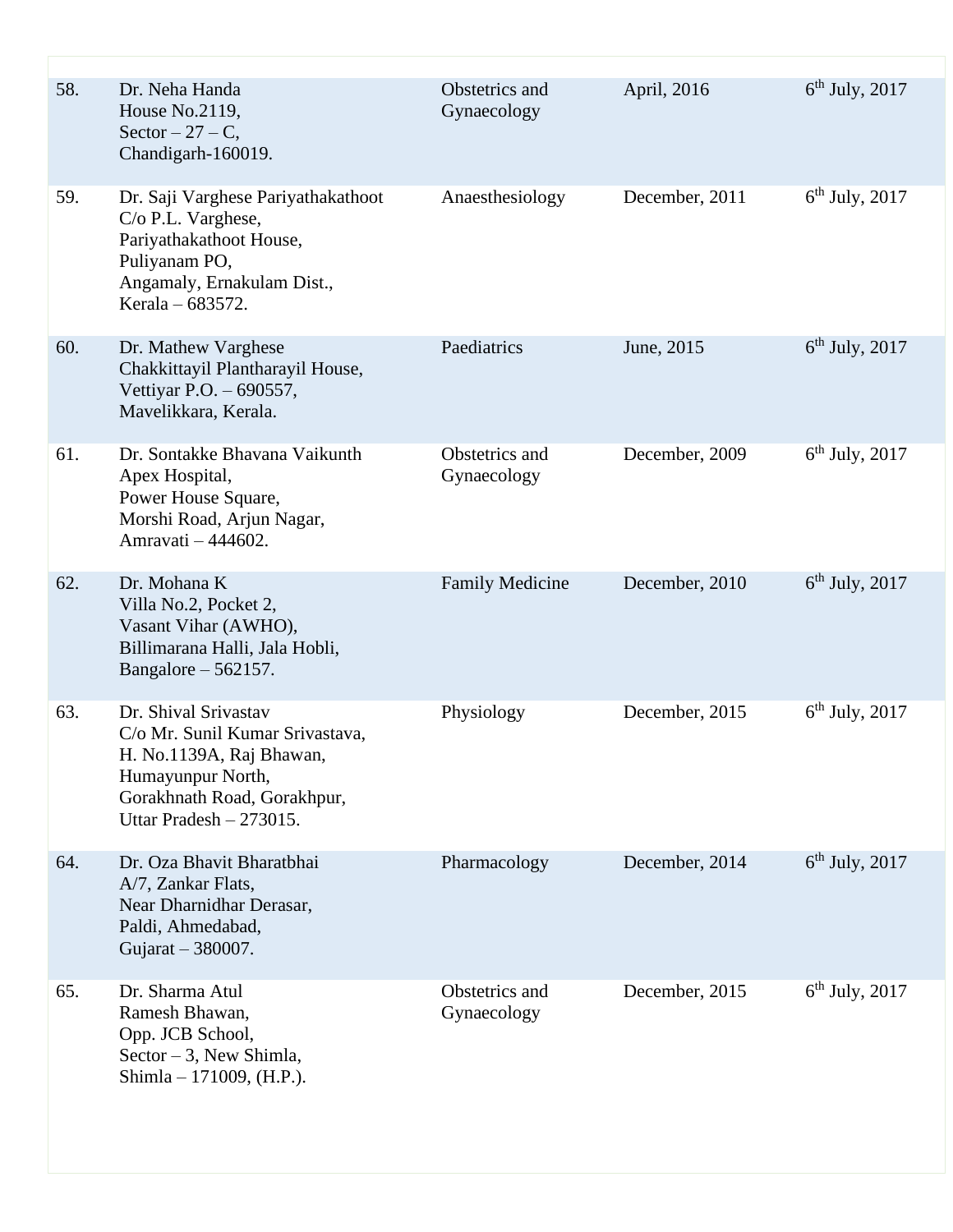| 66. | Dr. Dsilva Mizelle Mackinnon<br>103/B Yash Residency,<br>Ganga Bawdi Road,<br>Mazagaon, Mumbai - 400010.                                                | <b>General Surgery</b>                              | June, 2015     | $6th$ July, 2017 |
|-----|---------------------------------------------------------------------------------------------------------------------------------------------------------|-----------------------------------------------------|----------------|------------------|
| 67. | Dr. Rupinder Shergill<br>H. No.96, Phase $-3$ ,<br>Urban Estate,<br>Patiala, (Punjab).                                                                  | Anaesthesiology                                     | June, 2013     | $6th$ July, 2017 |
| 68. | Dr. Brijmohan Subhedar<br>$6-4-485,$<br>Krishna Nagar Colony,<br>Musheerabad,<br>Hyderabad $-500080$ .<br>Telangana.                                    | <b>General Medicine</b>                             | December, 2014 | $6th$ July, 2017 |
| 69. | Dr. Gowtham Devareddy<br>Flat No: M-201,<br>Lancor Central Park East,<br>Elcot Avenue Main Road,<br>Sholinganallur, Chennai,-600119,<br>Tamil Nadu.     | Neuro Surgery                                       | December, 2014 | $6th$ July, 2017 |
| 70. | Dr. Vinish Kumar Agarwal<br>$B-XVII - 4$ ,<br>Himalayan Hospital,<br>HIHT Campus, SRHU,<br>Jollygrant, Doiwala,<br>Dehradun $-248140$ ,<br>Uttarakhand. | ENT/Otorhinolaryng<br>ology                         | June, 2015     | $6th$ July, 2017 |
| 71. | Dr. Deshmane Mahavir Subhash<br>Parijat Hospital,<br>Malshiras, Dist: Solapur,<br>$M.S. PIN - 413107.$                                                  | Genito Urinary<br>Surgery<br>(Urology)              | May, 2009      | $6th$ July, 2017 |
| 72. | Dr. Rashmi Sood<br>C-739, First Floor,<br><b>JVTS</b> Gardens,<br>Chhattarpur Ext.,<br>New Delhi - 110074.                                              | Immuno<br>Haematology &<br><b>Blood Transfusion</b> | December, 2012 | $6th$ July, 2017 |
| 73. | Dr. Shah Venisha Bharat<br>16/B Yojana Apt.,<br>Opp. New Era Cinema<br>S.V. Road, Malad (W),<br>Mumbai - 400064.                                        | Dermatology, Venere<br>ology and Leprosy            | December, 2013 | $6th$ July, 2017 |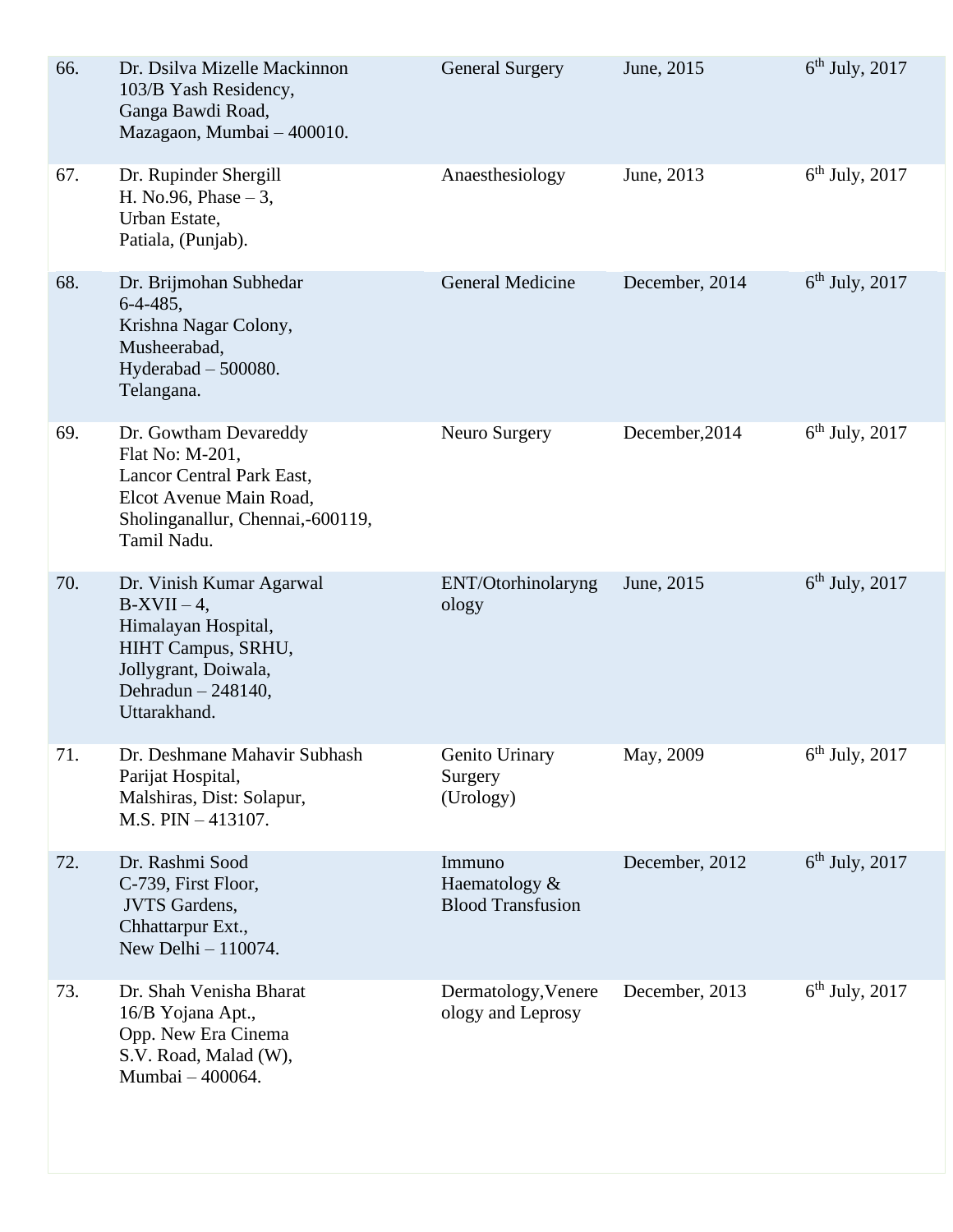| 74. | Dr. Aashim Ahuja<br>139, Vaishali,<br>Pitam Pura,<br>Delhi - 110034.                                                                                                      | Radiodiagnosis                | June, 2014     | $6th$ July, 2017 |
|-----|---------------------------------------------------------------------------------------------------------------------------------------------------------------------------|-------------------------------|----------------|------------------|
| 75. | Dr. Deepali Dhingra<br>139, Vaishali,<br>Pitam Pura,<br>Delhi - 110034.                                                                                                   | Obstetrics and<br>Gynaecology | December, 2012 | $6th$ July, 2017 |
| 76. | Dr. Vibha Saluja<br>W/o Dr. Kishor Jaishi,<br>Flat No. Vayu 412,<br>My Home Navaoweepa Apartments,<br>Madhapur, Near Hotel Avasa,<br>Hyderabad - 500081, Telangana State. | Radiotherapy                  | December, 2014 | $6th$ July, 2017 |
| 77. | Dr. Blessy Mary V R<br>Thacholi Apartment,<br>790 – K Embettu, Pariyaram,<br>Kannur - 670502., Kerala.                                                                    | Obstetrics and<br>Gynaecology | December, 2015 | $6th$ July, 2017 |
| 78. | Dr. Firuz<br>Plot No.127,<br>Marelipuram, Kakkanad,<br>Kerala – 682030.                                                                                                   | Nuclear Medicine              | December, 2015 | $6th$ July, 2017 |
| 79. | Dr. M J Vinod Kumar<br>House Name 'Anita',<br>No.43/2-2, Armugam Circle,<br>Basavangudi,<br>Bangalore $-560004$ .                                                         | <b>General Medicine</b>       | December, 2014 | $6th$ July, 2017 |
| 80. | Dr. Chindhalore Prajakta Ganesh<br>C/o Mr. Diwakar Junewar<br>Near Priya Darshani<br>Mahila Vidyalaya Sahu Layout,<br>Wardha (MS) - 442001.                               | Obstetrics and<br>Gynaecology | June, 2016     | $6th$ July, 2017 |
| 81. | Dr. Mattewada Naveen Kumar<br>H. No.35-3-870,<br>Brindavan Colony Road-C,<br>Near Indian Blooms School,<br>Gopalapuram, Hanamkonda,<br>Warangal $-506015$ .               | <b>General Medicine</b>       | April, 2016    | $6th$ July, 2017 |
| 82. | Dr. Balaji J<br>12/41A Sandaipet Street,<br>Bodinayakanur - 625513,<br>Theni District.                                                                                    | Radiodiagnosis                | April, 2016    | $6th$ July, 2017 |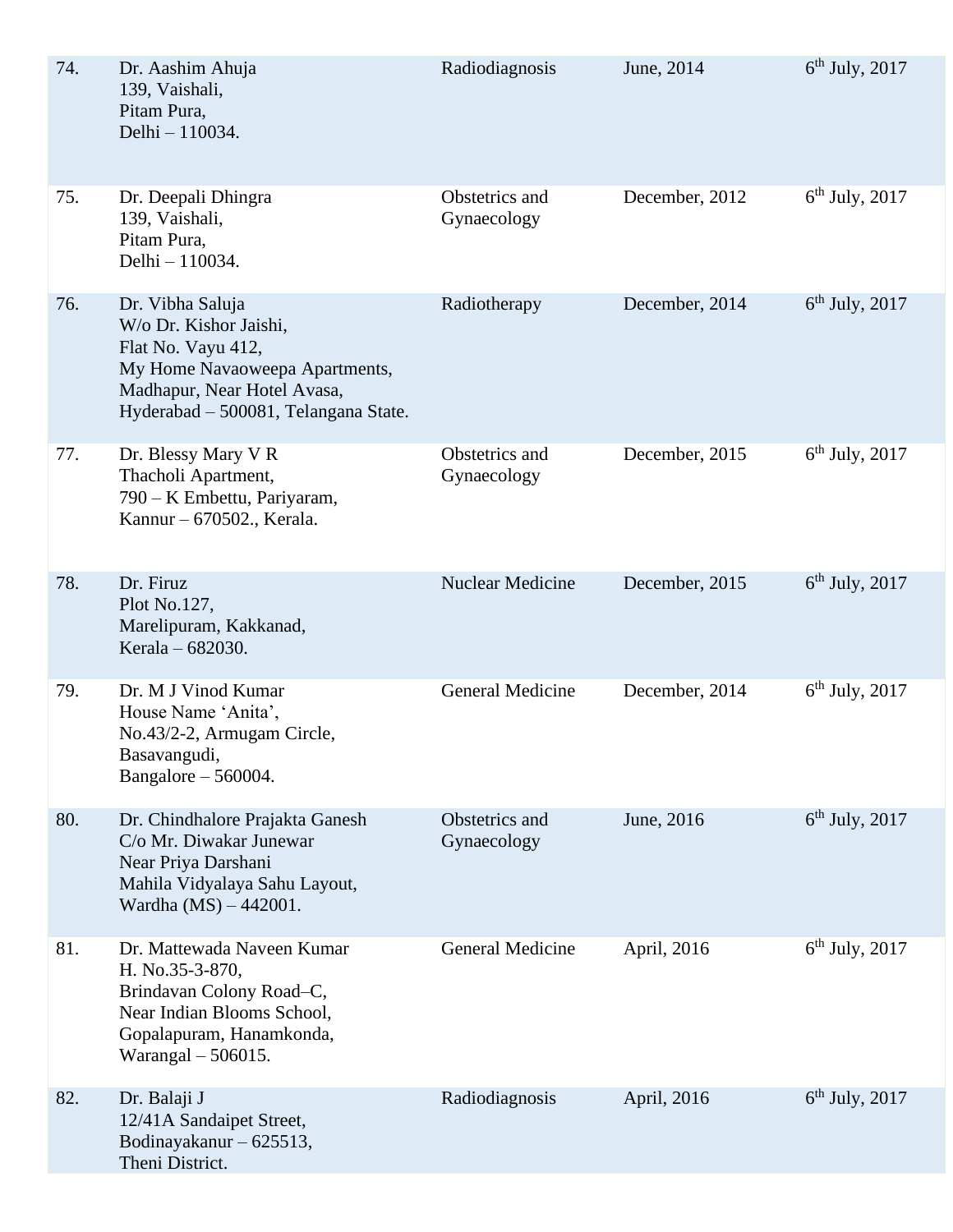| 83. | Dr. Vikas Gupta<br>15/696, Vinay Nagar,<br>Pal Bisla,<br>Ajmer $-305001$ .<br>Rajasthan.                                        | Genito Urinary<br>Surgery (Urology) | December, 2015 | $6th$ July, 2017 |
|-----|---------------------------------------------------------------------------------------------------------------------------------|-------------------------------------|----------------|------------------|
| 84. | Dr. Shah Preet Mukesh<br>21 Rajvi Building,<br>Flat No. 102, K.A.S. Road,<br>Matunga, Mumbai - 400019,<br>Maharashtra.          | General Medicine                    | June, 2016     | $6th$ July, 2017 |
| 85. | Dr. Aneri Kishor Thakkar<br>A/20, Haridham Duplex,<br>Near Harinagar Society,<br>Gotri Road, Vadodara-390007,<br>Gujarat.       | Radiodiagnosis                      | December, 2014 | $6th$ July, 2017 |
| 86. | Dr. Raut Sanghashil Santosh<br>Plot No. 630, Anand Nagar,<br>Binaki-Lay-Out,<br>New Mangalwari,<br>Nagpur – $(M.S.) - 440017$ . | Obstetrics and<br>Gynaecology       | December, 2015 | $6th$ July, 2017 |
| 87. | Dr. Pratima Agarwal<br>E-16, Near Post Office,<br>JIPMER. Campus,<br>Dhanvantri Nagar,<br>Puducherry $-605006$ .                | Obstetrics and<br>Gynaecology       | December, 2015 | $6th$ July, 2017 |
| 88. | Dr. Paraneetharan<br>No.16, $7th$ Street,<br>Alagar Nagar, K. Pudur,<br>Madurai-625007.                                         | Neuro Surgery                       | December, 2014 | $6th$ July, 2017 |
| 89. | Dr. Gawande Mohan Murlidhar<br>4th Floor, Doctor's Quarters,<br>Bhatia Hospital, Tardeo,<br>Mumbai - 400007,<br>Maharashtra.    | Orthopaedics                        | December, 2013 | $6th$ July, 2017 |
| 90. | Dr. Kaushik Majumdar<br>B2/125, Ground Floor,<br>Safdarjung Enclave,<br>New Delhi $-110029$ .                                   | Pathology                           | October, 2007  | $6th$ July, 2017 |
| 91. | Dr. Soumyanil Saha<br>Flat No.FF-06,<br>Parichoy Apartment,<br>Bhuban-danga,<br>Bolpur, Birbhum,<br>West Bengal - 731204.       | Anaesthesiology                     | June, 2015     | $6th$ July, 2017 |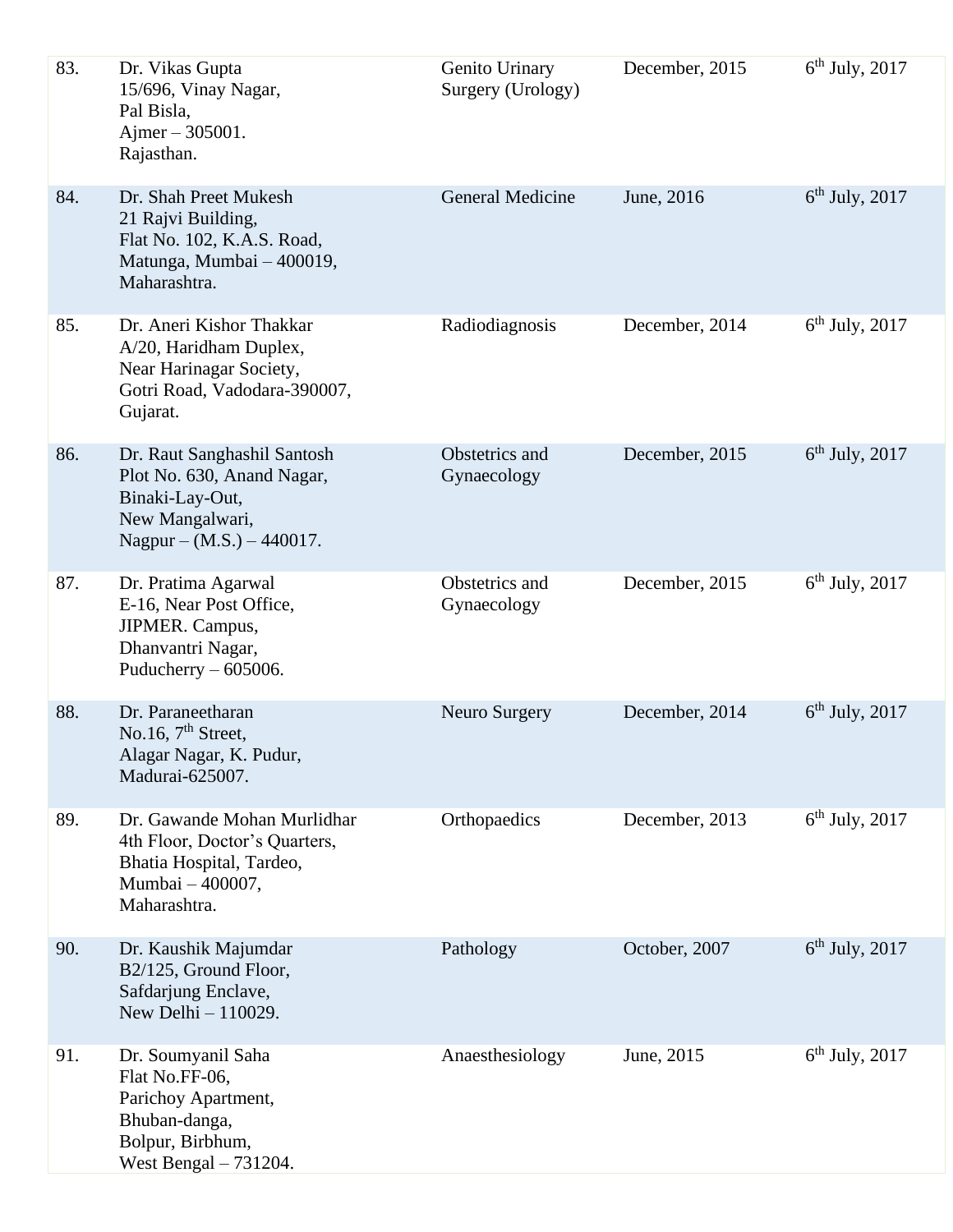| 92. | Dr. Nishi Sharma<br>$D-6B$ , 6011/6,<br>Santushti Apartment,<br>Vasant Kunj,<br>New Delhi - 110070.                                                             | Otorhinolaryngology           | November, 1994 | $6th$ July, 2017 |
|-----|-----------------------------------------------------------------------------------------------------------------------------------------------------------------|-------------------------------|----------------|------------------|
| 93. | Dr. Khan Ishtiyaque Aslam<br>304, B/15, Anand Dham,<br>Sector - 11, Shanti Nagar,<br>Mirad Road(East),<br>Thane $-401107$ .                                     | Orthopaedics                  | December, 2012 | $6th$ July, 2017 |
| 94. | Dr. Kiran Chandran B<br>'Mani Hangalam,<br>Kandiyoor, Thattarambakam PO,<br>Mavelikkara,<br>Kerala – 690103.                                                    | Orthopaedics                  | December, 2013 | $6th$ July, 2017 |
| 95. | Dr. M.G. Shekar<br>28/55, Trustpuram 9th Cross Street,<br>Puliyur Main Road,<br>Opposite Bhavaniamman Temple,<br>Kodambakkam,<br>Chennai - 600024 (Tamil Nadu). | <b>General Surgery</b>        | May, 2005      | $6th$ July, 2017 |
| 96. | Dr. Gulhane Deepti Vijay<br>146, 'Akshaydeep',<br>Sathe Marg, Near New LIC,<br>Customer Care Zone, Dhantoli,<br>Nagpur $-440012$ , (M.S.).                      | Paediatrics                   | December, 2013 | $6th$ July, 2017 |
| 97. | Dr. Chillarge Sanjay<br>Sudha Memorial Hospital & ICU,<br>Ram Nagar, Krishanakant Chauk,<br>Degloor Road,<br>Udgir $-413517$ ,<br>$Dist-Latur(M.S.).$           | <b>General Surgery</b>        | May, 2009      | $6th$ July, 2017 |
| 98. | Dr. Vivek Paul Vithayathil<br>TC 4/881 (PN-7),<br>Parvathi Nagar, Kowdiar,<br>Trivandrum,<br>Kerala – 695003.                                                   | Obstetrics and<br>Gynaecology | June, 2012     | $6th$ July, 2017 |
| 99. | Dr. Phanikumar Bommavarapu<br>Flat No.201, Gayatri Towers,<br>Gandhi Nagar, Ragolu,<br>Srikakulam - 532484.                                                     | Orthopaedics                  | December, 2015 | $6th$ July, 2017 |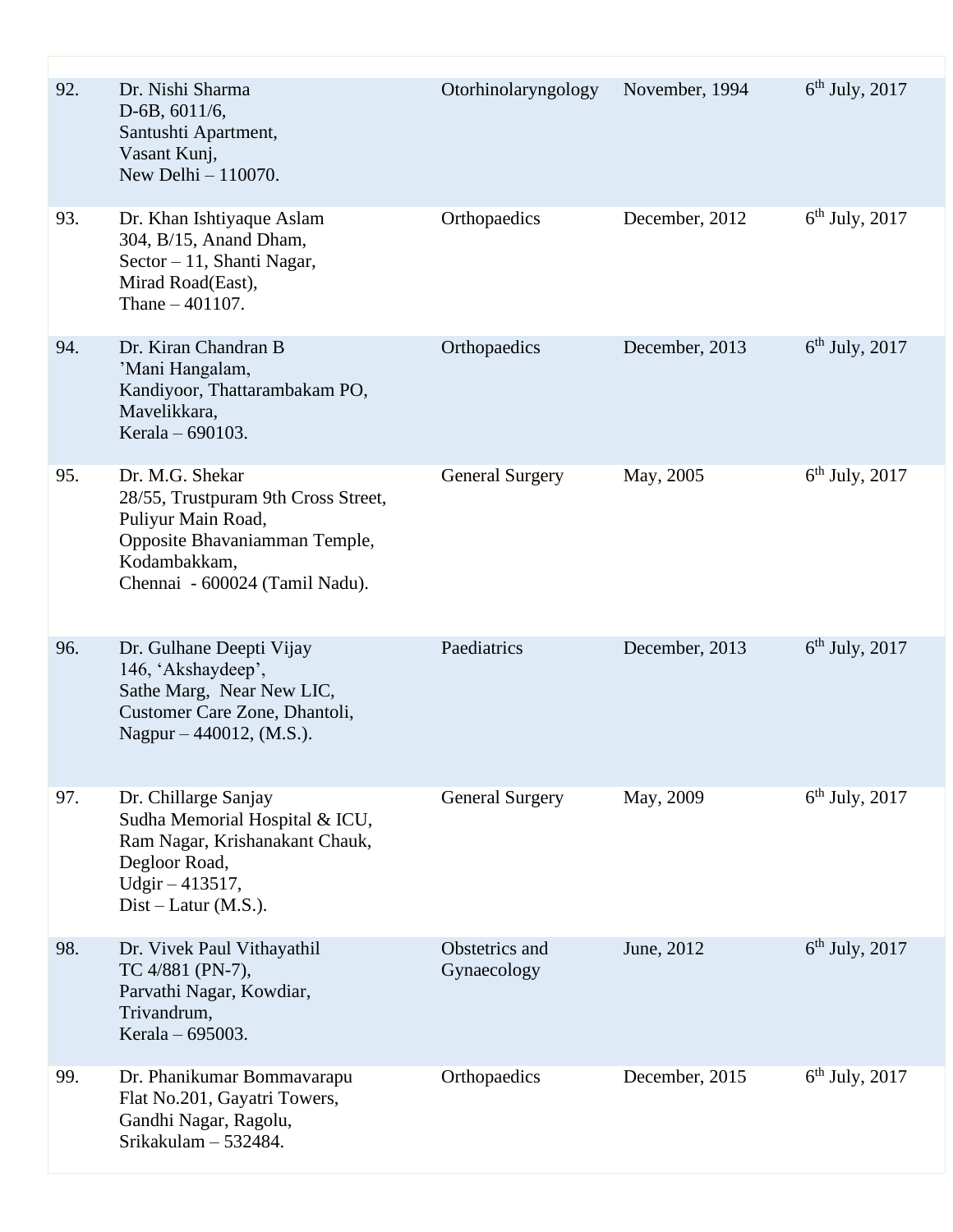| 100. | Dr. Karthick S R<br>1/629, Main Road,<br>Nallur Kandampalayam<br>Paramathi Velur, Namakkal,<br>Tamil Nadu - 637203.                                      | Orthopaedics                  | June, 2016      | $6th$ July, 2017 |
|------|----------------------------------------------------------------------------------------------------------------------------------------------------------|-------------------------------|-----------------|------------------|
| 101. | Dr. Raut Shrish Vijaykumar<br>1079, Shukrawar Peth,<br>Sathye Colony,<br>Near SBI Tilak Road,<br>Subhash Nagar, 'Yashodhari'<br>Pune $-411002$ , (M.S.). | Obstetrics and<br>Gynaecology | December, 2014  | $6th$ July, 2017 |
| 102. | Dr. Vandana Sharma<br>W/o Dr. Hemant Jangid,<br>Vishwkarma Udyog,<br>Ladnu House, Bagar Chowk,<br>Jodhpur – (Rajasthan) – 342001.                        | Anaesthesiology               | June, 2016      | $6th$ July, 2017 |
| 103. | Dr. Anoop T M<br>Mulberry Gardens,<br>SRA 133, Vivekanada Nagar,<br>Erappukuzhy, Kudappankunnu PO,<br>Trivandrum, Kerala - 695043.                       | <b>Medical Oncology</b>       | December, 2015  | $6th$ July, 2017 |
| 104. | Dr. Harjot Singh Gurudatta<br>41, Aishwarya Residency,<br>Vishal Nagar, Near Magneto Mall<br>Raipur – 492001, $(C.G.)$ .                                 | Orthopaedics                  | June, 2016      | $6th$ July, 2017 |
| 105. | Dr. Reena Jain<br>2367 A/1 Bawana Road,<br>Narela, Delhi -1100 40.                                                                                       | Obstetrics and<br>Gynaecology | September, 2009 | $6th$ July, 2017 |
| 106. | Dr. Joy Roy<br>11B, Braunfeld Row,<br>Kolkata - 700027.                                                                                                  | <b>General Surgery</b>        | December, 2013  | $6th$ July, 2017 |
| 107. | Dr. Anubhav Agrawal<br>403, Mirai Residency,<br>Near Utsav Marriage Hall,<br>Nirala Nagar,<br>Lucknow - 226020 (U.P.).                                   | Orthopaedics                  | June, 2016      | $6th$ July, 2017 |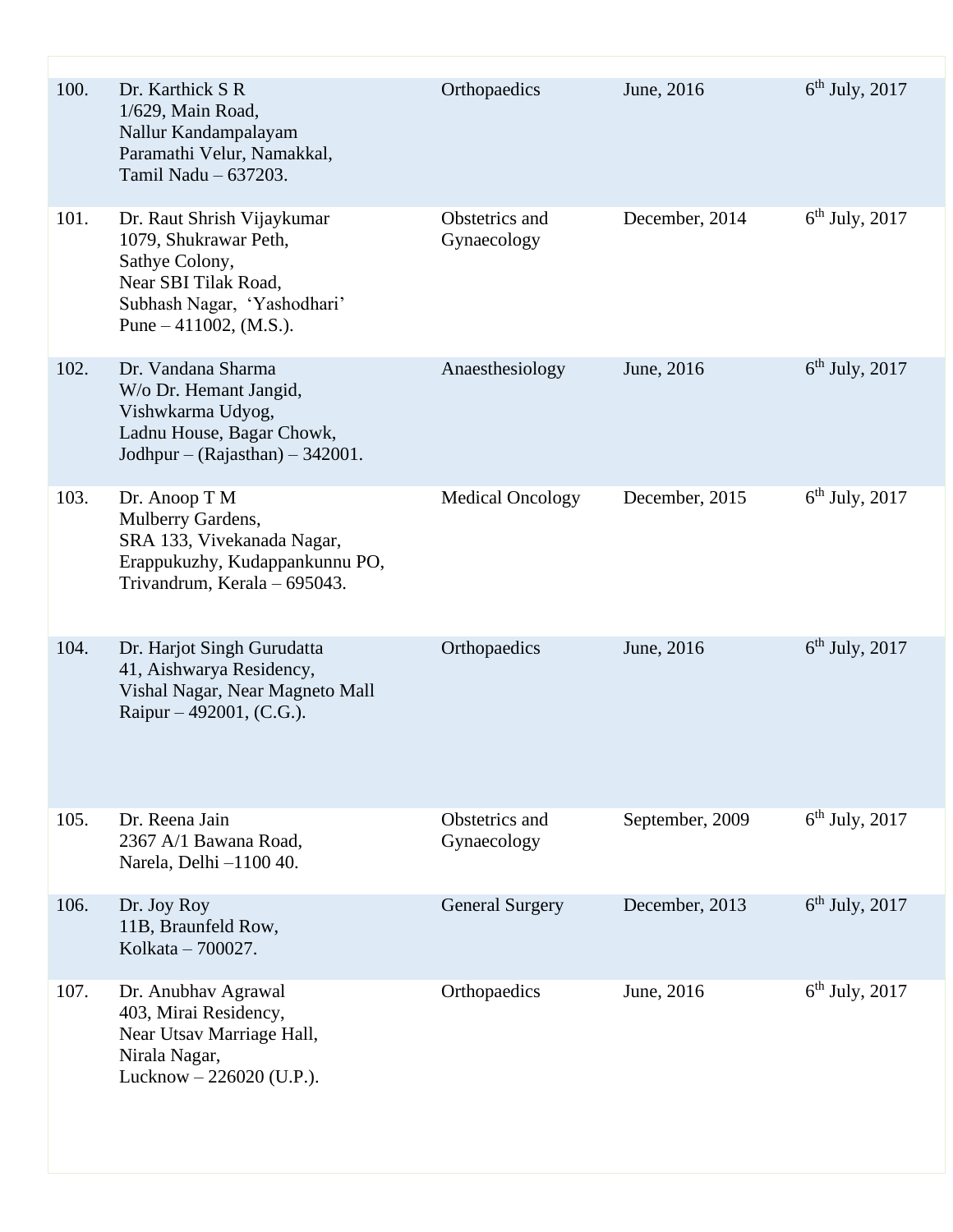| 108. | Dr. Lapsiwala Mehul Bhupendrabhai<br>38, 39; Hetal Nagar Society,<br>Behind Navyug College,<br>Rander Road, Surat,<br>Gujarat - 395009.                | <b>General Medicine</b>    | June, 2016     | $6th$ July, 2017 |
|------|--------------------------------------------------------------------------------------------------------------------------------------------------------|----------------------------|----------------|------------------|
| 109. | Dr. Nibu Mammen Kurian<br>Kollakuzhyle House,<br>Vazhuvady, Thazhakara Post,<br>Mavelikara, Kerala - 690102.                                           | Orthopaedics               | December, 2013 | $6th$ July, 2017 |
| 110. | Dr. Nalini Saxena<br>244, Guru Teg Bahadur Nagar,<br>Jalandhar,<br>Punjab $- 144003$ .                                                                 | Ophthalmology              | December, 2015 | $6th$ July, 2017 |
| 111. | Dr. Sahil Batra<br>244, Guru Teg Bahadur Nagar,<br>Jalandhar,<br>Punjab $- 144003$ .                                                                   | Orthopaedics               | December, 2013 | $6th$ July, 2017 |
| 112. | Dr. Shriram S K<br>B-3, Newry Shamin Apartments,<br>$25/9$ , $2nd$ Main Road,<br>Kasthuriba Nagar,<br>Adyar, Channai - 20.                             | <b>Orthopaedic Surgery</b> | December, 2014 | $6th$ July, 2017 |
| 113. | Dr. Pawale Dinesh Dilip<br>3458, Ramya Nagari Colony,<br>Shirur, Tah - Shirur<br>Dist. – Pune – $412210$ .<br>(Maharashtra).                           | Paediatrics                | June, 2015     | $6th$ July, 2017 |
| 114. | Dr. Sharmila A<br>6/158, Theerthagiri Nagar,<br>Palacode $-636808$<br>Dharmapuri Dt.,<br>Tamilnadu.                                                    | Pathology                  | December, 2014 | $6th$ July, 2017 |
| 115. | Dr. Om Prakash M<br>6/158 Theerthagiri Nagar,<br>Palacode $-636808$<br>Dharmapuri Dt., Tamilnadu.                                                      | <b>General Surgery</b>     | December, 2015 | $6th$ July, 2017 |
| 116. | Dr. Gandhi Ashish Rajendra<br>$Plot - 3$ , Gandhi Hospital,<br>Manjeet Nagar,<br>Opp. Akashwani, Jalna Road,<br>Aurangabad $-431001$ .<br>Maharashtra. | <b>General Medicine</b>    | June, 2016     | $6th$ July, 2017 |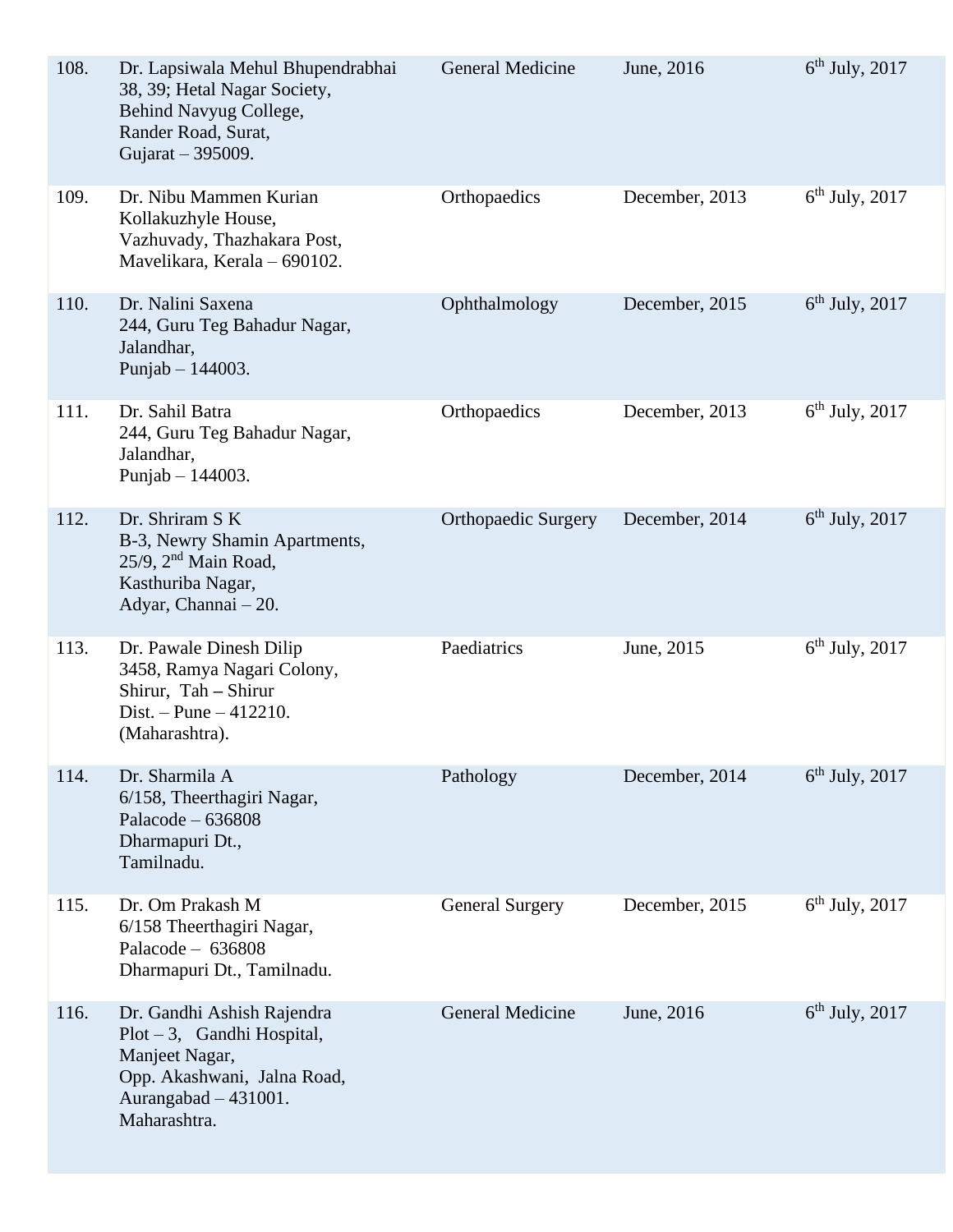| 117. | Dr. Tilwe Amruta Ajay<br>210, B-Wing, Anand Sagar,<br>Sector - 17, Vashi, Navi,<br>Mumbai, (Maharashtra).                                     | Anaesthesiology                                                      | June, 2016     | $6th$ July, 2017 |
|------|-----------------------------------------------------------------------------------------------------------------------------------------------|----------------------------------------------------------------------|----------------|------------------|
| 118. | Dr. Nithin S<br>Krishna Kuteera,<br>No.22, 4th Main Nataraj Layout,<br>J. P. Nagar, 7 <sup>th</sup> Phase,<br>Bangalore - 560078., Karnataka. | Orthopaedics                                                         | December, 2015 | $6th$ July, 2017 |
| 119. | Dr. Rakhi Sanyal<br>76, Madhusudan Banerjee Road,<br>Birati, Kolkata - 700051.                                                                | <b>General Medicine</b>                                              | December, 2012 | $6th$ July, 2017 |
| 120. | Dr. Azher Ahmed Khan Lodhi<br>Blessings, Plot No.17,<br>Mahmood Pura,<br>Opp Taj Hotel, Rauzabagh,<br>Aurangabad, (M.H.) - 431001.            | Ophthalmology                                                        | June, 2016     | $6th$ July, 2017 |
| 121. | Dr. Kannan P<br>14, Subbiah Street,<br>VVP Nagar,<br>Puducherry $-605009$ .                                                                   | Radiotherapy                                                         | December, 2015 | $6th$ July, 2017 |
| 122. | Dr. Gayadhar Behera<br>$D-125$ , Sector - 7,<br>Rourkela, Sundargarh,<br>Odisha - 769003.                                                     | <b>Orthopaedic Surgery</b>                                           | December, 2014 | $6th$ July, 2017 |
| 123. | Dr. Lunia Prajay DR Jayanti<br>202, Land Mark,<br>Dawood Baug Lane,<br>Opp P.K. Jewellers,<br>Andheri (W.) – Mumbai – 58.                     | Tuberculosis &<br>Respiratory Diseases/<br><b>Pulmonary Medicine</b> | June, 2016     | $6th$ July, 2017 |
| 124. | Dr. Kadu Mayur Vinayak<br>C/o Vinayak Deorao Kadu,<br>Akhada Ward,<br>Pandharkawada<br>Dist.- Yavatmal (M.S.).-445302.                        | Orthopaedics                                                         | June, 2016     | $6th$ July, 2017 |
| 125. | Dr. Shivanshu Raj Goyal<br>N-4/26, DLF Phase -2,<br>Near DLF Sauare Tower,<br>Gurgaon - 122002, Haryana                                       | Tuberculosis &<br>Respiratory<br>Diseases/Pulmonary<br>Medicine      | June, 2016     | $6th$ July, 2017 |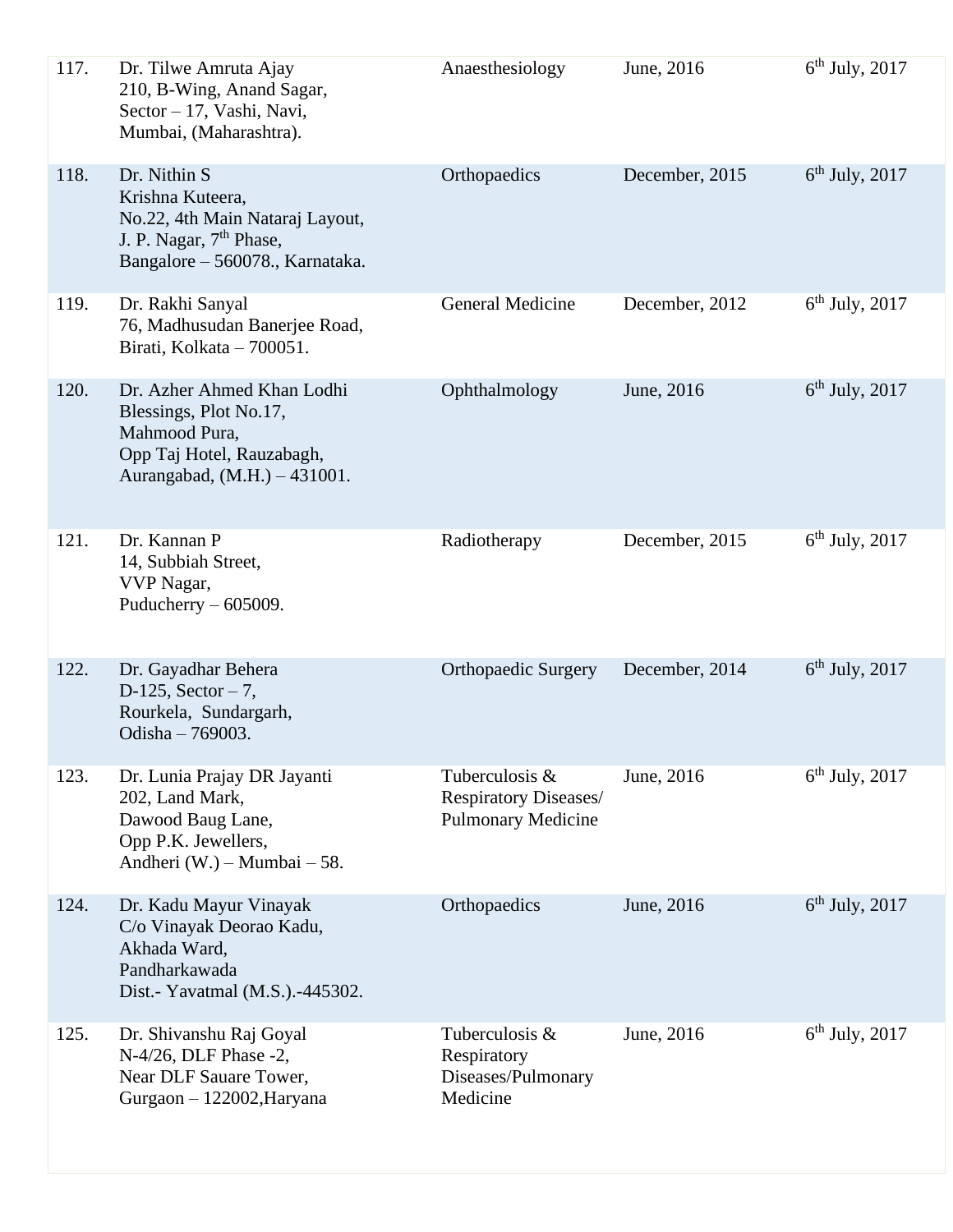| 126. | Dr. Azhar Perwaiz<br>M-205, Sispal Vihar,<br>AWHO Society,<br>Sohna Road, Sector -49,<br>Gurgaon-122018,<br>Haryana.                               | Surgical<br>Gastroenterology                                    | December, 2009  | $6th$ July, 2017 |
|------|----------------------------------------------------------------------------------------------------------------------------------------------------|-----------------------------------------------------------------|-----------------|------------------|
| 127. | Dr. S. Prabhu<br>SDX-20, Minal Residency,<br>J. K. Road, Bhopal - 462023.                                                                          | Oral and<br><b>Maxillofacial Surgery</b>                        | September, 2003 | $6th$ July, 2017 |
| 128. | Dr. Biju I G<br>'Vishnu Priya',<br>TC-4/496-5, B-7,<br>Svlra, Kowdiar, P.O.,<br>Trivandrum - 695003, Kerala.                                       | <b>General Surgery</b>                                          | June, 2016      | $6th$ July, 2017 |
| 129. | Dr. Ajoy Samuel Mammen<br>Prasanthi Uppukkeril,<br>Thazhakara P.O.,<br>Mavelikara - 690102,<br>Alapuzha District, Kerala.                          | Tuberculosis &<br>Respiratory<br>Diseases/Pulmonary<br>Medicine | June, 2016      | $6th$ July, 2017 |
| 130. | Dr. Krishnakumar K N<br>Karavattu House,<br>Karavattu Lane, M C Road,<br>Perumbayoor - 683542,<br>Kerala.                                          | Psychiatry                                                      | June, 2015      | $6th$ July, 2017 |
| 131. | Dr. Shilpi Yadav<br>Flat No.2/28,<br>Gangotri VIP Enclave,<br>Chandrashekharpur,<br>Bhubaneshwar - 751016, Orissa.                                 | Anaesthesiology                                                 | June, 2014      | $6th$ July, 2017 |
| 132. | Dr. Saurav Narayan Nanda<br>Room No-602,<br>Type – IV Quarters,<br><b>AIIMS</b> Housing Complex,<br>AIIMS, SIJUA,<br>Bhubaneswar, Odisha - 751019. | Orthopaedics                                                    | December, 2015  | $6th$ July, 2017 |
| 133. | Dr. Saurabh Samdariya<br>S/o Dr. S.C. Jain,<br>"Vinayak",<br>157-158, Vasant Vihar,<br>Pali $-306401$ , Rajasthan.                                 | Radiotherapy                                                    | June, 2016      | $6th$ July, 2017 |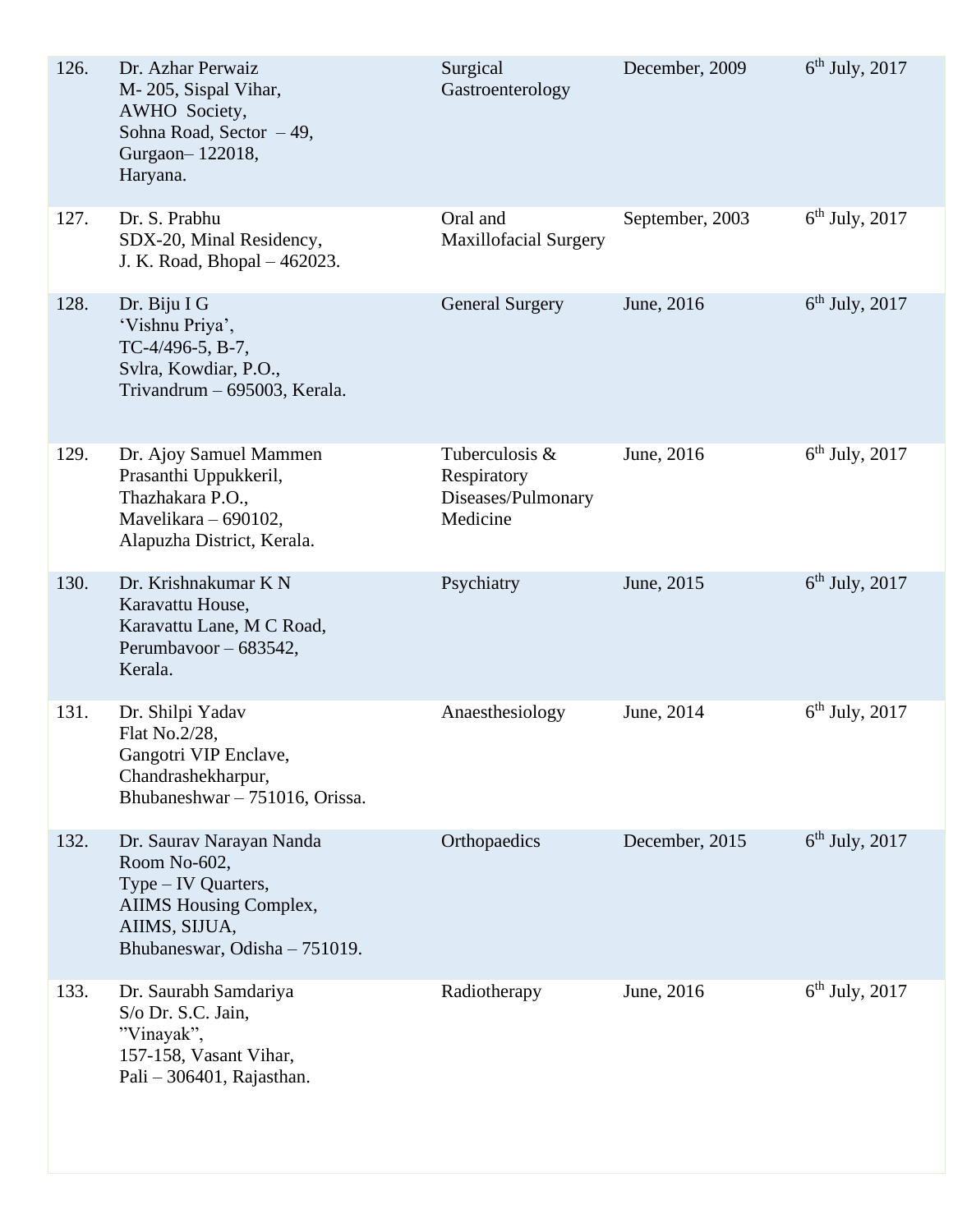| 134. | Dr. Pasupathy P<br>No.12, 5th Cross,<br>Gnanapragasam Nagar,<br>Puducherry $-605008$ .                                                           | <b>Orthopaedic Surgery</b>                              | June, 2015     | $6th$ July, 2017 |
|------|--------------------------------------------------------------------------------------------------------------------------------------------------|---------------------------------------------------------|----------------|------------------|
| 135. | Dr. Nisanth K<br>Pournami,<br>Near GLP School,<br>Kooveri P.O.,<br>Kannur, Kerala - 670581.                                                      | <b>General Medicine</b>                                 | December, 2012 | $6th$ July, 2017 |
| 136. | Dr. AJU Bosco<br>219/3A, Rajaveethi,<br>Gandhi Road,<br>South Kattur,<br>Tiruchirappalli $-620019$ .                                             | <b>Orthopaedic Surgery</b>                              | June, 2013     | $6th$ July, 2017 |
| 137. | Dr. Zafer Syed Moeed Syed Mohsin<br>Flat No. 20, $4th$ Floor,<br>Alisha Apartments,<br>Spence Road,<br>Byculla, Mumbai - 400008.                 | Neurology                                               | December, 2014 | $6th$ July, 2017 |
| 138. | Dr. Cheriyil Swapna Sukumaran<br>Kavithalayam,<br>T.T.H. Cross Road,<br>Thripunithura, Ernakulam,<br>Kerala - 682301.                            | Obstetrics &<br>Gynaecology                             | June, 2015     | $6th$ July, 2017 |
| 139. | Dr. Rashmi Agarwalla<br>C/o Dr. Ankur Khandelwal<br>J2/103 B, Second Floor,<br>DDA Flats, Near Alaknanda Market,<br>Kalkaji, New Delhi - 110019. | Social and Preventive<br>Medicine/Community<br>Medicine | June, 2016     | $6th$ July, 2017 |
| 140. | Dr. Joshi Samir Suresh<br>Flat No.7/8, Sayali Apartment,<br>Bhokare Colony, Chandanwadi,<br>Miraj Sangli Road,<br>Miraj $-416410$ .              | <b>Nuclear Medicine</b>                                 | June, 2015     | $6th$ July, 2017 |
| 141. | Dr. Abhishek Sharma<br>243/1B, Railway Officers Colony,<br>P. K. Road,<br>New Delhi $-110001$ .                                                  | <b>Orthopaedic Surgery</b>                              | June, 2015     | $6th$ July, 2017 |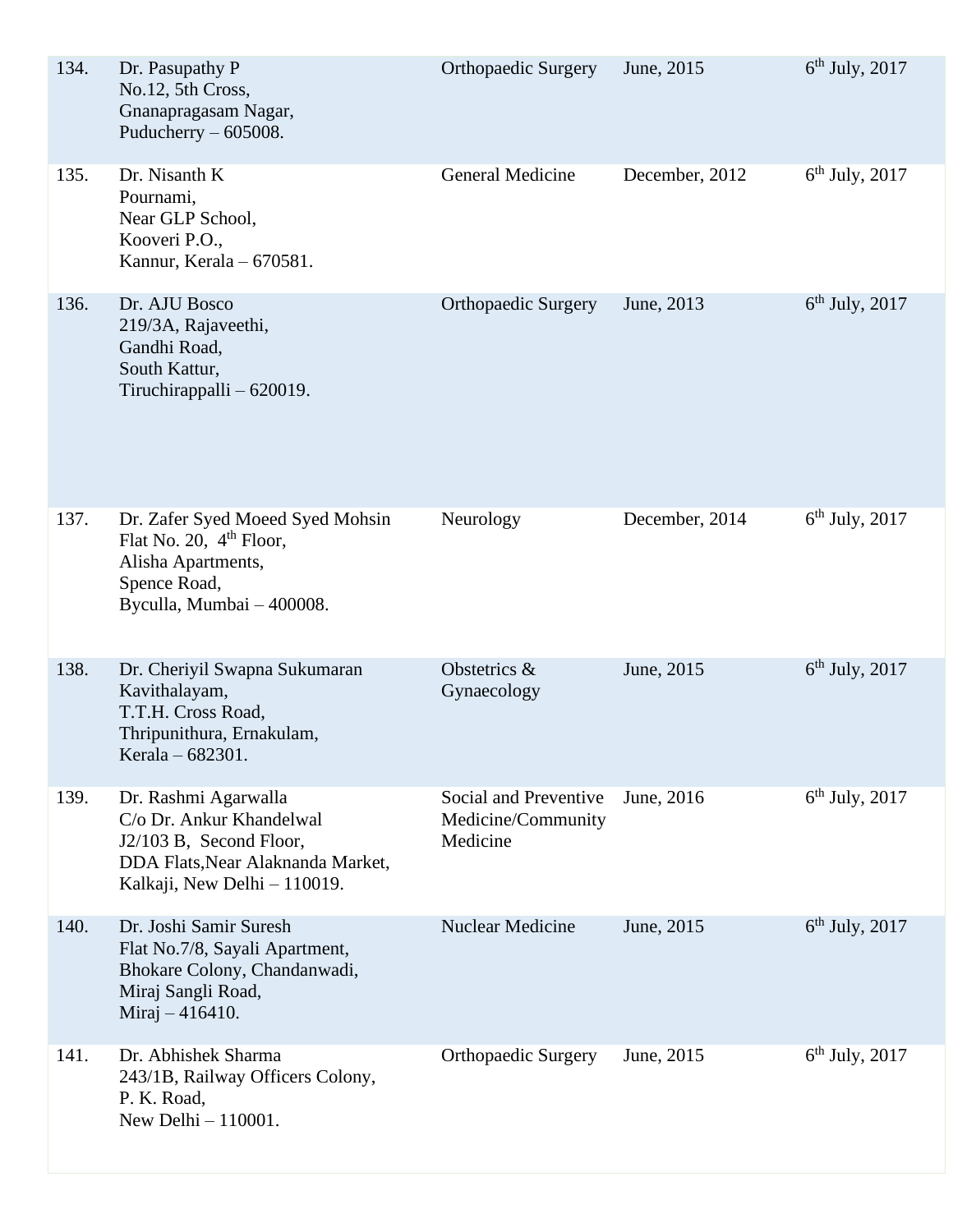| 142. | Dr. Shinde Nandkishor Dhanvantrao<br>1-3/565 Panchal Colony,<br>Ishwar Sadan, Nilanga,<br>Distt. - Latur,<br>Maharashtra - 413521.                              | <b>General Surgery</b>                                          | December, 2009 | $6th$ July, 2017 |
|------|-----------------------------------------------------------------------------------------------------------------------------------------------------------------|-----------------------------------------------------------------|----------------|------------------|
| 143. | Dr. Prakash V<br>49, MGR Nagar,<br>Attur Bye Pass Road,<br>Seelanaickenpatti<br>Salem - 636201, Tamil Nadu.                                                     | Radiodiagnosis                                                  | June, 2014     | $6th$ July, 2017 |
| 144. | Dr. Tanushree Gahlot<br>CA/14C, DDA Flats,<br>Munirka,<br>New Delhi - 110067.                                                                                   | Tuberculosis &<br>Respiratory<br>Diseases/Pulmonary<br>Medicine | June, 2014     | $6th$ July, 2017 |
| 145. | Dr. Abhinav Dileep Wankar<br>42/8, DLF Phase I,<br>Block A, Gurgaon-122002.                                                                                     | <b>Health Admin</b><br>including Hospital<br>Administration     | December, 2014 | $6th$ July, 2017 |
| 146. | Dr. Alka Khialdas Kewalramani<br>35, Krishna Vihar,<br>New Vidhya Nagar,<br>Sector-4, Hiran Magri,<br>Udaipur (Rajasthan)-313002.                               | Anaesthesiology                                                 | August, 2006   | $6th$ July, 2017 |
| 147. | Dr. Siju K M<br>Sanjeevani, Kochiyangadi,<br>Pullookkara (PO),<br>Kannur, Kerala- 670672.                                                                       | Orthopaedics                                                    | December, 2015 | $6th$ July, 2017 |
| 148. | Dr. Tuhina Banerjee<br>Assistant Professor,<br>Department of Microbiology,<br>Institute of Medical Sciencies,<br>Banaras Hindu University,<br>Varanasi - 221005 | Microbiology                                                    | December, 2011 | $6th$ July, 2017 |
| 149. | Dr. Rajeev Ranjan<br>House No.-11/A,<br>Pocket $-R$ ,<br>Dilshad Garden,<br>Delhi - 110095.                                                                     | Anaesthesiology                                                 | June, 2015     | $6th$ July, 2017 |
| 150. | Dr. Prabhjot Singh<br>R. No.5030, Urology Office,<br>5 <sup>th</sup> Floor, Teachers Block,<br>AIIMS., New Delhi $-110029$ .                                    | Genito Urinary<br>Surgery (Urology)                             | December, 2010 | $6th$ July, 2017 |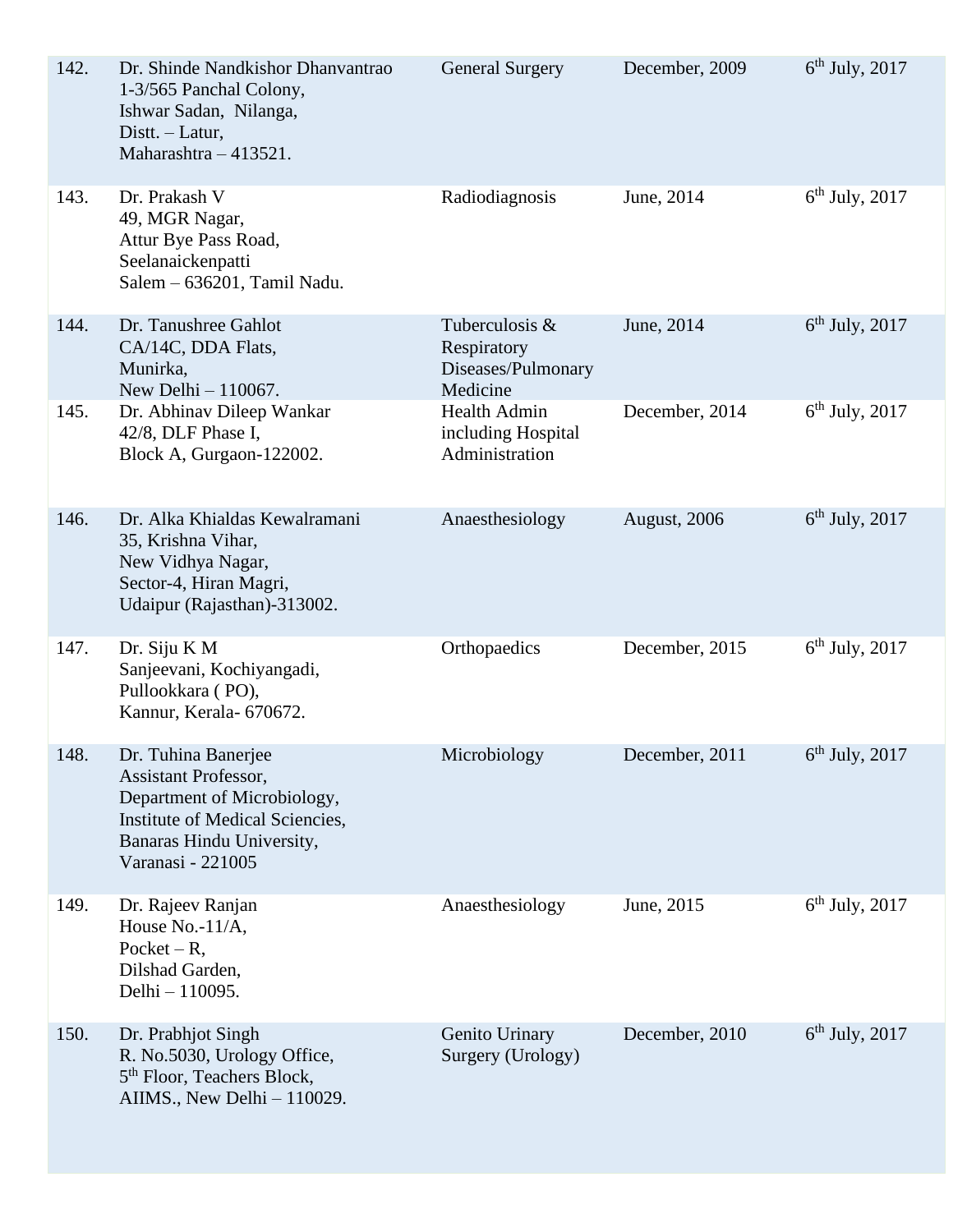| 151. | Dr. Kurkure Swapnil Vilas<br>Ekdantay Bunglow,<br>Behind Durga Mata Mandir,<br>Sailani, Jail - Road, Nashik - Road,<br>Nasik – Maharashtra – 422101. | <b>General Surgery</b>      | June, 2012     | $6th$ July, 2017 |
|------|------------------------------------------------------------------------------------------------------------------------------------------------------|-----------------------------|----------------|------------------|
| 152. | Dr. Sujatha P<br>Sarada Vihar, Veliyannur,<br>Thrissur $-680021$ , (Kerala).                                                                         | Obstetrics &<br>Gynaecology | May, 2001      | $6th$ July, 2017 |
| 153. | Dr. Vetri Nallathambi R<br>15G, Bryant Nagar,<br>9th Street (East),<br>Opp. Pillaiyar Kovil Lane,<br>Tuticorin $-628008$ .                           | Orthopaedics                | June, 2014     | $6th$ July, 2017 |
| 154. | Dr. Neha Jain<br>R.No-140 'J' Block,<br>Married Doctors Hostel MDH,<br>PGI Campus,<br>Chandigarh $-160012$ .                                         | Microbiology                | December, 2015 | $6th$ July, 2017 |
| 155. | Dr. Lokeshkumar S<br>2/491-A, Valajanagaram,<br>Minnagar, Ariyalur,<br>Tamilnadu $-621704$ .                                                         | <b>Orthopaedic Surgery</b>  | December, 2014 | $6th$ July, 2017 |
| 156. | Dr. Prahlad H Y<br>106, Mandavi Paradise,<br>Vidyaratha Nagar,<br>Manipal, Udupi Dist.<br>Karnataka - 576104.                                        | Radiotherapy                | December, 2015 | $6th$ July, 2017 |
| 157. | Dr. Anil Kumar Bhiwal<br>$B-216$ Vardhman Nagar - B,<br>Ajmer Road,<br>Jaipur (Rajasthan)-302019.                                                    | Anaesthesiology             | December, 2015 | $6th$ July, 2017 |
| 158. | Dr. Radhakrishnan Ananthakrishnan<br>C/o Mr. R. N. Ganesh,<br>B-53, First Floor,<br>Gulmohar Park,<br>New Delhi - 110049.                            | Radiodiagnosis              | June, 2016     | $6th$ July, 2017 |
| 159. | Dr. B Akhilandeswari<br>C-65, Neeti Bagh,<br>New Delhi - 110049.                                                                                     | Radiodiagnosis              | May, 1999      | $6th$ July, 2017 |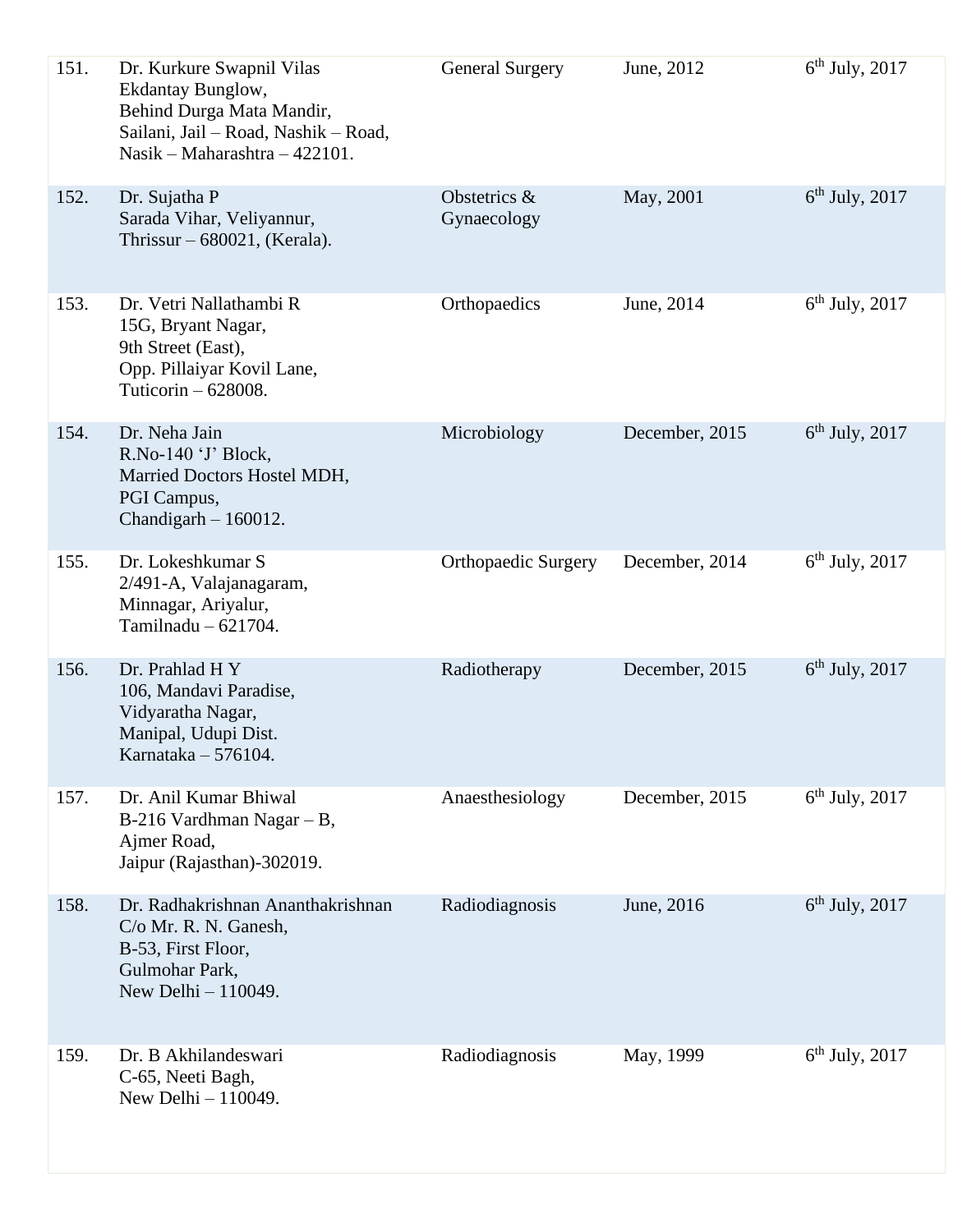| 160. | Dr. Shanmugasundaram R<br>35, 5th Street,<br>Balavinayagar Nagar,<br>Arumbakkam,<br>Chennai - 600106. (Tamilnadu).                                    | Genito Urinary<br>Surgery<br>(Urology) | December, 2011 | $6th$ July, 2017 |
|------|-------------------------------------------------------------------------------------------------------------------------------------------------------|----------------------------------------|----------------|------------------|
| 161. | Dr. Kashika Gupta<br>C-119, Ashok Vihar,<br>Phase I, Delhi $-110052$ .                                                                                | Obstetrics and<br>Gynaecology          | December, 2012 | $6th$ July, 2017 |
| 162. | Dr. Rushil Jain<br>1257-61, Sarafa Bazar,<br>Rewari - 123401,<br>Haryana.                                                                             | <b>General Surgery</b>                 | June, 2016     | $6th$ July, 2017 |
| 163. | Dr. Sanket Ramesh Nirgude<br>224/B, 2 <sup>nd</sup> Floor, Room No.1&2,<br>Pandurangwadi, J. S. S. Road,<br>Girgaon, Mumbai - 400004,<br>Maharashtra. | Ophthalmology                          | December, 2015 | $6th$ July, 2017 |
| 164. | Dr. Pranay R Kapur<br>31/Pocket A-8,<br>Kalkaji Extension,<br>New Delhi - 110019.                                                                     | Radiodiagnosis                         | December, 2013 | $6th$ July, 2017 |
| 165. | Dr. Arjun Khanna<br>17, Anamika Apartments,<br>Plot No.99, I.P. Extension,<br>Patparganj, Delhi - 110092.                                             | General Medicine                       | June, 2012     | $6th$ July, 2017 |
| 166. | Dr. Modi Vijal Bhupendra<br>91, Malhaar Tower,<br>Opp. Royal Challenge Restaurant,<br>Beside Dinkoshi Bus Depot,<br>Mumbai, Maharashtra - 400063.     | Obstetrics and<br>Gynaecology          | December, 2014 | $6th$ July, 2017 |
| 167. | Dr. Maincy Devadiya<br>59, Sarveshwar Nagar,<br>Lohakhan, Ajmer-305001,<br>Rajasthan.                                                                 | Obstetrics &<br>Gynaecology            | June, 2015     | $6th$ July, 2017 |
| 168. | Dr. Afzaal Rafeeq Ansari<br>$S-S-E-C-68-D,$<br>Sector – $C$ ,<br>Jankipuram $-226021$ ,<br>Lucknow.                                                   | Orthopaedics                           | December, 2015 | $6th$ July, 2017 |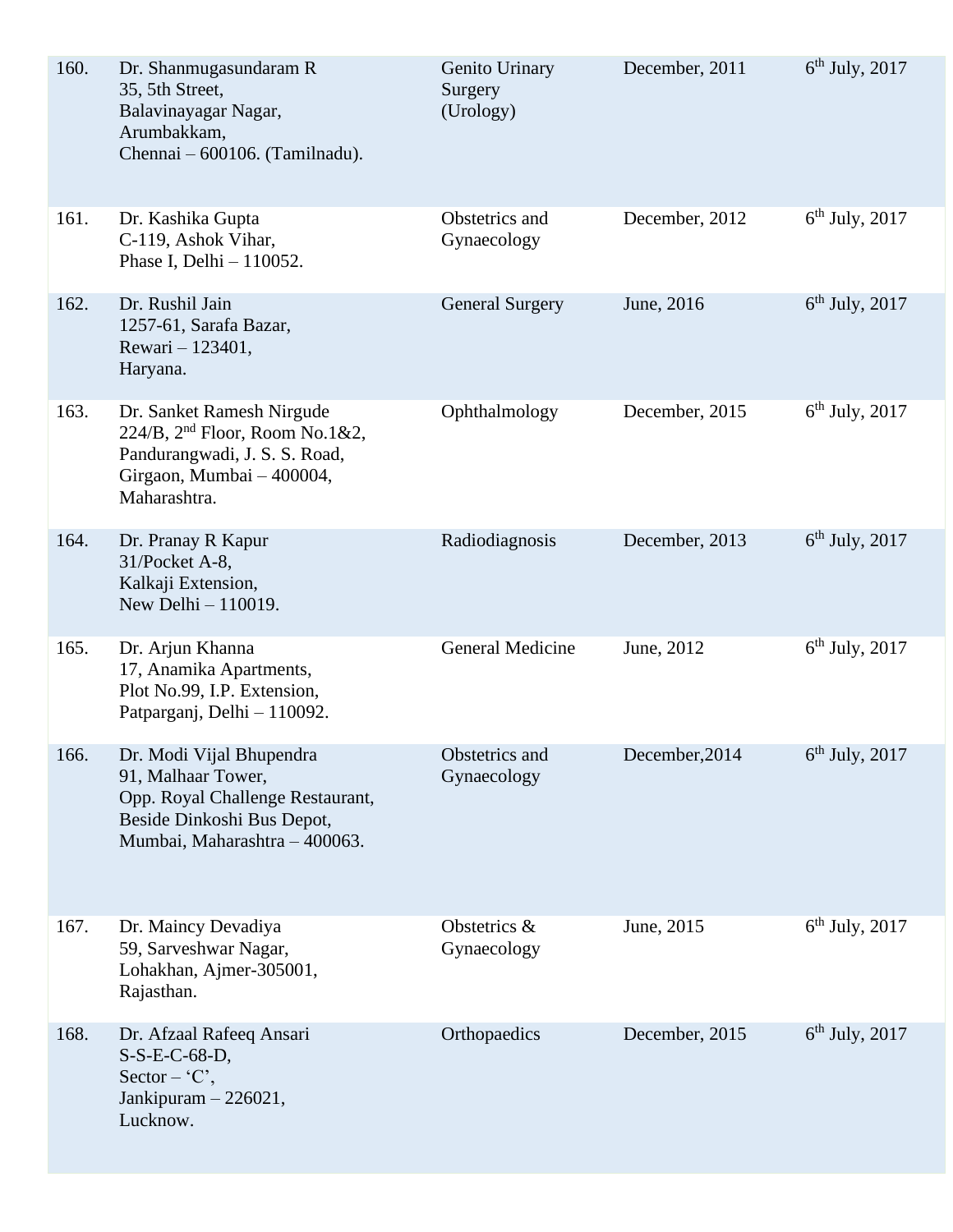| 169. | Dr. Sharma Nitin<br>C/o Mr. Rajeev Mogri,<br>11, Anand Vihar, Gali No.1, Tekri,<br>Madri Road, Udaipur,<br>Rajasthan $-313001$ .  | Otorhinolaryngology        | December, 2013 | $6th$ July, 2017 |
|------|-----------------------------------------------------------------------------------------------------------------------------------|----------------------------|----------------|------------------|
| 170. | Dr. Mohit Mahendra Bhagwati<br>'Aashirwad', 38, Santosh Nagar,<br>Ganga Jamna Chauraha,<br>New Sanganer Road,<br>Jaipur - 302019. | <b>General Medicine</b>    | June, 2016     | $6th$ July, 2017 |
| 171. | Dr. Ishita Anand<br>S-471, Greater Kailash-II,<br>New Delhi $-110048$ .                                                           | Ophthalmology              | June, 2013     | $6th$ July, 2017 |
| 172. | Dr. Anubhav Jain<br>59, Sarveshwar Nagar,<br>Lohakhan,<br>Ajmer $-305001$ , Rajasthan.                                            | Paediatrics                | December, 2015 | $6th$ July, 2017 |
| 173. | Dr. Vasu<br>1053/10, First Floor,<br>Land No.10, Govindpuri,<br>Kalkaji, New Delhi - 110019.                                      | <b>Orthopaedic Surgery</b> | December, 2014 | $6th$ July, 2017 |
| 174. | Dr. Rahul Saha<br>$Flat-810$ , Arjun Apartments,<br>$Plot - 8C$ , $Section - 7$ ,<br>Dwarka, New Delhi - 110075.                  | Psychiatry                 | June, 2016     | $6th$ July, 2017 |
| 175. | Dr. Harekrushna Sahu<br>House No. $-25/A$ (Plot Duplex),<br>Bima Vihar, CDA Sector $-6$ ,<br>Cuttack, Odisha - 753014.            | <b>Orthopaedic Surgery</b> | June, 2015     | $6th$ July, 2017 |
| 176. | Dr. Arun Raj B<br>Fulfilment,<br>Villa No.19, Highlands Villa,<br>Methotuthazham,<br>Kommeri P.O. -573007.<br>Kozhikode.          | <b>General Surgery</b>     | April, 2016    | $6th$ July, 2017 |
| 177. | Dr. Ketan Dhirajlal Malvi<br>18, Gayatrinagar Society,<br>Nana Bazar, Vallabh Vidhyanagar,<br>Anand, Gujarat - 388120.            | <b>Family Medicine</b>     | April, 2016    | $6th$ July, 2017 |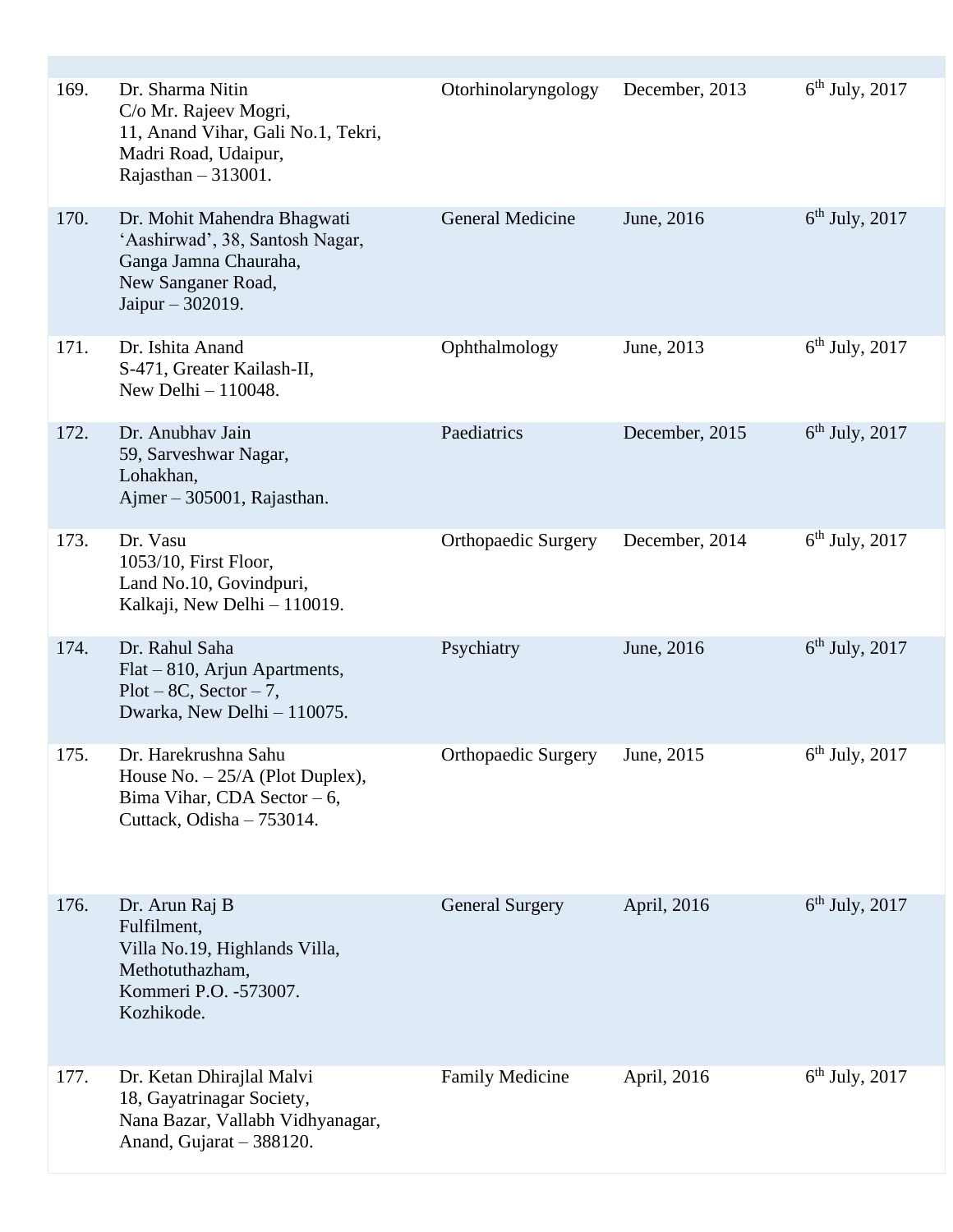| 178. | Dr. Bafna Lalit Nemichand<br>House no.802,<br>R.K. Puram, Sector 9,<br>Delhi - 110022.                                          | Orthopaedics                                                    | December, 2015 | $6th$ July, 2017 |
|------|---------------------------------------------------------------------------------------------------------------------------------|-----------------------------------------------------------------|----------------|------------------|
| 179. | Dr. Savinay Kapur<br>31/Pocket A-8,<br>Kalkaji Extension,<br>New Delhi $-110019$ .                                              | Radiodiagnosis                                                  | June, 2016     | $6th$ July, 2017 |
| 180. | Dr. Mudalsha Ravina<br>K. S. Nursing Home,<br>Near Post Office,<br>Badshapur, Gurgaon, Haryana.                                 | Nuclear Medicine                                                | December, 2012 | $6th$ July, 2017 |
| 181. | Dr. Kakde Anil Namdeorao<br>C/o N.G. Kakde,<br>Plot No-10, Nileshwary Colony,<br>Taroda (BK), Nanded<br>Maharashtra $-431605$ . | Obstetrics and<br>Gynaecology                                   | December, 2015 | $6th$ July, 2017 |
| 182. | Dr. Modi Dhawal Ketan<br>8, Vikram Nagar Society,<br>Near Bombay Mkt,<br>Umarwada, Surat - 395010,<br>Gujarat.                  | <b>Family Medicine</b>                                          | June, 2016     | $6th$ July, 2017 |
| 183. | Dr. Sharath Mohan P<br>"Panamoottil",<br>33/5589B, Substation Road,<br>Chevayur P.O.,<br>Calicut, Kerala – 673017.              | <b>General Medicine</b>                                         | June, 2016     | $6th$ July, 2017 |
| 184. | Dr. Modi Rahul Ramesh<br>404, Chandrasagar, Gokuldham,<br>Opp. Dindoshi Court,<br>Goregaon (East),<br>Mumbai - 400063.          | Otorhinolaryngology                                             | December, 2010 | $6th$ July, 2017 |
| 185. | Dr. Panwala Mitali Kamleshkumar<br>29, Dipjyot Society,<br>B/H Dipanjali Office,<br>Palanpur Patia, Surat - 395009.             | Tuberculosis &<br>Respiratory<br>Diseases/Pulmonary<br>Medicine | December, 2015 | $6th$ July, 2017 |
| 186. | Dr. Richa Vatsa<br>Quarter No.2, Type V,<br>A. G. Colony, Shastri Nagar,<br>Thatipur, Gwalior,<br>Madhya Pradesh-474011.        | Obstetrics and<br>Gynaecology                                   | June, 2014     | $6th$ July, 2017 |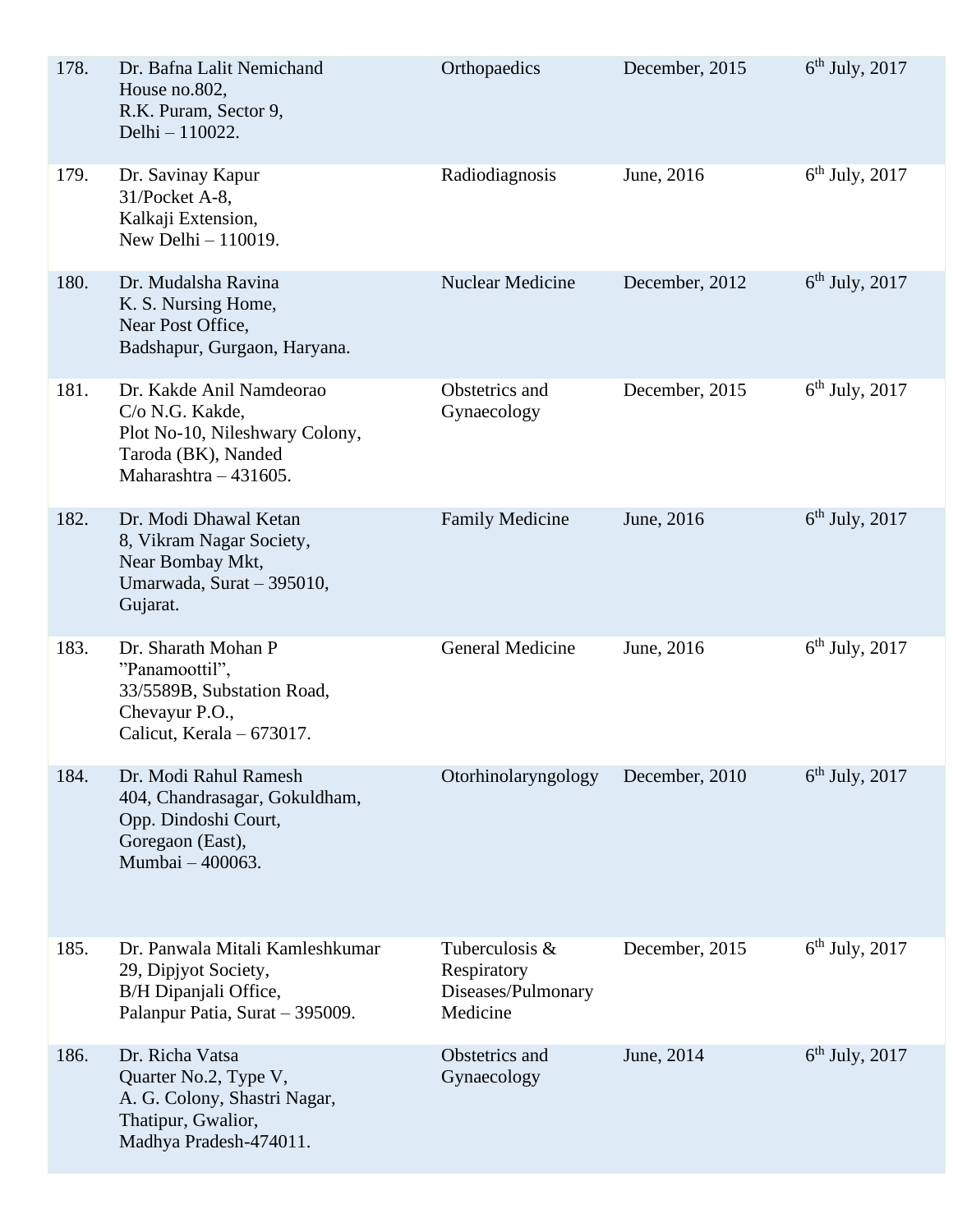| 187. | Dr. Priya Sahu<br>DDA Flat MIG 251,<br>Prasad Nagar, Phase $-1$ ,<br>New Delhi $-110005$ .                                                                   | Pathology                                  | June, 2016     | $6th$ July, 2017 |
|------|--------------------------------------------------------------------------------------------------------------------------------------------------------------|--------------------------------------------|----------------|------------------|
| 188. | Dr. Lalit Garg<br>Plot No.64,<br>Shivaji Park,<br>Alwar, Rajasthan - 301001.                                                                                 | Radiodiagnosis                             | June, 2016     | $6th$ July, 2017 |
| 189. | Dr. Nimta Kishore<br>5-A, M. G. Road,<br>Near St. John's College,<br>Agra $- 282002$ .                                                                       | Anaesthesiology                            | December, 2014 | $6th$ July, 2017 |
| 190. | Dr. Redekar Swanand Anand<br>Shree Sadguru Kripa,<br>124/1/A, Old Police Line,<br>Muraraji Peth, Solapur -413001<br>(M.S.).                                  | <b>General Medicine</b>                    | December, 2015 | $6th$ July, 2017 |
| 191. | Dr. Varsha D Bahadurdesai<br>9064, Prestige Wellington Road,<br>IAF Main Road,<br>Gangamma Circle, Jalahalli East,<br>Bangalore $-560013$ .                  | Radiodiagnosis                             | December, 2010 | $6th$ July, 2017 |
| 192. | Dr. Mahir Arifbhai Meman<br>Memon Wada,<br>Nr. Fulwadi Masjid Mangrol,<br>Gujarat.                                                                           | <b>General Medicine</b>                    | June, 2016     | $6th$ July, 2017 |
| 193. | Dr. Satya Shiva Munjal<br>33, Sangam Apartments,<br>Near Ambica Vihar,<br>Paschim Vihar, New Delhi - 110087.                                                 | Neuro Surgery                              | June, 2016     | $6th$ July, 2017 |
| 194. | Dr. Dipty Agrawal<br>Shri Tirupati Medical and General<br>Strores, Pishore Naka,<br>Chalisgaon Road,<br>Kannad - 431103, Dist. - Aurangabad,<br>Maharashtra. | Dermatology,<br>Venereology and<br>Leprosy | December, 2015 | $6th$ July, 2017 |
| 195. | Dr. Bharuka Anuj Dilip<br>Shri Tiruati Medical and General Stores,<br>Rishore Naka, Chalisgaon Road,<br>Kannad – 431103, Dist. – Aurangabad,<br>Maharashtra. | <b>Orthopaedic Surgery</b>                 | June, 2015     | $6th$ July, 2017 |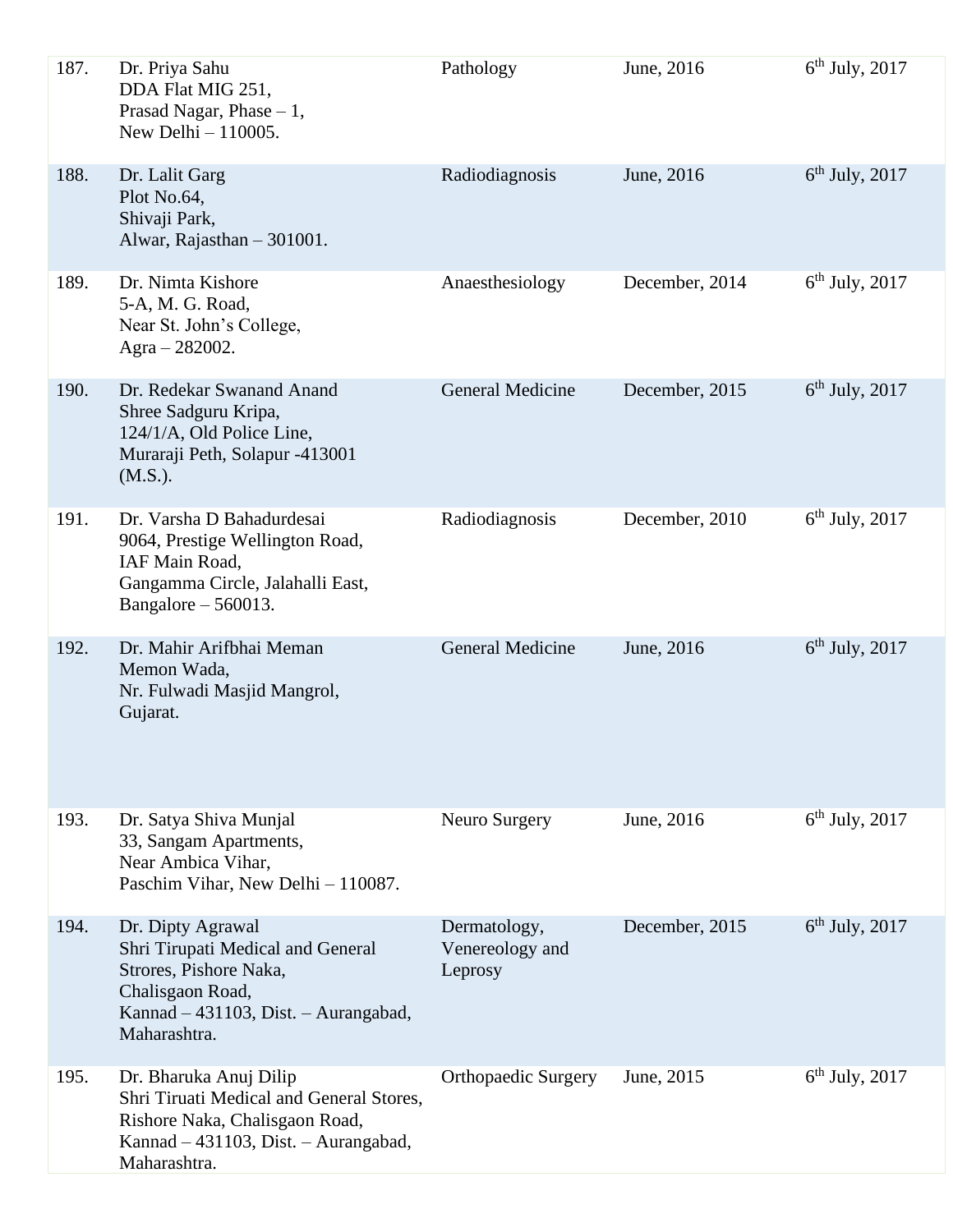| 196. | Dr. Jithin G. Nair<br>Navajyothi House,<br>Kaduvathodu Junction,<br>Pattazhy Vadekekkara,<br>Chelikuzhy P.O.,<br>Kallom, Kerala - 691556.                 | Orthopaedics                  | December, 2015 | $6th$ July, 2017 |
|------|-----------------------------------------------------------------------------------------------------------------------------------------------------------|-------------------------------|----------------|------------------|
| 197. | Dr. Shikha Verma<br>C/o Dr. A.K. Saxena,<br>House $No.51/4$ ,<br>Jagriti Vihar, Meerut,<br>$U.P. - 250004.$                                               | Obstetrics and<br>Gynaecology | June, 2015     | $6th$ July, 2017 |
| 198. | Dr. Jalaja Mary George<br>Panikasserry House,<br>Vattathipadom East Road,<br>Palarivattom P.O.,<br>Cochin - 682025, Kerala.                               | Pathology                     | December, 2015 | $6th$ July, 2017 |
| 199. | Dr. Palandurkar Kamlesh Manohar<br>Quarter No.FF2,<br>Behind Dhanwantari Hostel,<br><b>BHU Campus,</b><br>Varanasi - 221005, U.P.                         | Biochemistry                  | December, 2011 | $6th$ July, 2017 |
| 200. | Dr. Upendra Kumar<br>S/o Mr. Rameshwar Prasad,<br>AT - Satwaria Distt. - West,<br>Champaran, Bihar - 845451.                                              | <b>Orthopaedic Surgery</b>    | December, 2014 | $6th$ July, 2017 |
| 201. | Dr. Sreejith K. P.<br>Kunhiparambath (House),<br>Cheruparamba (PO),<br>Kannur, Kerala - 670693.                                                           | <b>Orthopaedic Surgery</b>    | December, 2014 | $6th$ July, 2017 |
| 202. | Dr. Sameer Kakar<br>B-8 Sushant Lok Phase - II,<br>Sector $-56$ ,<br>Golf Course Road,<br>Behind Sector-56, Police Station,<br>Gurgaon - 122011, Haryana. | Orthopaedics                  | June, 2016     | $6th$ July, 2017 |
| 203. | Dr. Mistry Parzan Baji<br>F-29, Cusrow Baugh,<br>Shahid Bhagat Singh Road,<br>Colaba, Mumbai - 400001.                                                    | Obstetrics and<br>Gynaecology | December, 2015 | $6th$ July, 2017 |
| 204. | Dr.Ajith C Kuriakose<br>Chirakkalakathu House,<br>Cheeranchira P.O., Changana Cherry,<br>Kottayam, Kerala - 686106.                                       | <b>General Medicine</b>       | June, 2016     | $6th$ July, 2017 |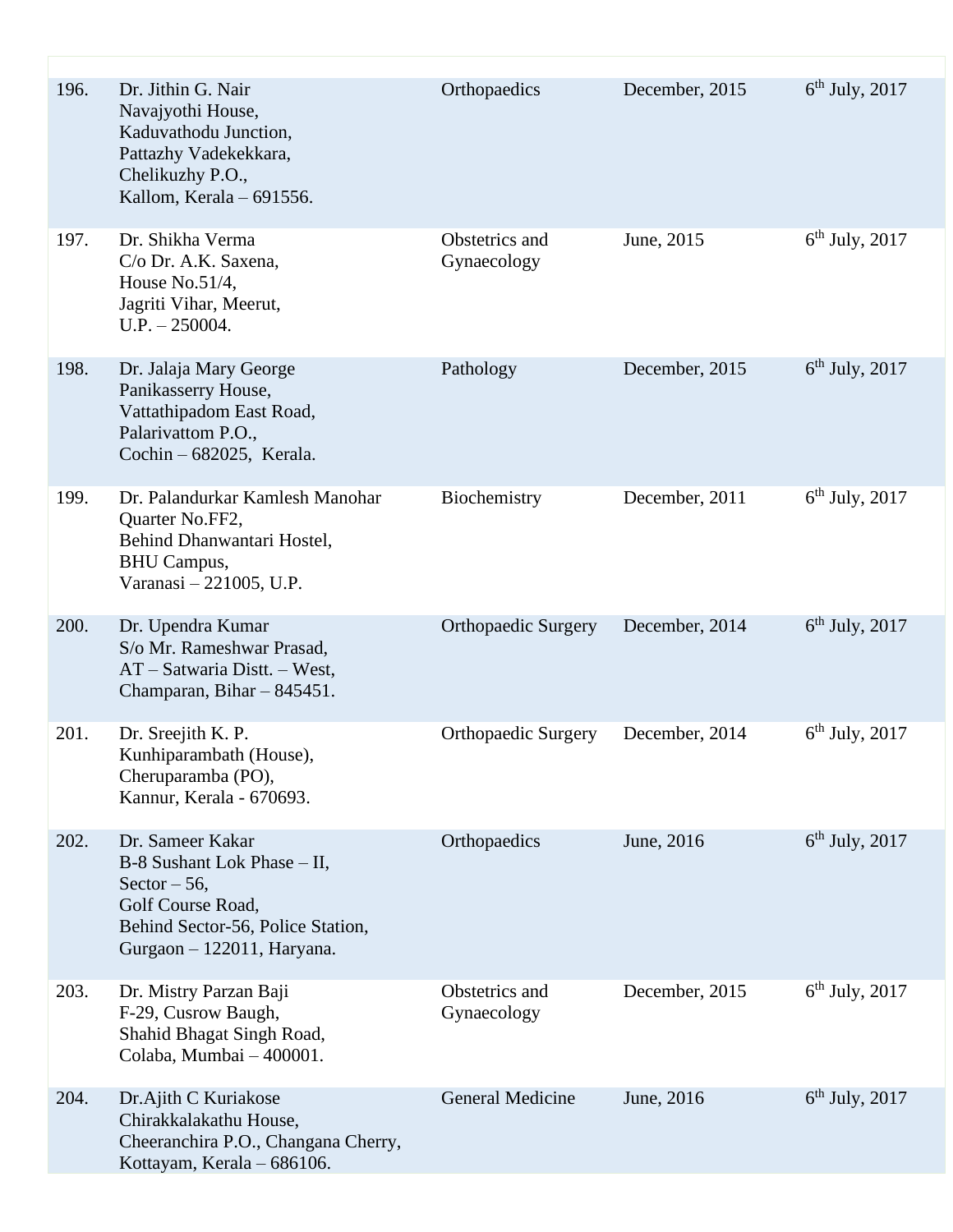| 205. | Dr. Ankur Khandelwal<br>DDA Flats,<br>J2-103 B, 2nd Floor,<br>Near Alaknanda Market,<br>Kalkaji - 110019, New Delhi.                                                  | Anaesthesiology               | June, 2016     | $6th$ July, 2017 |
|------|-----------------------------------------------------------------------------------------------------------------------------------------------------------------------|-------------------------------|----------------|------------------|
| 206. | Dr. Sankhesara Viral Harshadbhai<br>A-I Medical Strore,<br>Opposite to Trimurti Hospital,<br>Near Laxmi Cinema,<br>Shrinagar, Idar, Sabarkantha,<br>Gujarat - 383430. | Orthopaedics                  | June, 2016     | $6th$ July, 2017 |
| 207. | Dr. Harsh Navinchandra Raval<br>A-1001/1002, 10th Floor,<br>Narnarayan Complex,<br>Near Swastik Cross Road,<br>Navrang Pura,<br>Ahmedabad - 380009.                   | Orthopaedics                  | June, 2016     | $6th$ July, 2017 |
| 208. | Dr. Joshi Utkarsha Pradeep<br>Sangam Hospital,<br>34, Sangam Nagar,<br>Bibwewadi,<br>Pune $-411037$ , (Maharashtra).                                                  | Orthopaedics                  | December, 2015 | $6th$ July, 2017 |
| 209. | Dr. Bidisha Chatterjee<br>1/2 Bejoygarh,<br>Jadavpur,<br>Kolkata – 700032 (West Bengal).                                                                              | Obstetrics and<br>Gynaecology | December, 2012 | $6th$ July, 2017 |
| 210. | Dr. Ankit Mudgal<br>Flat No. $79 - C$ ,<br>J & K Pocket,<br>Dilshad Garden,<br>Delhi - 110095.                                                                        | Orthopaedics                  | June, 2016     | $6th$ July, 2017 |
| 211. | Dr. Bhavya S Kumar<br>'Pranathi',<br>South Aduvassery P.O.<br>Chengamanad (VIA),<br>Ernakulam District,<br>Kerala – 683578.                                           | <b>General Medicine</b>       | June, 2016     | $6th$ July, 2017 |
| 212. | Dr. Bhawana<br>Flat No.79-C,<br>J & K Pocket,<br>Dilshad Garden,<br>Delhi - 110095.                                                                                   | Anaesthesiology               | June, 2013     | $6th$ July, 2017 |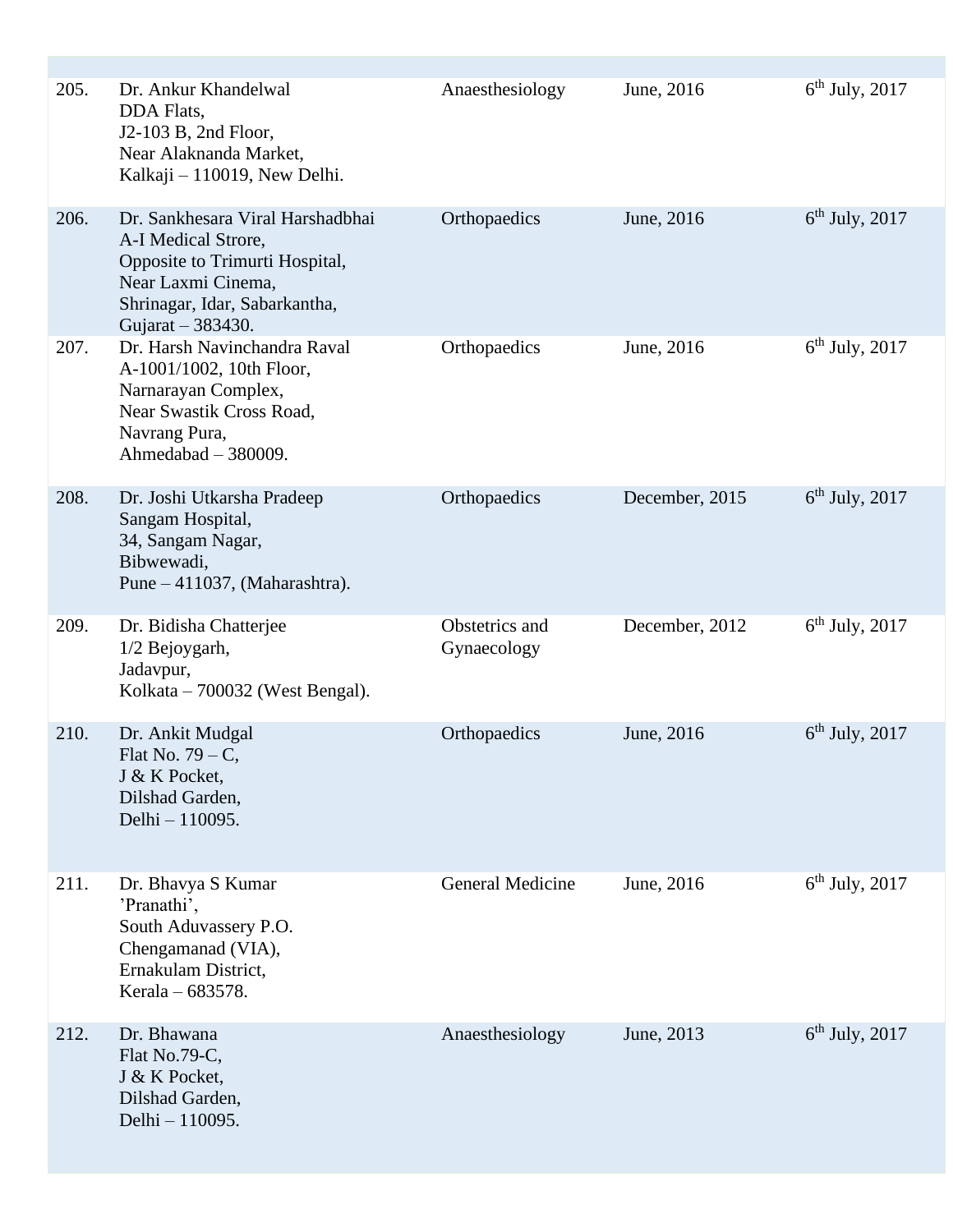| 213. | Dr. Trivedi Aroon Narendra<br>Matrutva Nursing Home,<br>First Floor, Shantivan Apartments,<br>Besides Snehsankul Vadi<br>Anandmahal Road,<br>Apajan Surat - 395009, Gujarat. | Paediatric Surgery                    | December, 1997 | $6th$ July, 2017 |
|------|------------------------------------------------------------------------------------------------------------------------------------------------------------------------------|---------------------------------------|----------------|------------------|
| 214. | Dr. Priyanka Singh<br>$37 - 38$ , Ground Floor,<br>Double Storey,<br>New Rajender Nagar,<br>New Delhi - 110060.                                                              | Otorhinolaryngology                   | June, 2016     | $6th$ July, 2017 |
| 215. | Dr. Syed Imran<br>No.17, I'A' Cross,<br>Ex-Servicemen Colony,<br>R. T. Nagar,<br>Bangalore $-560032$ .                                                                       | Orthopaedics                          | June, 2013     | $6th$ July, 2017 |
| 216. | Dr. Kukreja Mohit Mukesh<br>2605, Whitehouse Residency<br>Apartment, Sector 19-B,<br>Opposite OPG World School,<br>Dwarka, New Delhi - 110075.                               | Orthopaedics                          | December, 2011 | $6th$ July, 2017 |
| 217. | Dr. Parvin Banu<br>Flat No.402,<br>'Pantha Neer', 3/1 Picnic Garden,<br>$2nd$ Lane, Kolkatta – 39,<br>(West Bengal).                                                         | Anaesthesiology                       | June, 2012     | $6th$ July, 2017 |
| 218. | Dr. Rajalekshmy R S<br>Gokulam House,<br>Kothala P.O., Pampady (VIA),<br>Kottayam (Dist),<br>Kerala-686502.                                                                  | Obstetrics &<br>Gynaecology           | June, 2015     | $6th$ July, 2017 |
| 219. | Dr. Zachariah T Zachariah<br>Thopreth House,<br>GRA C-13, Cheruvally Lane-1,<br>Gandhipuram Sreekariyam P.O.,<br>Thiruvananthapuram $-695017$ ,<br>Kerala.                   | Physical Medicine &<br>Rehabilitation | December, 2014 | $6th$ July, 2017 |
| 220. | Dr. Prachi Jain<br>K P 77, Maurya Enclave,<br>Pitampura,<br>Delhi - 110088.                                                                                                  | Otorhinolaryngology                   | December, 2013 | $6th$ July, 2017 |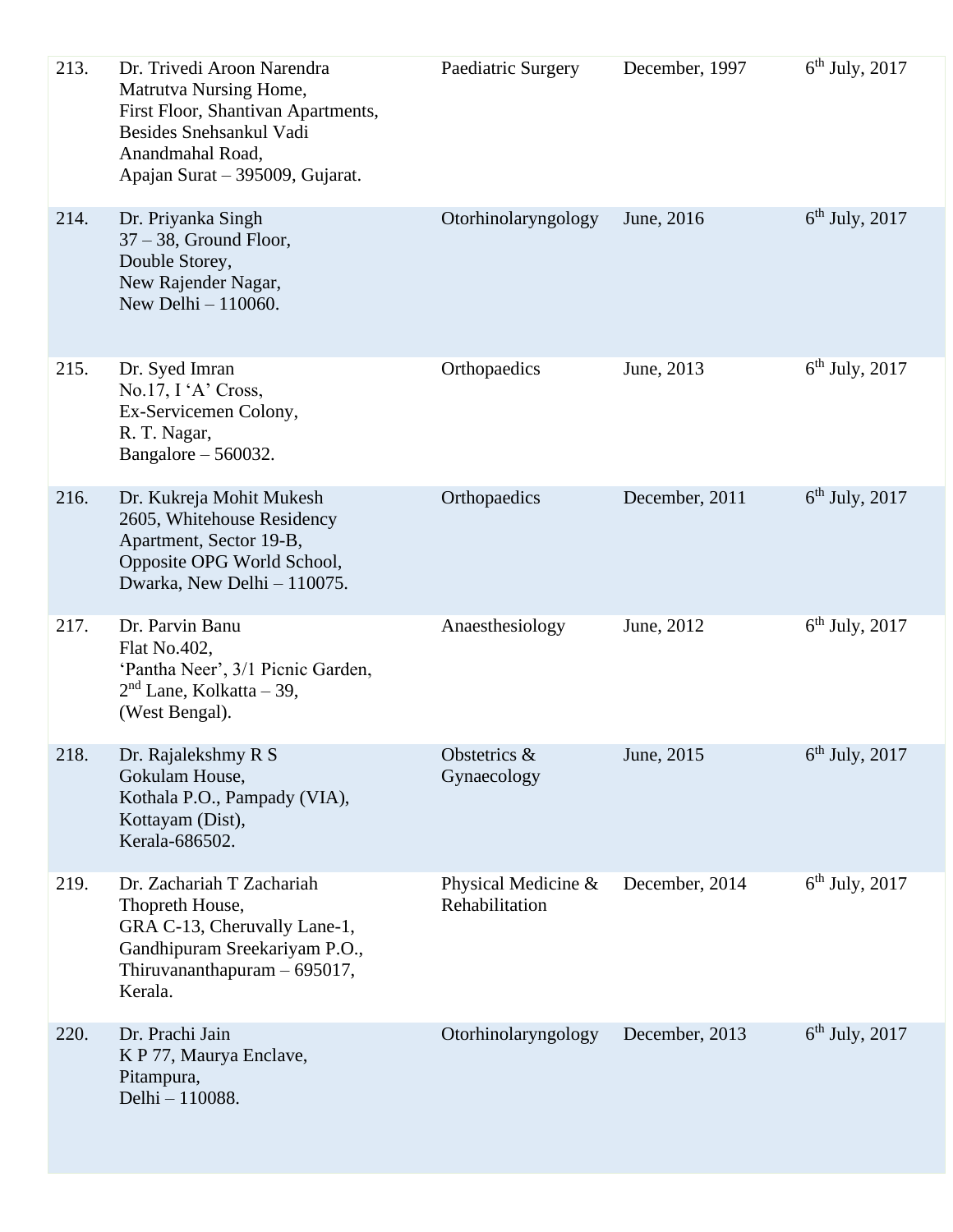| 221. | Dr. Sumantra Jyoti<br>House No.621, Sector 16,<br>Panchkula,<br>Haryana - 134109.                                                                                 | Ophthalmology                                                   | June, 2016     | $6th$ July, 2017 |
|------|-------------------------------------------------------------------------------------------------------------------------------------------------------------------|-----------------------------------------------------------------|----------------|------------------|
| 222. | Dr. Goswami Jyotindra Narayan<br>House - 28, Namghar Path,<br>Near Bihutoli, Rukmininagar,<br>P.O. - Sachibalay<br>Guwahati - 781006.                             | Paediatrics                                                     | May, 2008      | $6th$ July, 2017 |
| 223. | Dr. Abhishek Agarwal<br>C/o Mulchand Agarwal<br>M/s Abhishek, M.M. Road,<br>Fancy Bazar,<br>Guwahati -781001, Assam.                                              | Tuberculosis &<br>Respiratory<br>Diseases/Pulmonary<br>Medicine | December, 2015 | $6th$ July, 2017 |
| 224. | Dr. Bhala Guru Iyyan A<br>163/1, Palani Andavar Kovil Street,<br>Ganapathy, Coimbatore - 641006,<br>(Tamil Nadu).                                                 | Genito Urinary<br>Surgery (Urology)                             | December, 2012 | $6th$ July, 2017 |
| 225. | Dr. Abid M<br>No.1466 Garden Avenue,<br>Opp D.A.V Girls School,<br>Mugappair, Chennai $-37$ .                                                                     | <b>General Medicine</b>                                         | December, 2011 | $6th$ July, 2017 |
| 226. | Dr. Gheewala Husain Mohammed<br>Veena Beena Apt.,<br>'I Wing', Flat No.303,<br>3 <sup>rd</sup> Floor, A.D. Marg,<br>Sewri (W), Mumbai - 400015,<br>Maharashtra.   | <b>General Surgery</b>                                          | June, 2013     | 6th July, 2017   |
| 227. | Dr. Mahammad Ali Sutar<br>C/o J. L. Sutar,<br>Vidyanagar 10 <sup>th</sup> Cross,<br>Near Haripriya School,<br>Ranebennur $-581115$ ,<br>Dist-Haveri, (Karnataka). | <b>General Surgery</b>                                          | June, 2015     | $6th$ July, 2017 |
| 228. | Dr. Juhi Kumari<br>C-36, First Floor,<br>South Ex-I, New Delhi-110049.<br>Landmark: Near TOMB                                                                     | Obstetrics and<br>Gynaecology                                   | December, 2013 | $6th$ July, 2017 |
| 229. | Dr. Sriganesh K<br>CH3, Santara Magan Place,<br>Next to Maruti Dental College,<br>Off Bannerghatta Road,<br>Near meenaxi Temple,<br>Bangalore $-560076$ .         | Anaesthesiology                                                 | November, 2005 | $6th$ July, 2017 |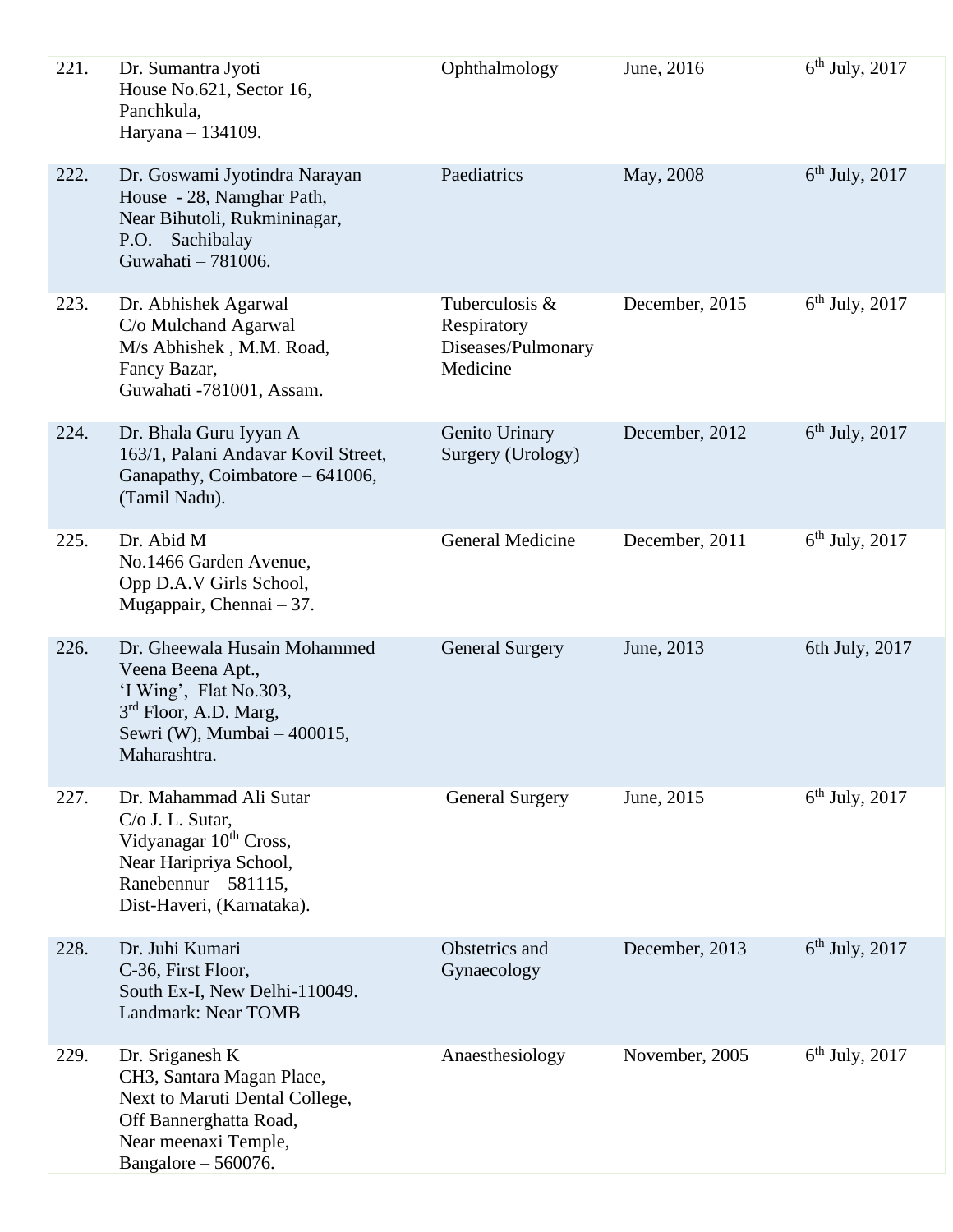| 230. | Dr. Shahab Ali Usmani<br>$2/124$ , Virat Khand,<br>Gomti Nagar,<br>Lucknow $-226010$ .                                                          | Otorhinolaryngology                   | June, 2014     | $6th$ July, 2017 |
|------|-------------------------------------------------------------------------------------------------------------------------------------------------|---------------------------------------|----------------|------------------|
| 231. | Dr. Chaudhari Harishchandra R<br>C-302, Dev City,<br>Near Spine Road Flyover,<br>Sector - 11, Chikhali Pradhikaran,<br>PCNTDA, Pune $-411039$ . | General Medicine                      | December, 2013 | $6th$ July, 2017 |
| 232. | Dr. Sunil Kumar C. M.<br>C1 Quarters,<br>Medical College Campus,<br>Kozhikode,<br>Govt. Medical College,<br>Kerala – 673008.                    | Orthopaedics                          | June, 2016     | $6th$ July, 2017 |
| 233. | Dr. Veenu Kadian<br>H.No. 2441,<br>$Sector - 1$ ,<br>Rohtak $-124001$ .                                                                         | Obstetrics and<br>Gynaecology         | December, 2011 | $6th$ July, 2017 |
| 234. | Dr. Priyanka Jain<br>52, Suhasini Ganguly Sarani,<br>Near Harish Park,<br>Kolkata – 700025, West Bengal.                                        | Obstetrics and<br>Gynaecology         | December, 2010 | $6th$ July, 2017 |
| 235. | Dr. Javed Anees P<br>Izdihar - Pallimalil (H),<br>Near GHSS, Ezhur,<br>Tirur, P.O. Malappuram,<br>Kerala - 676101.                              | Physical Medicine &<br>Rehabilitation | December, 2012 | $6th$ July, 2017 |
| 236. | Dr. Amith Kumar N<br>'Kunnathanikkal',<br>$PNRA – E-18,$<br>Pangappara (PO),<br>Trivandrum, Kerala-695581.                                      | Paediatrics                           | June, 2016     | $6th$ July, 2017 |
| 237. | Dr. Charu Agarwal<br>House No.1179-A,<br>Sector $-7$ , Block $- D$ ,<br>Faridabad, Haryana - 121006.                                            | Pathology                             | June, 2016     | $6th$ July, 2017 |
| 238. | Dr. Reena Bansal<br>A-61, Govind Nagar,<br>Near Govind Nagar Thana,<br>Mathura, U.P. - 281003.                                                  | <b>Family Medicine</b>                | June, 2014     | $6th$ July, 2017 |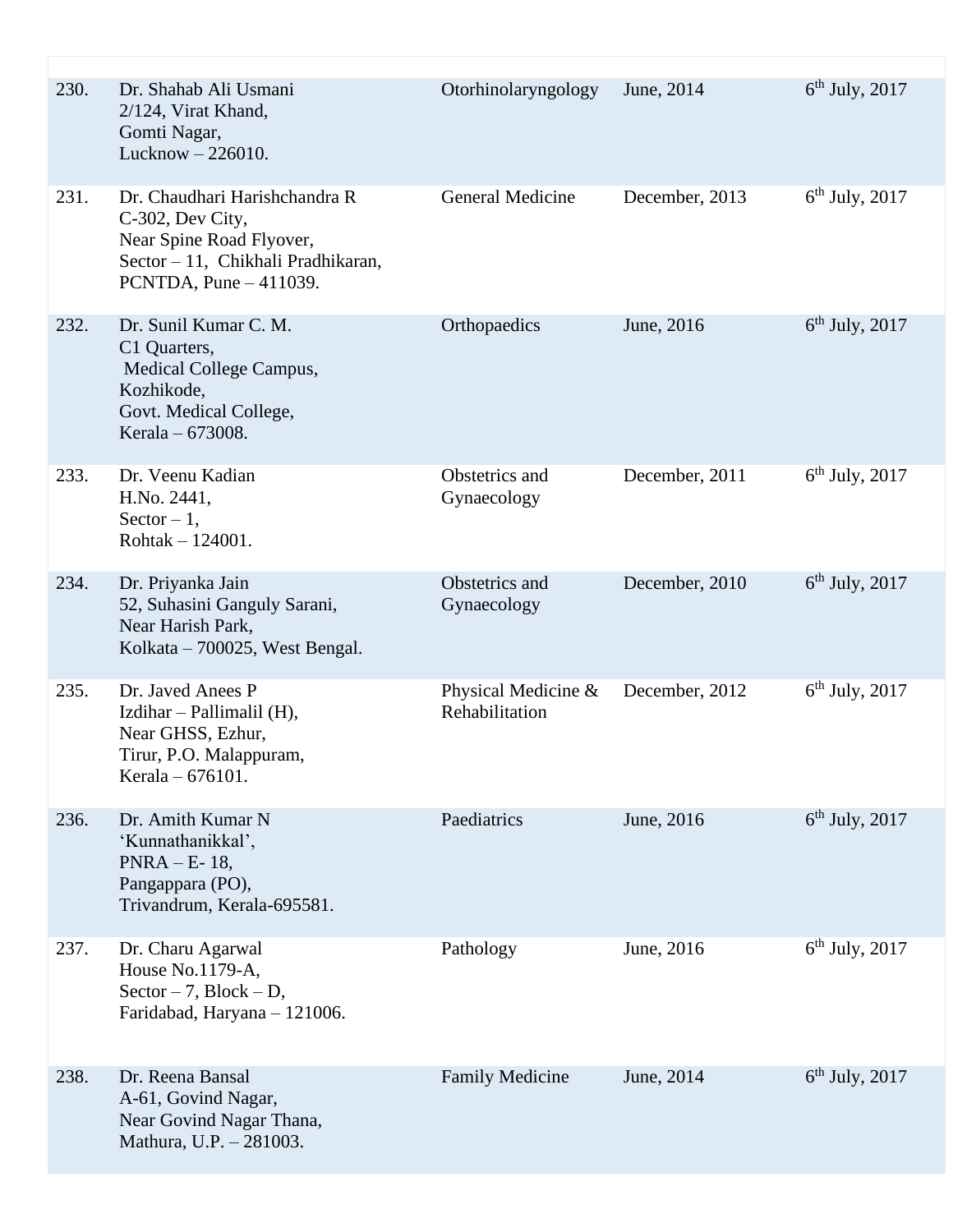| 239. | Dr. Madhumitha R<br>Flat C1, Sanarpan<br>No.46, Landon's Road,<br>Kilpauk, Chennai – 600010.                                                  | General Medicine                                                | June, 2013      | $6th$ July, 2017 |
|------|-----------------------------------------------------------------------------------------------------------------------------------------------|-----------------------------------------------------------------|-----------------|------------------|
| 240. | Dr. Aswin Rajagopal<br>Cithruttathi House,<br>Chirakkadavam, P.O.,<br>Kallummoody, KPAC Junction,<br>Kayamukulam,<br>Alapuzha, Kerala-690502. | Otorhinolaryngology                                             | June, 2016      | $6th$ July, 2017 |
| 241. | Dr. Atanu Bera<br>59A, Raja Ram Mohan Roy Road,<br>Kolkatta – 700008.                                                                         | Orthopaedics                                                    | June, 2016      | $6th$ July, 2017 |
| 242. | Dr. Murali Narasimhan<br>C1, Samarpan, 46 Landons Road<br>Kilpauk, Chennai – 600010.                                                          | Dermatology $\&$<br>Venereology                                 | September, 2005 | $6th$ July, 2017 |
| 243. | Dr. Ravinder Mehetrey<br>H. No.23-57/1,<br>Kamalanagar Road No.5,<br>Chaitanya Puri<br>Dilshoknagar, DSNR,<br>Hyderabad - 500060. Telangana.  | Orthopaedics                                                    | June, 2016      | $6th$ July, 2017 |
| 244. | Dr. Subin E B<br>'Subibavan',<br>Pavamkulamkara,<br>Tripunithura,<br>South Tripunithura,<br>Ernakulam, Kerala-682301.                         | Tuberculosis &<br>Respiratory<br>Diseases/Pulmonary<br>Medicine | June, 2016      | $6th$ July, 2017 |
| 245. | Dr. Anishkumar G<br>Gokulam,<br>Valli Code P.O.,<br>Pathanamthitta,<br>Kerala - 689648.                                                       | <b>General Medicine</b>                                         | June, 2016      | $6th$ July, 2017 |
| 246. | Dr. Kapil Agrawal<br>H.No.1179-A, Sector-7,<br>$Block - D,$<br>Faridabad, Haryana - 121006.                                                   | Radiodiagnosis                                                  | June, 2014      | $6th$ July, 2017 |
| 247. | Dr. K. Sathish Christopher<br>No.2, 3 3rd Cross Street,<br>Sivanthipatti Road,<br>Maharaja Nagar, Palayamkottai,<br>Tirunelveli $-627011$ .   | <b>General Surgery</b>                                          | June, 2013      | $6th$ July, 2017 |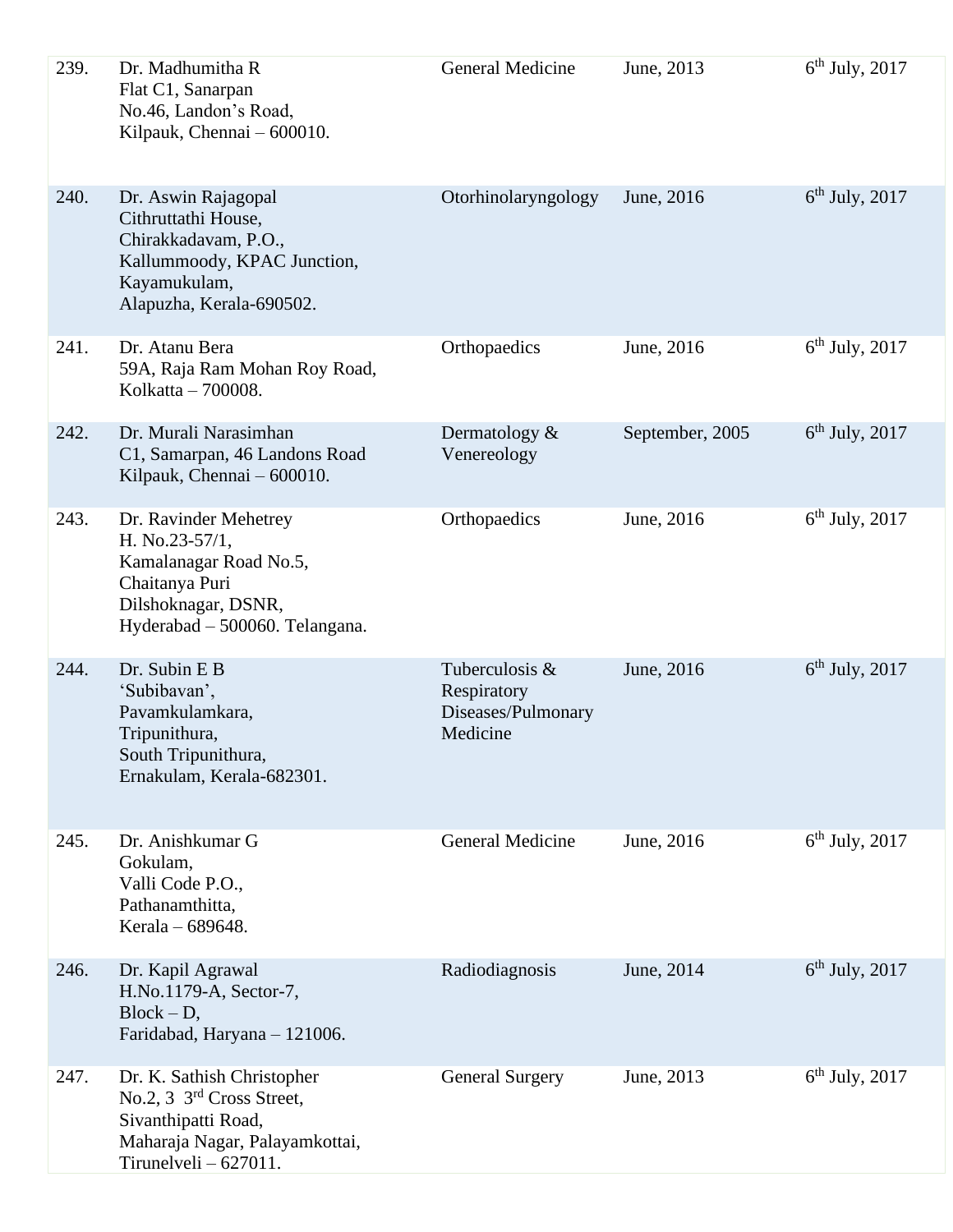| 248. | Dr. Kulkarni Suyash Abhay<br>Flat No.10,<br>A-Wing, Saguna CHS.,<br>St. Francis Road,<br>Vile Parle (West),<br>Mumbai - 400056 (M.S.).                                          | <b>General Medicine</b>    | December, 2015 | $6th$ July, 2017 |
|------|---------------------------------------------------------------------------------------------------------------------------------------------------------------------------------|----------------------------|----------------|------------------|
| 249. | Dr. Ipsit I Menon<br>Kandathil Parambil<br>Bal Bhavan Road,<br>Palace Ward,<br>Alappuzha – 688011, Kerala.                                                                      | Radiodiagnosis             | June, 2016     | $6th$ July, 2017 |
| 250. | Dr. Manish Agrawal<br>S/o Mr. Banke Bihari Agrawal,<br>Halwat Khana Near Kila Gate,<br>Gwalior (MP) $-474003$ .                                                                 | Orthopaedics               | December, 2015 | $6th$ July, 2017 |
| 251. | Dr. Thoke Santosh Vyankatesh<br>203/B-Wing, Renuka Apartments,<br>Behind Anand Park,<br>Amberath $(E)$ – Dist Thane – 421501.                                                   | <b>General Medicine</b>    | June, 2014     | $6th$ July, 2017 |
| 252. | Dr. Kumar Keshav<br>Flat No $-C - 907$ ,<br>Supertech Palmgreen Apartments,<br>Moradabad $-244001$ , (U.P.).                                                                    | <b>Orthopaedic Surgery</b> | December, 2014 | $6th$ July, 2017 |
| 253. | Dr. Wachasundar Shachi Arvind<br>F-2, Kanchan Vimals,<br>166, Shivaji Nagar,<br>Nagpur, Maharashtra - 440010.                                                                   | Ophthalmology              | December, 2015 | $6th$ July, 2017 |
| 254. | Dr. Ali Mohammed P<br>Consultant Orthopaedic Surgeon,<br>Santhi Hospital,<br>Omassaery, Calicut,<br>Kerala - 673582.                                                            | Orthopaedics               | December, 2015 | $6th$ July, 2017 |
| 255. | Dr. Sreenivasan Vazhoor Ramsingh<br>Sruthi/Vazoor,<br>Kuttankulangara Lane, Punkunnah,<br>Thrissur, Kerala - 680002, Kerala.                                                    | Psychiatry                 | December, 2015 | $6th$ July, 2017 |
| 256. | Dr. Jambhrunkar Shubhangini Dhanraj<br>B/205, Laxmi Sadan,<br>Nr St Francis English High School,<br>100 Ft Road,<br>Deewan Maan Vasai (West),<br>Palghar - 401202, Maharashtra. | Ophthalmology              | June, 2015     | $6th$ July, 2017 |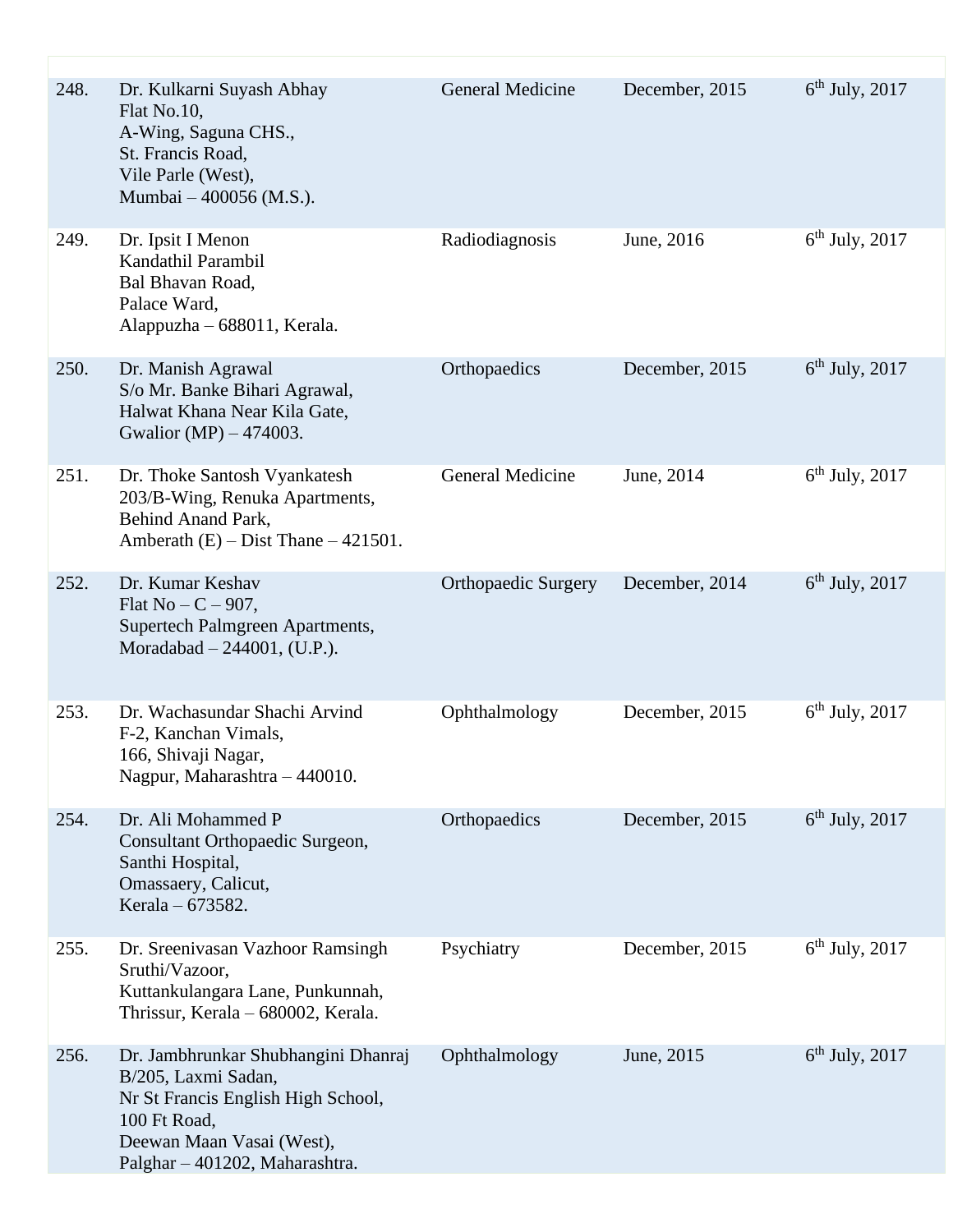| 257. | Dr. Madhusudhan T<br>#7/1140, Shiva Krupa,<br>Vidyanagar, Kollegal Town,<br>Chamarj Nagar District,<br>Karnataka $-571440$ .            | Orthopaedics                                                    | December, 2015 | $6th$ July, 2017 |
|------|-----------------------------------------------------------------------------------------------------------------------------------------|-----------------------------------------------------------------|----------------|------------------|
| 258. | Dr. Patil Nikhil Avinash<br>A-306, New Usha Nagar CHS,<br>Village Road, Bhandup (West),<br>Mumbai - 400078.                             | <b>General Medicine</b>                                         | June, 2014     | $6th$ July, 2017 |
| 259. | Dr. Govardhan J<br>B-09, Staff Quarters,<br>AVMC & H Campus,<br>Kirumampakkam,<br>Puducherry $-607402$ .                                | Dermatology $&$<br>Venereology                                  | June, 2015     | $6th$ July, 2017 |
| 260. | Dr. Mahajan Nilesh Hilal<br>74, Ramkrishna Nagar,<br>Nakane Road,<br>Deopur, Dhule $-424002$ ,<br>Maharashtra.                          | Otorhinolaryngology                                             | December, 2014 | $6th$ July, 2017 |
| 261. | Dr. Palak Agarwal<br>C/o Dr. Chhabra Pathology Centre,<br>35/I Subhash Road,<br>Near SBI Main Branch,<br>Dehradun-248001, Uttrakhand.   | Pathology                                                       | December, 2015 | $6th$ July, 2017 |
| 262. | Dr. Aashish Sasidharan<br>Tushare House,<br>Mahadevikadu P.O.,<br>Karthikapplly, Panchayat,<br>Harippad, Kerala – 690516.               | <b>Plastic Surgery</b>                                          | June, 2016     | $6th$ July, 2017 |
| 263. | Dr. Faye Abhishek Anil<br>Near Nutan Kanya School,<br>Dr. Zakir Hussain Ward,<br>Bhandara – $(M.S.) - 441904$ .                         | Tuberculosis &<br>Respiratory<br>Diseases/Pulmonary<br>Medicine | December, 2015 | $6th$ July, 2017 |
| 264. | Dr. Karthik P<br>B-40, Silvan Estate, Parsn Campus,<br>Nanjundapuram Road,<br>Ramanathapuram Area,<br>Coimbatore - 641036 (Tamil Nadu). | Radiotherapy                                                    | December, 2014 | $6th$ July, 2017 |
| 265. | Dr. Pratyush Kumar<br>$AT & PO - Manguraha$<br>Distt. East Champaran,<br>Bihar $- 845458$ .                                             | <b>Family Medicine</b>                                          | June, 2016     | $6th$ July, 2017 |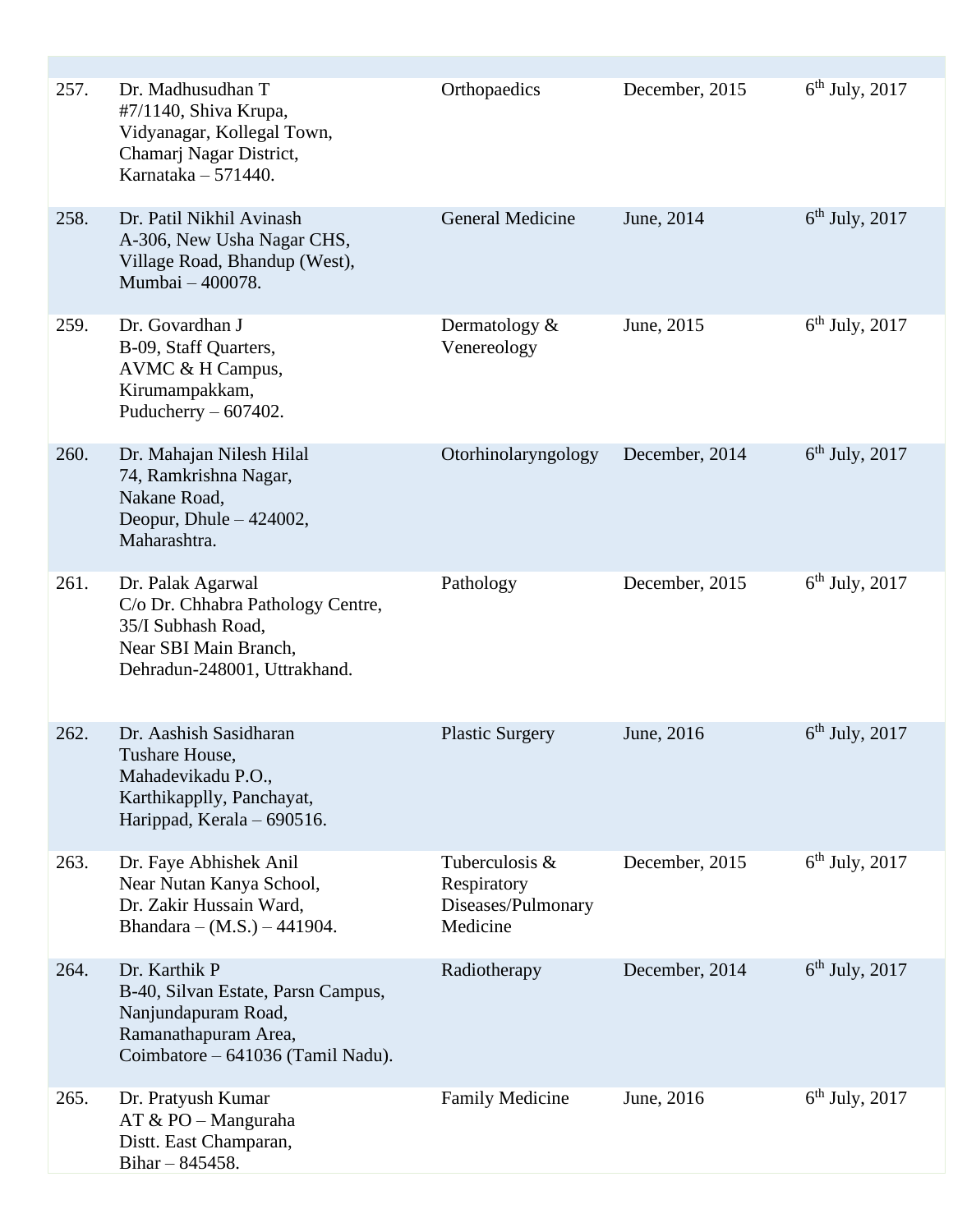| 266. | Dr. Shiv Kumar Sharma<br>31/35/7D, Kaveri Vihar,<br>Phase - I Mode,<br>Rajpur Agra $-282001$ .                                                    | <b>Family Medicine</b>       | April, 2016    | $6th$ July, 2017 |
|------|---------------------------------------------------------------------------------------------------------------------------------------------------|------------------------------|----------------|------------------|
| 267. | Dr. Kairavi Bhardwaj<br>31/35/7D, Kaveri Vihar,<br>Phase I Mode,<br>Rajpur, Agra - 282001.                                                        | <b>General Medicine</b>      | April, 2016    | $6th$ July, 2017 |
| 268. | Dr. Gokuldas P K<br>Navaneetham,<br>Mazhoor, Panniyoor P.O.,<br>Kannur – (District),<br>Kerala – 670142.                                          | Paediatrics                  | June, 2016     | $6th$ July, 2017 |
| 269. | Dr. Pramil K<br>Prasantham, Florican Road,<br>Malaparamba Post,<br>Calicut $-673009$ , Kerala.                                                    | Surgical<br>Gastroenterology | December, 2013 | $6th$ July, 2017 |
| 270. | Dr. Vallish Kumaraswamy Bhardwaj<br>423, Sector A, Pocket 'C',<br>Vasant Kunj,<br>New Delhi $-110070$ .                                           | <b>General Medicine</b>      | December, 2009 | $6th$ July, 2017 |
| 271. | Dr. Manked Abizer Nuruddin<br>54, Dias Lodge Building,<br>$2nd$ Floor, Flat No.6,<br>K.R. Lane Grant Road (E),<br>Mumbai - 400007, (Maharashtra). | <b>General Medicine</b>      | June, 2013     | $6th$ July, 2017 |
| 272. | Dr. Suresha B<br>S/o Basavarajappa B.<br>Thuggalahalli, Soratur (Post),<br>Honnali (Taluk),<br>Davangere (Dist),<br>Karnataka-577217.             | Orthopaedics                 | December, 2013 | $6th$ July, 2017 |
| 273. | Dr. Juvaina P<br>Arakkal, 19/286-A,<br>Chalappuram P.O.,<br>Kozhikode,<br>Kerala - 673002.                                                        | Radiodiagnosis               | December, 2015 | $6th$ July, 2017 |
| 274. | Dr. Kapadnis Kapil Prakash<br>New E-66/1,<br>Eaklahare Colony,<br>Nasik Road, Nashik-422105,<br>(Maharashtra).                                    | <b>Orthopaedic Surgery</b>   | December, 2014 | $6th$ July, 2017 |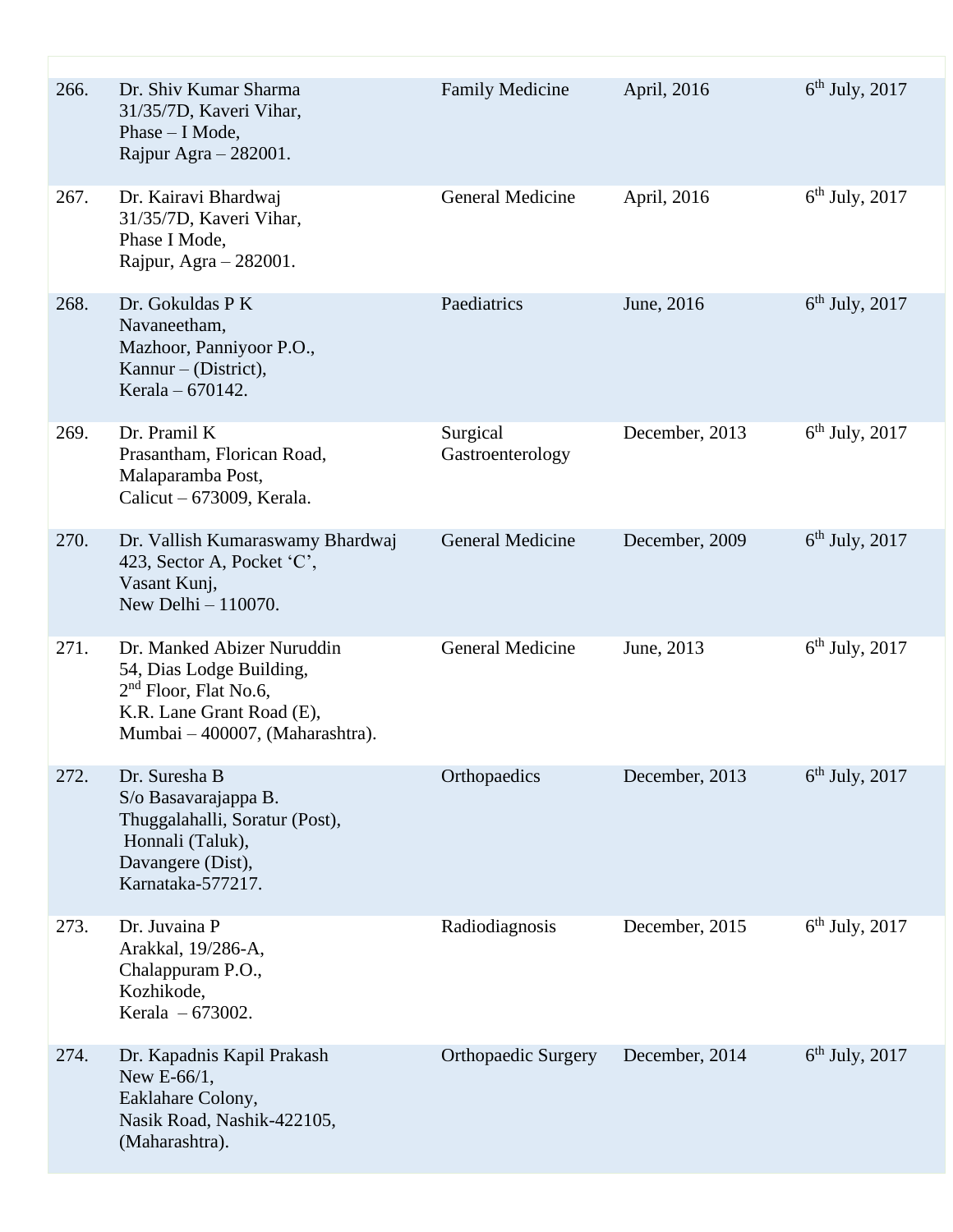| 275. | Dr. Lokesh<br>204, CA Apartments,<br>A-3, Paschim Vihar,<br>New Delhi $-110063$ .                                                    | Orthopaedics                | June, 2012     | $6th$ July, 2017 |
|------|--------------------------------------------------------------------------------------------------------------------------------------|-----------------------------|----------------|------------------|
| 276. | Dr. Rohit Sharma<br>C/o Mr. Ram Pal Sharma<br>Ward No. $-11$ ,<br>Tehsil / P.O. - Hira Nagar,<br>District - Kathua, J & K. - 184142. | Radiodiagnosis              | June, 2011     | $6th$ July, 2017 |
| 277. | Dr. Manoj Kumar Panigrahi<br>C-082, Cosmopolis<br>Dumduma, Khandagiri,<br>Bhubaneswar $-751019$ .<br>Odisha.                         | <b>Respiratory Diseases</b> | April, 2007    | $6th$ July, 2017 |
| 278. | Dr. Rubeesh Hassan C P<br>Parakkat House,<br>VI/309-B,<br>Odumbra, Olavanna (PO),<br>Kozhikode (Dt.) $-673019$ .                     | Orthopaedics                | December, 2015 | $6th$ July, 2017 |
| 279. | Dr. Lokesh Arora<br>76, Arya Hospital,<br>2 <sup>nd</sup> Floor, Gali No.20,<br>Chandu Park, Krishna Nagar,<br>Delhi - 110051.       | <b>General Surgery</b>      | June, 2015     | $6th$ July, 2017 |
| 280. | Dr. Suyash Shrivastava<br>91/5 Bal Krishna Bapuji Marg,<br>Barnagar, Dist.<br>Ujjain – 456771.                                       | <b>General Surgery</b>      | December, 2012 | $6th$ July, 2017 |
| 281. | Dr. Sajith Sebastian<br>Neeruvelil House,<br>Nedumala, Koovapally (PO),<br>Kottayam Dist.,<br>Kerala-686518.                         | General Medicine            | June, 2016     | $6th$ July, 2017 |
| 282. | Dr. Sinkar Kunal Praful<br>5B, Vihar Darshan<br>2nd Floor, Rajawadi 7th Road,<br>Vidya Vihar East,<br>Mumbai - 400077.               | <b>General Medicine</b>     | June, 2016     | $6th$ July, 2017 |
| 283. | Dr. Shaikh Imran Rafiq<br>102, Beverly Towers,<br>57/58 Lulla Nagar,<br>Pune $-411040$ (M.S.).                                       | <b>General Medicine</b>     | June, 2012     | $6th$ July, 2017 |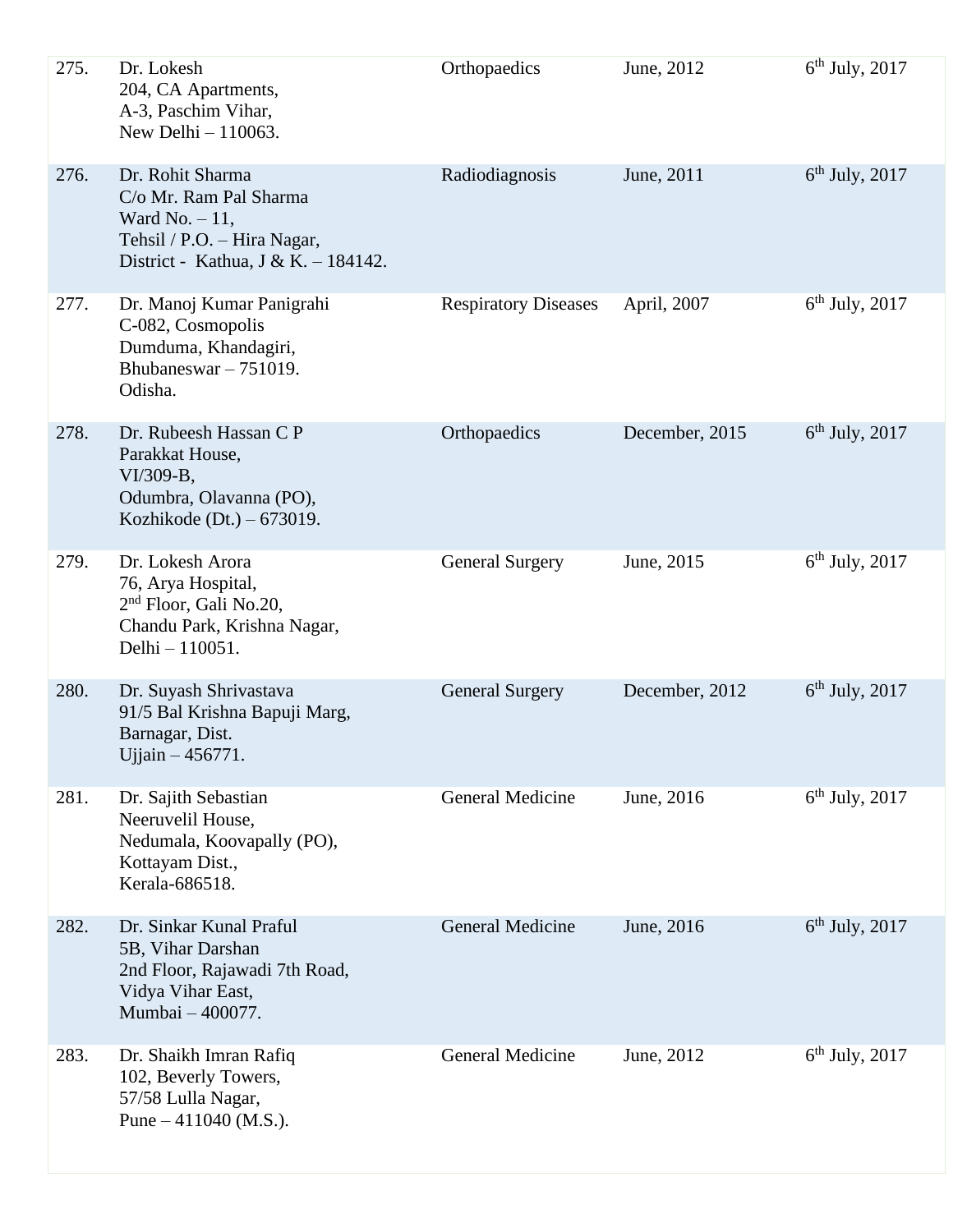| 284. | Dr. Nupur Agarwal<br>C/o Dr. P. K. Agarwal,<br>House No.2029,<br>Sector $-3$ , Ballabhgarh,<br>Faridabad, Haryana - 121004.            | Obstetrics and<br>Gynaecology | June, 2014     | $6th$ July, 2017 |
|------|----------------------------------------------------------------------------------------------------------------------------------------|-------------------------------|----------------|------------------|
| 285. | Dr. Sachin Mittal<br>C/o Subhash Cloth Merchant<br>Main Bazar, Tigaon<br>Faridabad - 121101, Haryana.                                  | <b>General Surgery</b>        | December, 2015 | $6th$ July, 2017 |
| 286. | Dr. Hemanth S. Ghalige<br>301, $9^{th}$ Main,<br>Canara Bank Colony,<br>Nagarabhavi Road,<br>Bengaluru $-560072$ .                     | <b>General Surgery</b>        | June, 2016     | $6th$ July, 2017 |
| 287. | Dr. Rao Prashant Ratnakar<br>A-201, Silver Cloud,<br>Sunder Nagar Kalina<br>Santacruz (E), Mumbai - 400098.                            | <b>General Surgery</b>        | June, 2016     | $6th$ July, 2017 |
| 288. | Dr. Anamika Sharma<br>144 A, Road No.10,<br>Shubham Farm,<br>Pal Road, Near DPS Circle,<br>Jodhpur.                                    | Obstetrics and<br>Gynaecology | June, 2016     | $6th$ July, 2017 |
| 289. | Dr. Vinod<br>C/o Manj Kumar,<br>Block - M, House No.-263,<br>Mangolpuri, Near Shiv Mandir,<br>New Delhi $-83$ .                        | Paediatrics                   | December, 2015 | $6th$ July, 2017 |
| 290. | Dr. Singh Vaibhav Sabharaj<br>2/601, Lily, Regency Estate,<br>Kalyanshil Road,<br>Dombivli (E), Mumbai-421203.<br>Maharashtra.         | <b>General Medicine</b>       | June, 2014     | $6th$ July, 2017 |
| 291. | Dr. Shah Kaushal Mukesh<br>Eye Heal & APT Diabetes Clinic,<br>Above ICICI Bank, Sarvoday Nagar,<br>Mulund - W, Mumbai - 400080.        | Ophthalmology                 | June, 2011     | $6th$ July, 2017 |
| 292. | Dr. Harpreet Kaur<br>AC-301, Rajasva CGHS Ltd.,<br>(Defence officer Appt.),<br>Plot No.33, Sec $-4$ , Dwarka,<br>New Delhi $-110075$ . | Pathology                     | December, 2009 | $6th$ July, 2017 |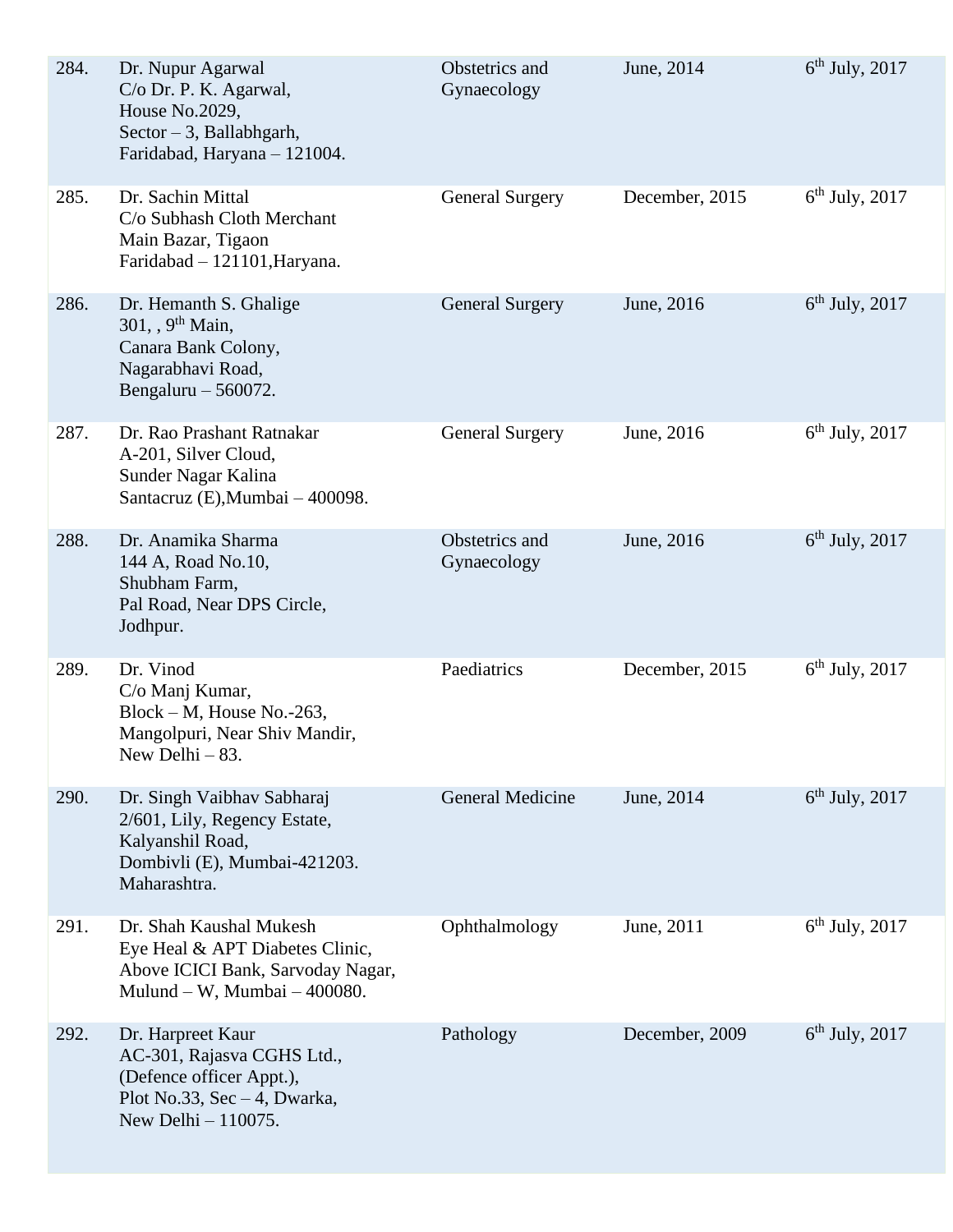| 293. | Dr. Parinita Kaur<br>$G - 801$ , Udyog Vihar Appts.,<br>Plot No.- 12, Sector $-22$ ,<br>Dwarka, New Delhi.                             | General Medicine              | June, 2013     | $6th$ July, 2017 |
|------|----------------------------------------------------------------------------------------------------------------------------------------|-------------------------------|----------------|------------------|
| 294. | Dr. Dharna Gupta<br>Flat No.42,<br>Shree Badrinath Apartments,<br>Plot No.18, Sector 4, Dwarka,<br>New Delhi - 110078.                 | Obstetrics and<br>Gynaecology | December, 2014 | $6th$ July, 2017 |
| 295. | Dr. Dipti Agrawal<br>39, FF, Jaipuria Enclave,<br>Kaushambi, Ghaziyabad,<br>$UP - 201010.$                                             | Obstetrics and<br>Gynaecology | June, 2014     | $6th$ July, 2017 |
| 296. | Dr. Pathak Ashok Ramrao<br>A/P-Satwad Tah. Pathardi,<br>Dist – Ahmednagar,<br>Maharashtra-414106.                                      | Paediatrics                   | December, 2015 | $6th$ July, 2017 |
| 297. | Dr. Nitin Khuteta<br>508, Fountain Square,<br>Behind The Lalit, Jagatpura Road,<br>Near Jawahar Circle,<br>Jaipur, Rajasthan - 302017. | <b>Surgical Oncology</b>      | July, 2007     | $6th$ July, 2017 |
| 298. | Dr. Shivananda B H<br>C/o Basappa Hatti,<br>AT: Bhoganur,<br>Tq: Navalgund,<br>Dt. Dharwad, Karnataka.                                 | Psychiatry                    | June, 2015     | $6th$ July, 2017 |
| 299. | Dr. Unni Krishnan<br>Sanadhana, Ara 18 D,<br>Arapura Lane,<br>Ayankali Road, Kannamoola<br>Trivandrum - 695011, Kerala.                | Anaesthesiology               | December, 2015 | $6th$ July, 2017 |
| 300. | Dr. M D Ahtasham<br>S/o Shri Md. Farid,<br>Vill $&$ P.O. - Nimoul<br>Via – Barsoi, Dist. – Katihar,<br>Bihar $-855102$ .               | <b>General Surgery</b>        | June, 2016     | $6th$ July, 2017 |
| 301. | Dr. Anand M Kurian<br>Cordial Emerald Apts. - 4C,<br>Kesavadasauram,<br>Pattom $-$ P.O.,<br>Trivandrum - 695004, Kerala.               | Anaesthesiology               | June, 2016     | $6th$ July, 2017 |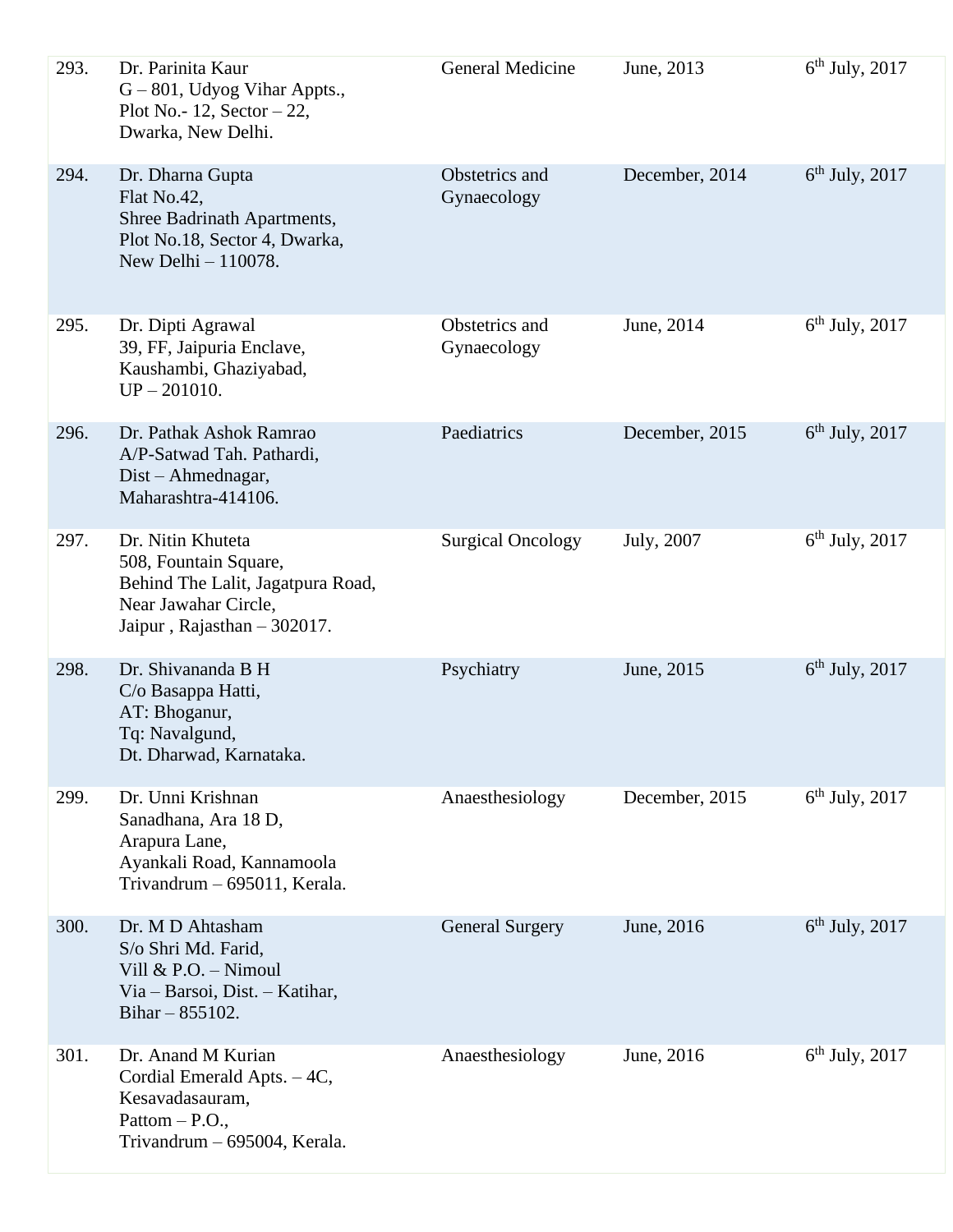| 302. | Dr. S.S. Ravisankar<br>Gomathi Illam,<br>30, Ramasamy Street,<br>South Street, Aruppukottai,<br>Tamil Nadu - 626101.                      | <b>General Medicine</b>       | December, 1994 | $6th$ July, 2017 |
|------|-------------------------------------------------------------------------------------------------------------------------------------------|-------------------------------|----------------|------------------|
| 303. | Dr. K. Phaneendra Ponnuru<br>S/o Dr. P. S. Aditya Murthy,<br>4/452, Rajupeta,<br>Machilipatnam,<br>Andhra Pradesh - 521001.               | Orthopaedics                  | December, 2013 | $6th$ July, 2017 |
| 304. | Dr. Roy J Mukkada<br>V.T.J. Enclave, Kundannoor,<br>Maradu P.O.,<br>Kochi - 682304, Kerala.                                               | Gastroenterology              | December, 1999 | $6th$ July, 2017 |
| 305. | Dr. Bilal Mohmed<br>$Bait - AL - Noor,$<br>Thrikkakara P.O.,<br>Cochin $-21$ .                                                            | <b>General Medicine</b>       | June, 2016     | $6th$ July, 2017 |
| 306. | Dr. Sishram<br>No.5, Karni Gram 1,<br>Loha Mandi Road,<br>Machera, Sikar Road,<br>Jaipur - 302032.                                        | Anaesthesiology               | December, 2014 | $6th$ July, 2017 |
| 307. | Dr. Hemant Chaturvedi<br>B-201, Ashiana Greens,<br>Bhiwadi, Rajasthan - 301019.                                                           | <b>Orthopaedic Surgery</b>    | June, 2015     | $6th$ July, 2017 |
| 308. | Dr. Dharani Bhavin Jagdish<br>503, Sai Sapphire,<br>Powai Vihar Complex,<br>Powai, Mumbai - 400 076.<br>Near Gopal Sharma School.         | Ophthalmology                 | June, 2009     | $6th$ July, 2017 |
| 309. | Dr. Ramya S<br>11, Kamaraj Street, 2 <sup>nd</sup> Lane,<br>Near Sai Matriculation School,<br>Madipakkam,<br>Chennai - 600091, Tamilnadu. | Obstetrics and<br>Gynaecology | December, 2011 | $6th$ July, 2017 |
| 310. | Dr. Kulkarni Dattatray Vasantro<br>V.A. Kulkarni,<br>Datta Nagar, Bidar Gate,<br>Madlapur, Udgir - 413517.                                | Paediatrics                   | December, 2015 | $6th$ July, 2017 |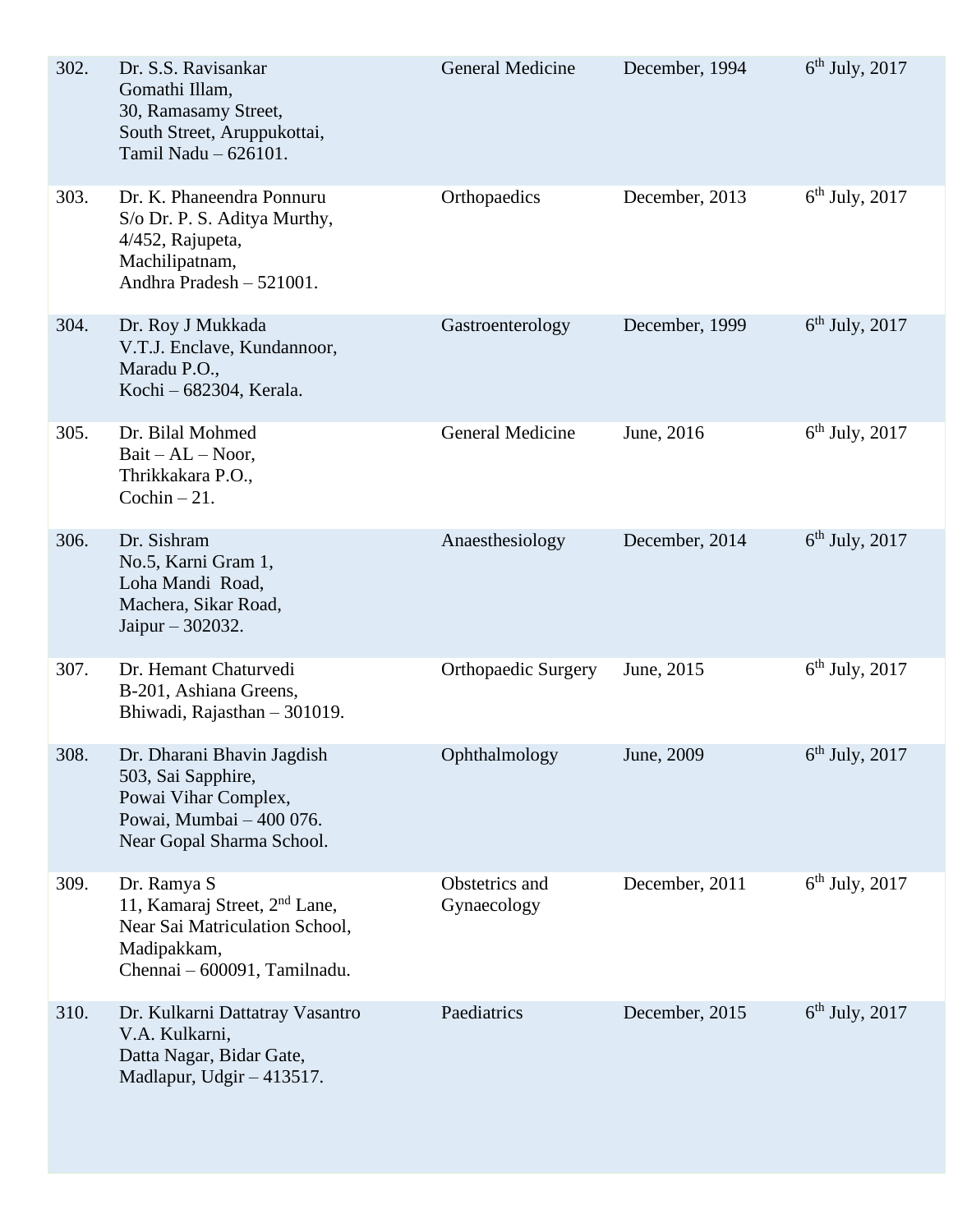| 311. | Dr. Mathews J Chooracken<br>C/o Augustine M. Sebastian<br>Mattel House, Vengalloor P.O.,<br>Thodupuzha, Idukki District,<br>Kerala. | Gastroenterology                                               | December, 2010 | $6th$ July, 2017 |
|------|-------------------------------------------------------------------------------------------------------------------------------------|----------------------------------------------------------------|----------------|------------------|
| 312. | Dr. Bhardwaj Akshay Rakesh Mohan<br>I-90, Naraina Vihar,<br>New Delhi $-110028$ .                                                   | <b>Orthopaedic Surgery</b>                                     | June, 2015     | $6th$ July, 2017 |
| 313. | Dr. Prem Savio Colaco<br>8/7 Twinkle Star CHS,<br>Opposite Ganga Estate,<br>Near Atur Park, Chembur,<br>Mumbai – 400071, (M.S.).    | <b>General Surgery</b>                                         | June, 2016     | $6th$ July, 2017 |
| 314. | Dr. Gaurav Mahajan<br>H. No.552 A,<br>New Bank Colony,<br>Behind Bus Stand,<br>Pathankot $-145001$ . (Punjab).                      | <b>General Medicine</b>                                        | June, 2016     | $6th$ July, 2017 |
| 315. | Dr. Gagandeep Singh Ghuman<br>$Block - 2$ , Level -1,<br>Skynet Towers,<br>Patiala Road, Zirakpur, Mohali,<br>Punjab $- 140603$ .   | Anaesthesiology                                                | December, 2011 | $6th$ July, 2017 |
| 316. | Dr. Rajesh Kumar Yadav<br>S/o Ramanand Yadav,<br>Flat No.903, Tower-S, Dharuhera,<br>Haryana - 123106.                              | Tuberculosis &<br>Respiratory<br>Disease/Pulmonary<br>Medicine | April, 2016    | $6th$ July, 2017 |
| 317. | Dr. Irfan Abdul Kareem<br>Flat No.13, Building 2980,<br>Road 2746, Block 927,<br>Riffa East, Kingdom of Bahrain,<br>Arabian Gulf.   | <b>Orthopaedic Surgery</b>                                     | May, 2004      | $6th$ July, 2017 |
| 318. | Dr.Nikhil Balpande<br>14-B/Street No.7<br>Sector- 7, Bhilai,<br>$Dist - Drug,$<br>Chhatisgarh $-490006$ .                           | Radiodiagnosis                                                 | June, 2016     | $6th$ July, 2017 |
| 319. | Dr. Rathi Pradhyumn Parmesh<br>Row House 1, Shamail Complex,<br>Balaji Nagar, Bhayander (West),<br>Thane $-401101$ .                | Orthopaedics                                                   | December, 2015 | $6th$ July, 2017 |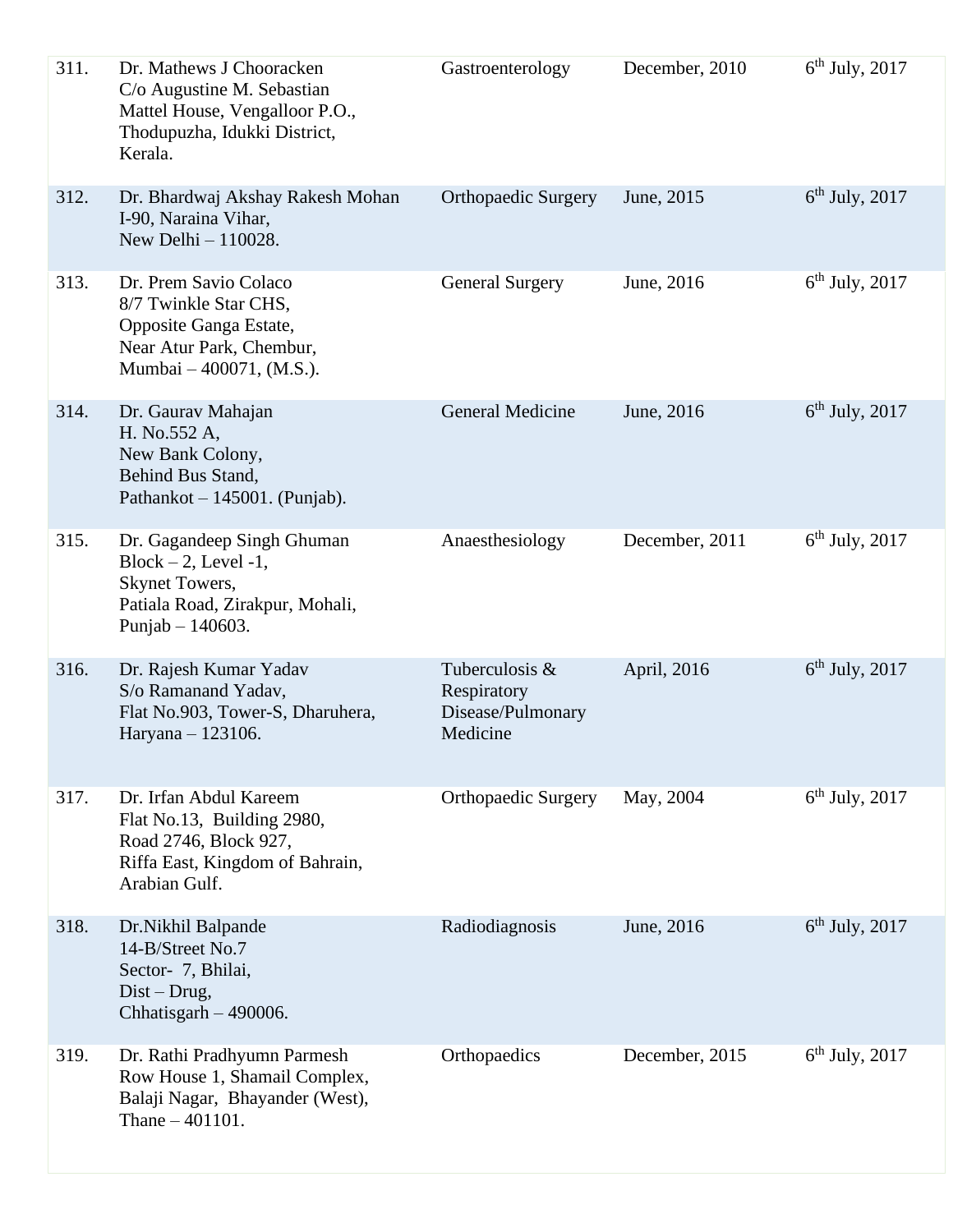| 320. | Dr. Adhe Arati Anand<br>Flat No.9, $2nd$ Floor,<br>Union House $-2$ ,<br>Behind Kotak Mahindra Bank,<br>Mahim, Mumbai.                          | Obstetrics and<br>Gynaecology                               | December, 2012 | $6th$ July, 2017 |
|------|-------------------------------------------------------------------------------------------------------------------------------------------------|-------------------------------------------------------------|----------------|------------------|
| 321. | Dr. N Selvakumar<br>101, Sangam Appartments,<br>West Enclave, Pitampura,<br>New Delhi $-110034$ .                                               | Surgical<br>Gastroenterology                                | December, 2010 | $6th$ July, 2017 |
| 322. | Dr. Tanu Anand<br>H-1/7 Malviya Nagar,<br>New Delhi -110017.                                                                                    | Social &<br>Prevenventive<br>Medicine/Community<br>Medicine | December, 2012 | $6th$ July, 2017 |
| 323. | Dr. Kunal Kanti Pal<br>House No.13,<br>Kalua Madhya Palpara,<br>P.O. - Joka,<br>Kolkatta - 700104.                                              | <b>Orthopaedic Surgery</b>                                  | June, 2015     | $6th$ July, 2017 |
| 324. | Dr. Vidya V K<br>'Vidya' Vyasanagar - 11,<br>Paruthippara, TC 3/1155,<br>Thiruvananthapuram-695004.                                             | Paediatrics                                                 | June, 2016     | $6th$ July, 2017 |
| 325. | Dr. Bhaskar M V<br>No. 71/1, Ratna Vilas Road,<br>Basavanagudi,<br>Bangalore $-560004$ .                                                        | Radiodiagnosis                                              | December, 2010 | $6th$ July, 2017 |
| 326. | Dr. R Vinodh Kumar<br><b>MERA 85, C,</b><br>Enthivilai Lane,<br>Medical Collge Post,<br>Trivandrum-695011.                                      | <b>Plastic Surgery</b>                                      | December, 2015 | $6th$ July, 2017 |
| 327. | Dr. Taruna Dua<br>$B-1/599,$<br>Janakpuri,<br>New Delhi - 110058.                                                                               | Obstetrics and<br>Gynaecology                               | May, 2004      | $6th$ July, 2017 |
| 328. | Dr. Deepak Kumar Sharma<br>Deepak Public School,<br>Near Police Station,<br>Ward No.13, Khetri,<br>Distt. - Jhunjhunu $-333503$<br>(Rajasthan). | Neonatology                                                 | December, 2015 | $6th$ July, 2017 |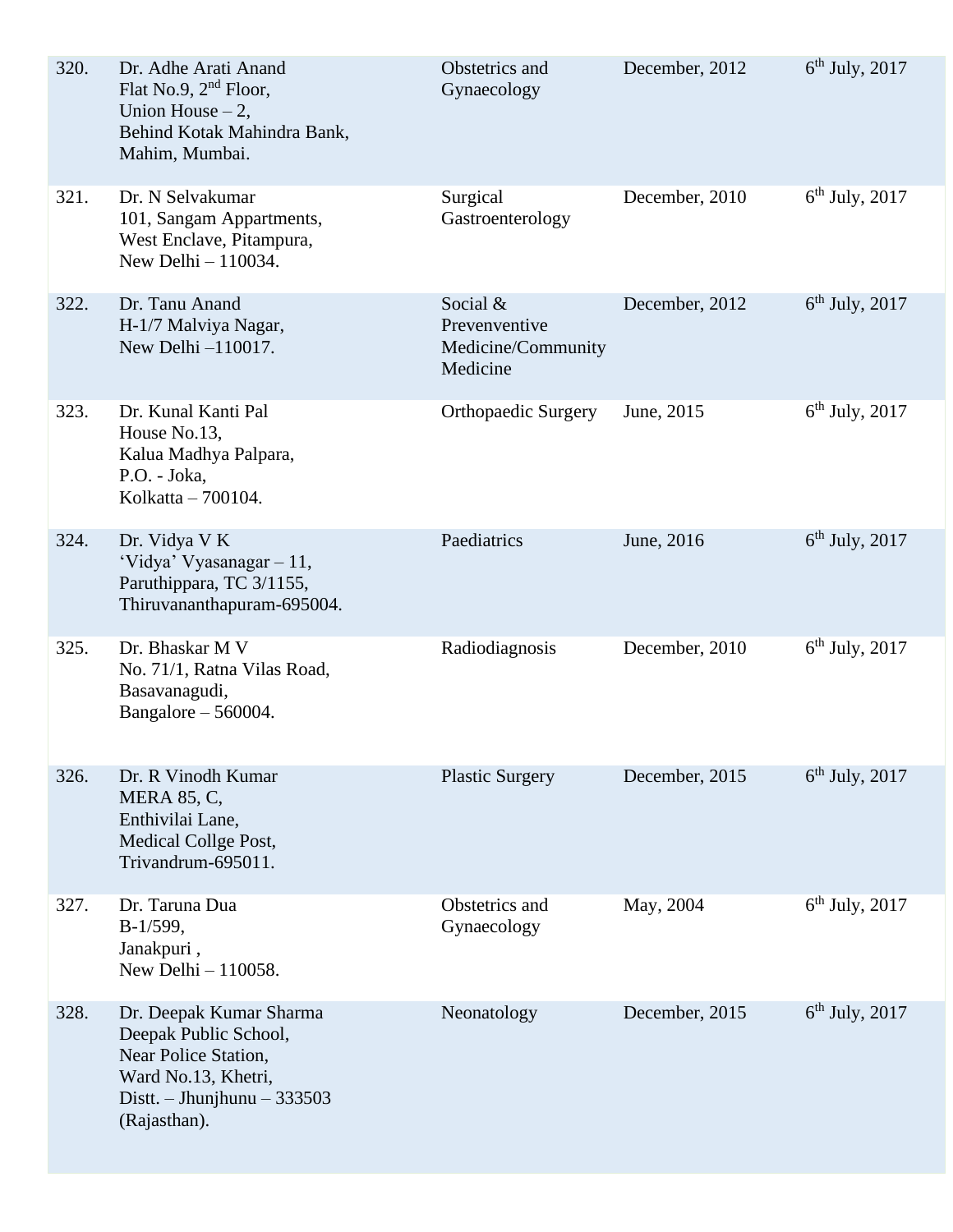| 329. | Dr. Reshmy J R<br>Sukritha, NBRRA-41,<br>Niravath Road, Maradu (P.O.),<br>Kochi - 682304.                                                                      | Obstetrics and<br>Gynaecology          | December, 2015 | $6th$ July, 2017 |
|------|----------------------------------------------------------------------------------------------------------------------------------------------------------------|----------------------------------------|----------------|------------------|
| 330. | Dr. Shreesha Kumar K.<br>No.5C, 109, Shresht Apartments,<br>West Periyasamy Road,<br>R.S. Puram,<br>Coimbatore - 641002, Tamil Nadu.                           | Ophthalmology                          | November, 1998 | $6th$ July, 2017 |
| 331. | Dr. Ankit Dadheech<br>D-14, Basant Vihar,<br>Sikar, Rajasthan $-332001$ .                                                                                      | Orthopaedics                           | December, 2015 | $6th$ July, 2017 |
| 332. | Dr. Nishat Setia<br>S/o Mr. Vijay Setia,<br>#1710, Chugh Street,<br>Fazilka, Punjab - 152123.                                                                  | Orthopaedics                           | June, 2016     | $6th$ July, 2017 |
| 333. | Dr. Mukesh Kumar Sharma<br>D-5, Chander Nagar,<br>Ghaziabad, U.P. - 201011.                                                                                    | <b>Plastic Surgery</b>                 | December, 2015 | $6th$ July, 2017 |
| 334. | Dr. Ashish Anasukhbhai Bhalodiya<br>S/o A.T. Bhalodiya,<br>Vishnu Colony $-3$ ,<br>Black 17-B, "Snendhara",<br>Zanzarada Road,<br>Junagadh - 362001 (Gujarat). | Radiodiagnosis                         | December, 2014 | $6th$ July, 2017 |
| 335. | Dr. Savita Sigchi<br>7/37 First Floor,<br>Old Rajinder Nagar,<br>Delhi $-60$ .                                                                                 | Obstetrics and<br>Gynaecology          | December, 2014 | $6th$ July, 2017 |
| 336. | Dr. Mufkalwar Abhishek Anil<br>S/o A.R. Mufkalwar Akkewar Layout,<br>Near Hanuman Mandir,<br>Opp – Biyani Petrol Pump,<br>Tukum, Chandrapur - 442402.          | <b>General Medicine</b>                | December, 2014 | $6th$ July, 2017 |
| 337. | Dr. Kumar Deepak Sahu Gopal<br>PB – 17, Utopia Housing Society,<br>Wanwarie, Pune $-411040$ ,<br>(Maharashtra).                                                | Genito Urinary<br>Surgery<br>(Urology) | June, 2016     | $6th$ July, 2017 |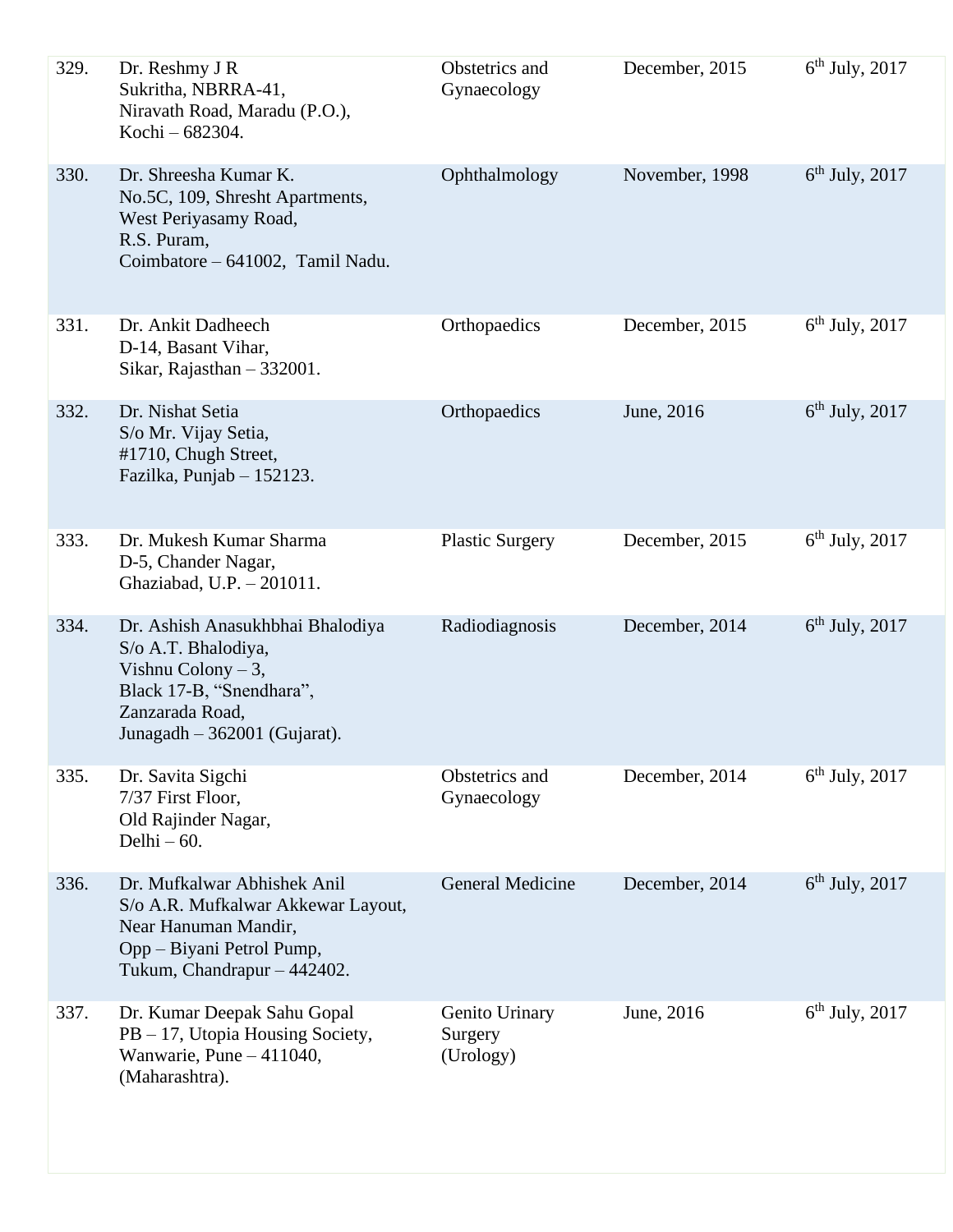| 338. | Dr. Nandan Sur<br>C/o Nihar Ranjan Sur,<br>P.O. - Khayerpur,<br>Agartola, West - Tripura - 799008.                                  | Orthopaedics                  | June, 2014     | $6th$ July, 2017 |
|------|-------------------------------------------------------------------------------------------------------------------------------------|-------------------------------|----------------|------------------|
| 339. | Dr. Abhishek Goel<br>C-204, Purvasha Anand<br>Lok Aptt., Mayur Vihar,<br>Phase $-1$ , New Delhi $-110091$ .                         | Ophthalmology                 | December, 2012 | $6th$ July, 2017 |
| 340. | Dr. Namita Agrawal<br>C-204, Purvasha Anand,<br>Lok Aptt., Mayur Vihar,<br>Phase 1, New Delhi $-110091$ .                           | Paediatrics                   | June, 2014     | $6th$ July, 2017 |
| 341. | Dr. Parul Aggarwal<br>1/1081, Flat No.5,<br>Third Floor, Surya Apartments,<br>Mehrauli, New Delhi - 110030.                         | Obstetrics and<br>Gynaecology | December, 2015 | $6th$ July, 2017 |
| 342. | Dr. Vivek Yadav<br>House No.233,<br>Pocket B-3,<br>Sector - 6, Rohini,<br>Delhi - 110085.                                           | Neuro Surgery                 | December, 2013 | $6th$ July, 2017 |
| 343. | Dr. Prasant Kumar Sahoo<br>E-404, Kokila Gardens,<br>Phase - II, Pokhariput,<br>Bhubaneswar, Odisha - 751020.                       | Anaesthesiology               | December, 2013 | $6th$ July, 2017 |
| 344. | Dr. Kalaivani S<br>No.3/197, Malaipalayam,<br>Thonguttipalayam (Post),<br>Tirupur-641665.                                           | Obstetrics and<br>Gynaecology | December, 2015 | $6th$ July, 2017 |
| 345. | Dr. Gujarathi Nirmal Nitin<br>204, Mangalya<br>Tanaji Chowk,<br>Sinnar Dist.,<br>Nashik - 422103.                                   | Obstetrics and<br>Gynaecology | December, 2014 | $6th$ July, 2017 |
| 346. | Dr. Shaikh Irphan Shamshuddin<br>53, Road No.1,<br>Netaji Nagar, Near Shani Mandir,<br>Pimple Gurav,<br>Pune - 411061, Maharashtra. | Orthopaedics                  | June, 2016     | $6th$ July, 2017 |
| 347. | Dr. Vijay Pratap Singh<br>Flat No.5/54,<br>Turf View Officers Enclave,<br>Hastings, Kolkata (W.B.) - 700022.                        | <b>Surgical Oncology</b>      | June, 2016     | $6th$ July, 2017 |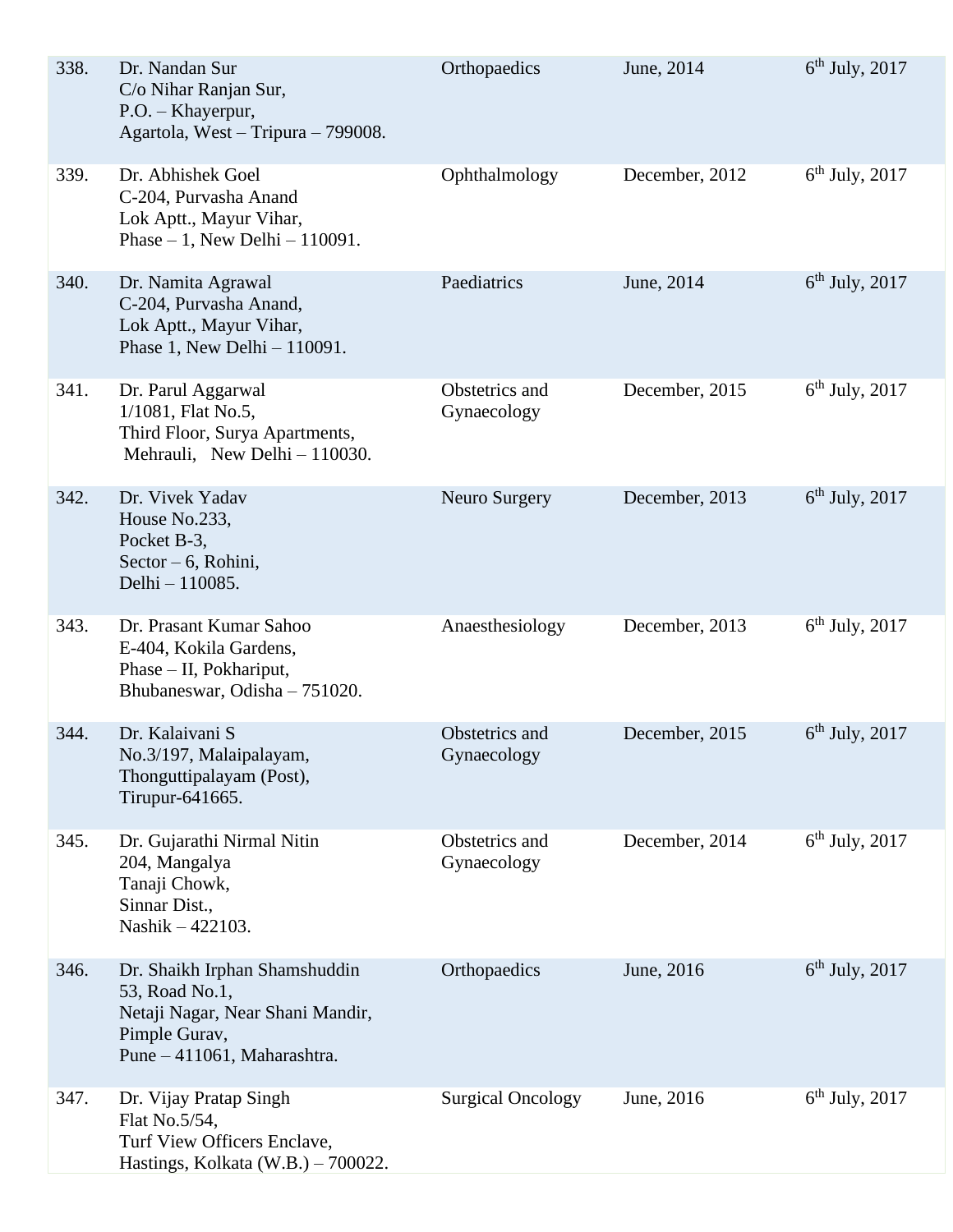| 348. | Dr. Shamsuddin Hassan<br>H. No. N.B.133,<br>Street No.4, New Bhoor Colony,<br>Old Faridabad.<br>Haryana - 121002.               | Paediatrics                   | June, 2014     | $6th$ July, 2017 |
|------|---------------------------------------------------------------------------------------------------------------------------------|-------------------------------|----------------|------------------|
| 349. | Dr. Priya Ranjan<br>$4/24$ , Jubilee Lines,<br>Hastings,<br>Kolkata - 700022.                                                   | Surgical<br>Gastroenterology  | December, 2014 | $6th$ July, 2017 |
| 350. | Dr. Anita<br>W/o Dr. Kirtiman Singh,<br>H. No.1/651,<br>Ratan Khand Sharda Nagar,<br>Lucknow $-226002$ .                        | Obstetrics &<br>Gynaecology   | June, 2015     | $6th$ July, 2017 |
| 351. | Dr. Joshi Tejal Keshavlal<br>C/o Dr. Tushar Gaikwad,<br>Anandwadi,<br>Near Akolanaka Naka,<br>Washim - 444505, Maharashtra.     | Paediatrics                   | December, 2015 | $6th$ July, 2017 |
| 352. | Dr. Gaikwad Tushar Vasantrao<br>Anandwadi,<br>Near Akola Naka<br>Washim $-444505$ (M.S.).                                       | Obstetrics and<br>Gynaecology | December, 2015 | $6th$ July, 2017 |
| 353. | Dr. Jisha Jacob<br>Charis, Nangiarkulan Gara,<br>Alappuzha,<br>Kerala - 690513.                                                 | Paediatrics                   | June, 2015     | $6th$ July, 2017 |
| 354. | Dr. Vispute Chetan Dilip<br>RH 7, Sea Coast 1,<br>Kille Gaothan, CBD Belapur,<br>Navi, Mumbai - 400614.                         | Psychiatry                    | June, 2014     | $6th$ July, 2017 |
| 355. | Dr. Swarupa Dinda<br>C/o Mr. Amrit Sahu,<br>Shio Dayal Nagar,<br>Bye Pass Road, Harmu,<br>Ranchi, Jharkhand - 834012.           | Obstetrics and<br>Gynaecology | December, 2014 | $6th$ July, 2017 |
| 356. | Dr. A H Ashwin Kumar<br>54, H.A.C.P. Colony,<br>"Geeta Govind", Opp. Vikrampuri,<br>Secunderabad – 500009, Telangana,<br>India. | Orthopaedics                  | June, 2011     | $6th$ July, 2017 |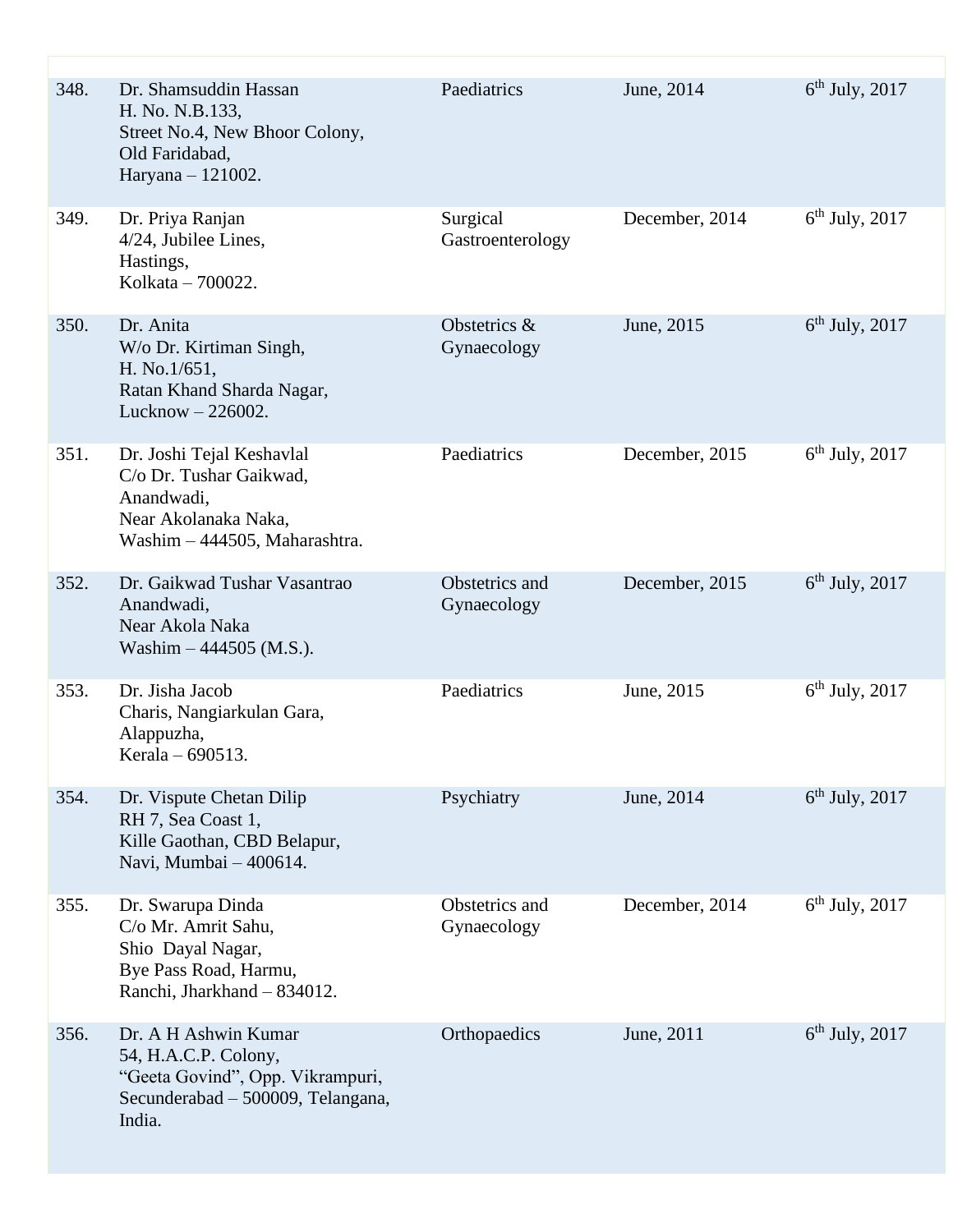| 357. | Dr. Shifas Babu M<br>12-G Planet $-X$ ,<br>Block – B, Sree Dhanya Homes,<br>Kallampally, Medical College P.O.,<br>Thiruvanthapuram $-695011$ .                         | Cardiology                                 | December, 2012 | $6th$ July, 2017 |
|------|------------------------------------------------------------------------------------------------------------------------------------------------------------------------|--------------------------------------------|----------------|------------------|
| 358. | Dr. Murali A<br>Girija Bhawan,<br>Thrickodithanam P.O.,<br>Changanacherry,<br>Kottayam, Kerala - 686105.                                                               | <b>General Surgery</b>                     | June, 2012     | $6th$ July, 2017 |
| 359. | Dr. Vinitha V Nair<br>Girija Bhawan,<br>Thrickodithanam P.O.,<br>Changanacherry,<br>Kottayam, Kerala - 686105.                                                         | Cardio Thoracic<br>Surgery                 | December, 2014 | $6th$ July, 2017 |
| 360. | Dr. Sandeep Yadav Tirupathi<br>S/o T. Sambaiah,<br>H. No.26-2-288,<br>4 <sup>th</sup> Street, Chanra Mouli Nagar,<br>Vedayapalem, Nellore,<br>Andhra Pradesh - 524004. | <b>Orthopaedic Surgery</b>                 | June, 2015     | $6th$ July, 2017 |
| 361. | Dr. Srikanth R V<br>Maluguru (P),<br>Hindupur (T), Anantapur (DT),<br>Andhra Pradesh - 515212.                                                                         | Orthopaedics                               | June, 2016     | $6th$ July, 2017 |
| 362. | Dr. Kadam Sagar Balasaheb<br>H.No.1331-B,<br>$Sector - 15B$ ,<br>Chandigarh $-160015$ .                                                                                | Orthopaedics                               | June, 2016     | $6th$ July, 2017 |
| 363. | Dr. Renu Khamesra<br>#202, Pebble Heights,<br>C-4, Navlok, New Navratan,<br>Mewar Hospital Road, Bhuwana,<br>Udaipur – $(Raj.) - 313001$ .                             | Neurology                                  | December, 2010 | $6th$ July, 2017 |
| 364. | Dr. Anupama Ghosh<br>51 A, Station Pally,<br>P.O. Dankuni, Distt. Hooghly,<br>West Bengal $-712311$ .                                                                  | Dermatology,<br>Venereology and<br>Leprosy | December, 2015 | $6th$ July, 2017 |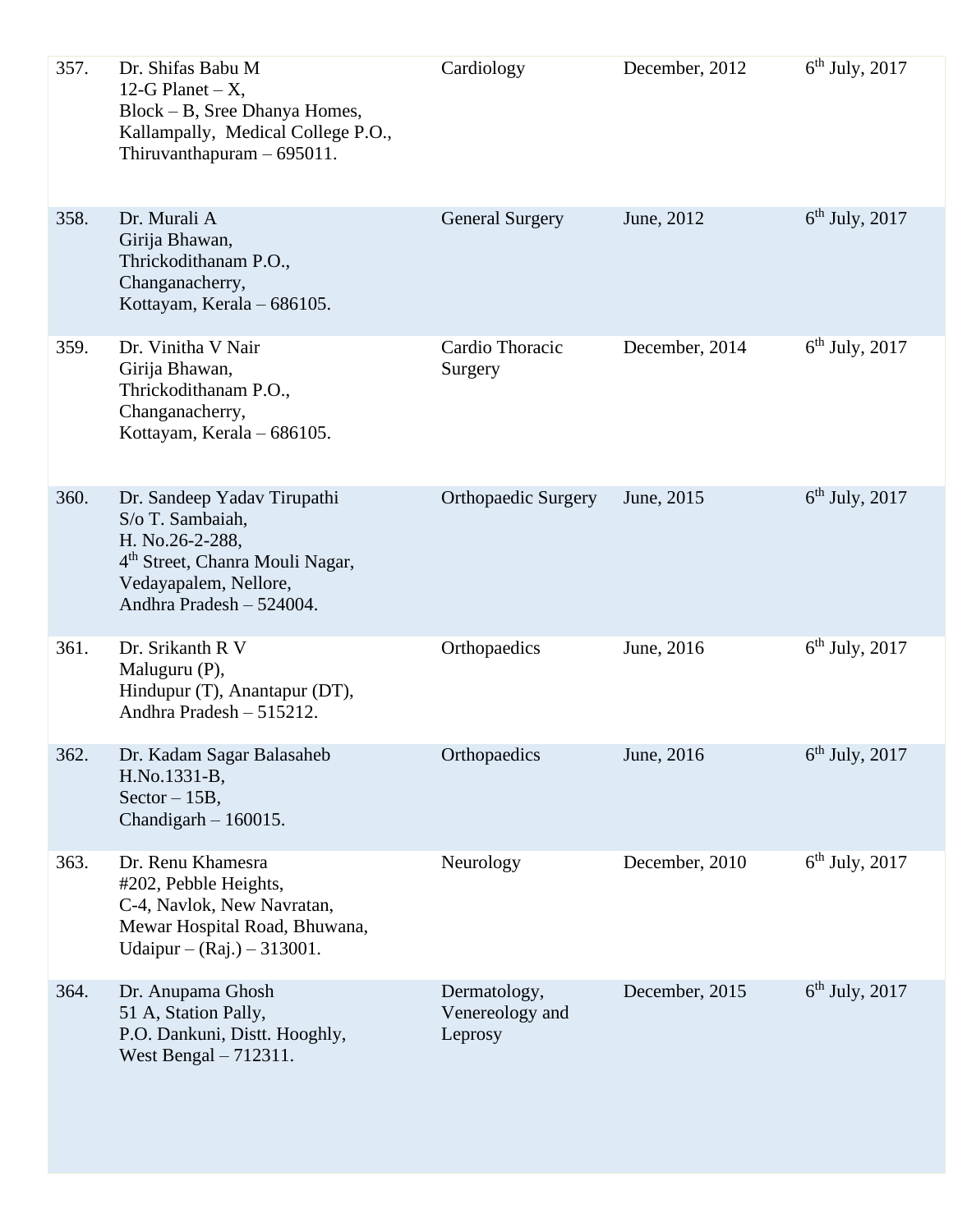| 365. | Dr. Souvik Chatterjee<br>51A, Station Pally,<br>P.O. Dankuni,<br>Distt – Hooghly,<br>West Bengal $-712311$ .                                                              | <b>General Surgery</b>        | December, 2011 | $6th$ July, 2017 |
|------|---------------------------------------------------------------------------------------------------------------------------------------------------------------------------|-------------------------------|----------------|------------------|
| 366. | Dr. Khan Shadab Rafat<br>301, Panch Sindhu Apartments,<br>Chitnavis Layout,<br>Byramji Town,<br>Nagpur $-440013$ .                                                        | Ophthalmology                 | June, 2016     | $6th$ July, 2017 |
| 367. | Dr. Guru Prasad Sultanpurkar<br>Plot No.34, Road No.4,<br>KPR Colony,<br>Puppalaguda, Manikonda<br>Hyderabad $-500089$ .                                                  | Orthopaedics                  | June, 2016     | $6th$ July, 2017 |
| 368. | Dr. Baitule Minakshi Prabhakarrao<br>C/o Dr. Sachin S. Ingole,<br>Near Congress Nagar,<br>Chaprashipura,<br>Behind Budda Vihar,<br>Amravati, Maharashtra - 444602.        | Obstetrics and<br>Gynaecology | June, 2016     | $6th$ July, 2017 |
| 369. | Dr. Tushar Ranjan Dalei<br>AT Gadapokhary<br>PO - Guapal Via Kupari<br>P.S. Khaira, Dist. Balasore,<br>Odisha - 756059.                                                   | Orthopaedics                  | June, 2014     | $6th$ July, 2017 |
| 370. | Dr Vinayakumar Gunjalli<br>H. No.516, Ist Floor,<br>Ist Main, M.S. Ramaiah City,<br>J. P. Nagar, 7 <sup>th</sup> Phase,<br>Bangalore – 560078, West Bengal,<br>Karnataka. | Orthopaedics                  | June, 2016     | $6th$ July, 2017 |
| 371. | Dr. Rahul Choudhary<br>E-19, IInd Floor,<br>Back Side, 25 Feet Road,<br>Chankya Place Part -1,<br>Near Sharda School,<br>Opp. C1 - Janakpuri,<br>Uttam Nagar.             | Paediatrics                   | April, 2016    | $6th$ July, 2017 |
| 372. | Dr. Ganjewar Niranjan Vyankatrao<br>"Anand Niwas",<br>Near Bharat Vidyalaya, Shaktinagar<br>Itwara, Nanded $-431604$ .<br>(Maharashtra).                                  | <b>Orthopaedic Surgery</b>    | December 2014  | $6th$ July, 2017 |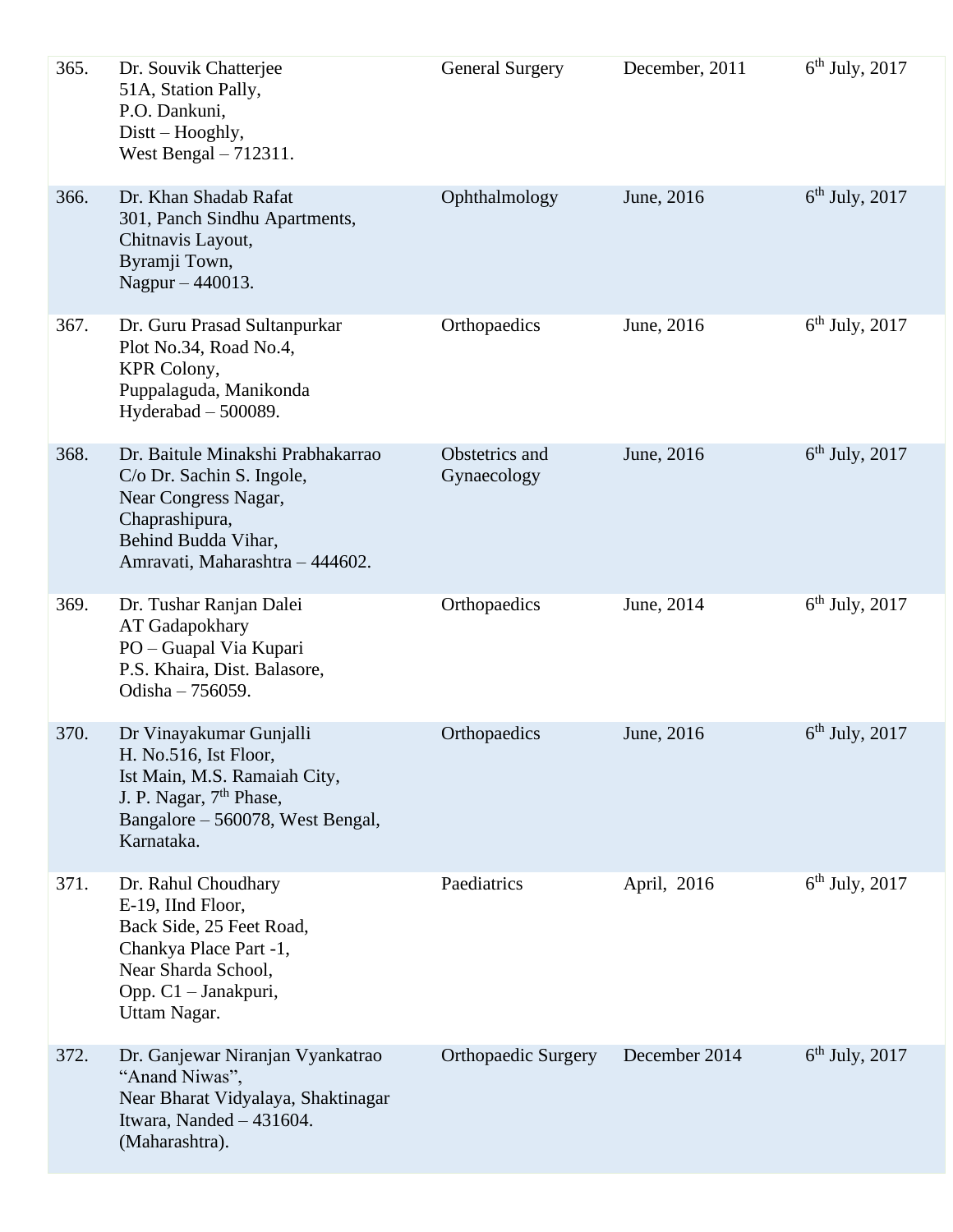| 373. | Dr. Modi Priyanka Mahesh<br>A-601 Keshav Mansion,<br>Evershine Nagar,<br>Malad (West),<br>Mumbai - 400064.                                                                           | Paediatrics                   | June, 2016     | $6th$ July, 2017 |
|------|--------------------------------------------------------------------------------------------------------------------------------------------------------------------------------------|-------------------------------|----------------|------------------|
| 374. | Dr. Sachin Sukhadeorao Ingole<br>Near Congress Nagar,<br>Chaprashipura,<br>Behind Buddha Vihar,<br>Amravati - 444602. (Maharashtra).                                                 | Orthopaedics                  | June, 2016     | $6th$ July, 2017 |
| 375. | Dr. Ramya R<br>No.30/75, First Floor,<br>Patel Road,<br>Perambur, Chennai - 600011.<br>Tamil Nadu.                                                                                   | Obstetrics and<br>Gynaecology | December, 2010 | $6th$ July, 2017 |
| 376. | Dr. Daultani Deepesh Gurdayal<br>E-203, Neel Siddhi Residency,<br>Sector-11, Plot No.20,<br>Kanachan Janga Compound,<br>Koper - Khairane,<br>Navi - Mumbai-400709,<br>(Maharashtra). | <b>Orthopaedic Surgery</b>    | June, 2015     | $6th$ July, 2017 |
| 377. | Dr. Nakrani Akshaykumar Maganlal<br>1404, Raghunath Tower,<br>Devidas Lane, Borivali (West),<br>Mumbai – 103. (Maharashtra).                                                         | <b>General Medicine</b>       | May, 2006      | $6th$ July, 2017 |
| 378. | Dr. Sabyasachi Chakrabarty<br>244/C, Bangur Avenue,<br>$Block - A,$<br>Kolkata – 700 055. West Bengal.                                                                               | Ophthalmology                 | June, 2016     | $6th$ July, 2017 |
| 379. | Dr. Meghana Tanwar<br>Flat No.686,<br>Sector $-29$ , Arun Vihar,<br>Noida – (Uttar Pradesh – 201303).                                                                                | Ophthalmology                 | June, 2016     | $6th$ July, 2017 |
| 380. | Dr. Gupta Teena Vinod<br>G9, Wing 2, Pushpanjali Apartments<br>Behind Reshimbagh Ground,<br>Reshimbagh, Nagpur - 440009 (M.S.).                                                      | <b>General Medicine</b>       | December, 2015 | $6th$ July, 2017 |
| 381. | Dr. Kavita Tyagi<br>House No.652,<br>2nd Floor, R. Block,<br>New Rajender Nagar,<br>Near Sir Ganga Ram Hospital,<br>New Delhi.                                                       | Cardiology                    | December, 2015 | $6th$ July, 2017 |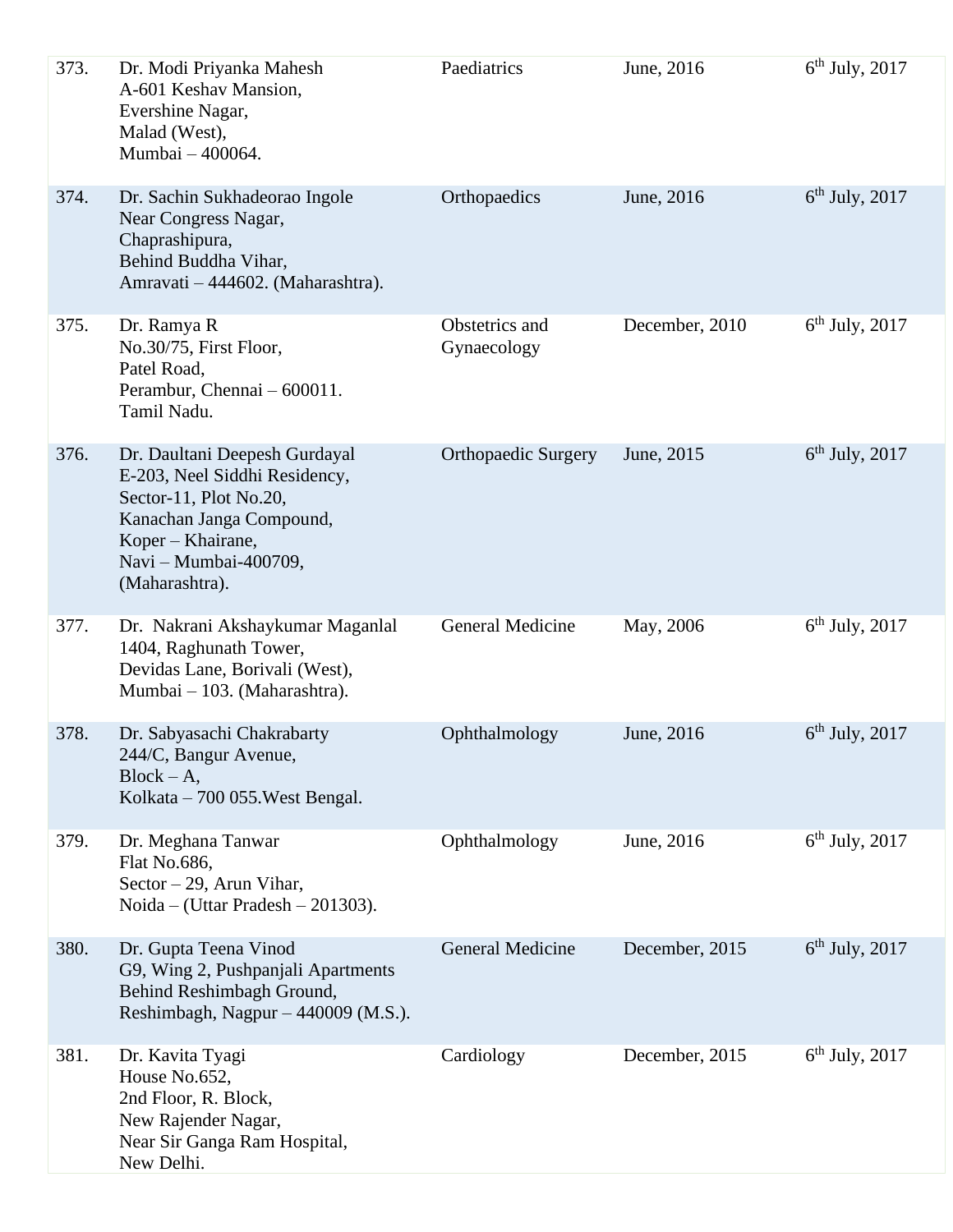| 382. | Dr. Dalal Shrikant Kailas<br>Madhuban, Plot No.92,<br>Jaihind Colony,<br>Deopur, Dhule,<br>Maharashtra - 424002.                                                              | Orthopaedics                          | June, 2014     | $6th$ July, 2017 |
|------|-------------------------------------------------------------------------------------------------------------------------------------------------------------------------------|---------------------------------------|----------------|------------------|
| 383. | Dr. Alka Jindal<br>1131, First Floor,<br>Sector 70, Mohali,<br>S.A.S. Nagar,<br>Punjab $-160071$ .                                                                            | Obstetrics &<br>Gynaecology           | December, 2013 | $6th$ July, 2017 |
| 384. | Dr. Budhkar Abhijit Ramdas<br>6B/701, Shubham Karoti CHS,<br>New Mhada Towers,<br>Near Swami Samarth Circle,<br>Lokhandwala, Andheri - West,<br>Mumbai - 400053, Maharashtra. | <b>General Surgery</b>                | June, 2016     | $6th$ July, 2017 |
| 385. | Dr. Siddharth Jauhar<br>4-B Residency Road,<br>Panchbatti Circle,<br>Ratanada, Jodhpur,<br>(Rajasthan)-342011.                                                                | <b>Orthopaedic Surgery</b>            | June, 2015     | $6th$ July, 2017 |
| 386. | Dr. Mamta Rani Om Prakash Mehta<br>527, $Sec-14$ ,<br>Rohtak – 124001, Haryana.                                                                                               | Anaesthesiology                       | December, 2010 | $6th$ July, 2017 |
| 387. | Dr. Anurag Kumar<br>House No.42,<br>Chitra Vihar,<br>Delhi - 110092.                                                                                                          | Genito Urinary<br>Surgery (Urology)   | December, 2015 | $6th$ July, 2017 |
| 388. | Dr. Surendra Kumar Padarya<br>Flat No.2006,<br>Type – II, AIIMS Staff Quarters,<br>Saket Nagar,<br>Bhopal (M.P.) $-462020$ .                                                  | <b>Orthopaedic Surgery</b>            | June, 2015     | $6th$ July, 2017 |
| 389. | Dr. Nitin Choudhary<br>Flat No.F/2, Plot No.853,<br>Vaishali, Sector $-5$ ,<br>Ghaziabad $-201010$ ,<br>Uttar Pradesh.                                                        | Anaesthesiology                       | June, 2016     | $6th$ July, 2017 |
| 390. | Dr. Mrinal Gupta<br>H. No.-35/A, Lane No.7,<br>Tawi Vihar, Sidhra, Jammu,<br>$J & K - 180019.$                                                                                | Dermatology, Venere<br>ology, Leprosy | December, 2013 | $6th$ July, 2017 |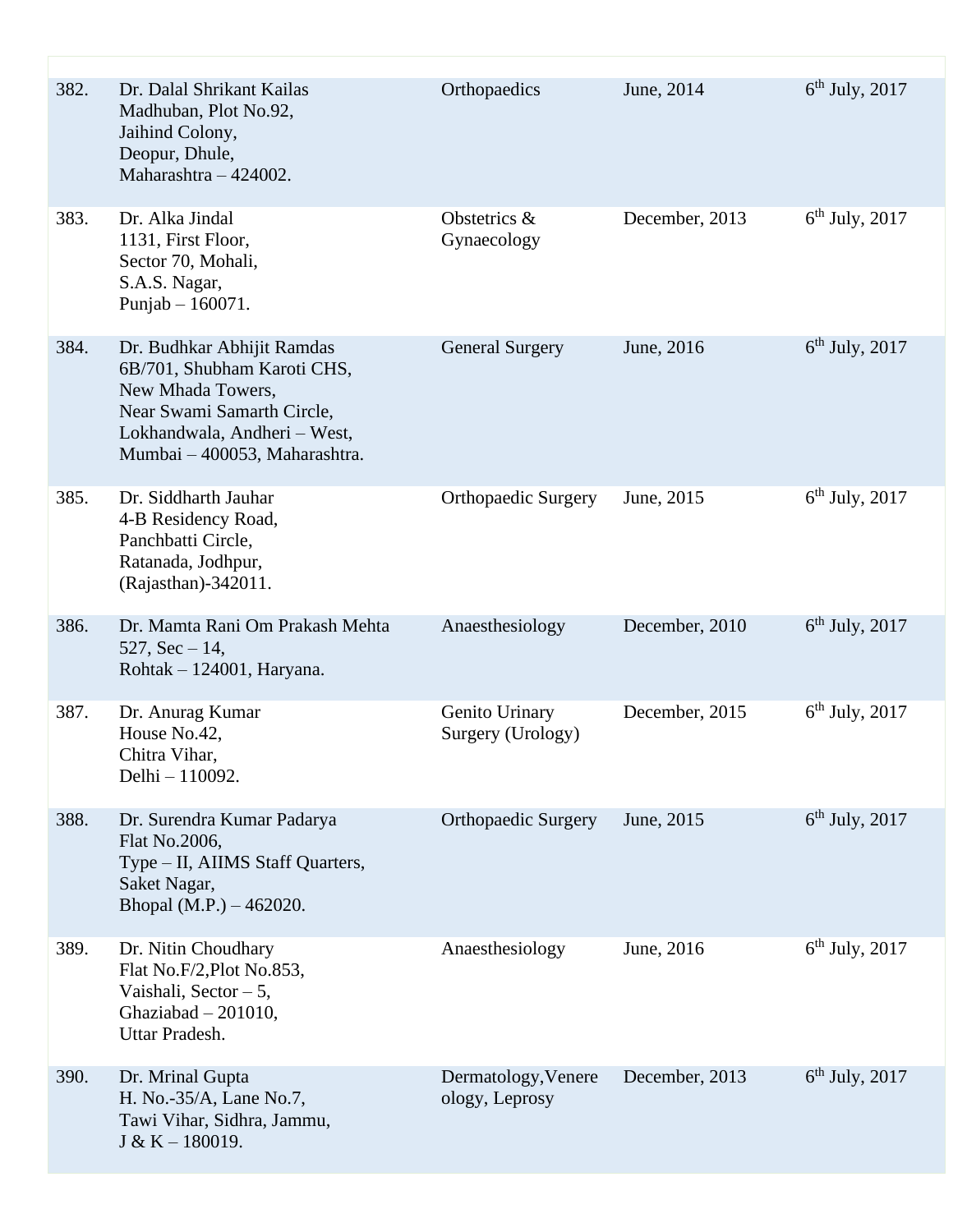| 391. | Dr. Agrawal Abhay Manoj<br>C/o Mr Manoj Agrawal<br>Airan Steel (P) Limited,<br>Sadar Bazar,<br>Bilaspur (Chhattisgarh)-495001.     | <b>Plastic Surgery</b>                     | December, 2015 | $6th$ July, 2017 |
|------|------------------------------------------------------------------------------------------------------------------------------------|--------------------------------------------|----------------|------------------|
| 392. | Dr. Anjana Rao Kavoor<br>No.1461, "Anugraha",<br>Nisarga Layout,<br>Bannerghatta Post, Jigani Hobli,<br>Bangalore $-560083$ .      | Psychiatry                                 | June, 2016     | $6th$ July, 2017 |
| 393. | Dr. Nitin Tandon<br>E-53, Greater Kailash,<br>Enclave -2,<br>New Delhi - 110048.                                                   | Radiodiagnosis                             | June, 2013     | $6th$ July, 2017 |
| 394. | Dr. Gagan Anand<br>Block A2,<br>Kothi No. 67,<br>Paschim Viahr,<br>New Delhi - 110063.<br>Near Paschim Vihar Police Station.       | <b>General Medicine</b>                    | June, 2013     | $6th$ July, 2017 |
| 395. | Dr. Shekhar Kalia<br>A-9, Sector $-27$ ,<br>Noida $-201301$ , (U.P.).<br>(Near DPS School Noida).                                  | Radiodiagnosis                             | June, 2015     | $6th$ July, 2017 |
| 396. | Dr. Amanjot Kaur Arora<br>House No.142,<br>Homeland Enclave,<br>Opp. Lake No.3, Goniana Road,<br>Bathinda, Punjab - 151001.        | Dermatology,<br>Venereology and<br>Leprosy | June, 2016     | $6th$ July, 2017 |
| 397. | Dr. Rohan Nambiar<br>F-601, Wilson Manor Apartments,<br>13 <sup>th</sup> Cross, Wilson Garden,<br>Bangalore - 560027. (Karnataka). | Orthopaedics                               | June, 2016     | $6th$ July, 2017 |
| 398. | Dr. Babloo Thomas Mani<br>AN-203, Adarsh Nagar,<br>Pattom PO,<br>Trivandrum - 695004, Kerala.                                      | Orthopaedics                               | December, 2015 | $6th$ July, 2017 |
| 399. | Dr. Anitha E Dorairaj<br>Department of Gynaecological<br>Oncology,<br>Christian Medical College,<br>Vellore - 632004.              | Obstetrics and<br>Gynaecology              | October, 2005  | $6th$ July, 2017 |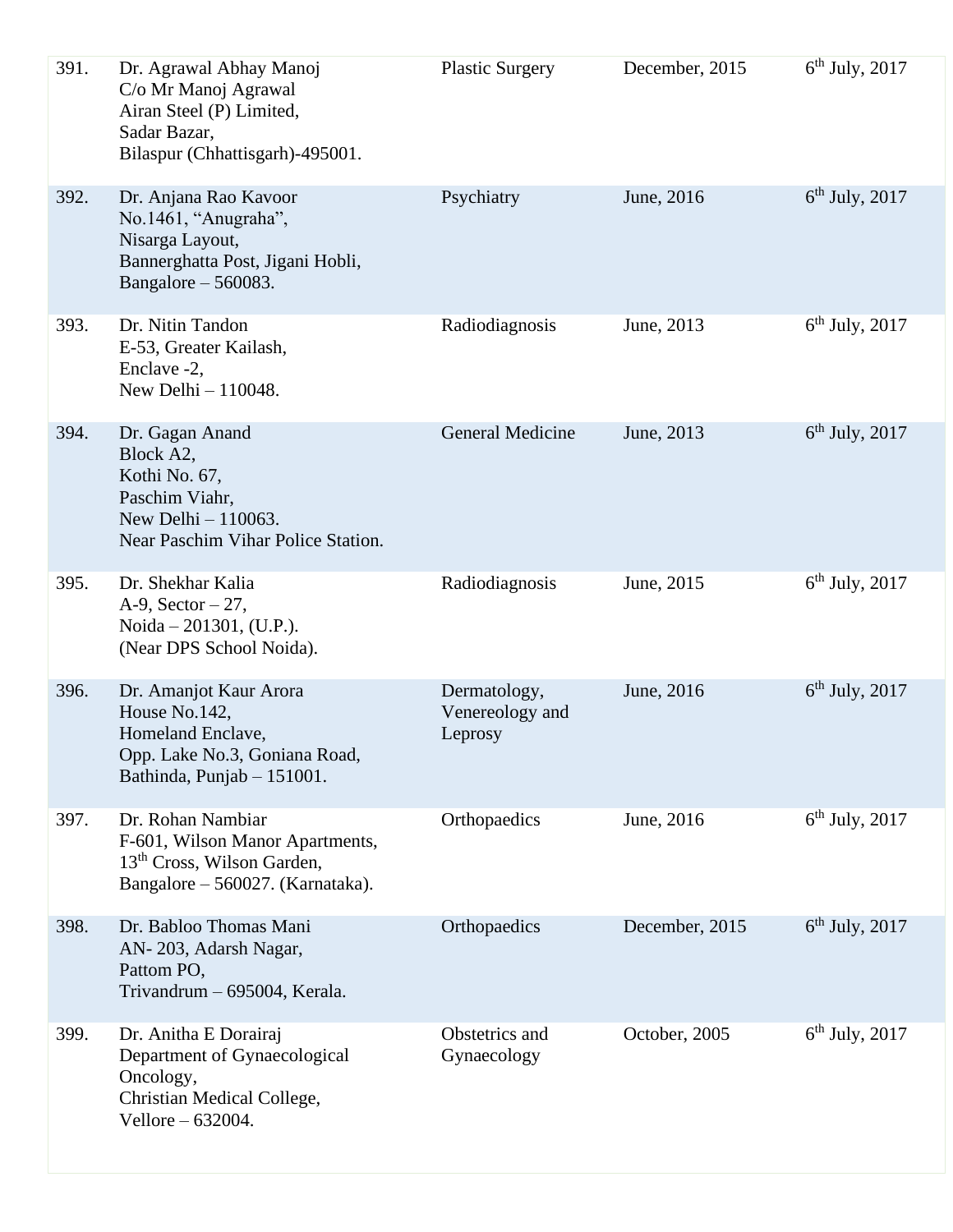| 400. | Dr. M. Sai Kumar<br>$16 - 2 - 836/16$ ,<br>Madhava Nagar Colony,<br>Saidabad Post,<br>Hyderabad - 59.<br>Telangana State                     | Cardiology    | June, 2012     | $6th$ July, 2017 |
|------|----------------------------------------------------------------------------------------------------------------------------------------------|---------------|----------------|------------------|
| 401. | Dr. Peddi Sridhar<br>Plot No.93/B,<br>Journalist 'B' Colony,<br>Jubilee Hills, Film Nagar,<br>Hyderabad-500096 (Telangana).                  | Cardiology    | December, 2013 | $6th$ July, 2017 |
| 402. | Dr. Monica Modi<br>239, Indrapuri Colony,<br>Main Road,<br>Near Bhawarkua Square,<br>Indore – $(M.P.)$ - 452001.                             | Paediatrics   | December, 2014 | $6th$ July, 2017 |
| 403. | Dr. Amit Sharma<br>E-31, Radha Kunj,<br>Brij Vihar, Ghaziabad,<br>Uttar Pradesh - 201011.                                                    | Orthopaedics  | June, 2016     | $6th$ July, 2017 |
| 404. | Dr. Awkash Kumar Kalindra Sahu<br>C-265, Type-III Quarters,<br>(Lal Quarters), Minto Road,<br>Delhi-110002.                                  | Orthopaedics  | December, 2015 | $6th$ July, 2017 |
| 405. | Dr. Siddiqui Shiblee Sabir<br>501, 5th Floor, Building No.1,<br>Evershine Woods,<br>CHSL, Beverly Park, Mira Road East,<br>Thane $-401107$ . | Orthopaedics  | December, 2015 | $6th$ July, 2017 |
| 406. | Dr. Mohabey Ankush Vinay<br>201, B.B. Towers,<br>58/B, Shankar Nagar,<br>Nagpur - 440010.<br>(Maharashtra)                                   | Orthopaedics  | June, 2016     | $6th$ July, 2017 |
| 407. | Dr. Basant Khandelwal<br>64, Shri Gopal Nagar,<br>Gopal Pura By Pass,<br>Jaipur (Raj.)-302019.                                               | Ophthalmology | June, 2015     | $6th$ July, 2017 |
| 408. | Dr. Shah Siddharth Ashok<br>C-11, 'Suryaprakash' Society,<br>Market Yard Road,<br>Near Mafco Cold Storage,<br>Pune $-37$ , (Maharashtra).    | Orthopaedics  | June, 2016     | $6th$ July, 2017 |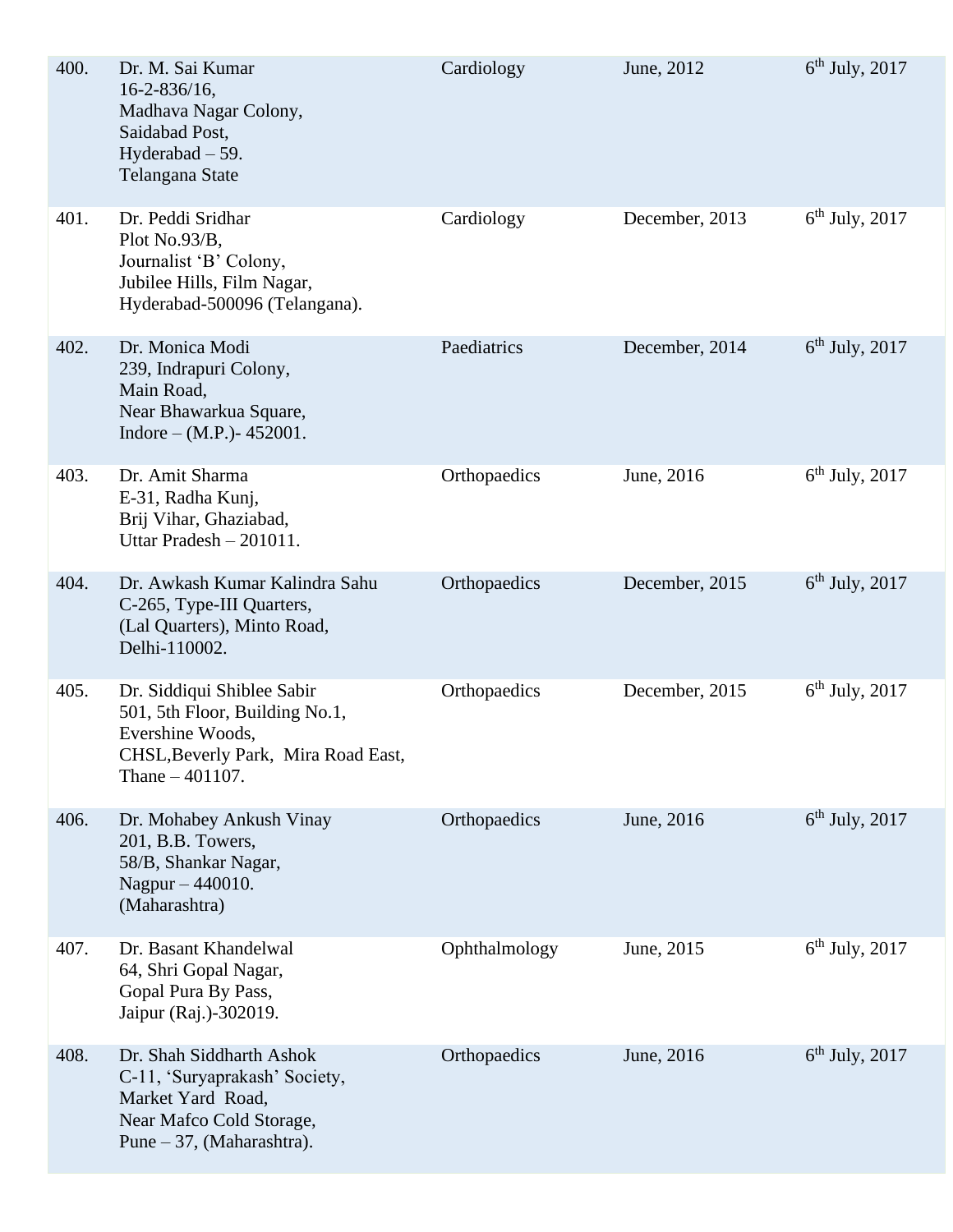| 409. | Dr. Jain Anuja Anil<br>House No.391,<br>Opp. Gayatri Palace,<br>Ayachi Manidr Road,<br>Nagpur - 440032.                         | Anaesthesiology                     | December, 2014 | $6th$ July, 2017 |
|------|---------------------------------------------------------------------------------------------------------------------------------|-------------------------------------|----------------|------------------|
| 410. | Dr. Devaraja K<br>S/o Kariyanna, No.246,<br>Madalur Sira - Tumkur,<br>Karnataka $-572137$ .                                     | Otorhinolaryngology                 | June, 2014     | $6th$ July, 2017 |
| 411. | Dr. Bibhuti P. Kashyap<br>F-24, Top Floor,<br>Green Park Main,<br>New Delhi-110016.                                             | Ophthalmology                       | June, 2016     | $6th$ July, 2017 |
| 412. | Dr. Sandeep Kumar<br>S/o Atma Ram,<br>Th. Pili Bangan,<br>Distt. Hanumangarh,<br>Rajasthan $-335803$ .                          | Orthopaedics                        | December, 2015 | $6th$ July, 2017 |
| 413. | Dr. Poonam Bhaker<br>Flat No.102,<br>$Block - A, GHS-3,$<br>Sector - 17, Panchkula,<br>Haryana - 134109.                        | Pathology                           | June, 2013     | $6th$ July, 2017 |
| 414. | Dr. Apoorva Gupta<br>Salarpuria Greenage Apartments,<br>BB 902, Hosur Road,<br>Bommanahalli,<br>Bangalore $-560068$ .           | Anaesthesiology                     | December, 2011 | $6th$ July, 2017 |
| 415. | Dr. Nagaraja P S<br>Salarpuria Greenage Apartments,<br>BB 902, Hosur Road,<br>Bommanahalli,<br>Bangalore $-560068$ .            | Anaesthesiology                     | December, 2011 | $6th$ July, 2017 |
| 416. | Dr. Pramod Kumar Sharma<br>Flat No.2J, Sapphpre Court,<br>74, Golf Club Road,<br>Kolkata - 700033.                              | Genito Urinary<br>Surgery (Urology) | December, 2012 | $6th$ July, 2017 |
| 417. | Dr. Rahul Ravind<br>T.C. 4/1702, House No.22,<br>'Samanuayam',<br>Bellhaven Gardens,<br>Kowdiar P.O.,<br>Trivandrum $-695003$ . | Radiotherapy                        | June, 2016     | $6th$ July, 2017 |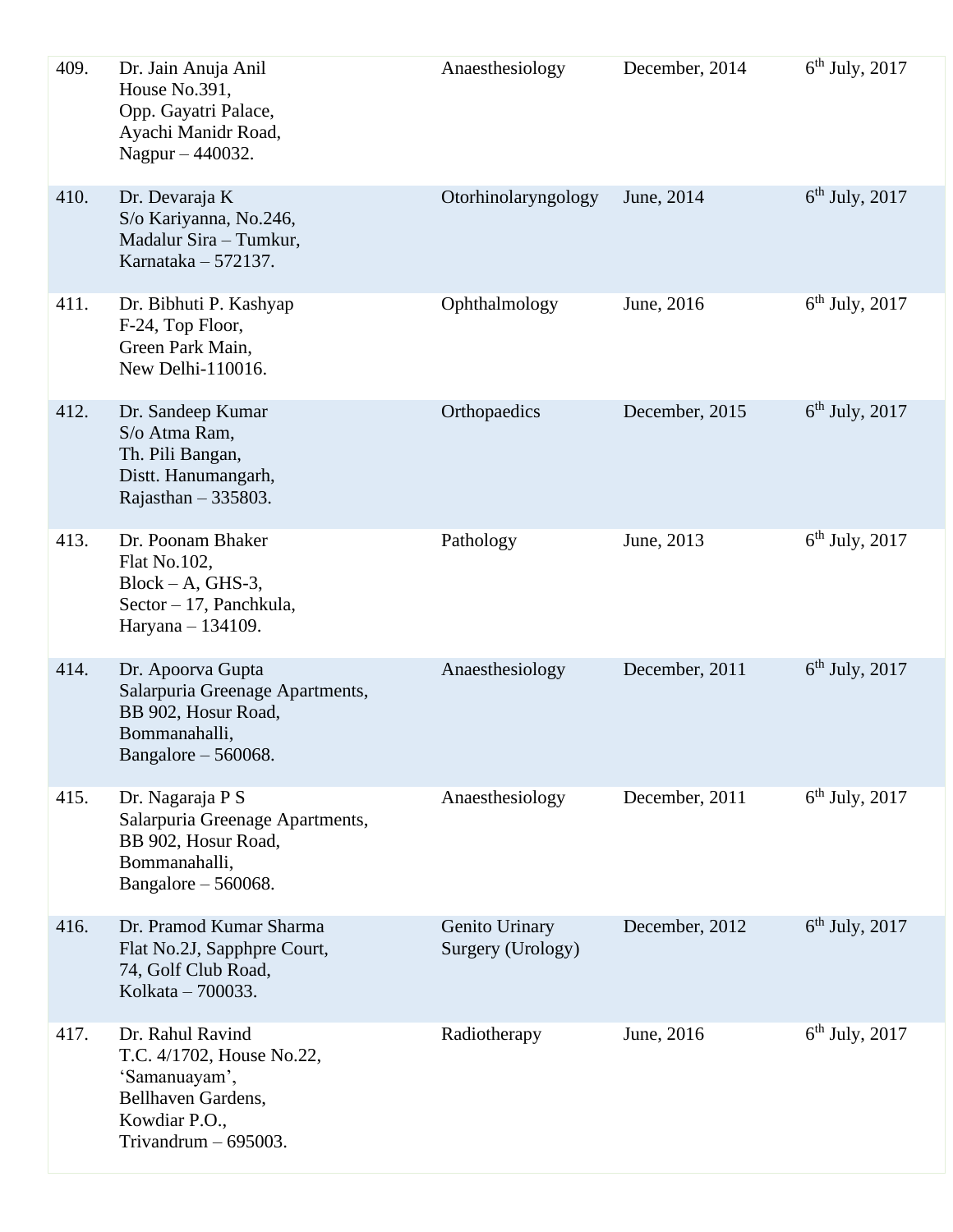| 418. | Dr. Sharma Ritu Satish<br>Flat No.2J Sapphire Court,<br>74, Golf Club Road,<br>Kolkata $-33$ .                                                                           | Obstretrics and<br>Gynaecology | June, 2011     | $6th$ July, 2017 |
|------|--------------------------------------------------------------------------------------------------------------------------------------------------------------------------|--------------------------------|----------------|------------------|
| 419. | Dr. Upali Nanda<br>C-225, Ist Floor,<br>Paryavaran Complex,<br>Near Garden of Five Senses,<br>Saidulajab, New Delhi - 110030.                                            | <b>Family Medicine</b>         | June, 2011     | $6th$ July, 2017 |
| 420. | Dr. Karamdeep Singh Kahal<br>S/o Beant Singh (Advocate),<br>(Retired District Attorney),<br>Near Railway Station Chowk,<br>Railway Road,<br>Sangrur $- 148001$ (Punjab). | Orthopaedics                   | June, 2014     | $6th$ July, 2017 |
| 421. | Dr. Inderdeep Singh<br>C/o Manjeet Hospital,<br>383, Model Town,<br>Kapurthala,<br>Punjab $- 144601$ .                                                                   | Orthopaedics                   | December, 2013 | $6th$ July, 2017 |
| 422. | Dr. Sameer Singh Rathore<br>$1 - 8 - 264/7/A$ ,<br>2 <sup>nd</sup> Floor, Sindhi Colony,<br>P.G. Road, Secunderabad - 500003.<br>Telangana.                              | Orthopaedics                   | June, 2016     | $6th$ July, 2017 |
| 423. | Dr. Bopanna C U<br>#108, Kings & Queens Apartment,<br>Chunahagatta Road,<br>New Bank Colony,<br>Konana Kunte,<br>Bangalore $-560062$ .                                   | Paediatrics                    | December, 2012 | $6th$ July, 2017 |
| 424. | Dr. Anupama Ashok Kulkarni<br>164, $5th$ Main,<br>IInd Stage, IInd Phase,<br>West of Chord Road,<br>Mahalaxmipuram,<br>Bangalore $-560086$ .                             | Paediatrics                    | December, 2015 | $6th$ July, 2017 |
| 425. | Dr. Athira Sekhar J<br>Thettiharayil,<br>Mekone, Chandhanathope P.O.,<br>Kollam, Kerala - 691014.                                                                        | Anaesthesiology                | December, 2014 | $6th$ July, 2017 |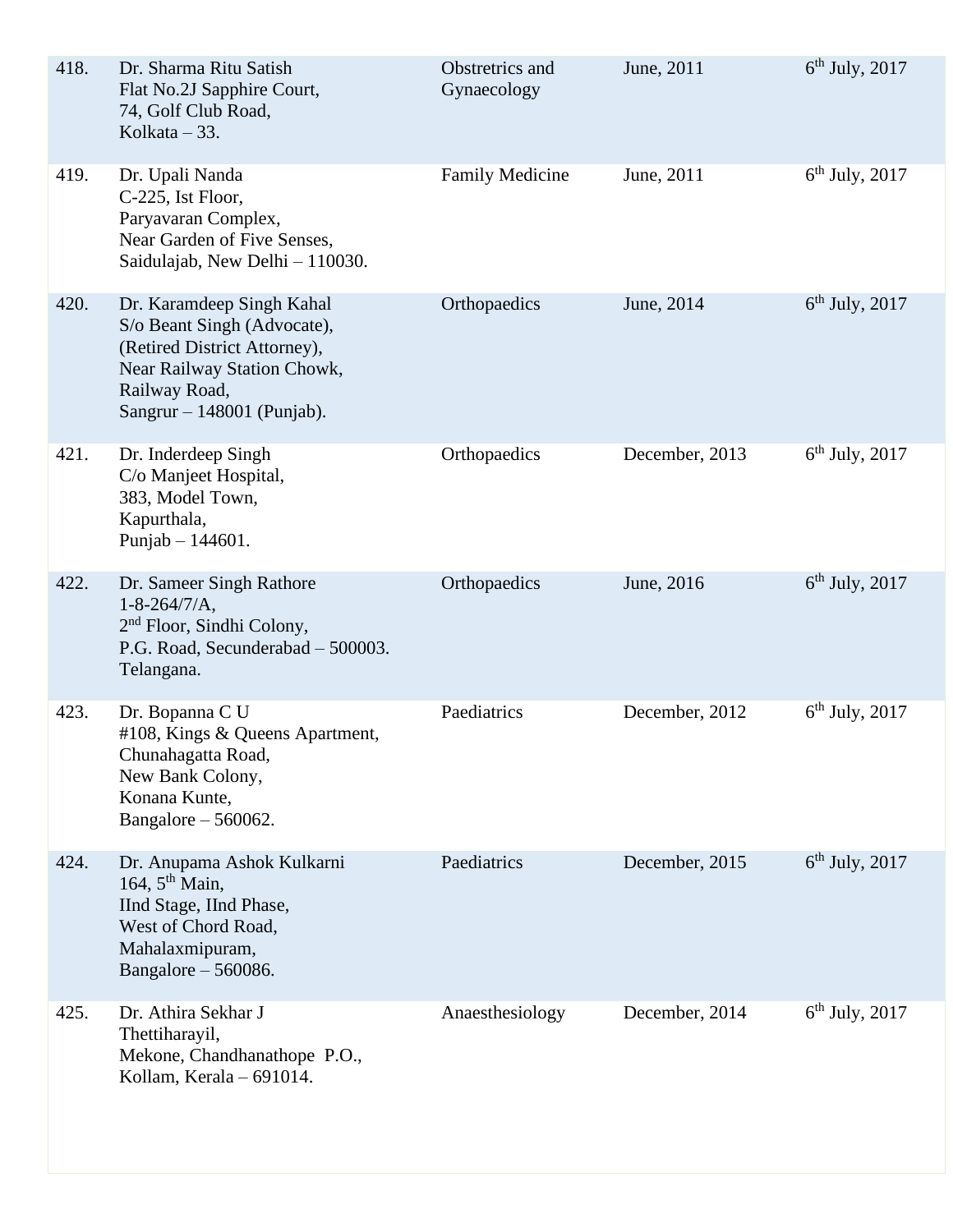| 426. | Dr. Rakesh H<br>Thettitharayil, Mekone,<br>Chandhanathope P.O.,<br>Kollam, Kerala - 691014.                                                          | Orthopaedics                                          | December, 2015 | $6th$ July, 2017 |
|------|------------------------------------------------------------------------------------------------------------------------------------------------------|-------------------------------------------------------|----------------|------------------|
| 427. | Dr. Mohamed Abdullatheef T K<br>9B, Vintage View,<br>Pandit Colony Road,<br>Kaudiar (PO),<br>Trivandrum - 695003, Kerala.                            | Surgical<br>Gastroenterology                          | June, 2016     | $6th$ July, 2017 |
| 428. | Dr. Sawant Kaustubh Ajit<br>406/A, Mandadeep,<br>Plot 17, Sher-E-Punjab C.H.S.,<br>Andheri (East),<br>Mumbai - 400093.                               | Orthopaedics                                          | June, 2014     | $6th$ July, 2017 |
| 429  | Dr. Kanya Kumari Kundu<br>6C, Sreenibas Apt.,<br>181 Dumdum Road,<br>Kolkata - 700074.                                                               | Obstetrics and<br>Gynaecology                         | December, 2015 | $6th$ July, 2017 |
| 430. | Dr. Shanmuga Jayanthan S<br>Old No.41, New No.27,<br><b>III</b> Cross Street,<br>P. Subbaiya Pillai Nagar,<br>Ammal Chathiran,<br>Karaikal – 609604. | Radiodiagnosis                                        | June, 2016     | $6th$ July, 2017 |
| 431. | Dr. Ashish Jakhetiya<br>A-80, Ist Floor,<br>Shivalik, Malviya Nagar,<br>New Delhi $-110017$ .                                                        | <b>Surgical Oncology</b>                              | June, 2016     | $6th$ July, 2017 |
| 432. | Dr. Rudrashish Haldar<br>Type IV/38,<br>Old Campus,<br>SGPGIMS., Rae Bareilly Road,<br>Lucknow $-226014$ . (U.P.).                                   | Anaesthesiology                                       | December, 2016 | $6th$ July, 2017 |
| 433. | Dr. Ankit Agarwal<br>Beside A.G. Church School,<br>Ranchi Road,<br>Purulia $-723101$ , (W.B).                                                        | <b>General Medicine</b>                               | June, 2011     | $6th$ July, 2017 |
| 434. | Dr. Suguna Anbazhagan<br>No.3/9, Brahminal Street,<br>I Cross, Mudaliarpet,<br>Pondicherry $-605004$ .                                               | Social & Preventive<br>Medicine/Community<br>Medicine | December, 2016 | $6th$ July, 2017 |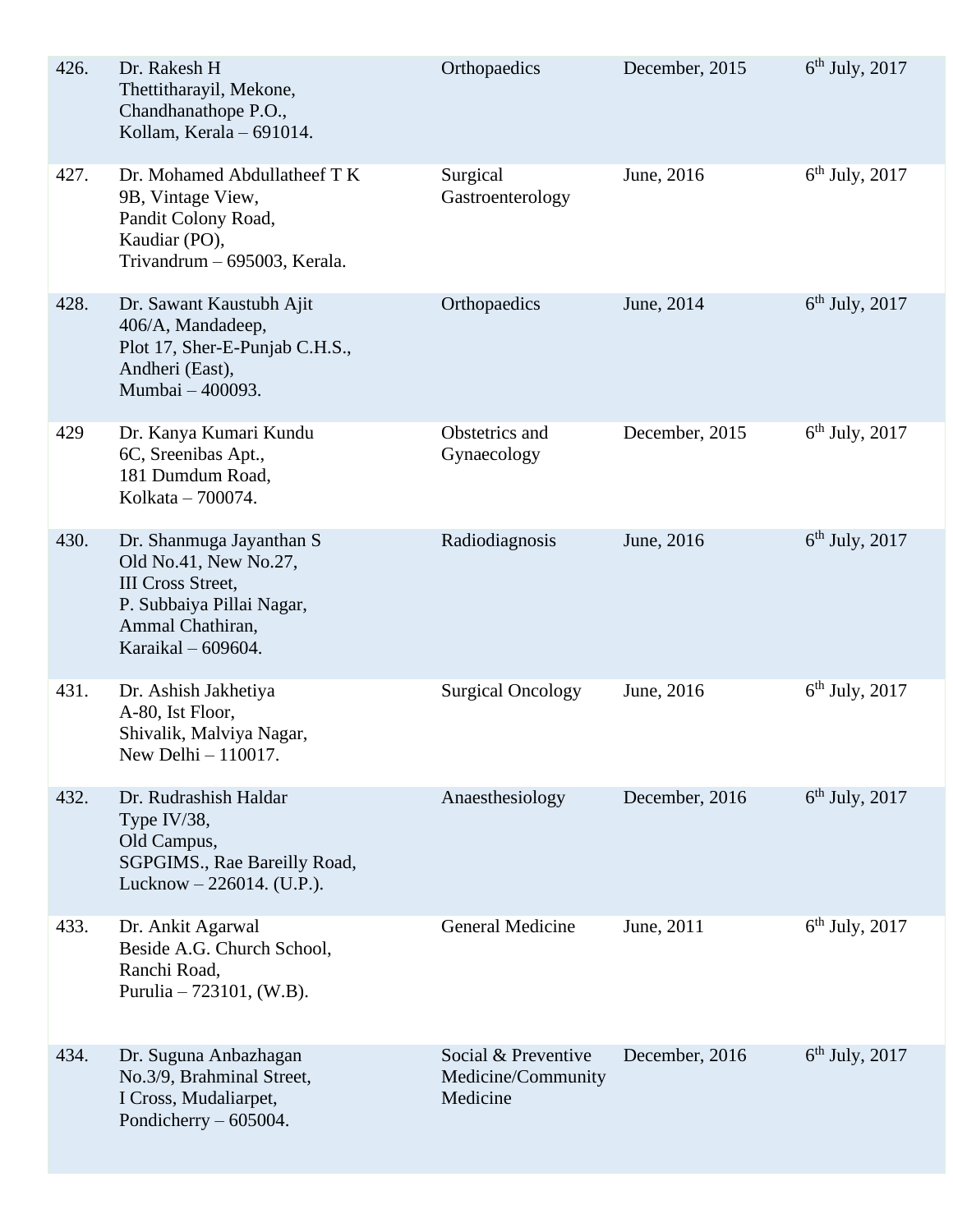| 435. | Dr. Bhavna Sriramka<br>106, Mahadev Orchid<br>Cosmopolis Road,<br>Dumduma - 751019.<br>(Bhubaneswar)                                                                           | Anaesthesiology                                                  | June, 2012     | $6th$ July, 2017 |
|------|--------------------------------------------------------------------------------------------------------------------------------------------------------------------------------|------------------------------------------------------------------|----------------|------------------|
| 436. | Dr. Surekha Anbazhagan<br>No.3/9, Brahminal Street,<br>Ist Cross, Mudhaliarpet,<br>Pondicherry $-605004$ .                                                                     | Social & Preventive<br>Medicine/Community<br>Medicine            | December, 2016 | $6th$ July, 2017 |
| 437. | Dr. Sumana Banerjee<br>B-1/13, Gold Croft CGHS Ltd.,<br>Plot No.-4, Sector $-11$ ,<br>Dwarika,<br>New Delhi - 110075.                                                          | Obstetrics and<br>Gynaecology                                    | June, 2011     | $6th$ July, 2017 |
| 438. | Dr. C.K. Ramya<br>#108, Kings & Queents Apartment,<br>Chunchagatta Main Road,<br>New Bank Colony, Konanakunte,<br>Bangalore $-560062$ .                                        | Obstetrics &<br>Gynaecology                                      | December, 2013 | $6th$ July, 2017 |
| 439. | Dr. Mantu Jain<br>106, Mahadev Orchid,<br>Cosmopolic Road,<br>Damduma, Bhubaneswar-751019,<br>Odisha.                                                                          | Orthopaedics                                                     | December, 2011 | $6th$ July, 2017 |
| 440. | Dr. Pitale Devdatt Laxman<br>Head of Department of Obstetrics $\&$<br>Gynaecology,<br>Indian Naval Hospital Patanjali<br>Naval Base Arga,<br>Karwar - 581308, Karnataka State. | Obstetrics &<br>Gynaecology                                      | June, 2015     | $6th$ July, 2017 |
| 441. | Dr. Mohit Dua<br>636 A/30, Adarsh Nagar,<br>Rohtak, Haryana - 124001.                                                                                                          | Orthopaedics                                                     | December, 2015 | $6th$ July, 2017 |
| 442. | Dr. Gopal Chawla<br>A1/299, Paschim Vihar,<br>New Delhi $-110063$ .                                                                                                            | Tubereculosis &<br>Respiratory<br>Diseases/Pulmonary<br>Medicine | December, 2014 | $6th$ July, 2017 |
| 443. | Dr. Geetha M<br>164, 4th Cross,<br>Chikenappa Layout,<br>Doddagubbi Post,<br>Kothanur By Rathi - 560077.                                                                       | Paediatrics                                                      | December, 2015 | $6th$ July, 2017 |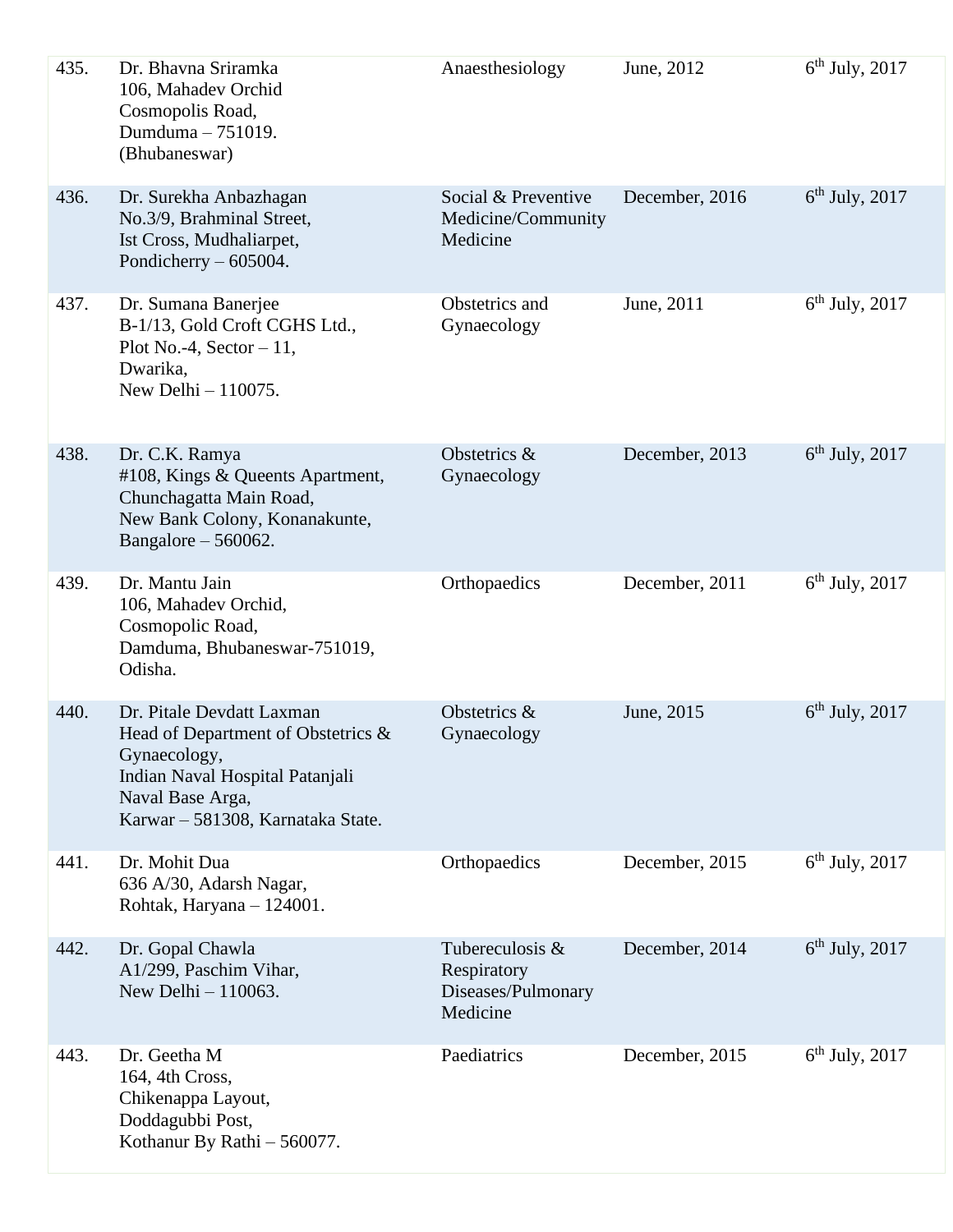| 444. | Dr. Seshadri L N<br>164, $4th Cross$ ,<br>Chikkewappa Layout,<br>Doddagubbi Post,<br>Kathanur Byrathi - 560077.                                                | <b>General Surgery</b>        | December, 2011 | $6th$ July, 2017        |
|------|----------------------------------------------------------------------------------------------------------------------------------------------------------------|-------------------------------|----------------|-------------------------|
| 445. | Dr. Sahibole Manzer Abdur Raheem<br>B-402, Crystal Residency,<br>Plot No.65/A, Dockyard Road,<br>Mazagaon, Mumbai - 400010.                                    | Obstetrics and<br>Gynaecology | December, 2011 | $6th$ July, 2017        |
| 446. | Dr. Vageesh B G<br>No.102, Rakshita Appartments,<br>2nd Cross, Devinagar,<br>Lottegollahalli,<br>Bengaluru $-560094$ .                                         | <b>General Surgery</b>        | December, 2011 | 12th September,<br>2017 |
| 447. | Dr. Kirti Jaisingh<br>A.P. Block,<br>61-D Pitampura,<br>Delhi - 110034.                                                                                        | Ophthalmology                 | June, 2014     | 12th September,<br>2017 |
| 448. | Dr. Lekshmy S<br>'Surabhi,' House No.35,<br>Pratheeksha Nagar,<br>Town Limit, Kilikolloor P.O.,<br>Kollam - 691004, Kerala.                                    | Paediatrics                   | December, 2013 | 12th September,<br>2017 |
| 449. | Dr. Prasanth J S<br>Prasanth Nivas, Azhoor P.O.,<br>Chirayinkil,<br>Trivandrum-695305, Kerala.                                                                 | Orthopaedics                  | December, 2015 | 12th September,<br>2017 |
| 450. | Dr. Patel Vaibhav Ghanshyambhai<br>A/530, Saurabh Park,<br>B/H Samta Flats, Subhanpura,<br>Vadodara - 390023, Gujarat.                                         | <b>Orthopaedic Surgery</b>    | June, 2015     | 12th September,<br>2017 |
| 451. | Dr. Karthick Srinivasan S I<br>256/257, Ample Avonlea Apartment,<br>Door No.2 D, Kamakoti Nagar,<br>7th Street, Pallikaranai,<br>Chennai - 600100, Tamil Nadu. | Radiodiagnosis                | June, 2012     | 12th September,<br>2017 |
| 452. | Dr. Saha Abhishek Nirmal Kumar<br>423A, Dakshini Apartments,<br>Moti Lal Gupta Road,<br>Kolkata - 700082.                                                      | <b>Orthopaedic Surgery</b>    | June, 2015     | 12th September,<br>2017 |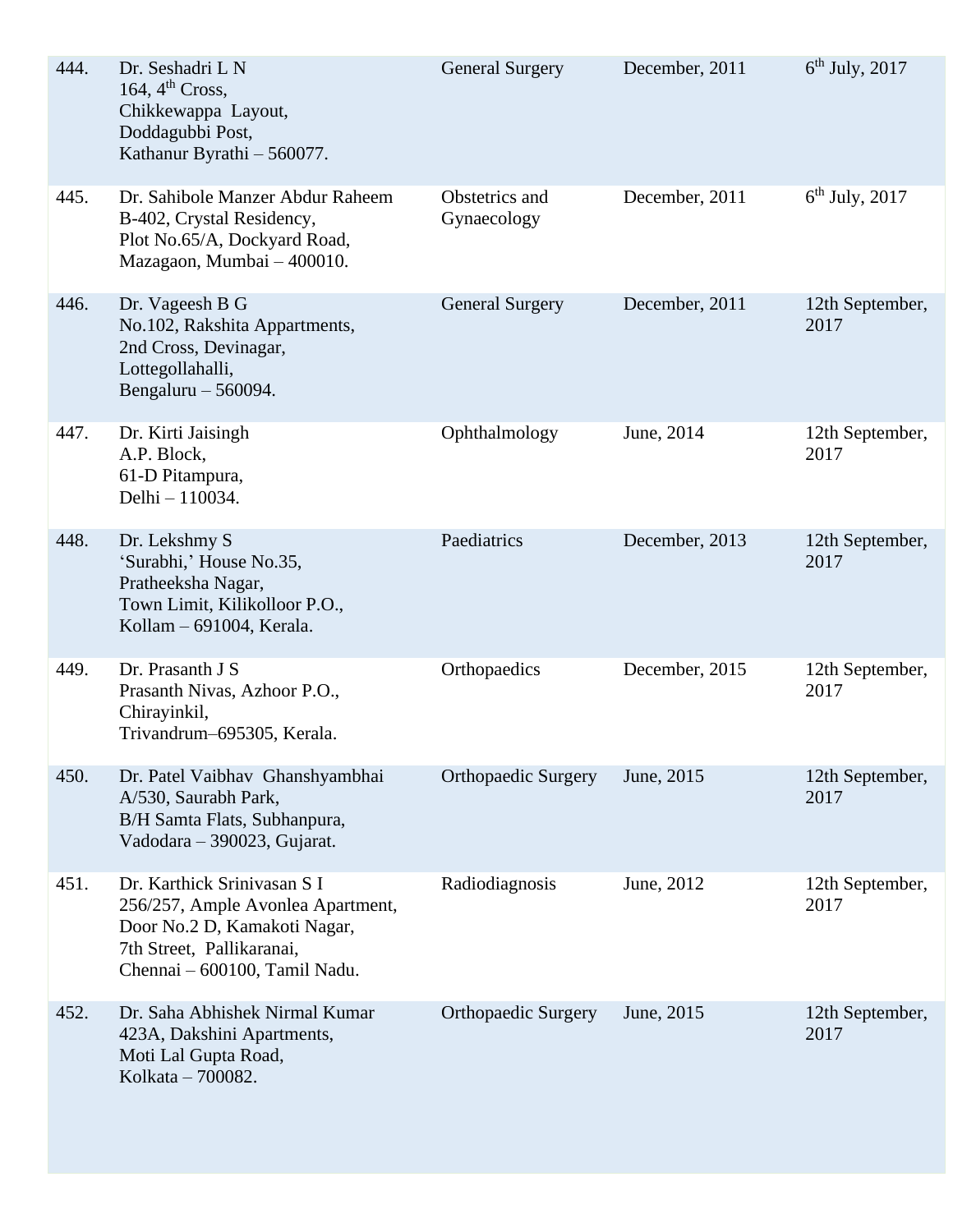| 453. | Dr. T Santosh<br>C/o Mr. N.K. Reddy,<br>Reddy Street, Nagulapeta,<br>Chatrapur,<br>Odisha - 761020.                                    | Pathology                     | December, 2015 | 12th September,<br>2017 |
|------|----------------------------------------------------------------------------------------------------------------------------------------|-------------------------------|----------------|-------------------------|
| 454. | Dr. Vikas Saroha<br>$34 - 9J,$<br>Medical Enclave,<br>PGIMS., Rohtak,<br>Haryana-124001.                                               | Cardiothoracic<br>Surgery     | June, 2016     | 12th September,<br>2017 |
| 455. | Dr. Awariwar Mahesh Deorao<br>Plot No.9, Mahavir Nagar,<br>Patanbori, TQ-Kelapur,<br>Dist – Yavatmal (M.S.) – 445305.                  | Paediatrics                   | December, 2015 | 12th September,<br>2017 |
| 456. | Dr. Harikrishnan V<br>'Harigeetham" (H),<br>Punnathoor Road,<br>Puthenpally P.O.- 680103,<br>Thrissur District, Kerala.                | Paediatrics                   | December, 2015 | 12th September,<br>2017 |
| 457. | Dr. Niti Kautish<br>H. No.2063,<br>Sector $-9$ ,<br>Faridabad, Haryana.                                                                | Obstetrics and<br>Gynaecology | May, 2008      | 12th September,<br>2017 |
| 458. | Dr. Jaspreet Singh Khanna<br>154/2 Chappar Bandan Mohalla,<br><b>B-Tank Road,</b><br>Patiala, Punjab - 147001.                         | Anaesthesiology               | June, 2010     | 12th September,<br>2017 |
| 459. | Dr. Muhammed Shafi P S<br>Puthuparambil House,<br><b>Bye-Pass Junction</b><br>Aluva - 683101,<br>Ernakulam, Kerala.                    | Otorhinolaryngology           | June, 2014     | 12th September,<br>2017 |
| 460. | Dr. Khumanthem Pratima Devi<br>Lamphelpat,<br>Supermarket Building No.109,<br>Near Lamphel Post Office,<br>Imphal $-795004$ , Manipur. | Obstetrics and<br>Gynaecology | May, 2005      | 12th September,<br>2017 |
| 461. | Dr. Deshmukh Prasad Yeshwant<br>20, Vinayak Society,<br>Gandhinagar, Bandra East,<br>Mumbai - 400051.                                  | Obstetrics &<br>Gynaecology   | December, 2014 | 12th September,<br>2017 |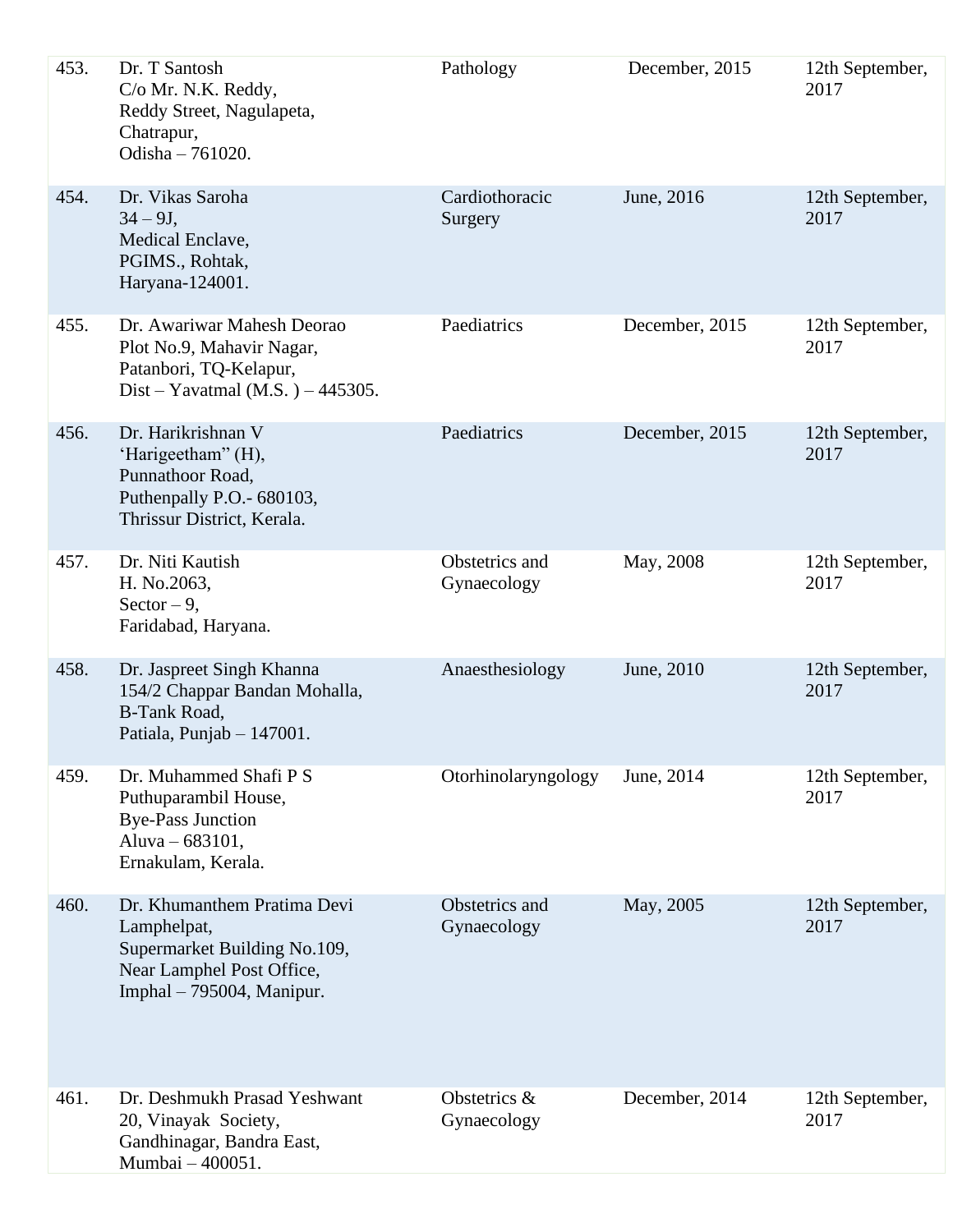| 462. | Dr. Irpachi Kalpana Ramlal<br>185, Ajay Nagar,<br>Ambazari Hills,<br>Nagpur-440010, Maharashtra.                                                             | Anaesthesiology            | June, 2010     | 12th September,<br>2017 |
|------|--------------------------------------------------------------------------------------------------------------------------------------------------------------|----------------------------|----------------|-------------------------|
| 463. | Dr. Munde Santosh Raghunath<br>C/o Mr. Munde Govind Raghunath,<br>New D-2/7, TPS Colony,<br>Parli - Vaijnath,<br>Distt. $-$ Beed $-$ 431520.<br>Maharashtra. | <b>General Surgery</b>     | June, 2016     | 12th September,<br>2017 |
| 464. | Dr. Sujesh Kumar N<br>"Pournami",<br>TC-4/1202, KRA C-35,<br>Kuravankonam, Kowdiar (PO),<br>Trivandrum, Kerala - 695003.                                     | Biochemistry               | December, 2016 | 12th September,<br>2017 |
| 465. | Dr. Divya Gupta<br>Flat No.4,<br>5/7 Roop Nagar,<br>Delhi - 110007.                                                                                          | Anaesthesiology            | June, 2015     | 12th September,<br>2017 |
| 466. | Dr. Kumar Alok Sah J P<br>#6403-B, AWHO-Rajeev Vihar,<br>Manimajra, Chandigarh,<br>$U.T. - 160101.$                                                          | Anaesthesiology            | December, 2010 | 12th September,<br>2017 |
| 467. | Dr. Ekta Patidar<br>EK-310, Scheme No.54,<br>Vijay Nagar, Indore.                                                                                            | Pathology                  | June, 2016     | 12th September,<br>2017 |
| 468. | Dr. Avinash Mandloi<br>M-292, Nalanda parisar,<br>Kesarbag Road,<br>Opp. Chamelidevi Public School,<br>Indore $-452012$ . (M.P.).                            | <b>Orthopaedic Surgery</b> | June, 2015     | 12th September,<br>2017 |
| 469. | Dr. Avneesh Khare<br>4 and 5,<br>Mayurvan Colony,<br>Panerion Ki Madri,<br>Udaipur, Rajasthan-313002, (Raj.).                                                | Anaesthesiology            | December, 2016 | 12th September,<br>2017 |
| 470. | Dr. Arun Kumar V<br>No.569, Sharon Street,<br>Nesamony Nagar,<br>Opp. Concordia High School,<br>Nagercoil, Kanyakumari District,<br>Tamil Nadu - 629001.     | Psychiatry                 | June, 2015     | 12th September,<br>2017 |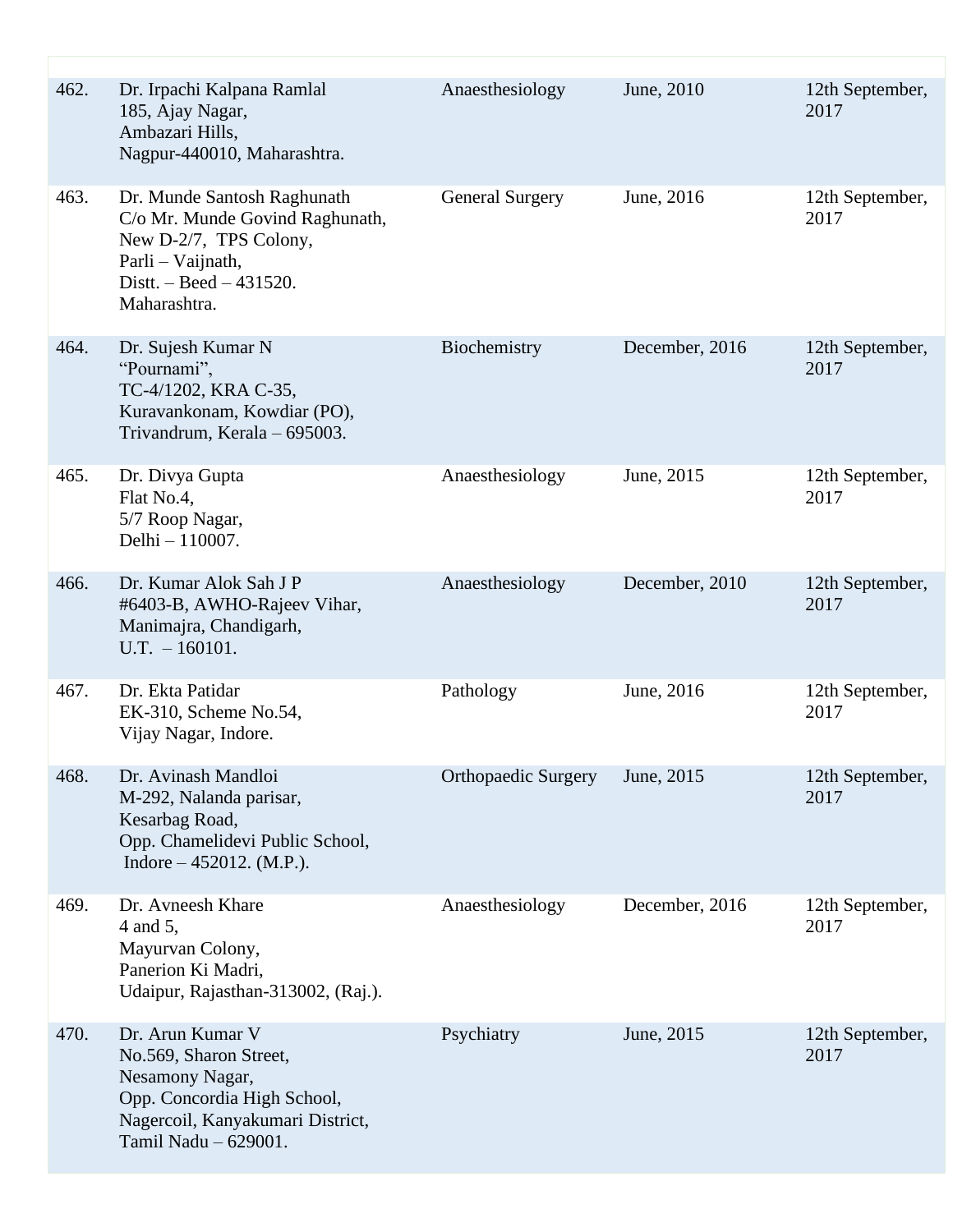| 471. | Dr. Kavitha S<br>No.14, Annanagar,<br>Ist Street, Karur $-639002$ ,<br>Tamil Nadu.                                                                       | Ophthalmology                                                   | December, 2012 | 12th September,<br>2017 |
|------|----------------------------------------------------------------------------------------------------------------------------------------------------------|-----------------------------------------------------------------|----------------|-------------------------|
| 472. | Dr. Shanmugavalli S<br>Anbu Hospital,<br>Dharapuram Road,<br>Near G.H, Oddanchatram-624619,<br>Dindigul (Dt.) Tamil Nadu.                                | Obstetrics and<br>Gynaecology                                   | June, 2010     | 12th September,<br>2017 |
| 473. | Dr. Dipin Kumar P U<br>Deepthikrishna (H),<br>Palayad Nada (PO),<br>Vatakara, Kozhikode,<br>Kerala - 673521.                                             | <b>General Medicine</b>                                         | December, 2014 | 12th September,<br>2017 |
| 474. | Dr. Subin Thomas C<br>S/o Devasia C.K.,<br>Chennamkulath House,<br>P.O. Kodancherry, Kozhikode (Dist.),<br>Kerala – 673580.                              | Otorhinolaryngology                                             | June, 2016     | 12th September,<br>2017 |
| 475. | Dr. Anil Sharma<br>5R, Lane 3,<br>Gautam Nagar,<br>Hoshiarpur (Punjab).                                                                                  | Genito Urinary<br>Surgery (Urology)                             | June, 2015     | 12th September,<br>2017 |
| 476. | Dr. Ahmed Kamaal<br>1357 Tilak Bazaar,<br>Gali Zakarya,<br>Delhi - 110006.                                                                               | Genito Urinary<br>Surgery<br>(Urology)                          | December, 2013 | 12th September,<br>2017 |
| 477. | Dr. Ashish Kumar Prakash<br>"Renu Smriti",<br>House No 386 A,<br>Near Gauri Shanker Mandir,<br>Sector 9A, Gurgaon-122001.<br>Haryana.                    | Tuberculosis &<br>Respiratory<br>Diseases/Pulmonary<br>Medicine | June, 2014     | 12th September,<br>2017 |
| 478. | Dr. Ashutosh Kaushal<br>C/o Avinash Kaushal<br>Abha Kunj, M10, Street 34,<br>Vipin Garden Extn.,<br>Near Dwarka Mor, Uttam Nagar,<br>New Delhi - 110059. | Anaesthesiology                                                 | December, 2016 | 12th September,<br>2017 |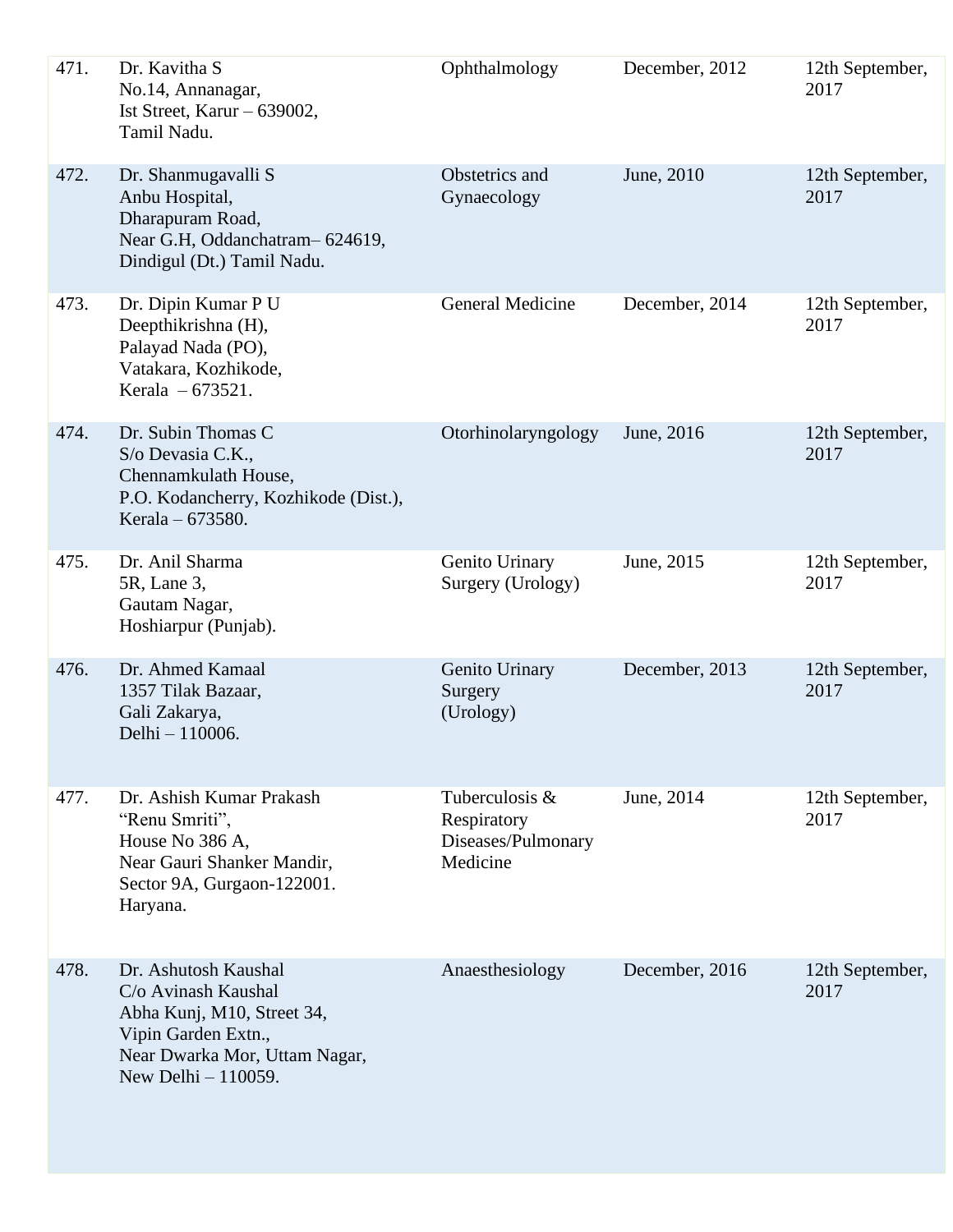| 479. | Dr. Avinash K<br>#4, Block 3,<br>GO Quarters, KIM Campus,<br>KIMS Vidyanagar,<br>Hubli-580021.                                                                                                                       | Anaesthesiology            | June, 2013     | 12th September,<br>2017 |
|------|----------------------------------------------------------------------------------------------------------------------------------------------------------------------------------------------------------------------|----------------------------|----------------|-------------------------|
| 480. | Dr. Ravi P Dadlani<br>G2, Sai Ashraya Homes,<br>Children's Park Area,<br>Opp. Sai Baba Temple,<br>Ramji Nagar,<br>Nellore, $AP - 424003$ .                                                                           | Neuro Surgery              | December, 2005 | 12th September,<br>2017 |
| 481. | Dr. Rajesh Kumar Bharti<br>H. No.711 – A,<br>Ajay Nagar,<br>Rewari - 123401, (Haryana).                                                                                                                              | Neuro Surgery              | June, 2016     | 12th September,<br>2017 |
| 482. | Dr. Koustav Mazumder<br>Ritayan, P-34,<br>Motijheel Avenue,<br>Kolkata - 700074,<br>West Bengal.                                                                                                                     | Radiotherapy               | December, 2014 | 12th September,<br>2017 |
| 483. | Dr. Karthik Vishwanathan<br>No.12, Akruti Park,<br>80 Feet Road,<br>Vidyanagar Anand,<br>Gujarat - 388001.                                                                                                           | <b>Orthopaedic Surgery</b> | May, 2004      | 12th September,<br>2017 |
| 484. | Dr. Santosh Prasad Kesari<br><b>Assistant Professor,</b><br>Department of ENT,<br>Central Referral Hospital,<br>Sikkim Manipal Institute of Medical<br>Sciences, 5th Mile, Tadong, Gangtok,<br>Sikkim, PIN - 737102. | Otorhinolaryngology        | December, 2014 | 12th September,<br>2017 |
| 485. | Dr. Satadal Nath<br>Plot No.52,<br>Kosabadi, Behind Blue Bird School,<br>Korba (Chattisgarh) $-495677$ .                                                                                                             | Orthopaedics               | June, 2012     | 12th September,<br>2017 |
| 486. | Dr. Babhulkar Sudhendoo Shyam<br>CNMI, 80 Shankar Nagar,<br>Nagpur - 440010.                                                                                                                                         | Neuro Surgery              | December, 2015 | 12th September,<br>2017 |
| 487. | Dr. Abhishek Vaishya<br>94, Sukhdev Vihar,<br>New Delhi $-110025$ .                                                                                                                                                  | Orthopaedics               | December, 2016 | 12th September,<br>2017 |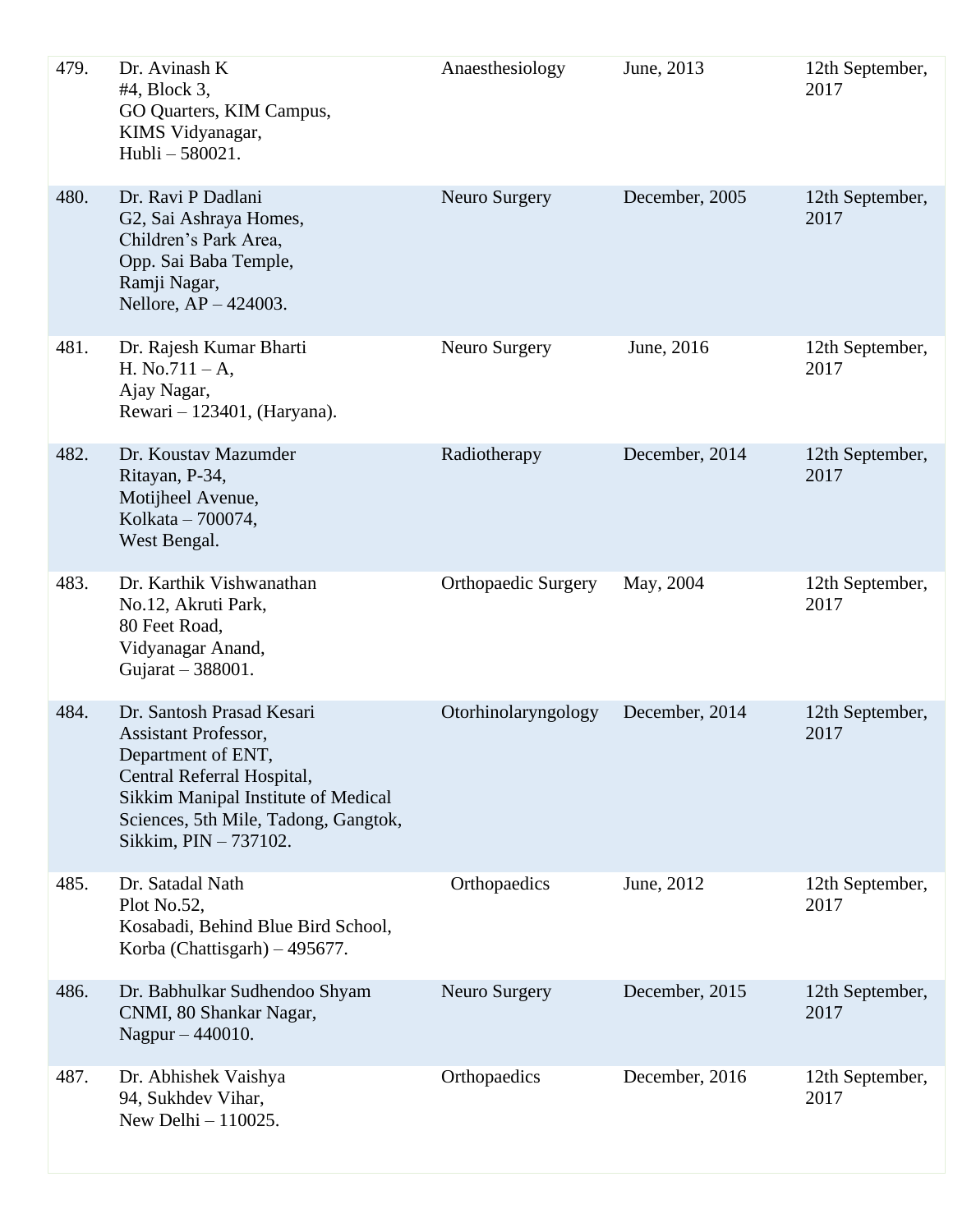| 488. | Dr. Abhay Kumar<br>S/o Shri Suresh Prasad,<br>Ashok Nagar,<br>Village – Nimiya,<br>P.O. Sudna, Daltonganj,<br>Jharkhand $-822102$ . | Paediatrics                   | December, 2016 | 12th September,<br>2017 |
|------|-------------------------------------------------------------------------------------------------------------------------------------|-------------------------------|----------------|-------------------------|
| 489. | Dr. Joshi Meera Suresh Amita<br>701 Raheja Sunkist,<br>Mount Mary Road,<br>Bandra (W), Mumbai - 400050.                             | Ophthalmology                 | June, 2016     | 12th September,<br>2017 |
| 490. | Dr. Kulkarni Aditya Atul<br>Kulkarni Hospital,<br>Krishna Complex,<br>Kalyan Naka, Bhiwandi,<br>Thane, Maharashtra - 421302.        | <b>General Surgery</b>        | December, 2016 | 12th September,<br>2017 |
| 491. | Dr. Debkalyan Maji<br>$VILL-Tajnagar,$<br>Post - Amardaha,<br>Dist - Howrah,<br>West Bengal $-711312$ .                             | Obstetrics and<br>Gynaecology | December, 2016 | 12th September,<br>2017 |
| 492. | Dr. Devaki P<br>H.I.G. – 373,<br>TNHB, Villapuram,<br>Madurai – 625011,<br>Tamilnadu.                                               | Obstetrics &<br>Gynaecology   | December, 2014 | 12th September,<br>2017 |
| 493. | Dr. Loney Gunjan Sudhir<br>302, Bambleshwari Apartment,<br>Tomar Marg, Gripeth,<br>Nagpur - 440010, Maharashtra.                    | Pathology                     | December, 2016 | 12th September,<br>2017 |
| 494. | Dr. Koushik Biswas<br>$1/21$ -B, Purbapally,<br>Sodepur, Kolkata – 700110.                                                          | Biochemistry                  | December, 2016 | 12th September,<br>2017 |
| 495. | Dr. Shilpi Saxena Khanna<br>D-30, Moti Nagar,<br>New Delhi $-110015$ .                                                              | Microbiology                  | December, 2010 | 12th September,<br>2017 |
| 496. | Dr. Prashant Devidas Khuje<br>$F-104$ , $Wing-H$ ,<br>Eden-II, Mahindra Royale,<br>CTS-6020, Pimpri,<br>Pune - 411018, Maharashtra. | Physiology                    | December, 2016 | 12th September,<br>2017 |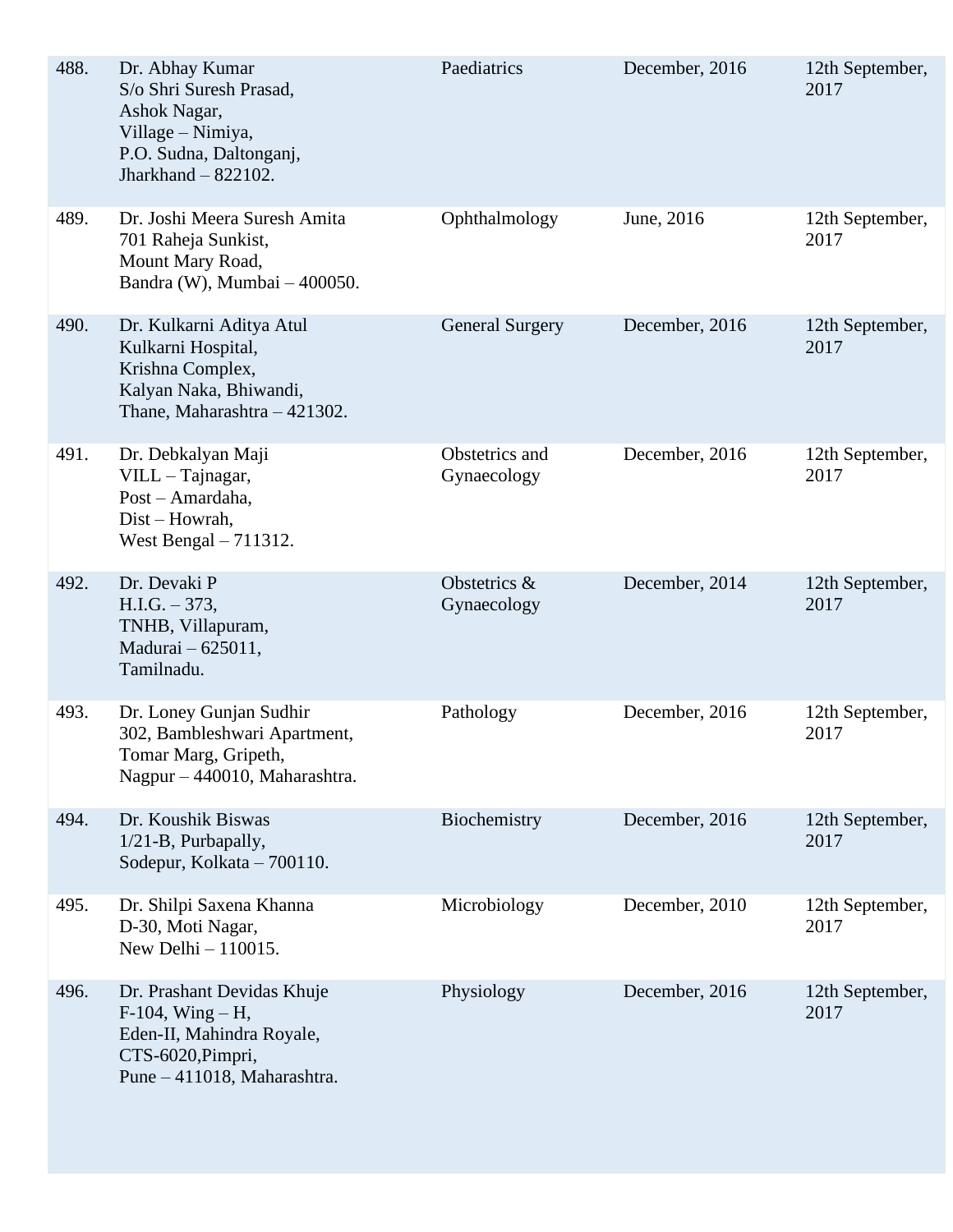| 497. | Dr. Surej G N<br>No.11 SBI Officers Colony,<br>Chakkungal Road,<br>Palarivattom, Kochi,<br>Kerala - 682025.           | Orthopaedic Surgery           | November, 2005 | 12th September,<br>2017 |
|------|-----------------------------------------------------------------------------------------------------------------------|-------------------------------|----------------|-------------------------|
| 498. | Dr. Gupta Mohit Umesh Chandra<br>House No.134, Mayur Vihar,<br>Sector 48A,<br>Chandigarh-160047.                      | Orthopaedics                  | December, 2016 | 12th September,<br>2017 |
| 499. | Dr. Niloupur S<br>House No.336,<br>Nellai Street, Tahsildar Nagar,<br>Madurai - 625020, Tamilnadu.                    | Obstetrics and<br>Gynaecology | December, 2011 | 12th September,<br>2017 |
| 500. | Dr. Dipankar Chowdhury<br>24/A Rishi Bankim<br>Sarani P.O. Serampore,<br>Dt. Hoogly,<br>West Bengal - 712201.         | Obstetrics &<br>Gynaecology   | December, 2015 | 12th September,<br>2017 |
| 501. | Dr. Anurag Rathore<br>4/285, Swami Vivekanand Nagar,<br>Kota, Rajasthan.                                              | Orthopaedics                  | June, 2016     | 12th September,<br>2017 |
| 502. | Dr. Neha Nigam<br>1/131 Vipul Khand,<br>Gomti Nagar,<br>Lucknow $-226010$ .                                           | Pathology                     | December, 2016 | 12th September,<br>2017 |
| 503. | Dr. Anindya Basu<br>6B/1B, B. T. Road,<br>Kolkata - 700002.<br>West Bengal                                            | Orthopaedics                  | December, 2015 | 12th September,<br>2017 |
| 504. | Dr. Savale Shailendra Vasant<br>Lalit D - 2004,<br>Nanded City, Sinhgad Road,<br>Pune $-411068$ (M.S.).               | Radiodiagnosis                | December, 2016 | 12th September,<br>2017 |
| 505. | Dr. Nitin Kothari<br>C-35, Hawa Magri,<br>Goverdhan Vilas Extension,<br>Hiranmagri, Sector 14,<br>Udaipur, Rajasthan. | Pharmacology                  | December, 2016 | 12th September,<br>2017 |
| 506. | Dr. Pandey Niraj Nirmal<br>G-3, Arya Apartments,<br>Plot No.8, Rohini Sector $-15$ ,<br>New Delhi - 110089.           | Radiodiagnosis                | June, 2016     | 12th September,<br>2017 |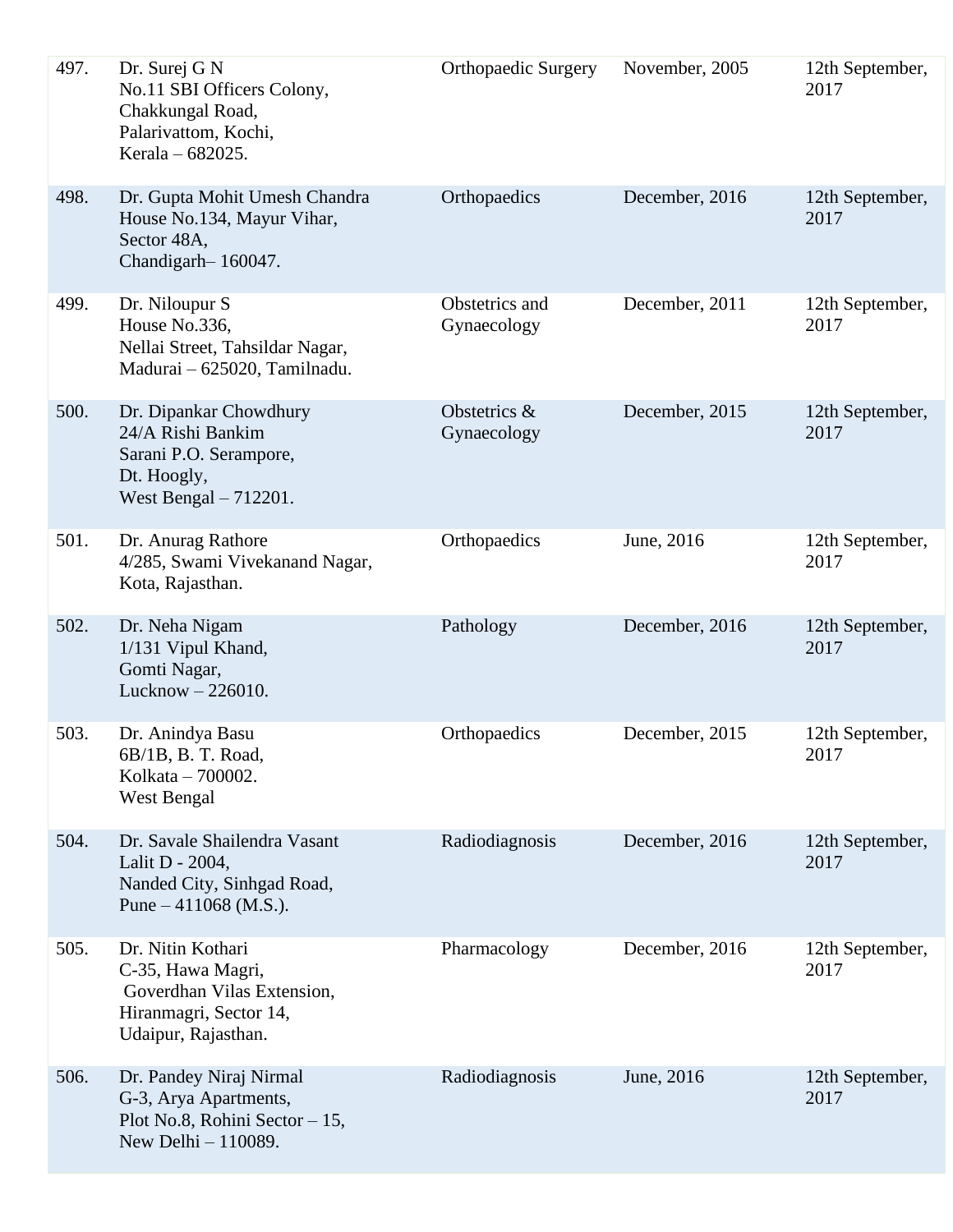| 507. | Dr. Kumar Jitendra<br>Flat No.220,<br>$GH - 3$ , Sector $-28$ ,<br>Rohini, New Delhi-110085.                                                                 | Otorhinolaryngology           | December, 2016 | 12th September,<br>2017 |
|------|--------------------------------------------------------------------------------------------------------------------------------------------------------------|-------------------------------|----------------|-------------------------|
| 508. | Dr. Abhimanyu Tiwari<br>16-Gandhi Nagar,<br>Near Narendra Bhawan,<br>Lalgarh, Bikaner - 334001,<br>Rajasthan.                                                | Paediatrics                   | June, 2015     | 12th September,<br>2017 |
| 509. | Dr. Kiran B R<br>Door No.4, 4th Cross,<br>Papuji HCS Layout,<br>Near Kailasheshwara Temple,<br>Chandra Layout, Vijaynagar,<br>Bengaluru - 560040, Karnataka. | Psychiatry                    | December, 2016 | 12th September,<br>2017 |
| 510. | Dr. Himanshu Bansal<br>Jagdamba Bangle Store,<br>Near Canara Bank,<br>Chhatravaas Road,<br>Kaithal (Haryana) - 136027.                                       | Orthopaedics                  | December, 2016 | 12th September,<br>2017 |
| 511. | Dr. Bhavuk Garg<br>B-4/125, Safdarjung Enclave,<br>New Delhi - 110029.                                                                                       | Psychiatry                    | December, 2013 | 12th September,<br>2017 |
| 512. | Dr. John Joseph Philip C<br>M-1-33 Indira Nagar,<br>Kadavanthara, Kochi,<br>Kerala - 682020.                                                                 | Psychiatry                    | December, 2016 | 12th September,<br>2017 |
| 513. | Dr. Siddharth Verma<br>1302/11,<br>C/o Soni Hospital & Neuro Clinic,<br>Gandhi Nagar,<br>Naka Madar, Ajmer,<br>Rajasthan $-305001$ .                         | Neuro Surgery                 | June, 2015     | 12th September,<br>2017 |
| 514. | Dr. Radhika K<br>Nandanam,<br>30/64-A, KSHB Colony,<br>Medical College PO,<br>Kozikode $-673008$ .                                                           | Obstetrics and<br>Gynaecology | December, 2014 | 12th September,<br>2017 |
| 515. | Dr. Sanjay Kumar<br>C/o Mr. Hukum Singh Nayal,<br>H. No.-674, J-Block,<br>Behind Tirupati Balaji Temple,<br>Kali Badi, New Delhi - 110001.                   | Orthopaedics                  | December, 2016 | 12th September,<br>2017 |
| 516. | Dr. Sangram Keshari Sahoo<br>Flat No.D/51, DDA Flats,<br>Pocket 10-B, Jasola,<br>P.O.- New Friends Colony,                                                   | <b>General Surgery</b>        | December, 2010 | 12th September,<br>2017 |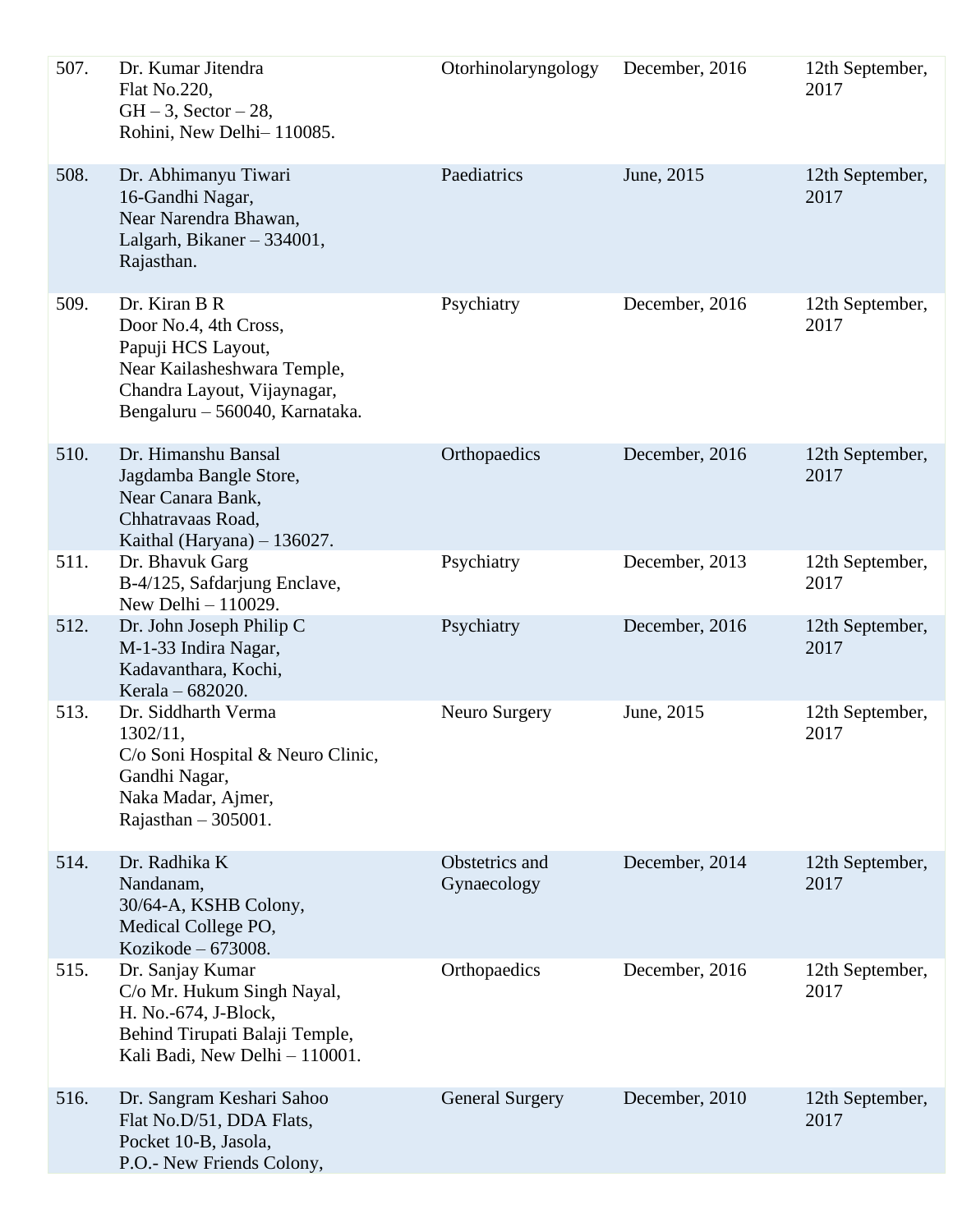|      | New Delhi $-110025$ .                                                                                                                     |                                                                 |                 |                         |
|------|-------------------------------------------------------------------------------------------------------------------------------------------|-----------------------------------------------------------------|-----------------|-------------------------|
| 517. | Dr. Shivali Sehgal<br>B-4/125, Safdarjung Enclave,<br>New Delhi $-110029$ .                                                               | Pathology                                                       | December, 2013  | 12th September,<br>2017 |
| 518. | Dr. Gade Neeta Dilip<br>G-71, Shreeram Vatika,<br>Teacher's Colony,<br>Kota, Raipur.                                                      | Microbiology                                                    | December, 2013  | 12th September,<br>2017 |
| 519. | Dr. Rahul Mandal<br>64/1/17A, Khudiram Bose Sarani,<br>Kolkata – 700037.                                                                  | Orthopaedics                                                    | December, 2016  | 12th September,<br>2017 |
| 520. | Dr. Kumar Rajani Kant<br>Anaesthesia Consultant,<br>House No.1526, Sector 11,<br>Chandigarh $-160011$ .                                   | Anaesthesiology                                                 | December, 2016  | 12th September,<br>2017 |
| 521. | Dr. Shabeeba Z<br>Department of Psychiatry,<br>Chettinad Health City,<br>Kelambakkam,<br>Kanchipuram $-603103$ .                          | Psychiatry                                                      | December, 2016  | 12th September,<br>2017 |
| 522. | Dr. Priyadharshini M<br>4/49, MSP Teacher's Colony (South),<br>Siluvathur Main Road,<br>Dindigul-624005, Tamil Nadu.                      | Obstetrics and<br>Gynaecology                                   | December, 2016  | 12th September,<br>2017 |
| 523. | Dr. Karuppaswamy Prakash S<br>4/49 M.S.P. Techer's Colony,<br>Siluvathur Road,<br>Dindigul, Tamil Nadu - 624005.                          | Tuberculosis &<br>Respiratory<br>Diseases/Pulmonary<br>Medicine | December, 2014  | 12th September,<br>2017 |
| 524. | Dr. (Maj.) Bikram Choudhury<br>503/3 AIIMS Residential Complex,<br>Basni, Phase IInd,<br>Jodhpur, Rajasthan - 342005.                     | Otorhinolaryngology                                             | September, 2004 | 12th September,<br>2017 |
| 525. | Dr. (Maj.) Gopinath Manoj<br>18/80 Mangala, Fort Colony,<br>Chittur Road, Palakkad,<br>Kerala – 678013.                                   | Radiodiagnosis                                                  | April, 2006     | 12th September,<br>2017 |
| 526. | Dr. Dhongade Bhimanand Akrashi<br>Matruchhaya Niwas,<br>Tadurwar Nagar, Armori,<br>Tah-Armori Dist - Gadchiroli,<br>Maharashtra - 441208. | Obstetrics and<br>Gynaecology                                   | December, 2016  | 12th September,<br>2017 |
| 527. | Dr. T Kavitha<br>Plot No.137,<br>Rajappa Nagar West,<br>Ariyamangalam,<br>Trichy - 620010, Tamil Nadu                                     | Obstetrics and<br>Gynaecology                                   | June, 2016      | 12th September,<br>2017 |
| 528. | Dr. Prijesh Janardanan<br>Sreeji, Kalarikkal Paramba Kavoor,<br>Chevayoor P.O., Calicut,<br>Kerala - 673017.                              | <b>General Medicine</b>                                         | December, 2016  | 12th September,<br>2017 |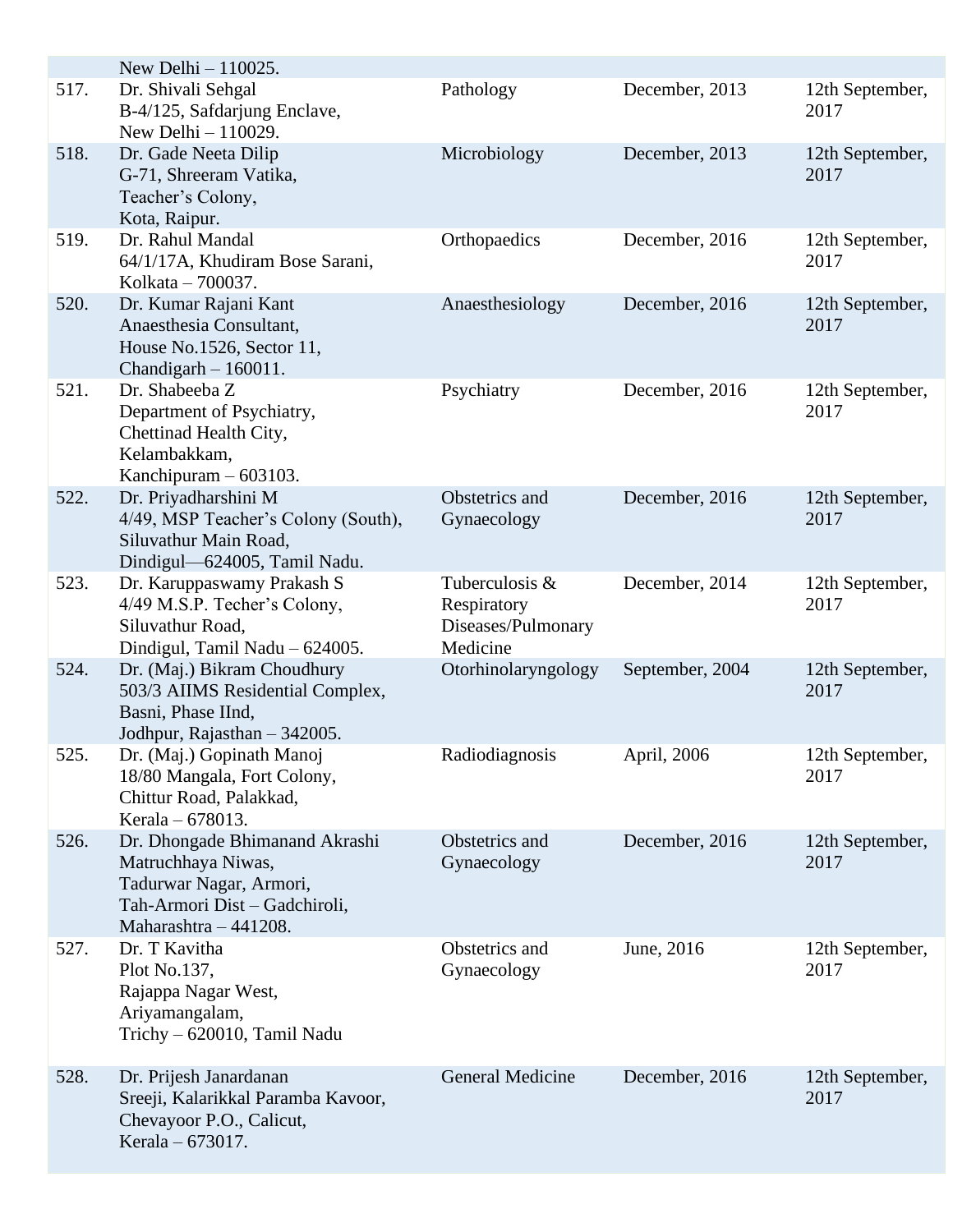| 529. | Dr. Ajitha M<br>Nandanam, Mannattil House,<br>Peruvemba P.O.,<br>Palakkad - 678531.                                                            | Paediatrics                   | June, 2014     | 12th September,<br>2017 |
|------|------------------------------------------------------------------------------------------------------------------------------------------------|-------------------------------|----------------|-------------------------|
| 530. | Dr. Manas Ghosh<br>12 Uttarayan, Station Road,<br>P.O. - Chinsurah R.S.,<br>Chinsurah, Hoogly-712102,<br>West Bengal.                          | <b>General Medicine</b>       | December, 2012 | 12th September,<br>2017 |
| 531. | Dr. Aradhey Parag Rameshrao<br>G-71, Shriram Vatika,<br>Teacher's Colony,<br>Kota, Raipur CG.                                                  | Neurology                     | December, 2014 | 12th September,<br>2017 |
| 532. | Dr. Rekha<br>Assistant Professor,<br>Department of Obstetrics and<br>Gynaecology,<br>Kasturba Medical College,<br>Manipal - 576104, Karnataka. | Obstetrics and<br>Gynaecology | December, 2010 | 12th September,<br>2017 |
| 533. | Dr. Kalyani Reddy<br>Room No.D-14,<br>RMO Hostel,<br>Neigrihms Shilong,<br>Meghalaya $-793018$ .                                               | Obstetrics &<br>Gynaecology   | December, 2015 | 12th September,<br>2017 |
| 534. | Dr. Jujhar Singh<br>Plot No.164, Pratap Nagar,<br>Jail Road,<br>(Opposite Tihar Jail),<br>New Delhi - 110064.                                  | Orthopaedics                  | December, 2016 | 12th September,<br>2017 |
| 535. | Dr. Anupam Das<br>P-20/1, James Long Sarani,<br>Nabalia Para Road,<br>Kolkata - 700008.                                                        | <b>Orthopaedic Surgery</b>    | June, 2015     | 12th September,<br>2017 |
| 536. | Dr. Sunil Kumar Dhaka<br>Churu Multispeciality Hospital,<br>Nai Sarak, Ward No. $-16$ ,<br>CHURU - 331001 (Rajasthan).                         | Orthopaedics                  | June, 2014     | 12th September,<br>2017 |
| 537. | Dr. Krishna Kumar S<br>Krishna Eye Foundation,<br>No.5 PR Sundaram Street,<br>Dharnapuri - 636701.                                             | Ophthalmology                 | October, 2009  | 12th September,<br>2017 |
| 538. | Dr. Kalaiarasi R<br>Plot No. 3 & 4,<br>Azhagarasi Street, Nr. Raja Nagar,<br>Sokkanathanpet,<br>Shanmugapuram,<br>Pondicherry $-605009$ .      | Oto-Rhino-<br>Laryngology     | June, 2013     | 12th September,<br>2017 |
| 539. | Dr. Agrawal Lalit Harswarup<br>F166/1, SBI Flats,<br>Rajouri Garden,                                                                           | <b>General Surgery</b>        | June, 2013     | 12th September,<br>2017 |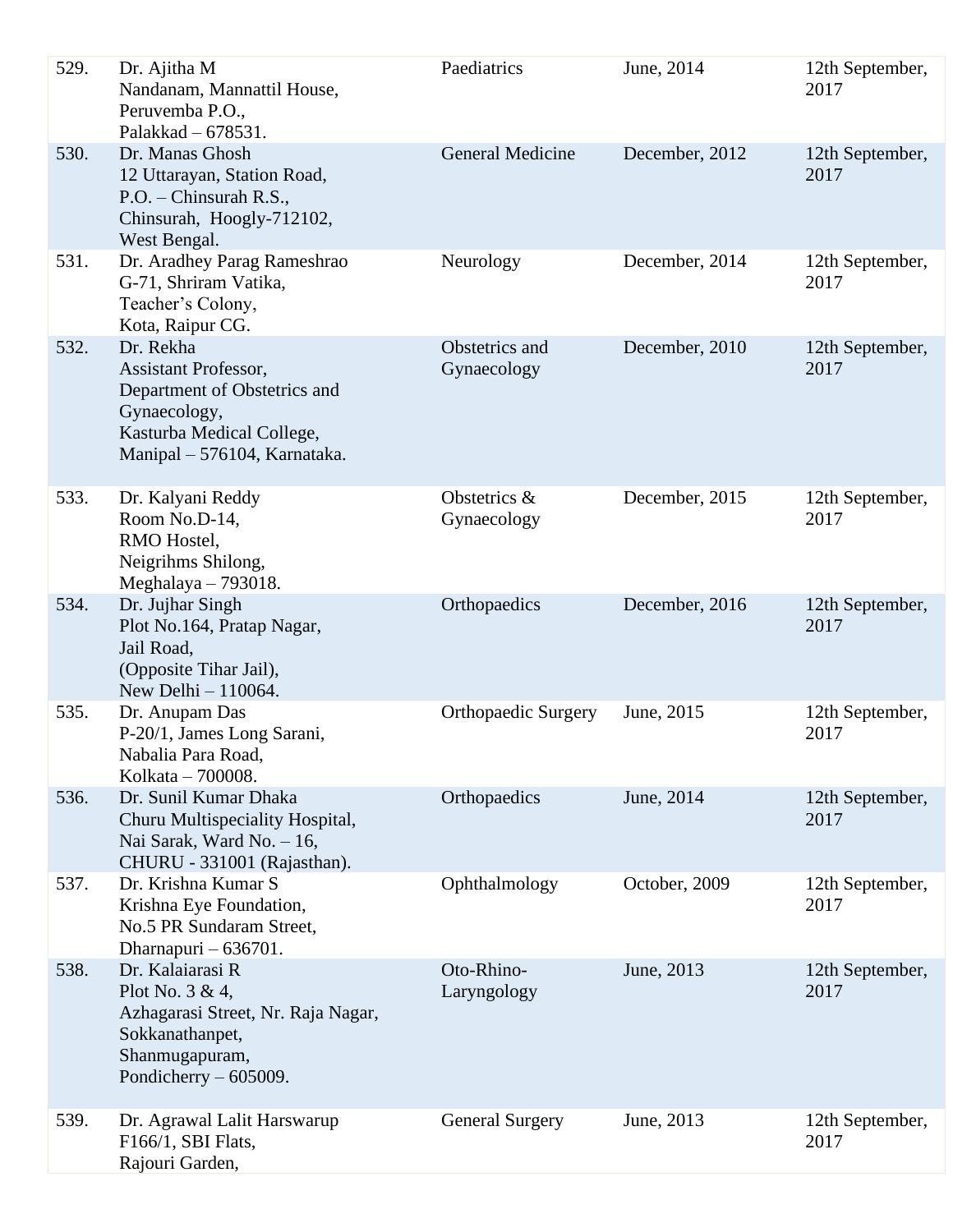|      | Landmark – Near Rajouri Garden Main<br>Market, New Delhi - 110027.                                                                                         |                           |                |                         |
|------|------------------------------------------------------------------------------------------------------------------------------------------------------------|---------------------------|----------------|-------------------------|
| 540. | Dr. Samirbhai Parshotambhai Patel<br>Satva Galaxy Group,<br>C-2, Galaxy Avenue,<br>Opp. Galaxy Cinema, Naroda,<br>Ahmedabad, Gujarat - 382330.             | Neurology                 | December, 2016 | 12th September,<br>2017 |
| 541. | Dr. Naren Gaur<br>C/o Hari Shanker Gaur,<br>Inside Dharam Nagar Dwar,<br>Naya Shaher, Bikaner,<br>Rajasthan $-334001$ .                                    | Orthopaedics              | December, 2016 | 12th September,<br>2017 |
| 542. | Dr. Vyas Tirth Manojkumar<br>F-204, Silver Gardenia,<br>Opposite Manan Auto,<br>Gota, S G Highway,<br>Ahmedabad $-382481$ .                                | Orthopaedics              | December, 2016 | 12th September,<br>2017 |
| 543. | Dr. Dedhia Chintan Jethalal<br>A-Wing, Flat No.102,<br>Prerana Apartment,<br>L.T. Road Extension,<br>Sane Guruji Nagar,<br>Muland (East), Mumbai - 400081. | Ophthalmology             | December, 2014 | 12th September,<br>2017 |
| 544. | Dr. Tuhin Mistry<br>26, Unique Park,<br>P. Majumder Road,<br>P.O. Haltu P.S. Garfa,<br>Kolkata – $700078$ , (West Bengal).                                 | Anaesthesiology           | December, 2016 | 12th September,<br>2017 |
| 545. | Dr. Sasidhar Reddy A<br>$39/468 - 2 - 1$ , Road no - 15,<br>Om Shanti Nagar,<br>Kadapa (Cuddapah),<br>Andhra Pradesh - 516001.                             | Orthopaedics              | December, 2016 | 12th September,<br>2017 |
| 546. | Dr. Syed Ifthekar<br>S/o Syed Inayath,<br>Ward $-25$ , NNT Extension,<br>KGN High School Road,<br>Behind NNT Temple,<br>Chintamani - 563125.               | Orthopaedics              | December, 2016 | 12th September,<br>2017 |
| 547. | Dr. Adulkar Deepanjali Gangaram<br>D-21/22, Bilwa- Kunj C.H.S.,<br>Near ESIS Hospital, L.B.S. Marg,<br>Mulund (W), Mumbai $-400082$ .                      | Radiotherapy              | December, 2014 | 12th September,<br>2017 |
| 548. | Dr. Madhu Ravisankar<br>Flat No.A9,<br>Queens Grande Apartments,<br>Karaparamba, Kunduparamba Bye Pass<br>Road, Kozhikode, Kerala - 673010.                | Cardiothoracic<br>Surgery | June, 2016     | 12th September,<br>2017 |
| 549. | Dr. Debashish Paul                                                                                                                                         | Anaesthesiology           | December, 2015 | 12th September,         |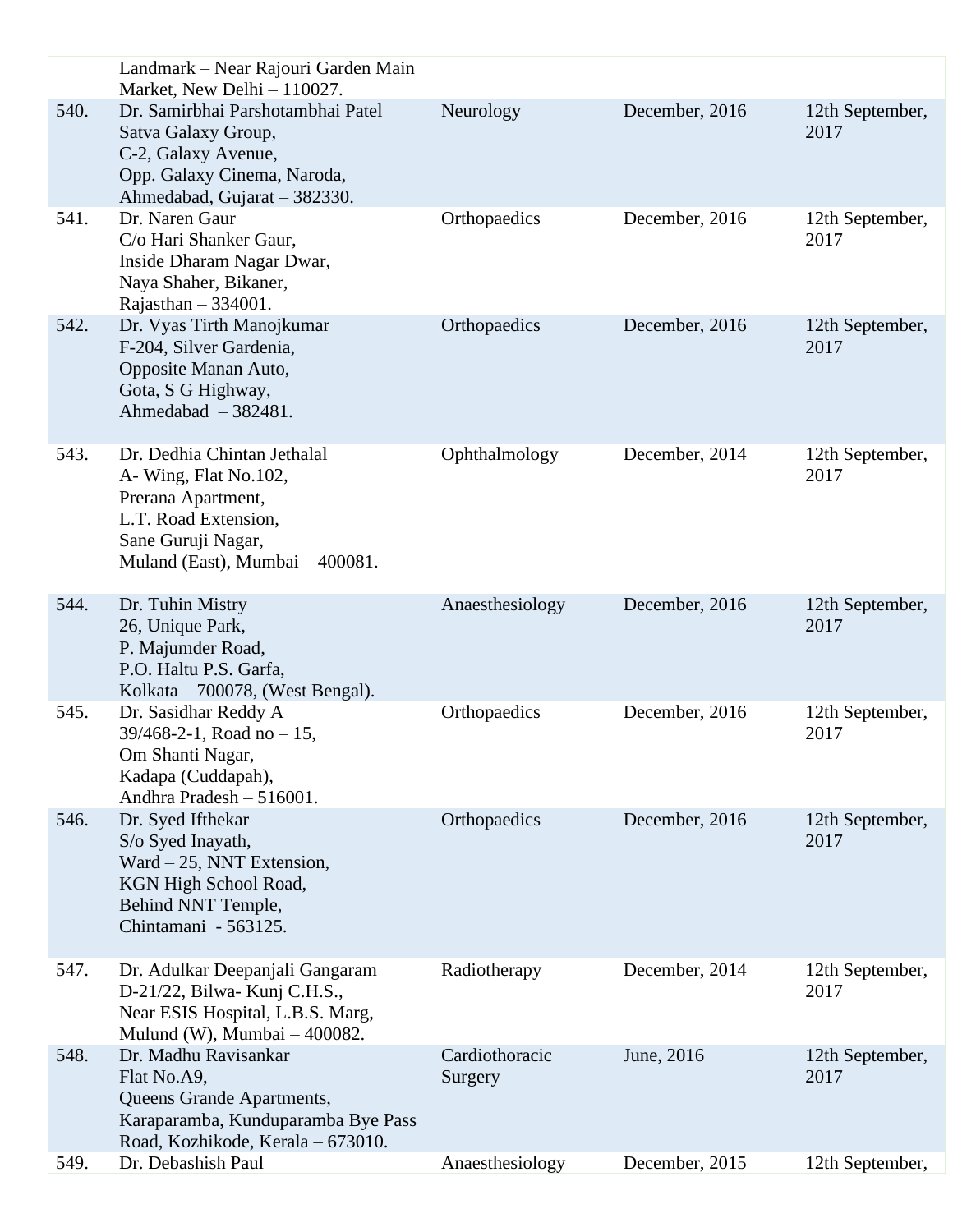|      | Department of Anaesthesiology and<br><b>Critical Care, Armed Forces Medical</b><br>College, PO-Wanowrie,<br>Pune-411040, Maharashtra.                     |                                            |                | 2017                    |
|------|-----------------------------------------------------------------------------------------------------------------------------------------------------------|--------------------------------------------|----------------|-------------------------|
| 550. | Dr. Surajit Gorai<br>C/o Subhas Gorai,<br>$Vill + P.O. - Ganga Jal Ghati,$<br>Dist. - Bankura $-722133$ .                                                 | Dermatology,<br>Venereology and<br>Leprosy | December, 2016 | 12th September,<br>2017 |
| 551. | Dr. Sai Krishna ML V<br>S/o M. Ramana Reddy,<br>O/o GMTD, BSNL,<br>Nellore, SPSR, Nellore (Dt.),<br>Andhra Pradesh.                                       | Orthopaedics                               | December, 2016 | 12th September,<br>2017 |
| 552. | Dr. Niravkumar Prabhudas Moradiya<br>C-801, Affiel Tower,<br>Lambe Hanuman Road,<br>Surat -395006, Gujarat                                                | Orthopaedics                               | December, 2016 | 12th September,<br>2017 |
| 553. | Dr. Darira Amit Prakash<br>G Wing, 402 Madhukosh Apartments,<br>Lagadmala, Near Dharmavat Palace,<br>Sinhagad Road, Pune - 411068,<br>Maharashtra, India. | <b>General Medicine</b>                    | June, 2016     | 12th September,<br>2017 |
| 554. | Dr. Prabhat Kumar<br>S/o Sri Damodar Singh,<br>Panki Road,<br>Shri Ram Path,<br>Lane No.3, Redma Daltonganj,<br>Palamu, Jharkhand - 822101.               | Paediatrics                                | December, 2015 | 12th September,<br>2017 |
| 555. | Dr. Ramya Parameswari A<br>163/1, Palani Andavar Koil Street,<br>Ganapathy,<br>Coimbatore $-641006$ ,<br>Tamil Nadu.                                      | Anesthesiology                             | June, 2010     | 12th September,<br>2017 |
| 556. | Dr. Vineet Narula<br>B-2/506 Paradise Apartment,<br>I.P. Extension,<br>Patprganj, Delhi - 110092.                                                         | Otorhinolaryngology                        | December, 2011 | 12th September,<br>2017 |
| 557. | Dr. Shuja Nazim<br>Dental House,<br>Chowghanpata,<br>Near Gandhi Park,<br>Almora, Uttarakhand-263601.                                                     | Orthopaedics                               | December, 2016 | 12th September,<br>2017 |
| 558. | Dr. Bhavna Kakkar<br>House No.98, Om Vihar,<br>Phase 1A, Uttam Nagar,<br>Near Maya Jewellers,<br>New Delhi $-110059$ .                                    | Anaesthesiology                            | June, 2015     | 12th September,<br>2017 |
| 559. | Dr. Sandeep Arora<br>Flat No.265, Vigyapan Lok,<br>Mayur Vihar, Phase I Extn.,                                                                            | Otorhinolaryngology                        | December, 2016 | 12th September,<br>2017 |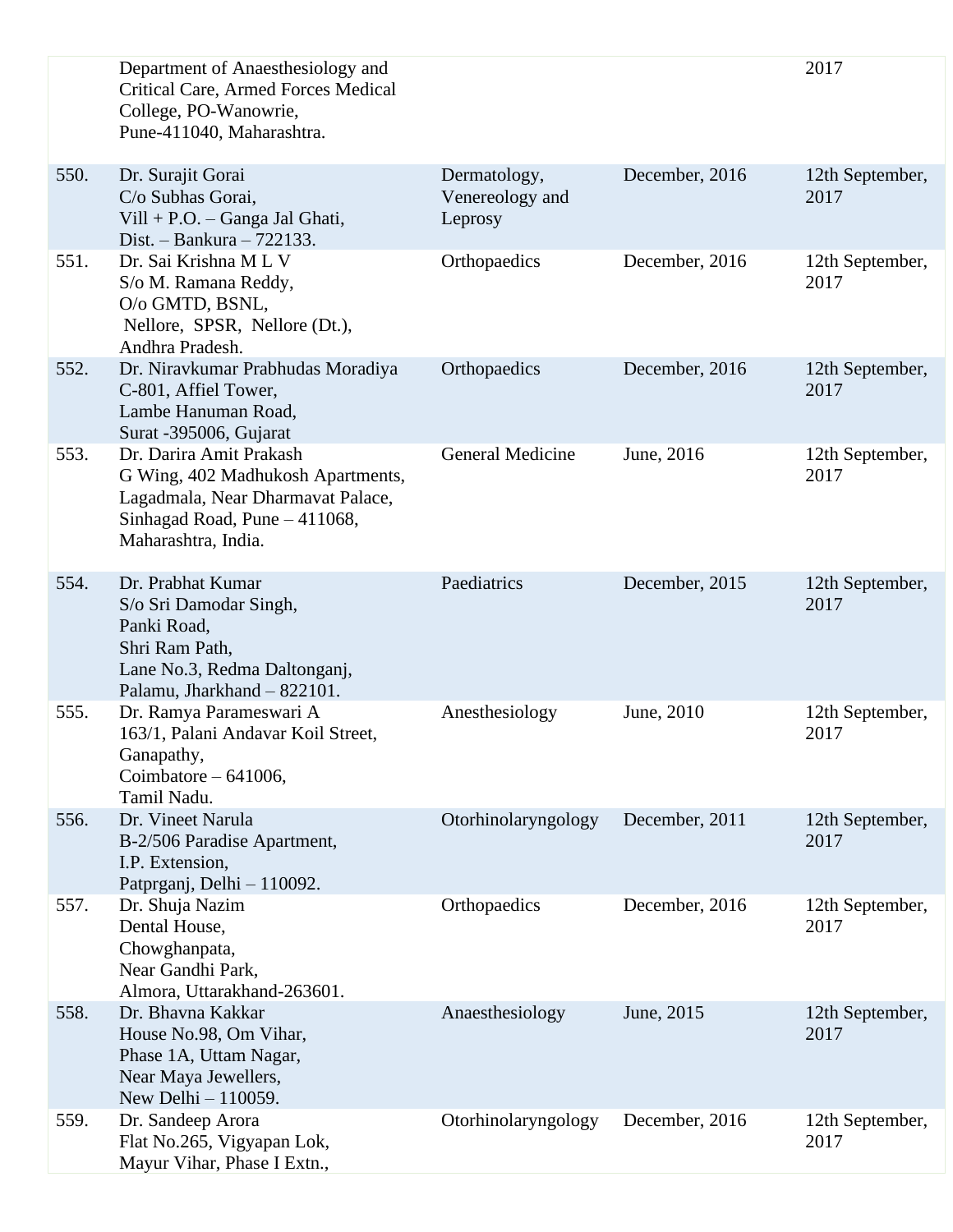|      | Delhi - 110091.                                                                                                                                      |                                          |                |                         |
|------|------------------------------------------------------------------------------------------------------------------------------------------------------|------------------------------------------|----------------|-------------------------|
| 560. | Dr. Darwin<br>Flat No. $-101$ , Betita,<br>Arihant Adita,<br>Gangana, Jodhpur, (Rajasthan).                                                          | Otorhinolaryngology                      | December, 2011 | 12th September,<br>2017 |
| 561. | Dr. Shingare Awesh Pravin<br>Flat No.704, I-1<br>Jade Building, Moraj Residency,<br>Plot 1, Sector 16, Sanpada, Navi,<br>Mumbai - 400705.            | Endocrinology                            | December, 2016 | 12th September,<br>2017 |
| 562. | Dr. Ayaz Ahmed<br>Apollo Hospital,<br>Sector 23, Parshik Hill Road,<br>Off Uran Road, CBD Belapur,<br>Pin Code 400614, Navi,<br>Mumbai, Maharashtra. | <b>General Medicine</b>                  | December, 2016 | 12th September,<br>2017 |
| 563. | Dr. Arun Kumar M L<br>Twins Bhavan,<br>Karette, Vamanapuram P.O.,<br>Thiruvanthapuram (Dist),<br>Kerala - 695606.                                    | Surgical<br>Gastroenterology             | May, 2009      | 12th September,<br>2017 |
| 564. | Dr. Raghavendra M Doddamani<br>#76/1, Devanagari, 7th Cross,<br>Devarajurs Layout 'A' Block,<br>Davanagere-577006, Karnataka.                        | Paediatrics                              | December, 2015 | 12th September,<br>2017 |
| 565. | Dr. Davinder Singh Rana<br>H. No.124-B,<br>Swaran Vihar,<br>P.O. Muthi,<br>Jammu – 181205. (J & K).                                                  | Neurology                                | December, 2016 | 12th September,<br>2017 |
| 566. | Dr. Rajkumar N<br>D/A2 Lakshmiyasam<br>Phase II, Shankar Abode S<br>T.V. Kovil,<br>Trichy $-620005$ .                                                | Orthopaedics                             | December, 2016 | 12th September,<br>2017 |
| 567. | Dr. Kavitha S<br>Set No.14,<br>Type VI, IAS Colony,<br>Meheli, Shimla,<br>Himachal Pradesh-171009.                                                   | Pathology                                | May, 2002      | 12th September,<br>2017 |
| 568. | Dr. Abhishek Agrawal<br>Chandra Laxmi Hospital,<br>4 Dasna Road,<br>Near Maliwara Chowk,<br>Ghaziabad - 201001, U.P.                                 | <b>General Surgery</b>                   | December, 2016 | 12th September,<br>2017 |
| 569. | Dr. Aseem Sharma<br>C/o Dr. Sharma Diagnostix<br>House No.03, Sector 11,<br>Chandigarh $-160011$ .                                                   | Dermatology, Venere<br>ology and Leprosy | December, 2016 | 12th September,<br>2017 |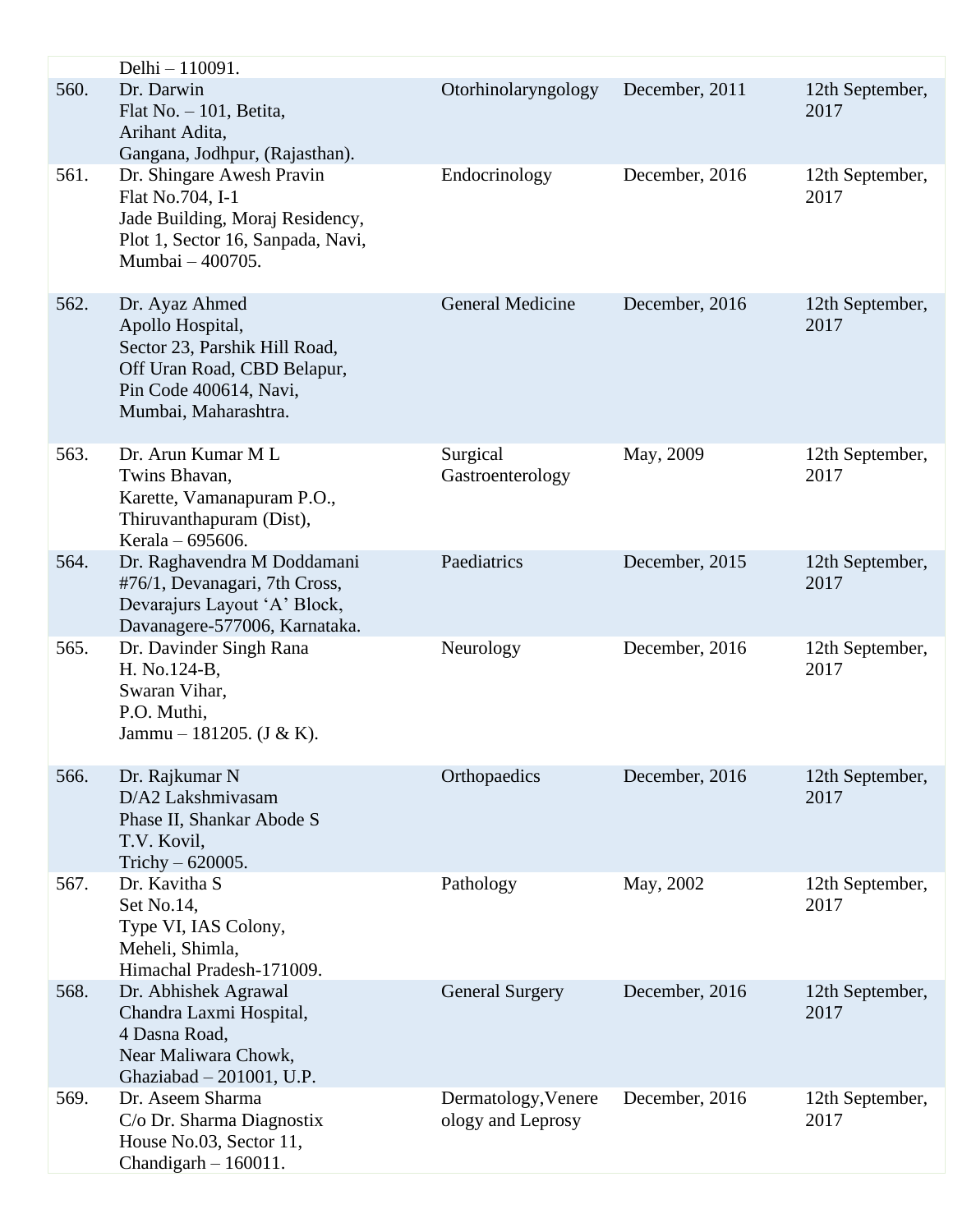| 570. | Dr. Vikram Kumar Arora<br>Power House Road,<br>W. No. 19, Sadul Shahar,<br>Dist. SRI Ganga Nagar,<br>Rajasthan $-335062$ .                                                                                                                    | Orthopaedics                 | June, 2013     | 12th September,<br>2017 |
|------|-----------------------------------------------------------------------------------------------------------------------------------------------------------------------------------------------------------------------------------------------|------------------------------|----------------|-------------------------|
| 571. | Dr. Magnus Jayaraj Mansard<br>C-35, Diamond District,<br>Old Airport Road,<br>Opp. Leela Palace Hotel, Kodihalli,<br>Bengaluru $-560008$ .                                                                                                    | Surgical<br>Gastroenterology | December, 2009 | 12th September,<br>2017 |
| 572. | Dr. Swati Choraria<br>A-152, 2nd Floor,<br>Dayanand Colony,<br>Lajpat Nagar IV,<br>New Delhi - 110024.                                                                                                                                        | Anaesthesiology              | December, 2016 | 12th September,<br>2017 |
| 573. | Dr. Chougule Yogesh Dattatray<br><b>Consultant, Cornea and Ocular Surface</b><br>Clinic, National Institute of<br>Ophthalmology, 1187/30,<br>Off Ghole Road,<br>Near Mahatma Phule Museum,<br>Shivaji Nagar, Pune,<br>Maharashtra $-411005$ . | Ophthalmology                | December, 2013 | 12th September,<br>2017 |
| 574. | Dr. Morankar Jitendra Vijay<br>Gajanan Clinic,<br>Mahavir Marg, Nandgaon,<br>A/P Taluka-Nandgaon,<br>Dist. $-$ Nashik $-423106$ .<br>Maharashtra.                                                                                             | <b>General Surgery</b>       | December, 2013 | 12th September,<br>2017 |
| 575. | Dr. Subha Chakraborty<br>C/o - Chandan Prasad Chakraborty,<br>Krishnapur, Mondal Para,<br>Opposite Aircel Tower,<br>District – North ZA Parganaj-700102.                                                                                      | <b>Family Medicine</b>       | June, 2015     | 12th September,<br>2017 |
| 576  | Dr. Subhasis Mishra<br>C/o Sri Sankarsana Mishra,<br>Saptaranga – 6, Bharat Vihar,<br>Lane $-3$ , Khodasingi,<br>Berhampur, Ganjam,<br>Odisha - 760010.                                                                                       | Radiotherapy                 | December, 2016 | 12th September,<br>2017 |
| 577. | Dr. Rashmi Vishwakarma<br>LIG-44/3C, Saket Nagar,<br>Bhopal - 462024,<br>Madhya Pradesh.                                                                                                                                                      | Paediatrics                  | June, 2015     | 12th September,<br>2017 |
| 578. | Dr. Deepak Kumar Das<br>AT-Baradia,                                                                                                                                                                                                           | Radiotherapy                 | December, 2016 | 12th September,<br>2017 |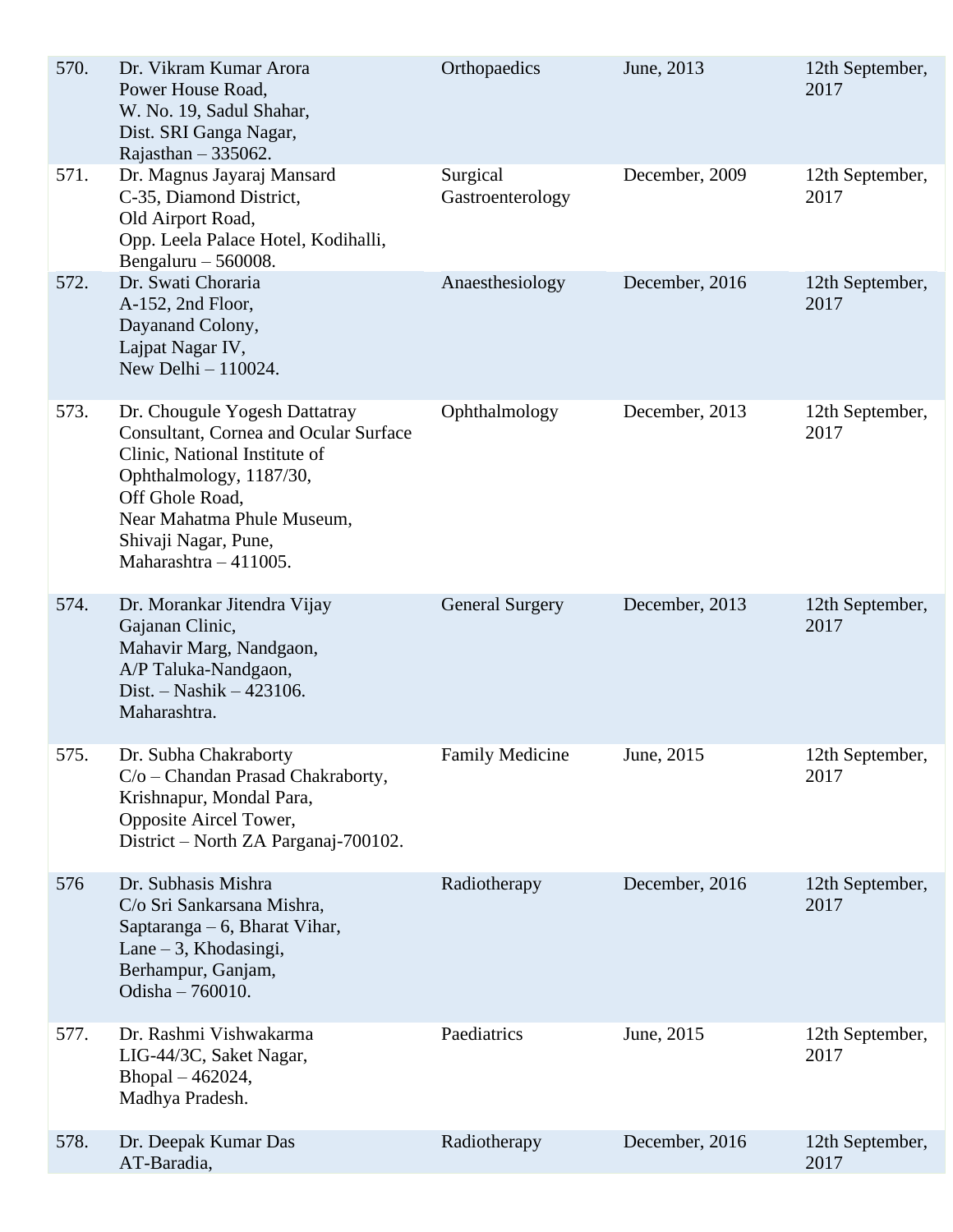|      | PO - Baramundali,<br>Dist – Jagatsinghpur – 754119,<br>Odisha.                                                                                                               |                                     |                |                         |
|------|------------------------------------------------------------------------------------------------------------------------------------------------------------------------------|-------------------------------------|----------------|-------------------------|
| 579. | Dr. Arun Kumar G<br>S/o Gangaiah,<br>Shri Aruna Krupa, Nethaji Road,<br>Off Hanumanthpura Link Road,<br>Vidyanagar, Tumkur - 572103,<br>Karnataka.                           | Paediatrics                         | December, 2015 | 12th September,<br>2017 |
| 580. | Dr. Yogesh K J<br>S/o Jayashekar K.B.,<br>Opp. St. Amos School,<br>Vidya Nagar, T. Narasipura,<br>Mysore (D), Karnataka-571124.                                              | <b>General Surgery</b>              | December, 2016 | 12th September,<br>2017 |
| 581. | Dr. Vinay Raj Thattarakkal<br>Flat No. F-33, 5th Floor,<br>F-Block, Staff Quarters,<br>Sri Ramachandra Medical College &<br>Research Institute,<br>Porur, Chennai - 600116.  | Otorhinolaryngology                 | December, 2014 | 12th September,<br>2017 |
| 582. | Dr. Saldanha Neil Dominic<br>B/1206, Serenity Heights,<br>Mindspace, Malad (W),<br>Mumbai - 400064.                                                                          | <b>General Medicine</b>             | December, 2016 | 12th September,<br>2017 |
| 583. | Dr. Shanavas C<br>Cholakkal House,<br>Thirurkad (P.O.),<br>Malappuram (Dt.),<br>Kerala - 679321.                                                                             | <b>General Surgery</b>              | December, 2016 | 12th September,<br>2017 |
| 584. | Dr. Niteesh Kumar<br>Dr. R.K. Gupta Orthopaedic Centre,<br>24/596, Satya Nagar,<br>Rae Bareli (U.P.) – 229001.                                                               | Orthopaedics                        | June, 2010     | 12th September,<br>2017 |
| 585. | Dr. Mohd Tafazul Sheikh<br>House $-112$ , Lane $-1$ ,<br>$Sector - 1$ , Sir Syed Abad,<br>Bemina, Srinagar,<br>$J & K - 190018.$                                             | <b>General Surgery</b>              | June, 2014     | 12th September,<br>2017 |
| 586. | Dr. Debashish Kumar Das<br>C/o Sumit Ghosh,<br>$Flat - 3B$ , $Block - A$ ,<br>Kwality Twins, Raigachi Chotopole,<br>Rajarhat Main Road,<br>Kolkatta – 700135, (West Bengal). | Genito Urinary<br>Surgery (Urology) | December, 2016 | 12th September,<br>2017 |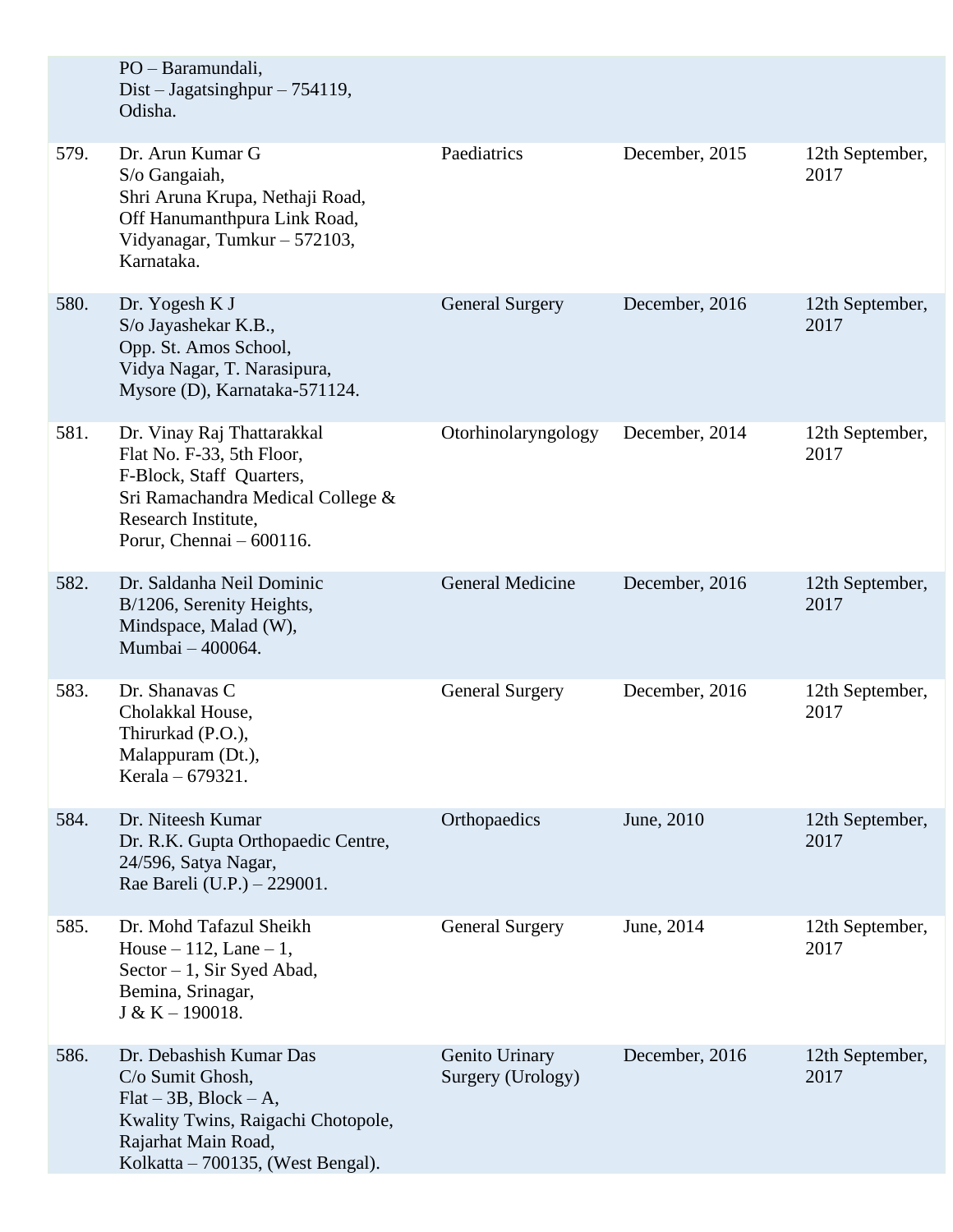| 587. | Dr. Mandira Chakraborty<br>64/4A/9, Beliaghata Main Road,<br>Kolkata - 700010.<br>West Bengal.                                                                     | Microbiology                | December, 2016 | 12th September,<br>2017 |
|------|--------------------------------------------------------------------------------------------------------------------------------------------------------------------|-----------------------------|----------------|-------------------------|
| 588. | Dr. Vinoth M<br>New Number $-2$ ,<br>Old Number 50,<br><b>Ist Cross Street,</b><br>Sait Colony, Egmore,<br>Chennai - 600 008.                                      | Otorhinolaryngology         | December, 2015 | 12th September,<br>2017 |
| 589. | Dr. Kadri Wasim Rauf<br>12/A Rajshree Park CHS Ltd.,<br>K K Road, Mahagiri,<br>Behind Stadium,<br>Thane West MS 400601.                                            | <b>General Medicine</b>     | December, 2012 | 12th September,<br>2017 |
| 590. | Dr. Savdekar Tejas Bhaskar<br>2nd Floor, Sankalp Apartment,<br>Nandivali Road,<br>Nr. Vanvasi Kalyan Asharam,<br>Dombivili (East),<br>Thane - 421201, Maharashtra. | <b>General Surgery</b>      | December, 2016 | 12th September,<br>2017 |
| 591. | Dr. Pugazhenthan T<br>$No.13, Type-V,$<br>Cltri Officers Quarters,<br>Chengalpattu, Kancheepuram District,<br>Tamil Nadu - 603001.                                 | Pharmacology                | December, 2016 | 12th September,<br>2017 |
| 592. | Dr. Tina Singh<br>02, Yamini, Naval Park,<br>Naval Base, Near Scindia J N<br>Vishakhapatnam $-530014$ .                                                            | Obstetrics &<br>Gynaecology | June, 2014     | 12th September,<br>2017 |
| 593. | Dr. Jacob Sibu Baby<br>Row House No.1,<br>Ideal Enclave, Ideal Park Road,<br>Near Orange Hospital,<br>Bhayandar (East),<br>Thane - 401105, Maharashtra.            | <b>Nuclear Medicine</b>     | December, 2016 | 12th September,<br>2017 |
| 594. | Dr. Vasanth S<br>63, Sri Meenatchi Street,<br>Nehru Nagar, Bye Pass Road,<br>Madurai - 625010, Tamil Nadu.                                                         | Pharmacology                | December, 2016 | 12th September,<br>2017 |
| 595. | Dr. Ladkat Kiran Madhav<br>Flat No.6, 3rd Floor, Akash,<br>396, Kasba Peth,                                                                                        | Orthopaedics                | December, 2010 | 12th September,<br>2017 |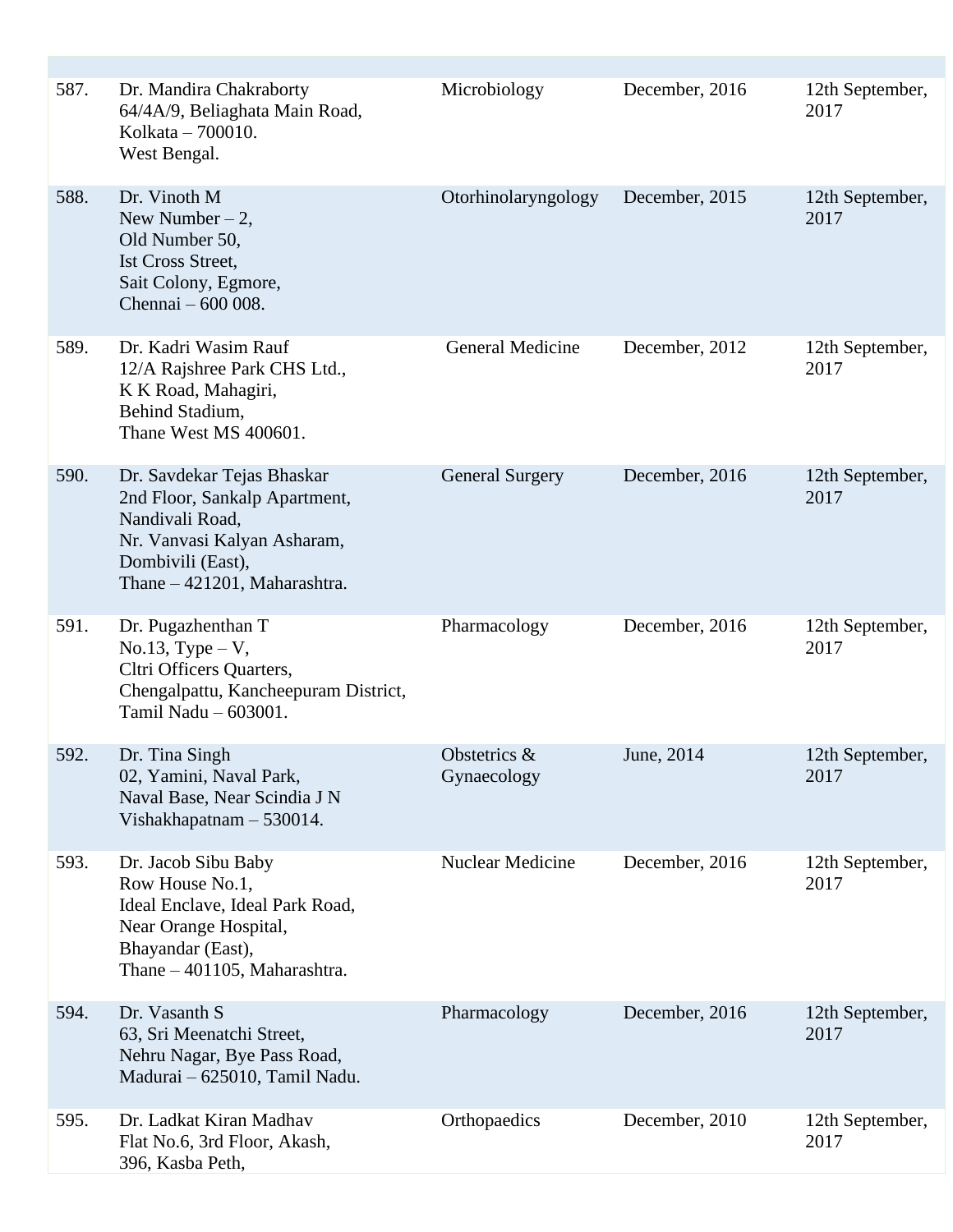|      | Near Gaonkos Maruti Mandir,<br>Pune - 411011, Maharashtra.                                                                                                        |                                            |                |                         |
|------|-------------------------------------------------------------------------------------------------------------------------------------------------------------------|--------------------------------------------|----------------|-------------------------|
| 596. | Dr. Karthikeyan P<br>84, Opp. to Selva Vinayagar Kovil,<br>Natraj Nagar,<br>Madurai - 625 016,<br>Tamil Nadu.                                                     | Radiotherapy                               | December, 2016 | 12th September,<br>2017 |
| 597. | Dr. Ambika R S<br>#487/1, Ambikanantha Nilaya,<br>Narayana Reddy Layout,<br>Maruthi Extension,<br>Malur - 563130, Karnataka.                                      | Otorhinolaryngology                        | December, 2014 | 12th September,<br>2017 |
| 598. | Dr. Sabarieswaran R K<br>S/o Kuppuraj R.<br>3/29, Chellamuthu Street No.2,<br>Dhali Road, Udumalpet - 642126,<br>Tiruppur (DT), Tamil Nadu.                       | Anaesthesiology                            | June, 2016     | 12th September,<br>2017 |
| 599. | Dr. Jadhav Akshay Manmohan<br>House No.360,<br><b>ABNE Rukmini Clinic,</b><br>Wakavali - Navanagar,<br>Tal: Dapoli, Dist Ratnagiri State<br>Maharashtra - 415711. | Orthopaedics                               | December, 2016 | 12th September,<br>2017 |
| 600. | Dr. Khan Rafatali Fatehali<br>Roshni Building,<br>Flat No.17 & 18,<br>4th Floor, Clare Road,<br>Behind HP Petrol Pump,<br>Byculla, Mumbai - 400008.               | <b>General Surgery</b>                     | December, 2012 | 12th September,<br>2017 |
| 601. | Dr. Satishkumar S<br>No.3, Mahaveer Nagar,<br>Bye Pass Road,<br>Ranipet, Vellore – 632401.                                                                        | Anaesthesiology                            | June, 2015     | 12th September,<br>2017 |
| 602. | Dr. Jitender Taneja<br>H. No.133, Sector $-5$ ,<br>Part – III, Gurgaon-122001,<br>Haryana.                                                                        | Dermatology,<br>Venereology and<br>Leprosy | December, 2016 | 12th September,<br>2017 |
| 603. | Dr. Bhavanabahen Champaklal Parikh<br>Shubham Hospital,<br>Opp. Jain Berasar,<br>Nr. Navarangpura Bus Stand,<br>Navarangpura, Ahmedabad - 380009.                 | <b>Surgical Oncology</b>                   | December, 2016 | 12th September,<br>2017 |
| 604. | Dr. Anand Vardhan<br>H-410, M.I.G,<br>AWAS, Vikas -1,<br>Satyam Vihar, Kalayanpur,                                                                                | <b>Orthopaedic Surgery</b>                 | December, 2014 | 12th September,<br>2017 |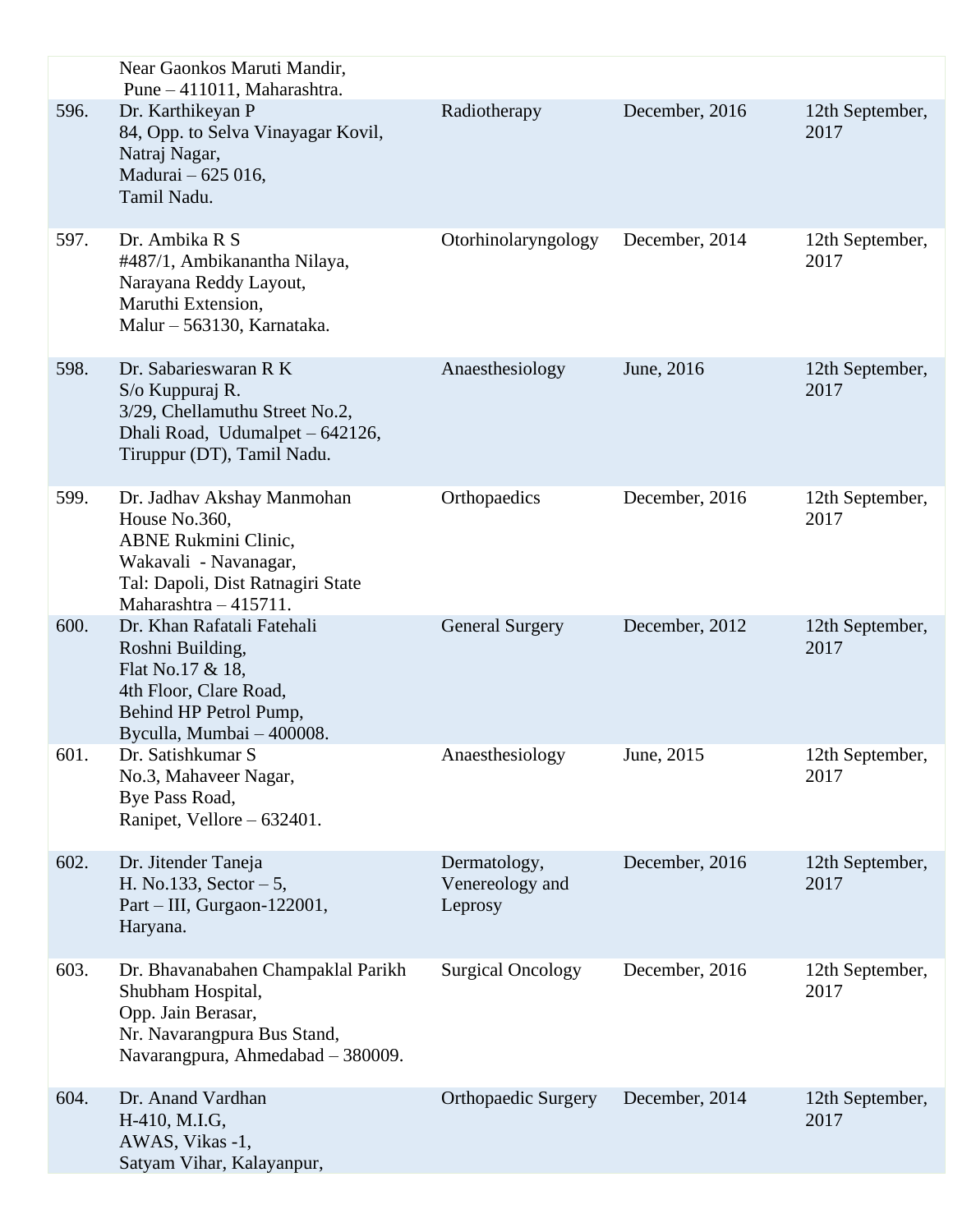|      | Kanpur – 208017, U.P.                                                                                                           |                               |                |                         |
|------|---------------------------------------------------------------------------------------------------------------------------------|-------------------------------|----------------|-------------------------|
| 605. | Dr. Safia Rana<br>52, Zakir Bagh,<br>Okhla Road,<br>New Delhi-110025.                                                           | Pathology                     | April, 2009    | 12th September,<br>2017 |
| 606. | Dr. Ritu Yadav<br>Flat No.-302,<br>Tower -2, Park View Delight,<br>Bestech - City, Dharuhera,<br>Dist. – Rewari, Harayana.      | Obstetrics and<br>Gynaecology | December, 2016 | 12th September,<br>2017 |
| 607. | Dr. Manisha Gupta<br>H 609 Sector Alpha II,<br>Greater Noida, Distt.<br>Gautam Budh Nagar,<br>Uttar Pradesh - 201310.           | Microbiology                  | December, 2016 | 12th September,<br>2017 |
| 608. | Dr. Jitha S<br>Geetham,<br>Vandanam P.O.,<br>Alappuzha - 688005, Kerala.                                                        | Pharmacology                  | December, 2016 | 12th September,<br>2017 |
| 609. | Dr. Hardeep Kaur<br>Department of Pediatrics,<br>Military Hospital, Nasirabad Cantt.,<br>$Dist-Ajmer,$<br>Rajasthan $-305601$ . | Paediatrics                   | December, 2016 | 12th September,<br>2017 |
| 610. | Dr. Abdul Aslam P<br>Parathoduvil House,<br>Naduvattam PO.,<br>Kuttippuram (Via),<br>Malappuram (Dst.),<br>Kerala – 679571.     | Pharmacology                  | December, 2016 | 12th September,<br>2017 |
|      |                                                                                                                                 |                               |                |                         |
| 611. | Dr. Vivek Sharma<br>15H, Tower $-2$ ,<br>South City Residency,<br>375 Prince Anwar Shah Road,<br>Kolkatta $-68$ .               | Orthopaedics                  | June, 2011     | 12th September,<br>2017 |
| 612. | Dr. Samrat Smrutiranjan Sahoo<br>C/o - V Batakrushna Sahoo,<br>$AT/PO - GOP, P.S - GOP$<br>Dist – Puri, Odisha – $752110$ .     | Orthopaedics                  | December, 2015 | 12th September,<br>2017 |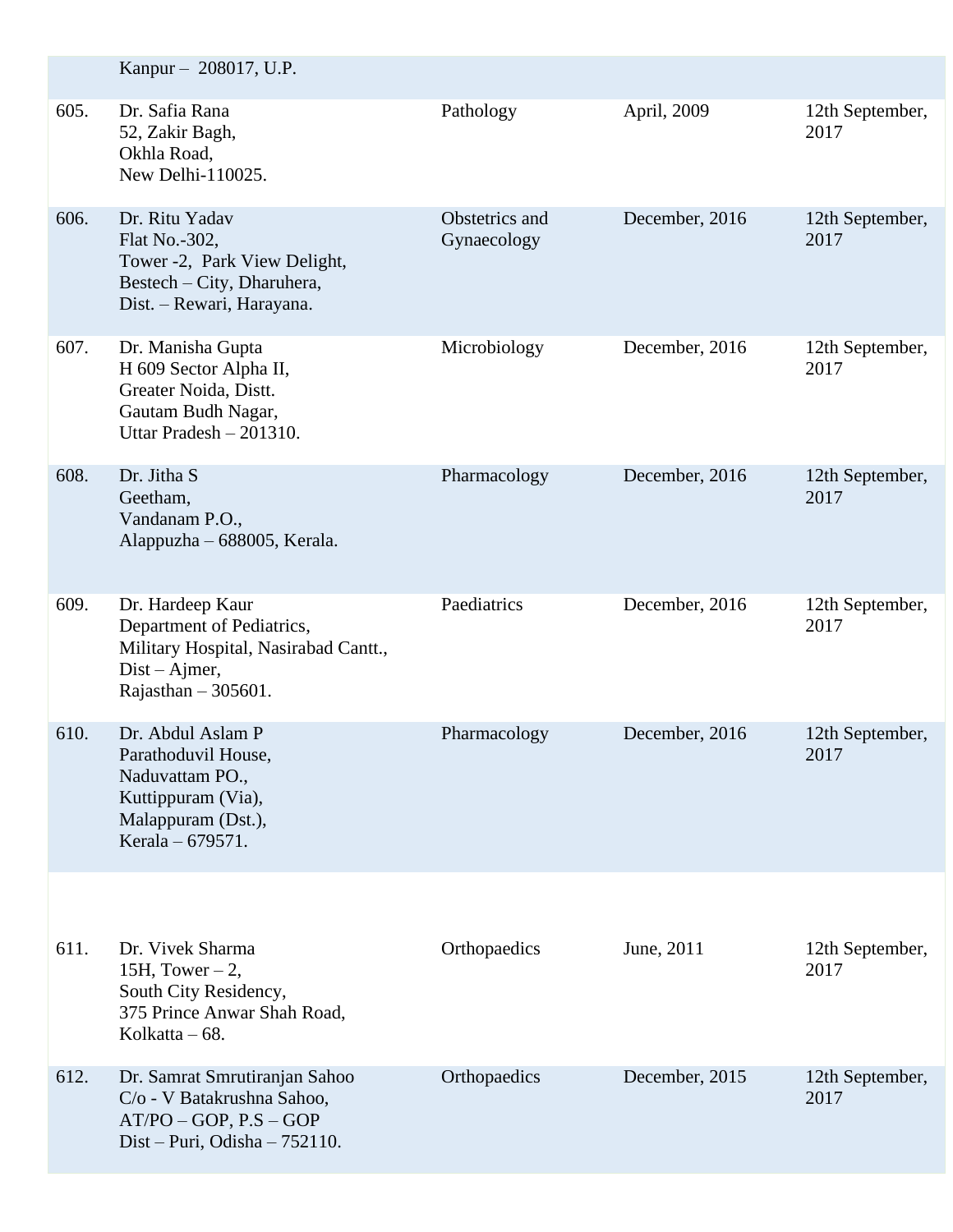| 613. | Dr. Parsewar Balaji Madhukarrao<br>Flat No.206, Manik Chand Plaza,<br>Revenue Colony,<br>Ghodpadi, Shirur,<br>Pune $-412210$ .                                                       | General Medicine                                                | June, 2014     | 12th September,<br>2017 |
|------|--------------------------------------------------------------------------------------------------------------------------------------------------------------------------------------|-----------------------------------------------------------------|----------------|-------------------------|
| 614. | Dr. Rajesh Rana<br>C/o Malati Kamila<br>AT-Khagadapal,<br>PO : Badsimulia,<br>Via: Baliapal Dist – Balasore,<br>Odisha-756026.                                                       | Orthopaedics                                                    | December, 2016 | 12th September,<br>2017 |
| 615. | Dr. Prabhu M<br><b>Assistant Professor,</b><br>Department of Pathology,<br>IInd Floor, Institute Block,<br>JIPMER., Puducherry-06.                                                   | Pathology                                                       | June, 2012     | 12th September,<br>2017 |
| 616. | Dr. Keertivardhan D Kulkarni<br>S/o D. B. Kulkarni,<br># B-1, Staff Quarters,<br>S. Nijitngappa Medical College<br>Campus, Navanagar,<br>Bagalkot, Karnataka - 587103,<br>Karnataka. | Tuberculosis &<br>Respiratory<br>Diseases/Pulmonary<br>Medicine | June, 2014     | 12th September,<br>2017 |
| 617. | Dr. Ranjan Rakesh Rajdeo Prasad<br>S/o Rajdeo Prasad,<br>$VILL + P.O. - Rupdih,$<br>P.S. - Motihari Mufassil,<br>Dist. – East Champaran,<br>Bihar $- 845401$ .                       | Orthopaedics                                                    | June, 2016     | 12th September,<br>2017 |
|      |                                                                                                                                                                                      |                                                                 |                |                         |
| 618. | Dr. Nagrale Umesh Madhukar<br>Professor Colony, Naginabag Ward,<br>Mahatma Phule Chawk,<br>Chandrapur,<br>Maharashtra-448401.                                                        | Orthopaedics                                                    | December, 2016 | 12th September,<br>2017 |
| 619. | Dr. Priya Malik<br>A-123, Pandara Road,<br>Near Bikaner House,<br>Delhi - 110003.                                                                                                    | Otorhinolaryngology                                             | June, 2016     | 12th September,<br>2017 |
| 620. | Dr. Shashi Bhushan Kumar<br>Ganpati Residency,<br>Flat No. $-308$ ,<br>Block - B, P.O. Mahmoorganj,<br>Manduwadil, Varanasi - 221103.                                                | <b>General Surgery</b>                                          | June, 2012     | 12th September,<br>2017 |
| 621. | Dr. Richa Singh Chauhan                                                                                                                                                              | Radiodiagnosis                                                  | December, 2016 | 12th September,         |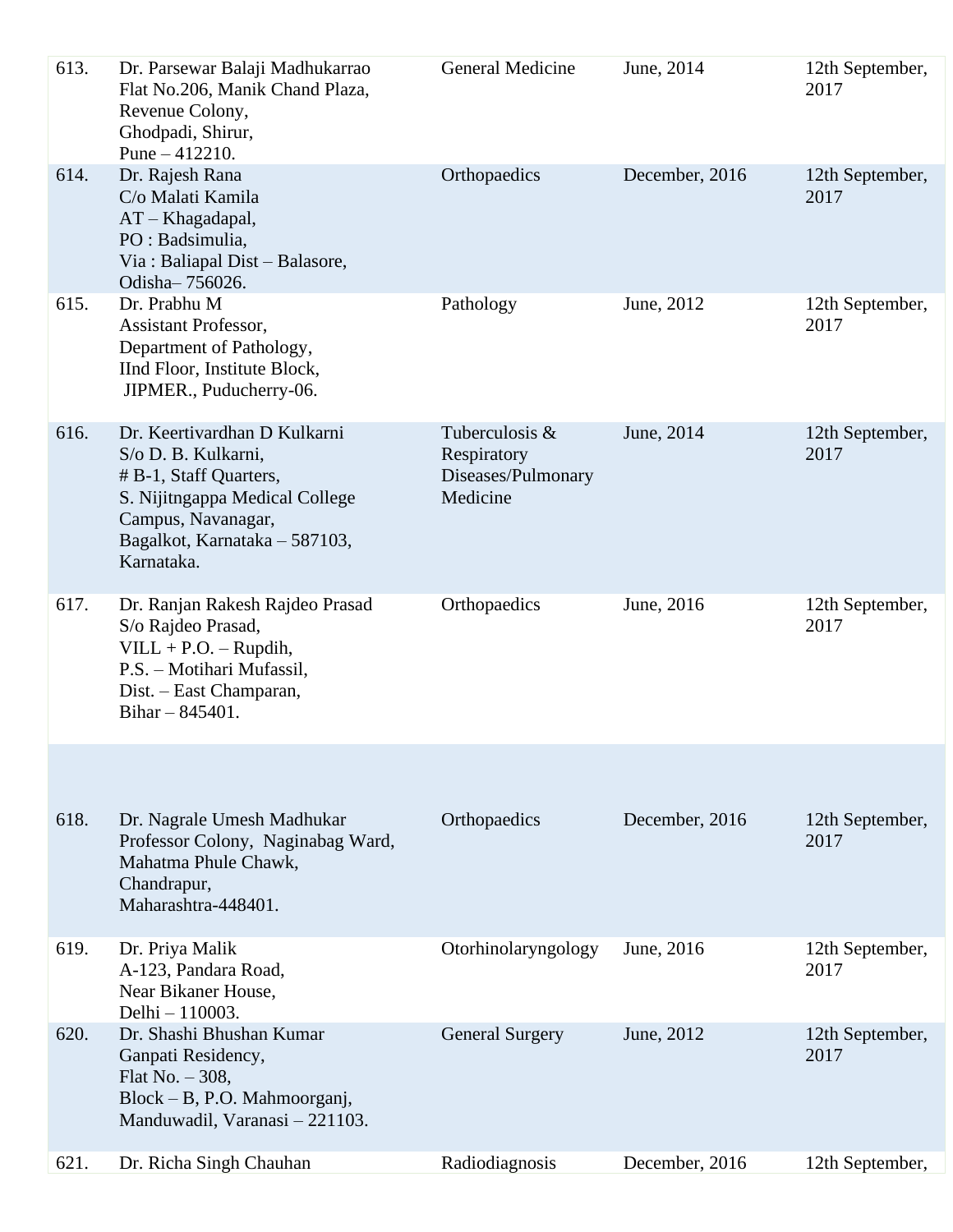|      | D/o Mr. Rakesh Singh Chauhan,<br>Behind Hariraj Cinema,<br>Bankhandi Road,<br>Morena (M.P.) – 476001.                                                                                 |                                                                 |                | 2017                    |
|------|---------------------------------------------------------------------------------------------------------------------------------------------------------------------------------------|-----------------------------------------------------------------|----------------|-------------------------|
| 622. | Dr. Rajesh Kumar Saini<br>13/80, Swarn Path,<br>Mansarovar,<br>Jaipur, Rajasthan.                                                                                                     | Ophthalmology                                                   | December, 2016 | 12th September,<br>2017 |
| 623. | Dr. Manazir Athar<br>House No.-8,<br>Paradise Colony,<br>Street No. 4D, Dhorra,<br>P.O. Kowarsi,<br>Aligarh $- 202002$ (U.P.).                                                        | Anaesthesiology                                                 | December, 2016 | 12th September,<br>2017 |
| 624. | Dr. Ranbir Singh Bawa<br>H. No.27, Sandhya Enclave,<br>Majitha Road,<br>Amritsar, Punjab.                                                                                             | Orthopaedics                                                    | December, 2016 | 12th September,<br>2017 |
| 625. | Dr. Arpita Gogoi<br>C/o Premadhar Borgohain (Advocate),<br>Chiring Chapori T.R. Phukan Road,<br>Near Spectrum Honda, Dibrugarh,<br>Assam $-786001$ .                                  | Paediatrics                                                     | May, 2005      | 12th September,<br>2017 |
| 626. | Dr. Hari Babu Poojari<br>$2 - 2/1 - 12/2$ ,<br>Bammidivari Street,<br>Bondilipuram, Srikakulam,<br>Andhra Pradesh-532001.                                                             | Tuberculosis &<br>Respiratory<br>Diseases/Pulmonary<br>Medicine | December, 2015 | 12th September,<br>2017 |
| 627. | Dr. Yadwadkar Shrirang Shripad<br>Flat No.302, Mulund Devi Niwas,<br>CHS, B.P. Cross Road,<br>Opposite State Bank of India,<br>Off Devidayal Road,<br>Mulund – West, Mumbai – 400080. | <b>General Surgery</b>                                          | June, 2016     | 12th September,<br>2017 |
| 628. | Dr. Kavadgave Nagnath Mallikarjun<br>Flat No.304, 'B1' Wing,<br>Vighnaharta Co-operative Housing<br>Society, Yashodhan Nagar,<br>Thane $-400606$ .                                    | <b>General Medicine</b>                                         | June, 2016     | 12th September,<br>2017 |
| 629. | Dr. Kabde Sagar Suresh<br>75/402, Ashwatha,<br>Vasant Vihar,<br>Pokhram Road No.-2,                                                                                                   | Cardiology                                                      | June, 2016     | 12th September,<br>2017 |